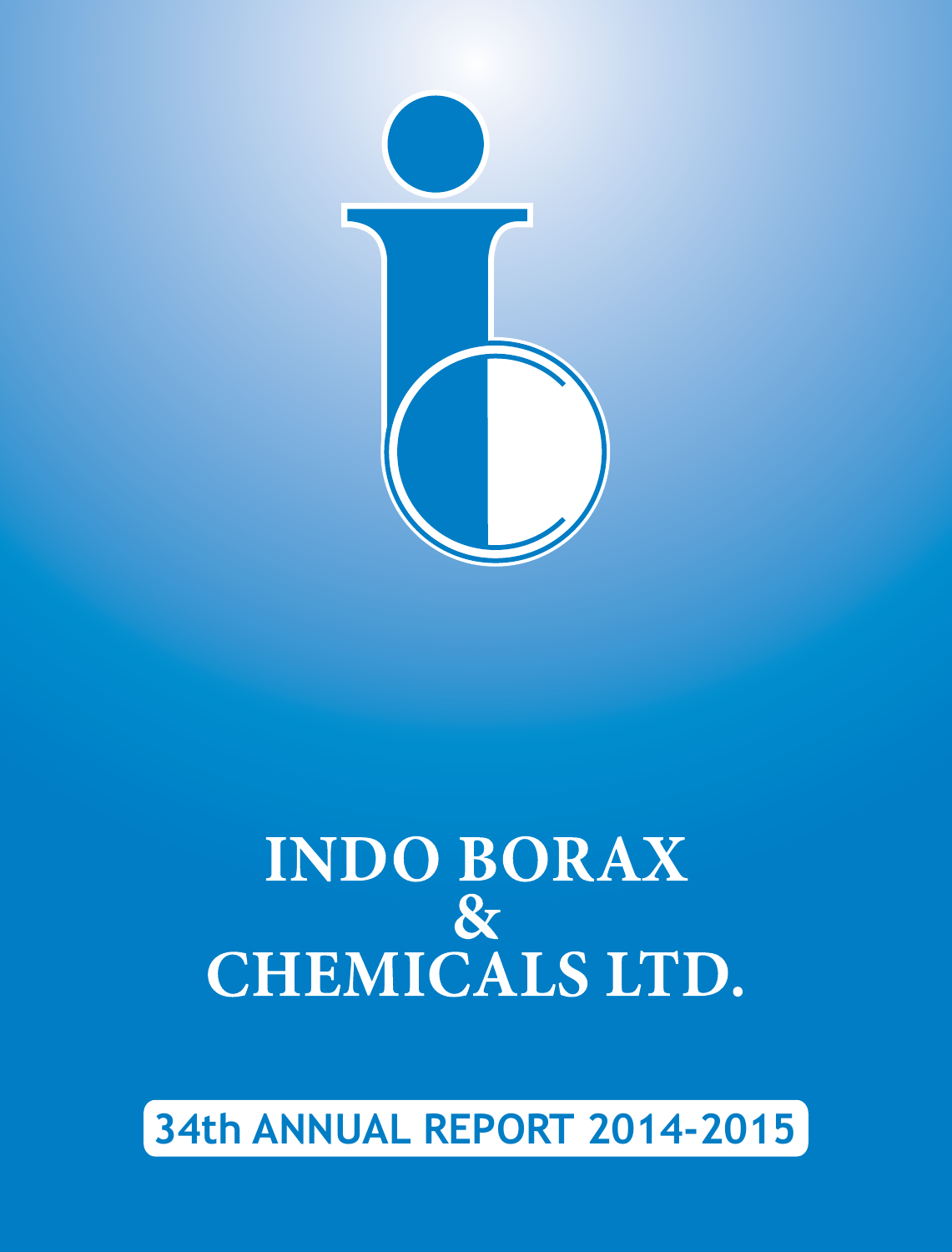| S.K. Jain                              | t | Chairman & Managing Director                     |
|----------------------------------------|---|--------------------------------------------------|
| Sajal Jain                             |   | Vice Chairman & Executive Director               |
| Sushila Jain                           |   | Non Executive Director                           |
| Arun S. Sureka                         |   | Non Executive and Independent Director           |
| Narendra Kumar Mittal                  | t | Non Executive and Independent Director           |
| <b>Govind R.Parmar</b>                 | t | Non Executive and Independent Director           |
| <b>Company Secretary</b>               | ÷ | <b>Pravin Chavan</b>                             |
| <b>Bankers</b>                         | t | Syndicate Bank, Kotak Mahindra Bank Ltd,         |
|                                        |   | <b>ICICI Bank Ltd, State Bank of India.</b>      |
| <b>Auditors</b>                        | t | V.S. Lalpuria & Company                          |
|                                        |   | <b>Chartered Accountants</b>                     |
| Registered Office (w.e.f., 01.07.2014) | ÷ | 302, Link Rose,                                  |
|                                        |   | Linking Road, Santacruz (West),                  |
|                                        |   | Mumbai - 400 054.                                |
| <b>Works</b>                           | ÷ | Pithampur: Sector II, Pithampur Industrial Area, |
|                                        |   | Dist. Dhar (M.P.), Pin: 454 775                  |
| Registrar & Transfer Agent             | t | Sharex Dynamic (India) Pvt. Ltd.                 |
|                                        |   | Unit-1, Luthra Industrial Premises,              |
|                                        |   | Andheri Kurla Road, Safed Pool,                  |
|                                        |   | Andheri (E), Mumbai - 400 072                    |
| <b>Subsidiary Company</b>              | t | Indoborax Infrastructure Pvt. Ltd.               |
|                                        |   | (CIN-U45400MH2009PTC197583)                      |

**BOARD OF DIRECTORS**

### **NOTICE**

NOTICE is hereby given that the Thirty Fourth Annual General Meeting of the members of Indo Borax & Chemicals Ltd. will be held on Saturday, 22<sup>nd</sup> August, 2015 at Mini Auditorium of S.N.D.T. Women's University, Sir Vithaldas Vidya Vihar, Opp. Lido Cinema, Juhu Road, Santacruz (W), Mumbai – 400 049 at 1.00 p.m. to transact the following business:

#### **ORDINARY BUSINESS:**

- 1. To receive, consider and adopt:
	- (a) the Audited Financial Statements of the Company for the financial year ended  $31^{st}$  March, 2015, together with the Report of the Board of Directors and Auditors thereon; and
	- (b) the Audited Consolidated Financial Statements of the Company for the financial year ended 31<sup>st</sup> March, 2015, together with the Reports of the Auditors thereon.
- 2. To declare a dividend for the financial year 2014-15 on equity shares.
- 3. To appoint a Director in place of Mrs. Sushila Jain, (DIN: 00292483) who retires by rotation and being eligible offers herself for re-appointment.
- 4. To re-appoint Auditor and fix their remuneration and in this regard, to consider and if thought fit, to pass, the following resolution as an Ordinary Resolution:

"RESOLVED THAT pursuant to Section 139, 142 and other applicable provisions, if any, of the Companies Act, 2013 and the rules made thereunder, M/s. V. S. Lalpuria & Company, Chartered Accountants, (Registration No.105581W) be and is hereby re-appointed as Auditors of the Company, to hold office from the conclusion of this Annual General Meeting till the conclusion of the next Annual General Meeting of the Company at such remuneration as shall be fixed by the Board of Directors of the Company."

#### **SPECIAL BUSINESS:**

5. To approve the remuneration of the Cost Auditor for the financial year ended 31<sup>st</sup> March, 2016 and in this regard, to consider and if thought fit, to pass, the following resolution as an Ordinary Resolution:

"RESOLVED THAT pursuant to the provision of Section 148 and other applicable provisions, if any, of the Companies Act, 2013 and the Companies (Audit and Auditors) Rules, 2014 (including any statutory modification(s) or re-enactment(s) thereof, for the time being in force), the remuneration payable during the financial year 2015-16 to Mr. R. M. Kandoi, Cost Accountants, (Membership No. 5427) appointed by the Board of Directors of the Company, to conduct the audit of the cost records of the Company for the financial year ending 31st March, 2016, be paid the remuneration as set out in the explanatory statement annexed to the Notice convening this Meeting;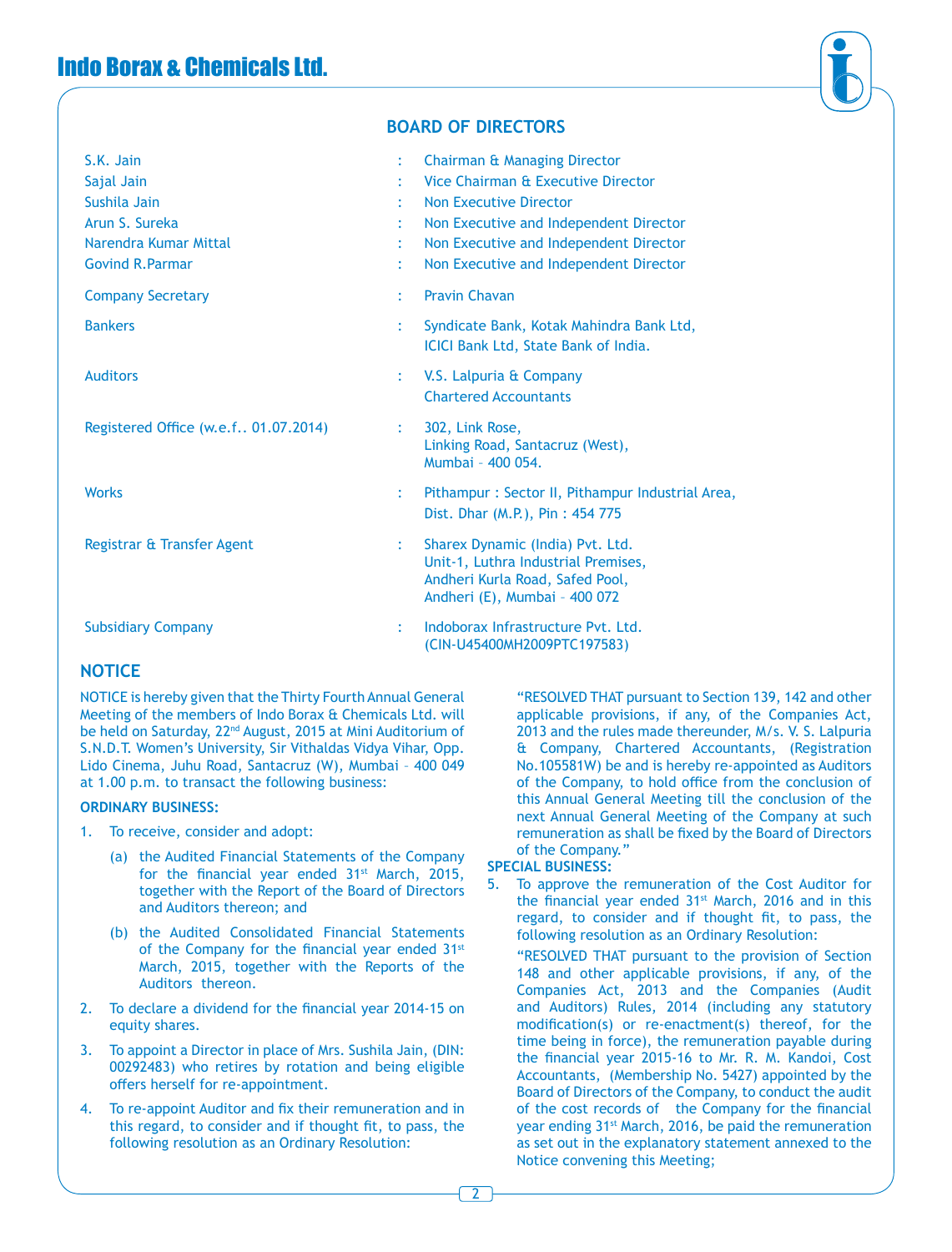RESOLVED FURTHER THAT the Board of Directors of the Company be and is hereby authorized to do all acts and to take all such steps as may be necessary, proper or expedient to give effect to this resolution."

6. To approve the remuneration of the Cost Auditor for the financial year ending 31<sup>st</sup> March, 2015 and in this regard, to consider and if thought fit, to pass, the following resolution as an Ordinary Resolution:

"RESOLVED THAT pursuant to the provision of Section 148 and other applicable provisions, if any, of the Companies Act, 2013 and the Companies (Audit and Auditors) Rules, 2014 (including any statutory modification(s) or re-enactment(s) thereof, for the time being in force), the remuneration payable during the financial year 2014-15 to Mr. R. M. Kandoi, Cost Accountants, (Membership No. 5427) appointed by the

#### **NOTES:**

1. A Member entitled to attend and vote at the Annual General Meeting (AGM) is entitled to appoint a proxy to attend and vote on a poll instead of himself/herself and the proxy need not be a Member of the Company. A person can act as a proxy on behalf of members not exceeding fifty (50) and holding in the aggregate not more than ten percent of the total share capital of the Company carrying voting rights. Member holding more than ten percent of the total share capital of the company carrying voting rights, may appoint a single person as proxy and such shall not act as a proxy for any other person or shareholder.

 The proxy form duly completed and signed, should be lodged with the company, at its registered office at least 48 hours before the commencement of the meeting.

 Corporate members intending to send their authorized representatives to attend the meeting are requested to send to the company a certified copy of Board Resolution authorizing their representative to attend and vote on their behalf at the meeting.

Members/Proxies should bring the enclosed Attendance Slip duly filled in along with Annual Report, for attending the meeting. Members who hold shares in dematerialized form are requested to bring their Client ID and DP ID Numbers for identification.

- 2. The Register of Members and Share Transfer Books will remain closed from 14<sup>th</sup> August, 2015 to 22<sup>nd</sup> August, 2015 (both days inclusive), in connection with the ensuing Annual General Meeting and the payment of dividend.
- 3. The final dividend as recommended by the Board of Directors, if approved by the members at the Annual General Meeting, will be paid after 22nd August, 2015, as under:
	- a) To all beneficial owners in respect of shares held in electronic form as per the data as may be made

Board of Directors of the Company, to conduct audit of the cost records of the Company for the financial year ending 31st March, 2015, be paid remuneration as set out in the explanatory statement annexed to the Notice convening this Meeting;

RESOLVED FURTHER THAT the Board of Directors of the Company be and is hereby authorized to do all acts and to take all such steps as may be necessary, proper or expedient to give effect to this resolution.'

> BY ORDER OF THE BOARD For INDO BORAX & CHEMICALS LTD

> > (Pravin Chavan) Company Secretary

Mumbai; 30th May, 2015

available by the National Securities Depository Limited and the Central Depository Services (India) Limited as of the close of the business hours on 13th August, 2015;

- b) To all shareholders in respect of shares held in physical form after giving effect to transfers in respect of complete and valid request lodged with the company on or before the close of business hours on 13th August, 2015.
- 4. Explanatory statement in respect of Item No. 5 & 6 of the accompanying notice as required by Section 102 of the Companies Act, 2013 is annexed hereto.
- 5. Members holding shares in physical form are requested to immediately intimate change of address, if any to the Registrar and Share Transfer Agent M/s. Sharex Dynamic (India) Private Ltd., quoting reference of the Registered Folio Number. Members holding shares in the electronic form are advised to inform any change in address to their respective Depository Participants. The address as furnished to the Company by the respective Depositories viz. NSDL & CDSL will be printed on the dividend envelopes. The company or its Registrars can not act on any request received directly from the shareholders holding shares in electronic form for any change of bank particulars or bank mandates. Such changes are to be advised only to the Depository Participant of the shareholders.
- 6. Members holding shares in physical form are requested to consider converting their holding to dematerialized form to eliminate all risks associated with physical shares and for ease of portfolio management. Members can contact Sharex Dynamic (India) Pvt. Ltd., for assistance in this regard.
- 7. Members holding shares in physical form in identical order of names in more than one folio are requested to send to the Company or Sharex Dynamic (India) Pvt. Ltd., the details of such folios together with the share certificates for consolidating their holding in one folio.

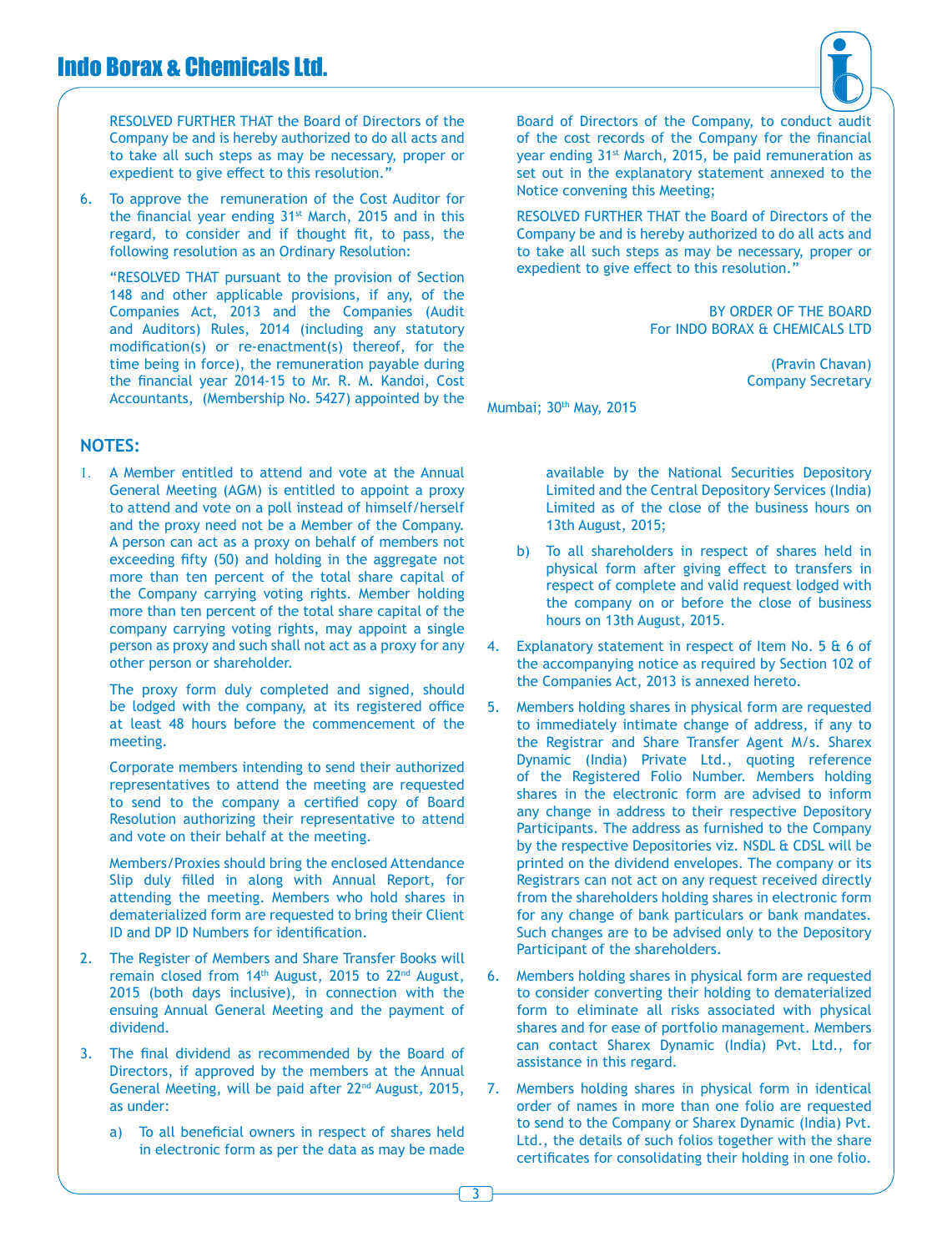

A consolidated share certificate will be returned to such members after making requisite changes thereon.

- 8. In case of joint holders attending the meeting, the member whose name appears as the first holder in the order of names as per the Register of Members of the Company will be entitled to vote.
- 9. The Company has transferred the unpaid or unclaimed dividends declared up to financial year 2006-07, from time to time on due dates, to the Investors Education and Protection Fund (IEPF) established by the Central Government. Pursuant to provisions of Investors Education and Protection Fund (Uploading of information regarding unpaid and unclaimed amount lying with companies) Rules, 2012, the company has uploaded the details of unpaid and unclaimed amount lying with the company as on 27<sup>th</sup> September, 2014 (the date of last Annual General Meeting) on the website of the Company, as also on the website of the Ministry of Corporate Affairs.
- 10. Shareholders seeking any information with regard to Accounts or desirous of asking questions at the AGM are requested to write to the Company at least seven days in advance, so as to enable the management to keep the information ready at the meeting.
- 11. Particulars of directors seeking re-appointment is given in the Report of the Directors on Corporate Governance.
- 12. The Notice of AGM along with the Annual Report 2014-15 is being send by electronic mode to those members whose e-mail addresses are registered with the Company/Depositories, unless any member has requested for a physical copy of the same. For members who have not registered their e-mail addresses, physical copies are being sent by the permitted mode.
- 13. SEBI has made it mandatory for all listed companies, to mention in the dividend warrant, the Bank Account details furnished by the shareholders, while distributing dividend as well as to use the ECS facility wherever available. In event of some shareholders not availing ECS/NECS facility, the bank shall print the Bank details as available with it in the dividend warrants.

 Shareholders holding shares in physical form: Please provide the following bank details to the Registrar & Transfer Agent quoting Folio Number to enable us to credit your account with the dividend directly: Name of the Bank, Address of the Bank, Bank Account Number, 9 digit MICR code of the branch, IFSC code of the Branch (preferably, send cancelled cheque leaf)

 Shareholders holding shares in dematerialized form: Please register/update your bank account details i.e. Bank Name, Branch address, Account no., Account Type, 9 digit MICR code with your depository participants with whom you are maintain your demat account to facilitate credit of dividend directly to your bank.

14. Voting through Electronics Means:

In compliance with the provisions of Section 108 of the Companies Act, 2013 and the Rules framed under

the Companies (Management & Administration) Rules 2014, and the clause 35B of the Listing Agreement, the company pleased to provide members a facility to exercise their rights to vote at the 34<sup>th</sup> Annual General Meeting by electronic means. The members may cast their votes using an electronic voting system from place other than venue of the Meeting ('remote e-voting').

Remote e-voting period commences on 19<sup>th</sup> August, 2015 (9:00 am) and ends on 21<sup>st</sup> August, 2015 (5:00 pm). During this period members of the company, holding shares in either in physical form or in dematerialized form, as on cut-off date of 14th August, 2015, may cast their vote electronically. The E-voting module shall be disabled by CDSL for voting after end of voting period on 21st August, 2015. Once the vote on a resolution cast by the member, the member shall not be allowed to change it subsequently.

 Voting rights of the members shall be in proportion to their shares of the paid up equity share capital of the company as on 14th August, 2015. A person, whose name is recorded in the register of members or in the register of beneficial owners maintained by the depositories as on the cut-off date only shall be entitled to avail the facility of remote e-voting as well as voting by Ballot/ Polling Papers at the AGM for all those members who shall be present at the AGM but have not casted their votes by availing the remote e-voting facility.

The members who have cast their votes through remote e-voting prior to the AGM may also attend the AGM but shall not entitled to cast their vote again by Ballot/ Polling Papers.

 Mr. Manish L Ghia, Partner, Manish Ghia & Associates, Practising Company Secretary (Membership No. FCS 6252) has been appointed as the Scrutinizer to scrutinize the entire voting process in fair and transparent manner.

The Scrutinizer shall, within a period three days from the conclusion of Annual General Meeting, make a consolidated scrutinizers report of the votes cast in favour or against, if any, to the Chairman or a person authorized by him in writing who shall countersign the same.

The result declared along with the Scrutinizer's Report shall be placed on the Company's website www.indoborax.com and on the website of CDSL immediately after the result is declared. The Company shall simultaneously forward the results to BSE Limited, where the shares of the Company are listed.

- 15. The instructions for shareholders voting electronically are as under:
- (i) The voting period begins on  $19<sup>th</sup>$  August, 2015 (9:00) a.m.) and ends on  $21^{st}$  August,  $2015$  (5:00 p.m.). During this period shareholders' of the Company, holding shares either in physical form or in dematerialized form, as on the cut-off date (record date) of 14th August, 2015, may cast their vote electronically. The e-voting module shall be disabled by CDSL for voting thereafter.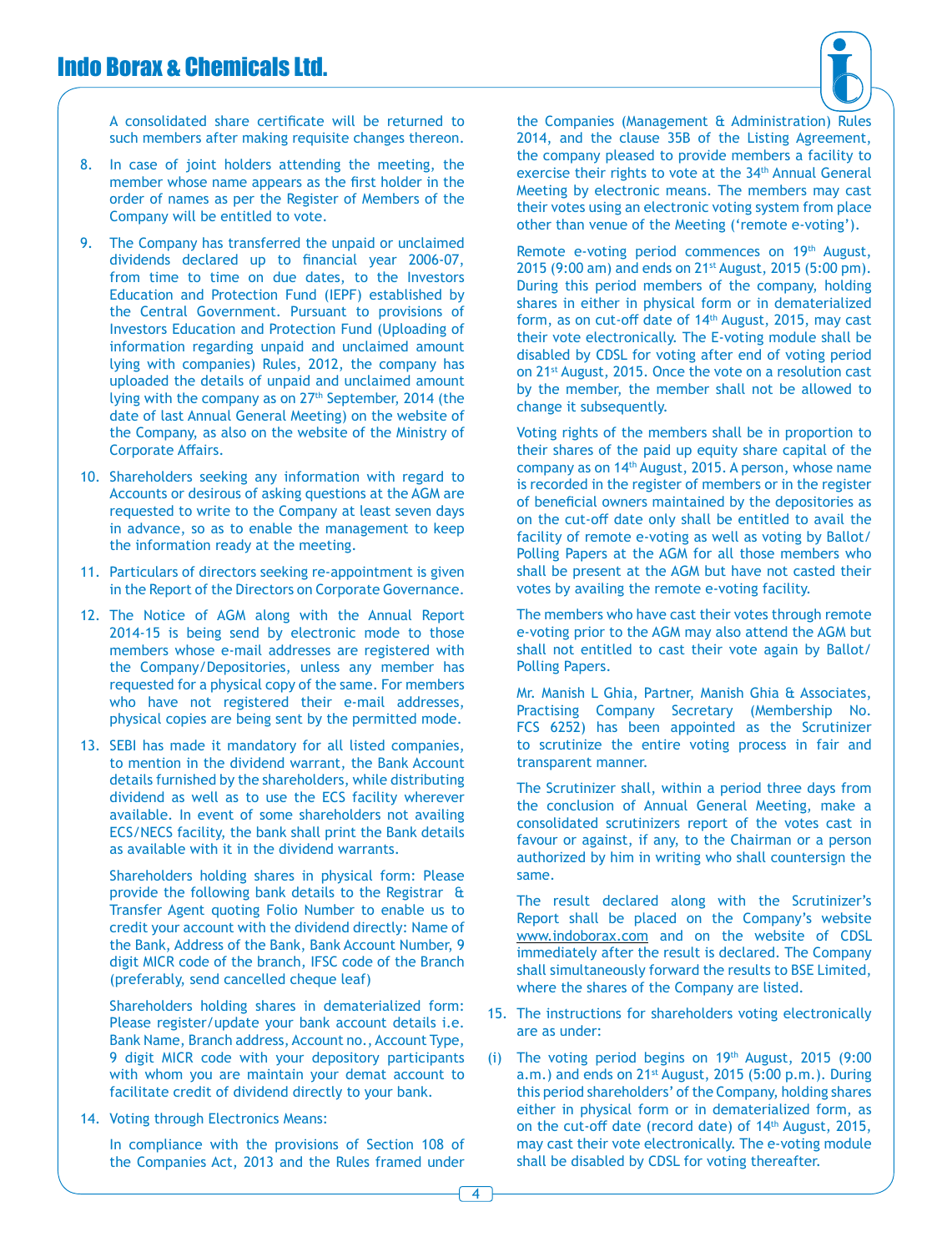

- (ii) The shareholders should log on to the e-voting website www.evotingindia.com.
- (iii) Click on Shareholders.
- (iv) Now Enter your User ID
	- a. For CDSL: 16 digits beneficiary ID,
	- b. For NSDL: 8 Character DP ID followed by 8 Digits Client ID,
	- c. Members holding shares in Physical Form should enter Folio Number registered with the Company.
- (v) Next enter the Image Verification as displayed and Click on Login.
- (vi) If you are holding shares in demat form and had logged on to www.evotingindia.com and voted on an earlier voting of any company, then your existing password is to be used.
- (vii) If you are a first time user follow the steps given below:

|                                                  | For Members holding shares in Demat Form and<br><b>Physical Form</b>                                                                                                                                                                                                                 |
|--------------------------------------------------|--------------------------------------------------------------------------------------------------------------------------------------------------------------------------------------------------------------------------------------------------------------------------------------|
| <b>PAN</b>                                       | Enter your 10 digit alpha-numeric *PAN issued<br>by Income Tax Department (Applicable for<br>both demat shareholders as well as physical<br>shareholders)                                                                                                                            |
|                                                  | Members who have not updated their PAN<br>with the Company/Depository Participant are<br>requested to use the first two letters of their<br>name and the 8 digits of the sequence number<br>in the PAN field.                                                                        |
|                                                  | In case the sequence number is less than 8 digits<br>enter the applicable number of 0's before the<br>number after the first two characters of the<br>name in CAPITAL letters. Eg. If your name is<br>Ramesh Kumar with sequence number 1 then<br>enter RA00000001 in the PAN field. |
| <b>DOB</b>                                       | Enter the Date of Birth as recorded in your<br>demat account or in the company records for<br>the said demat account or folio in dd/mm/yyyy<br>format.                                                                                                                               |
| <b>Dividend</b><br><b>Bank</b><br><b>Details</b> | Enter the Dividend Bank Details as recorded in<br>your demat account or in the company records<br>for the said demat account or folio.                                                                                                                                               |
|                                                  | Please enter the DOB or Dividend Bank Details<br>in order to login. If the details are not recorded<br>with the depository or company please enter the<br>member id / folio number in the Dividend Bank<br>details field as mentioned in instruction (iv)                            |

- (viii)After entering these details appropriately, click on "SUBMIT" tab.
- (ix) Members holding shares in physical form will then directly reach the Company selection screen. However, members holding shares in demat form will now reach 'Password Creation' menu wherein they are required to mandatorily enter their login password in the new password field. Kindly note that this password is to be

also used by the demat holders for voting for resolutions of any other company on which they are eligible to vote, provided that company opts for e-voting through CDSL platform. It is strongly recommended not to share your password with any other person and take utmost care to keep your password confidential.

- (x) For Members holding shares in physical form, the details can be used only for e-voting on the resolutions contained in this Notice.
- (xi) Click on the EVSN for the relevant Indo Borax & Chemicals Limited on which you choose to vote.
- (xii) On the voting page, you will see "RESOLUTION DESCRIPTION" and against the same the option "YES/NO" for voting. Select the option YES or NO as desired. The option YES implies that you assent to the Resolution and option NO implies that you dissent to the Resolution.
- (xiii)Click on the "RESOLUTIONS FILE LINK" if you wish to view the entire Resolution details.
- (xiv)After selecting the resolution you have decided to vote on, click on "SUBMIT". A confirmation box will be displayed. If you wish to confirm your vote, click on "OK", else to change your vote, click on "CANCEL" and accordingly modify your vote.
- (xv) Once you "CONFIRM" your vote on the resolution, you will not be allowed to modify your vote.
- (xvi)You can also take out print of the voting done by you by clicking on "Click here to print" option on the Voting page.
- (xvii)If Demat account holder has forgotten the same password then Enter the User ID and the image verification code and click on Forgot Password & enter the details as prompted by the system.

(xviii)Note for Non – Individual Shareholders and Custodians

- Non-Individual shareholders (i.e. other than Individuals, HUF, NRI etc.) and Custodian are required to log on to www.evotingindia.com and register themselves as Corporates.
- A scanned copy of the Registration Form bearing the stamp and sign of the entity should be emailed to helpdesk.evoting@cdslindia.com.
- After receiving the login details a compliance user should be created using the admin login and password. The Compliance user would be able to link the account(s) for which they wish to vote on.
- The list of accounts should be mailed to helpdesk. evoting@cdslindia.com and on approval of the accounts they would be able to cast their vote.
- A scanned copy of the Board Resolution and Power of Attorney (POA) which they have issued in favour of the Custodian, if any, should be uploaded in PDF format in the system for the scrutinizer to verify the same.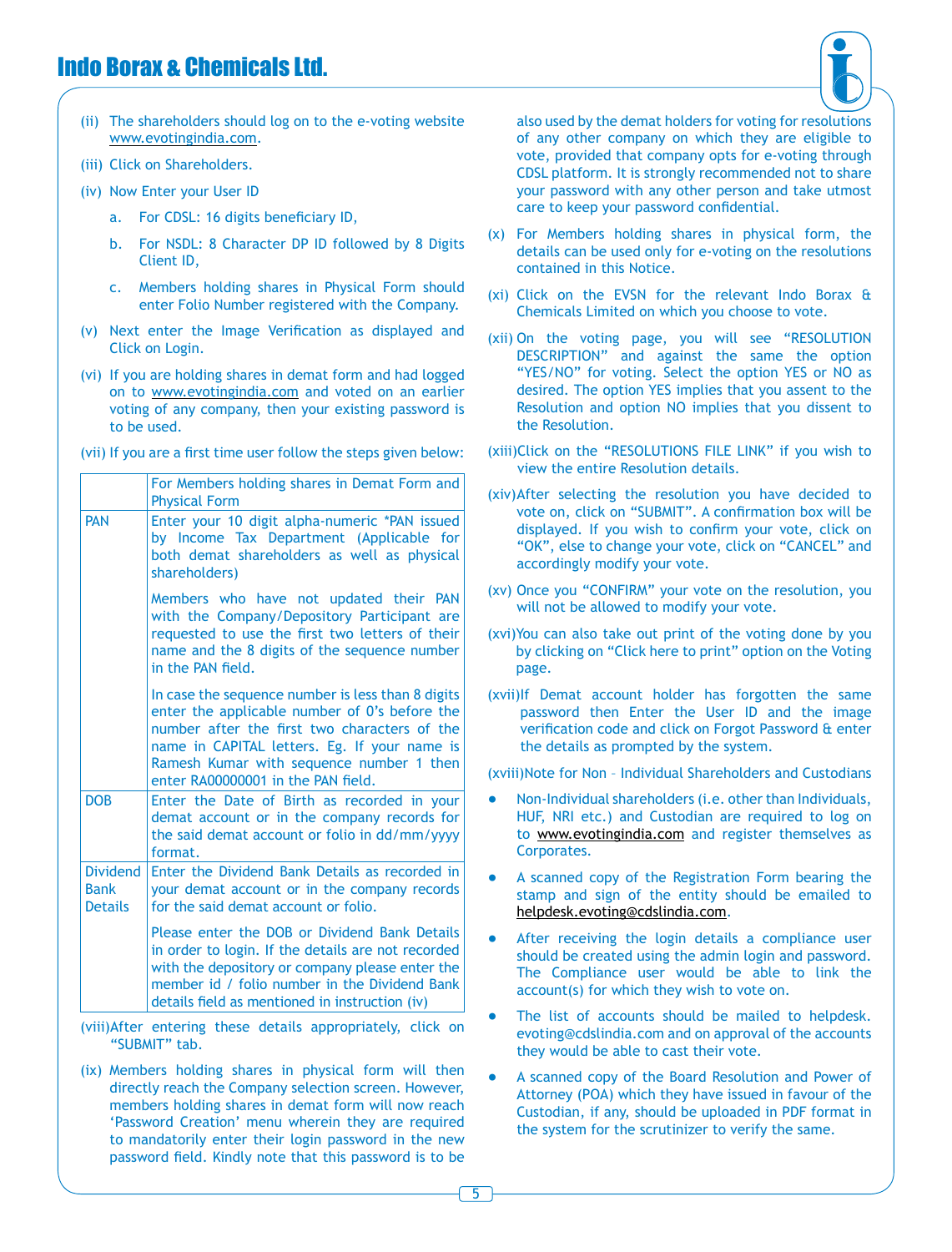

(xix)In case you have any queries or issues regarding e-voting, you may refer the Frequently Asked Questions ("FAQs") and e-voting manual available at www.evotingindia. com, under help section or write an email to helpdesk. evoting@cdslindia.com.

STATEMENT PURSUANT TO SECTION 102 (1) OF THE COMPANIES ACT, 2013 ("the Act")

The following statement sets out all material facts relating to the Special Business mentioned in the accompanying Notice:

#### **Item No. 5**

The Board, on the recommendation of Audit Committee, has approved the appointment and remuneration of the Cost Auditor Mr. R. M. Kandoi, Cost Auditor (Membership No. 5427) to conduct the audit of the cost records relating to a boron products of Company for the financial year ending 31st March, 2016 with audit fees of Rs. 20,000/- plus service tax as applicable and reimbursement of actual expenses as incurred by them in connection with the aforesaid audit.

In accordance with the provisions of Section 148 of the Act, read with Companies (Audit and Auditors) Rules, 2014, the remuneration payable to the Cost Auditors as recommended by the Audit Committee and approved by the Board of Directors, has to be ratified by the members of the company.

Accordingly, consent of the members is sought for passing an Ordinary Resolution as set out at Item no. 5 of the Notice for ratification of the remuneration payable to the Cost Auditors for the financial year ending 31<sup>st</sup> March, 2016.

None of the Directors/Key Managerial Personnel of the Company/ their relatives are, in any way, concerned or interested, financially or otherwise, in the resolution set out at Item No. 5 of the Notice.

The Board recommends the ordinary resolution set out at item no. 5 of the Notice for approval by members.

#### **Item No. 6**

The Board at their meeting held on 13th August, 2014 and on the recommendation of Audit Committee, has approved the appointment and remuneration of the Cost Auditor Mr. R. M. Kandoi, (Membership No. 5427) to conduct the audit of the cost records relating to product of the Company for the financial year ending 31<sup>st</sup> March, 2015 with audit fees of Rs. 20,000/- plus service tax as applicable and reimbursement of expenses, subject to approval of shareholders.

Previous year, Company has issued notice of 33rd Annual General Meeting on 5th August, 2014 i.e. before appointment of cost Auditor, hence the approval of cost auditors remuneration for the year 2014-15 has not been ratified in that Annual General Meeting.

In terms of provisions of Section 148(3) of the Act, read with Companies (Audit and Auditors) Rules, 2014, the remuneration payable to the Cost Auditors as recommended by the Audit Committee and approved by the Board of Directors, has to be ratified by the members of the company.

Accordingly, consent of the members is sought for passing an Ordinary Resolution as set out at Item no. 6 of the Notice for ratification of the remuneration payable to the Cost Auditors for the financial year ending 31st March, 2015.

None of the Directors/Key Managerial Personnel of the Company/ their relatives are, in any way, concerned or interested, financially or otherwise, in the resolution set out at Item No. 6 of the Notice.

The Board recommends the ordinary resolution set out at item no. 6 of the Notice for approval by members.

> By Order of the Board For Indo Borax & Chemicals Ltd

> > Pravin Chavan Company Secretary

Mumbai: 30<sup>th</sup> May, 2015

Registered Office: 302, Link Rose, Linking Road, Santacruz (West), Mumbai – 400 054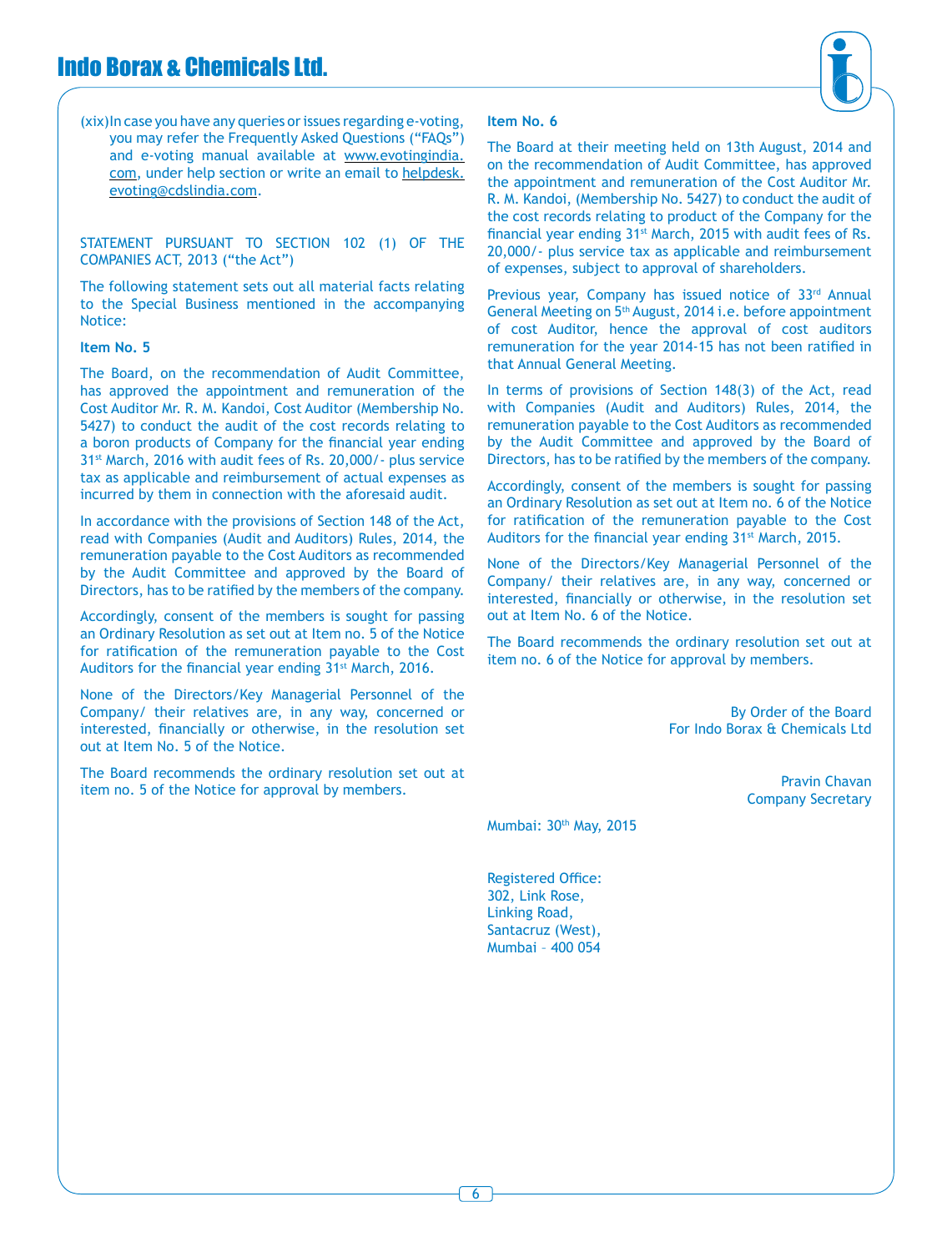

 $(\bar{z}$  in Lakh)

## DIRECTORS' REPORT

To The Members of Indo Borax & Chemicals Ltd,

Your Directors have pleasure in presenting 34<sup>th</sup> Annual Report and the Audited Statement of Accounts for the year ended on 31st March, 2015.

#### **FINANCIAL RESULTS AND OPERATIONS**

The performance of the Company for the financial year ended 31<sup>st</sup> March, 2015 is summarized below:

|                                                  |                 |                   |                 | $1.1111 - 1.01111$ |
|--------------------------------------------------|-----------------|-------------------|-----------------|--------------------|
| <b>Particulars</b>                               |                 | <b>Standalone</b> |                 | Consolidated       |
|                                                  | $31 - 3 - 2015$ | $31 - 3 - 2014$   | $31 - 3 - 2015$ | $31 - 3 - 2014$    |
| <b>Sales</b>                                     | 8128.75         | 7018.14           | 8745.16         | 7669.45            |
| Less: Excise Duty                                | 867.85          | 756.42            | 867.85          | 756.42             |
| <b>Net Sales</b>                                 | 7260.90         | 6261.72           | 7877.31         | 6913.03            |
| Other Income                                     | 392.95          | 344.16            | 303.47          | 202.99             |
| <b>Profit before Depreciation &amp; Taxation</b> | 1939.67         | 1529.42           | 2110.66         | 1628.52            |
| Less: Depreciation                               | 114.68          | 73.39             | 115.66          | 74.33              |
| <b>Provision for Taxation</b>                    | 589.30          | 495.50            | 645.30          | 526.60             |
| <b>Deferred Tax</b>                              | (6.64)          | (11.12)           | (7.14)          | (11.12)            |
| <b>Prior period Adjustments</b>                  | 0.30            |                   | 1.36            | 0.11               |
| <b>Minority interest</b>                         |                 |                   | 45.38           | 26.78              |
| <b>Profit after Depreciation &amp; Taxation</b>  | 1242.03         | 971.65            | 1310.10         | 1011.82            |
| Balance brought forward from previous year       | 5490.04         | 4674.71           | 5529.86         | 4674.36            |
| Profit available for appropriation               | 6732.07         | 5646.36           | 6839.96         | 5686.18            |
| Less: Appropriations                             |                 |                   |                 |                    |
| <b>Capital Redemption Reserve</b>                | 27.20           |                   | 27.20           |                    |
| <b>Proposed Final Dividend</b>                   | 48.14           | 48.14             | 48.14           | 48.14              |
| <b>Tax on Dividend</b>                           | 9.80            | 8.18              | 9.80            | 8.18               |
| <b>Transfer to General Reserve</b>               | 125.00          | 100.00            | 125.00          | 100.00             |
| <b>Balance carried to Balance Sheet</b>          | 6521.93         | 5490.04           | 6629.82         | 5529.86            |
|                                                  |                 |                   |                 |                    |

#### **DIVIDEND**

Your Directors are pleased to recommend final dividend of  $\bar{\tau}$  1.50 (One Rupee & Fifty Paise) per equity share of  $\bar{\tau}$  10/- each on 32,09,000 Equity Shares, if approved by the members would involve a cash outflow of  $\bar{z}$  57.94 Lacs including dividend tax.

#### **RESERVES**

During the year your company has transferred  $\bar{\tau}$  27,20,000/to Capital Redemption Reserve on Buy-back of 2,72,000 equity shares of  $\overline{\zeta}$  10/- each and  $\overline{\zeta}$  1,25,00,000/- to General Reserve out of the amount available for appropriation.

#### **COMPANY'S PERFORMANCE**

On consolidated basis, sales for the financial year 2014-15 stood at  $\bar{\tau}$  8745.16 lacs was higher by 14.03% over last year ( $\bar{\tau}$ ) 7669.45 lacs in 2013-14). Earnings before tax and depreciation was  $\bar{\tau}$  2110.66 lacs, registering a growth of 29.61% over EBTD of  $\bar{\tau}$  1628.52 Lacs in 2013-14. The profit after tax for the year was  $\bar{\tau}$  1310.10 lacs recording a growth of 29.48% over the PAT of ₹ 1011.82 lacs in 2013-14.

On standalone basis, sales for the financial year 2014-15 stood at  $\bar{\tau}$  7260.90 lacs was higher by 15.96% over last year ( $\bar{\epsilon}$  6261.72 lacs in 2013-14). Earnings before tax and depreciation was  $\bar{\tau}$  1939.67 lacs, registering a growth of 26.82% over EBTD of  $\bar{z}$  1529.42 Lacs in 2013-14. The profit after tax for the year was  $\bar{\tau}$  1242.03 lacs recording a growth of 27.83% over the PAT of  $\bar{\tau}$  971.65 lacs in 2013-14. The production of boron products increased by 6.93 % as compare to 0.37% decrease in previous year.

#### **SUBSIDIARY COMPANY**

A subsidiary company Indoborax Infrastructure Private Limited is became a wholly owned subsidiary company as on 31<sup>st</sup> March, 2015. There are no associate companies within the meaning of Section 2(6) of the Companies Act, 2013 ("Act"). There has been no material change in the nature of business of the subsidiary.

The residential building project for 11 units undertaken by the company is completed. Out of 11 units constructed, company has sold 9 units till 31st March, 2015. During the year under review, the company recorded turnover of ₹ 1484.26 lacs and earned profit after tax of ₹ 113.46 lacs for the year.

As pursuant to Section 129 of the Companies Act, 2013 the Audited accounts and Reports of Board of Directors and Auditors for the year ended 31<sup>st</sup> March, 2015 relating to the subsidiary company are attached to the accounts.

#### **CONSOLIDATED FINANCIAL STATEMENTS**

As required under clause 32 of the listing agreement, Consolidated Financial Statements for the year ended 31<sup>st</sup> March, 2015 along with report of the auditors thereon are attached herewith.

#### **BUY BACK OF EQUITY SHARES**

Board of Directors of the company at its meeting held on 27<sup>th</sup> February, 2014 approved the Buy-back of upto three lakhs fully paid up Equity Shares of  $\bar{\tau}$  10/- each (hereinafter referred to as "buy-back") at a price not exceeding  $\bar{\tau}$  145/- per equity share, payable in cash, up to an aggregate amount not exceeding  $\bar{\tau}$  4,35,00,000/- representing 7.27% of the Company's Paid Equity & Free Reserves as on March 31,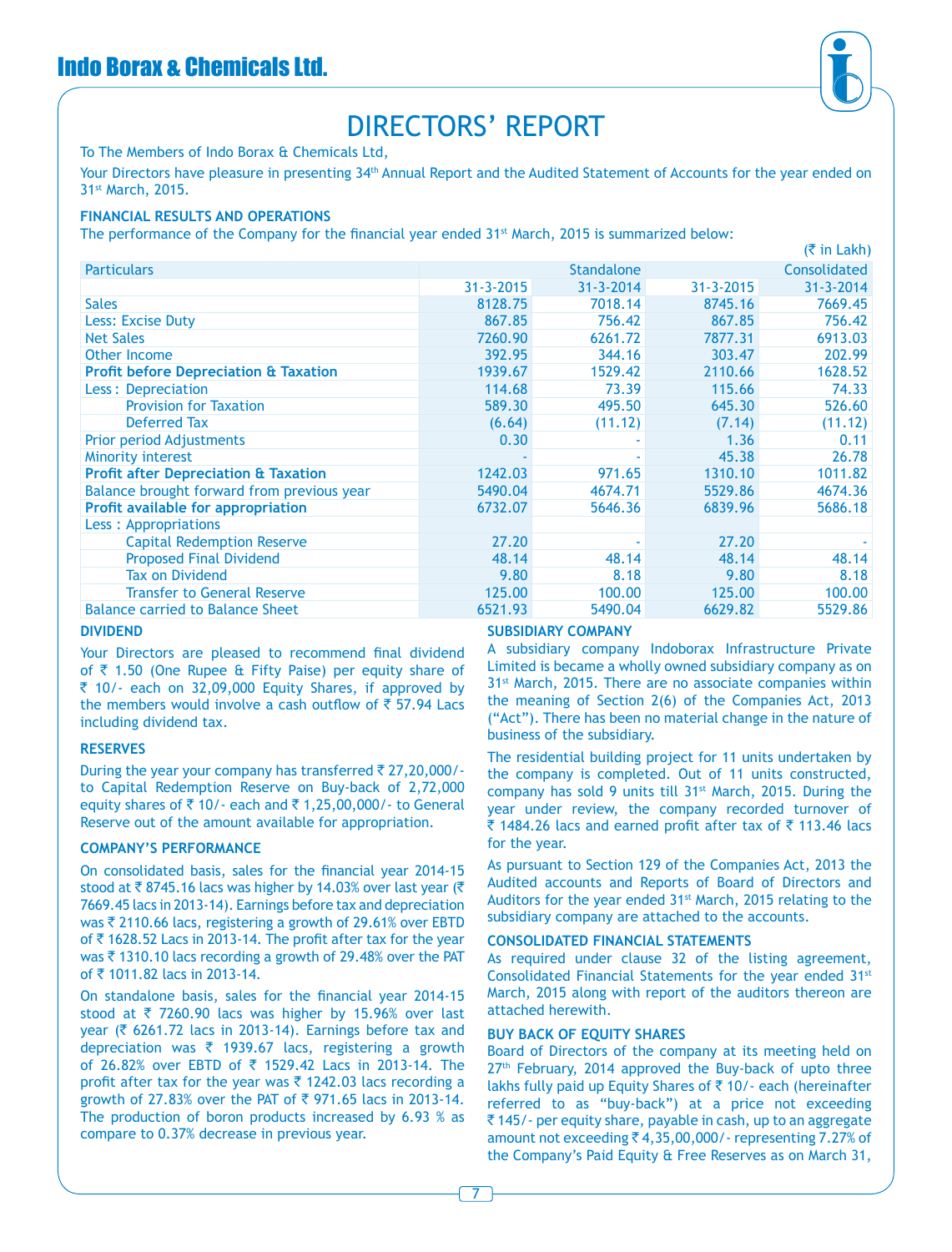2013. The Buy-back is being made out of the free reserve and the securities premium account of the company, from the open market through BSE Ltd (Stock Exchange), as per the provisions contained in the Securities and Exchange Board of India (Buy-Back of Securities) Regulations, 1998 as amended and applicable provisions of the Companies Act, 1956 & 2013. The buy-back offer has been commenced from 10th March, 2014.

The Buy-back offer was closed on 21<sup>st</sup> May, 2014. Pursuant to the aforesaid Buy-back offer, the company has bought back and extinguished 2,72,000 Equity Shares of  $\bar{z}$  10/- each of an aggregate face value of  $\bar{\tau}$  27,20,000/- as at 31<sup>st</sup> March, 2015 at an average price of  $\bar{\tau}$  125.99 per shares, utilizing ₹ 3,42,67,998/-.

#### **INTERNAL FINANCIAL CONTROL**

The details in respect of the internal financial control and their adequacy are included in Management Discussion & Analysis, which forms part of this report.

#### **NUMBER OF MEETING OF THE BOARD**

During the financial year 2014-15 the Board of Directors met 10 times on the following dates: 21-May-2014, 30-May-2014, 30-June-2014, 5-Aug-2014, 13-Aug-2014, 22-Sep-2014, 14-Nov-2014, 27-Dec-2014, 12-Feb-2015 and 31-Mar-2015. For details of the meeting of the board, please refer to the Corporate Governance Report, which forms part of this report.

#### **COMMITTEES OF THE BOARD**

Pursuant to application of the Companies Act, 2013, and as per requirement of clause 49 of the listing agreement, company has renamed some of the committees. During the year company has formed a Corporate Social Responsibility Committee. There are currently five Committees of the Board, as follows:

- 1. Audit Committee
- 2. Nomination and Remuneration Committee
- 3. Stakeholder's Relation Committee
- 4. Corporate Social Responsibility Committee
- 5. Risk Management Committee

Details of all the committees along with their composition, name of the members, meetings held during the year and attendance are provided in the Corporate Governance Report, which forms a part of this Report.

#### **RESPONSIBILITY STATEMENT OF THE BOARD OF DIRECTORS**

Pursuant to the requirement under Section 134 (5) of the Companies Act, 2013, with respect to Directors' Responsibility Statement, it is hereby confirmed:

- (i) that in the preparation of the annual accounts; the applicable accounting standards have been followed and there are no material departures;
- (ii) that the Directors have selected such accounting policies and applied them consistently and made judgments and estimates that are reasonable and prudent so as to give true and fair view of the state of affairs of the Company at the end of financial year and of the profit of the Company for that period;
- (iii) that the Directors have taken proper and sufficient care for the maintenance of adequate accounting



records in accordance with the provisions of the Act for safeguarding the assets of the Company and for preventing and detecting fraud and other irregularities;

- (iv) that the Directors have prepared the annual accounts on a going concern basis;
- (v) that Directors have laid down internal financial controls to be followed by the Company and such internal financial controls are adequate and operating effectively.
- (vi) that Directors have devised proper systems to ensure compliance with the provisions of all applicable laws and that such systems were adequate and operating effectively.

#### **DIRECTORS AND KEY MANAGERIAL PERSONNEL**

Mrs. Sushila Jain, retires by rotation in the forthcoming Annual General Meeting and being eligible, offers herself for re-appointment.

Company has received declaration from all the Independent Directors of the company confirming that they meet the criteria of independence prescribed under sub-section (6) of Section 149 of the Companies Act, 2013 and Clause 49 of the Listing Agreement with Stock Exchange.

During the year company has appointed Mr. Pravin Chavan, as Company Secretary and Mr. Sajal Jain, who is an Executive Director, who is also responsible for the finance & accounts functions, has been designated as Chief Financial Officer of the company w.e.f. 31<sup>st</sup> March, 2015.

#### **ANNUAL EVALUATION OF BOARD OF DIRECTORS**

The board of directors has carried out an annual evaluation of its own performance, Board Committees and individual directors pursuant to the provisions of the Act and the corporate governance requirements as prescribed by the SEBI under clause 49 of the Listing Agreement. The performance of the Board was evaluated by the Board after seeking inputs from all the directors on the basis of criteria such as 1. Attendance of Board Meeting and other Board Committee meetings, 2. Contribution made in deliberation in meetings 3. Inputs regarding future growth of company and its performance, 4. Providing feedback going beyond information provided by the management and 5. Commitment to shareholders and other stakeholders.

In separate meeting of independent Directors, performance of the non-independent directors, performance of the board as a whole and performance of the Chairman was evaluated, taking into account the views of the executive directors and non-executive directors.

#### **CORPORATE SOCIAL RESPONSIBILITY**

The Company has constituted a Corporate Social Responsibility (CSR) Committee in accordance with Section 135 of the Companies Act, 2013. The CSR Policy of the company and details of development of CSR policy and the initiative taken by the company on Corporate Social Responsibility during the year have been appended as Annexure I to this Report.

#### **WHISTLE BLOWER POLICY**

The Company has formulated whistle blower policy for Directors and employees to report their genuine concerns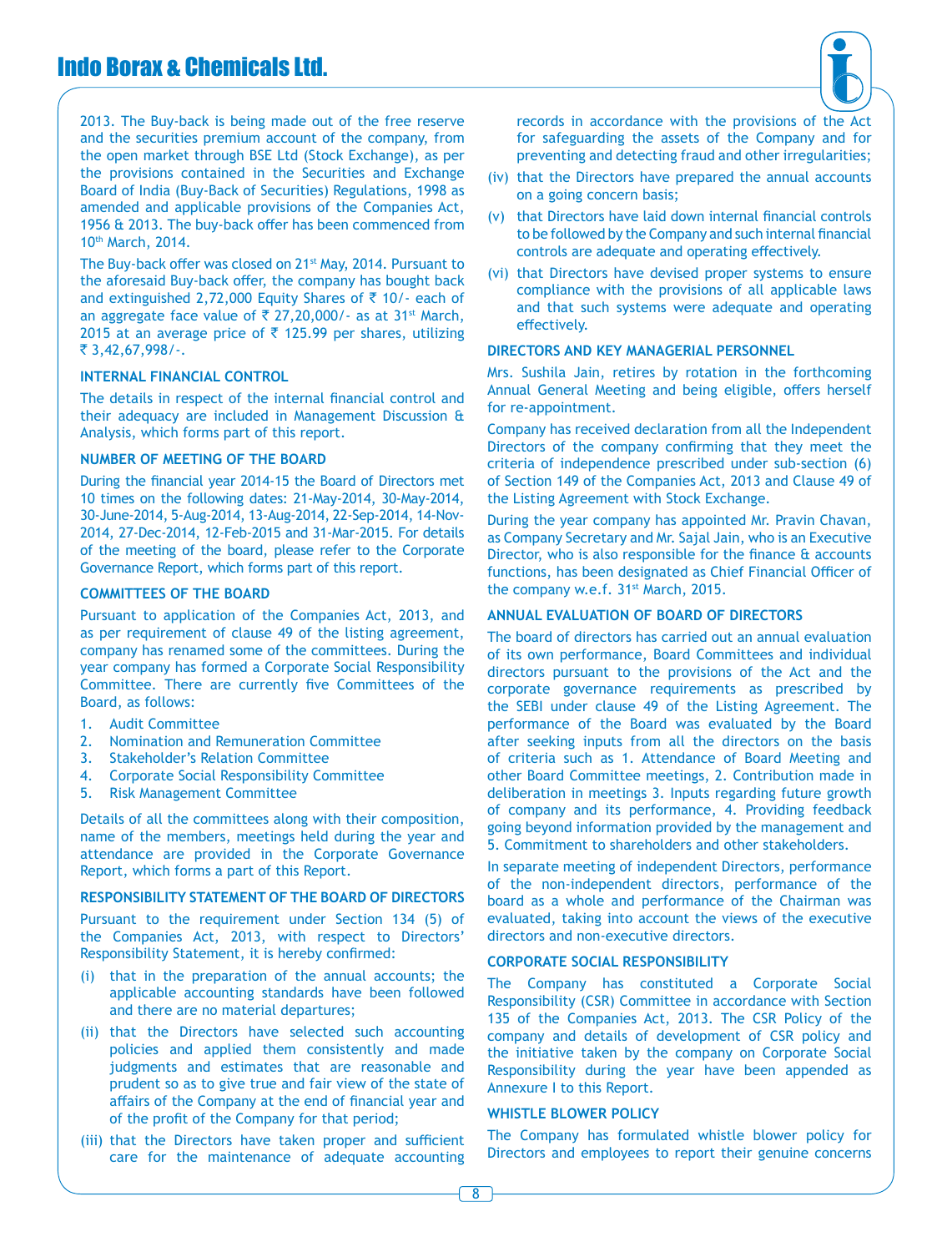regarding unethical behavior, actual or suspected fraud or violation of the Company's Code of Conduct and Ethics Policy. The said mechanism also provides for adequate safeguard against victimization of persons who use such mechanism and makes provision for direct access to the chairman of the Audit Committee in the appropriate or exceptional cases. We affirm that no employee of the company was denied access to the Audit Committee. The Whistle Blower Policy have been disclosed on website of the Company at http:// www.indoborax.com/Whistle-Blower-Policy.php

#### **PARTICULARS OF EMPLOYEES**

The information required under Section 197 of the Act read with Rule 5 (1) of the Companies (Appointment and Remuneration of Managerial Personnel) Rules, 2014, are given below:

a) The ratio of the remuneration of each director to the median remuneration of the employees of the Company for the financial year:

| Name of the Directors                                               | <b>Ratio of median</b><br>remuneration |
|---------------------------------------------------------------------|----------------------------------------|
| Mr. Sushilkumar Jain, Managing Director                             | 53.12                                  |
| Mr. Sajal Jain, Chief Executive & Chief<br><b>Financial Officer</b> | 53.12                                  |

Company has not paid any remuneration to non-executive directors except sitting fees.

b) The percentage increase in remuneration of each director, key managerial personnel in the financial year:

| Name of the Directors, Key Managerial<br>Personnel | % increase in<br>remuneration<br>in the financial<br>vear |
|----------------------------------------------------|-----------------------------------------------------------|
| Mr. Sushilkumar Jain, MD                           | 25.79                                                     |
| Mr. Sajal Jain, CEO & CFO                          | 25.74                                                     |
| Mr. Pravin Chavan, Company Secretary *             |                                                           |

\* Since this information is for part of the year, the same is not comparable.

- c) The percentage increase in the median remuneration of the employees in the financial year: 16.45%.
- d) The number of permanent employees on the rolls of the company : 64
- e) The explanation on the relationship between average increase in remuneration and company performance:

 On an average, employees received an annual increase of 10%. The individual increment varied from 8% to 18%, based on individual performance. In order to ensure that remuneration reflects Company performance, the salary increment is also linked to overall performance of the company.

f) Comparison of the remuneration of the Key Managerial Personnel against the performance of the company:

| Aggregate remuneration of Key Managerial<br>  personnel (KMP) in FY 2014-15 (₹ in lacs) | 200.42  |
|-----------------------------------------------------------------------------------------|---------|
| Revenue                                                                                 | 7260.90 |
| Remuneration to KMP (as % of revenue)                                                   | 2.76    |
| <b>Profit before Tax</b>                                                                | 1824.99 |
| Remuneration of KMP (% of PBT)                                                          | 10.98   |



g) Variation in the market capitalisation of the company, price earnings ratio as at the closing date of the current financial year and previous financial year:

| <b>Particulars</b>           | <b>March</b> | March<br>31, 2015 31, 2014 Change | %     |
|------------------------------|--------------|-----------------------------------|-------|
| <b>Market Capitalisation</b> | 7528.31      | 4177.20                           | 80.22 |
| <b>Price Earnings Ratio</b>  | 6.09         | 4.30                              | 41.63 |

h) Percentage increase or decrease in the market quotations of the shares of the company in comparison to the rate at which the company came out with the last public offer:

| <b>Particulars</b>        | <b>March</b><br>31.2015 | May 24,<br>1993<br>(IPO) | ℅<br><b>Change</b> |
|---------------------------|-------------------------|--------------------------|--------------------|
| <b>Market Price (BSE)</b> | 234.60                  | 15.00                    | 1564.00            |

i) Average percentile increase already made in the salaries of employees other than the managerial personnel in the last financial year and its comparison with the percentile increase in the managerial remuneration and justification thereof and point out if there are any exceptional circumstances for increase in the managerial remuneration:

The average annual increase was around 10%. However during the course of year, the total increase in employee benefits is approximately 22%.

During the year under review there was no increment in the managerial salary, however the commission which is based on % of profit has been increased, which is directly linked with the performance of the company. Increase in the managerial remuneration for the year was 25.79%.

j) Comparison of each remuneration of the Key Managerial Personnel against the performance of the Company:

| ın<br>ıа |  |  | ı |
|----------|--|--|---|
|----------|--|--|---|

|                                 | Mr.<br><b>Sushilkumar</b><br>Jain<br><b>Managing</b><br><b>Director</b> | Mr. Sajal<br>Jain<br><b>Chief</b><br><b>Executive</b><br><b>Officer</b><br>and Chief<br><b>Financial</b><br><b>Officer</b> | <b>Mr. Pravin</b><br>Chavan,<br><b>Company</b><br><b>Secretary</b><br>(w.e.f.<br>31.03.2015) |
|---------------------------------|-------------------------------------------------------------------------|----------------------------------------------------------------------------------------------------------------------------|----------------------------------------------------------------------------------------------|
| Remuneration<br>in FY 15        | 100.21                                                                  | 100.21                                                                                                                     | 0.05                                                                                         |
| Revenue                         |                                                                         | 7260.90                                                                                                                    |                                                                                              |
| Remuneration<br>as % of revenue | 1.38                                                                    | 1.38                                                                                                                       | 0.00                                                                                         |
| Profit before<br>$tax$ (PBT)    |                                                                         | 1824.99                                                                                                                    |                                                                                              |
| Remuneration<br>(as % of PBT)   | 5.49                                                                    | 5.49                                                                                                                       | 0.00                                                                                         |

k) The key parameters for any variable component of remuneration availed by the directors:

 The members have, at the AGM of the company held on 26th July, 2012 & 22nd August, 2013 approved the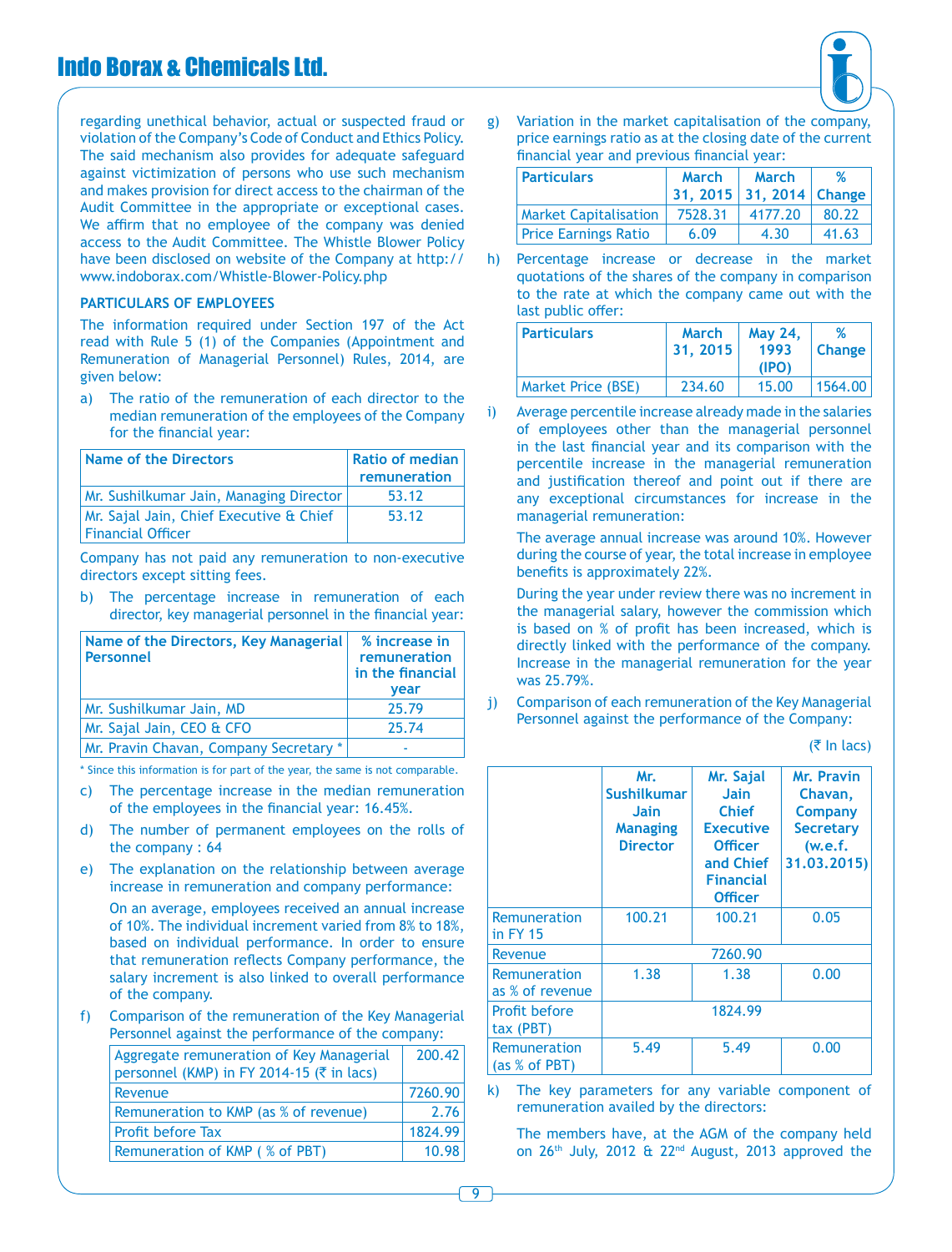commission to Managing Director & Executive Director, respectively. The overall remuneration payable to Managing Director & Executive Director shall not exceed the maximum limits specified in the Act.

- l) The ratio of the remuneration of the highest paid director to that of the employees who are not directors but receive remuneration in excess of the highest paid director during the year: None.
- m) Affirmation that the remuneration is as per the remuneration policy of the Company:

The company affirms remuneration is as per the remuneration policy of the company.

n) The information required to be given under section 197(12) read with Rule  $5(2)$  &  $(3)$  of the Companies (Appointment and Remuneration of Managerial Personnel ) Rules, 2014 is given below :

| Name,<br><b>Qualification,</b><br><b>Designation</b>   | Age,<br>Experience,<br><b>Date of Joining</b> | <b>Remuneration</b><br><b>Gross</b> | Take home pay<br>during the year | <b>Terms of Appointment</b>                        | <b>Previous</b><br><b>Employment</b> |
|--------------------------------------------------------|-----------------------------------------------|-------------------------------------|----------------------------------|----------------------------------------------------|--------------------------------------|
| Mr. S.K.Jain<br>B.Sc.<br><b>Managing Director</b>      | 71 Years<br>51 Years<br>23-09-1980            | ₹ 1,00,21,448/-                     | ₹ 78,99,755/-                    | Contractual,<br>Governed by members'<br>resolution | Self-Employed                        |
| Mr. Sajal Jain<br>B. Com.<br><b>Executive Director</b> | 47 Years<br>27 Years<br>$ 01 - 06 - 1988 $    | ₹ 1,00,21,448/-                     | ₹76,54,236/-                     | Contractual, Governed<br>by member's resolution    | <b>First Employment</b>              |

#### **POLICY ON DIRECTOR'S APPOINTMENT AND REMUNERATION AND OTHER DETAILS:**

The Company's policy on directors appointment and remuneration and other matters provided in Section 178(3) of the Act, has been disclosed in the Corporate Governance Report, which forms part of the Directors Report.

**DETAILS OF LOAN GIVEN, INVESTMENTS MADE AND GUARANTEE GIVEN COVERED U/S 186 (4) OF THE COMPANIES ACT, 2013**

Loans given and investments made are given under respective heads in the Standalone Financial Statements. (Please refer Note No. 10, 11, 26 (9) (A) to the standalone financial statements)

#### **PARTICULARS OF CONTRACTS OR ARRANGEMENTS WITH RELATED PARTIES REFERRED TO SECTION 188 (1)**

None of the transactions with related parties falls under the scope of Section 188(1) of the Act. The information on the transactions with related parties pursuant to Section 134 (3)(h) of the Act read with Rule 8(2) of the Companies (Accounts) Rules, 2014 are given in AOC-2 in Annexure II and same forms part of this report. Contracts arrangement with related parties as per accounting standard, please refer Note No. 26(9) A & B to the standalone financial statements.

#### **DELISTING OF SECURITIES**

The Company had applied for delisting of shares from Kolkatta Stock Exchange in 2005-2006, however, till date the confirmation of delisting has not been received from Exchange.

#### **ENERGY CONSERVATION, TECHNOLOGY ABSORPTION AND FOREIGN EXCHANGE EARNINGS AND OUTGO**

#### **A. Conservation of Energy**

| <b>Energy Conservation Measures taken</b>             | The Company continues to lay special emphasis on                                                                           |
|-------------------------------------------------------|----------------------------------------------------------------------------------------------------------------------------|
| $\vert$ ii) Utilization of alternate source of energy | conservation of energy and have taken measures like regular<br>monitoring of consumption, reduction of transmission losses |
| iii) Capital Investment on energy conservation        | and up to date maintenance of systems.                                                                                     |
| equipment.                                            | During the year company has not made any capital investment<br>on energy conservation equipments.                          |

#### **B. Technology Absorption**

#### **1. Research & Development**

The Company has no specific Research & Development Department. However in house quality control facilities are utilised for product and process improvement and updation.

#### **2. Technology Absorption**

The Company has not imported any technology.

#### **C. Foreign Exchange Earnings and Outgo**

|  | a) Earnings | : Nil |
|--|-------------|-------|
|--|-------------|-------|

b) Outgo - Import of Raw Materials :  $\overline{5}$  4,260.91 lacs - Capital Goods (WIP) :  $\bar{\tau}$  37.74 lacs

- Foreign Travel/subscription : ₹6.23 lacs

#### **DEPOSITS FROM PUBLIC**

The Company has not accepted any deposit from public and as such, no amount on account of principal or interest on deposits from public was outstanding as on the date of Balance Sheet.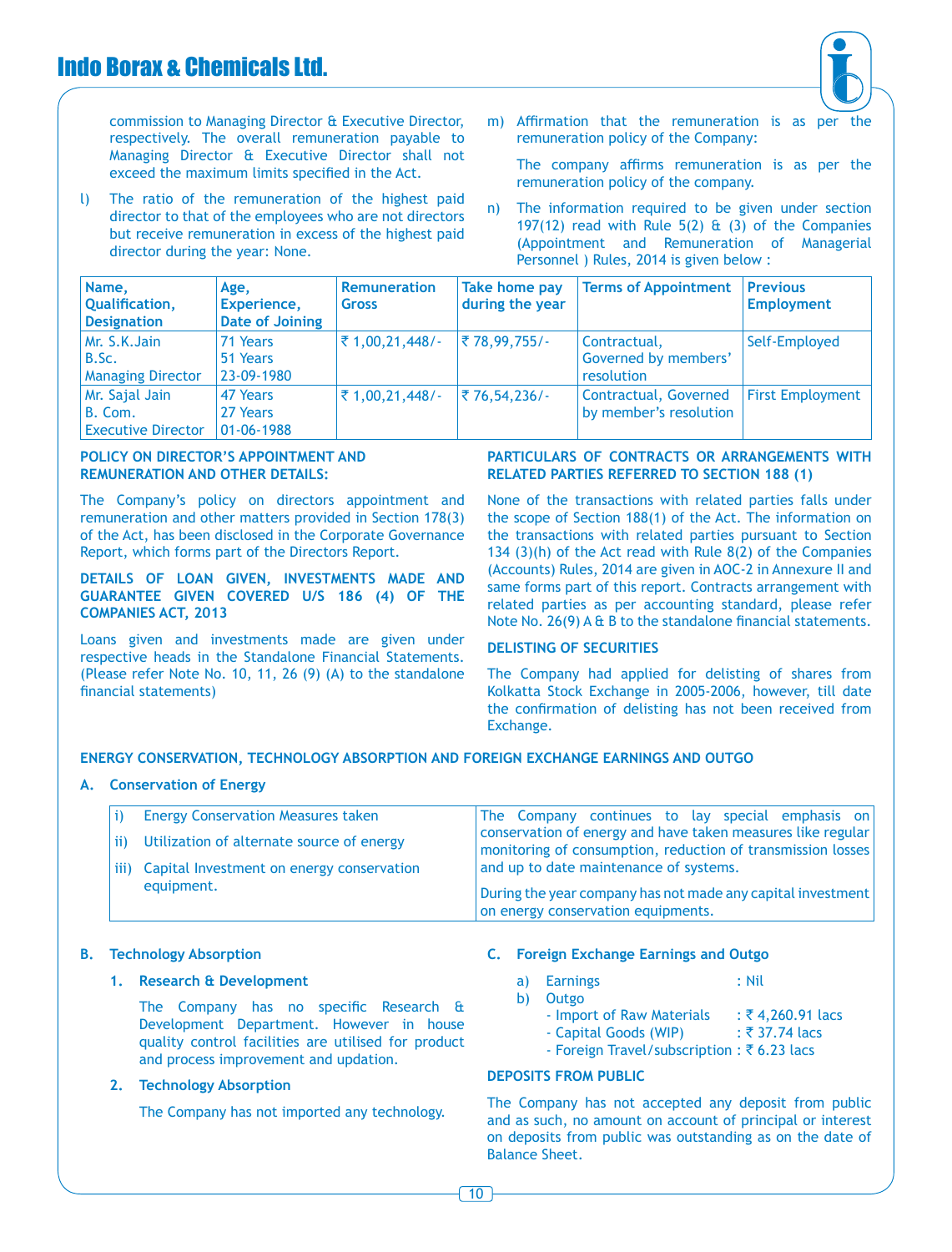#### **RISK MANGEMENT**

The Board of the company has formed a risk management committee to frame, implement and monitor the risk management plan for the company. The committee is responsible for reviewing the risk management plan and ensuring effectiveness. The audit committee has additional oversight in the areas of financial risk and controls. Major risks identified by the business and functions are systematically addressed through mitigating actions on a continuing basis.

The risk management policy has been covered in the management discussion and analysis, which forms part of this report.

#### **CORPORATE GOVERNANCE REPORT**

A separate detailed Corporate Governance Report and Certificate of Auditors of your Company regarding the compliance of the conditions of Corporate Governance as stipulated in Clause 49 of the listing agreement with the Stock Exchange are annexed to this report.

#### **EXTRACT OF ANNUAL RETURN**

As provided under section 92(3) of the Act, the extract of the Annual Return is given Annexure-III in the prescribed Form MGT-9, which forms part of this report.

#### **STATUTORY AUDITORS**

M/s. V. S. Lalpuria & Co, Chartered Accountants, Statutory Auditors of the Company hold office, in accordance with the provisions of the Companies Act, 2013, up to conclusion of the ensuing Annual General Meeting and are eligible for re-appointment. The company has received letter from them to effect that their appointment, if made, would be within the prescribed limits under section 141(3) (g) of the Companies Act, 2013 and they are not disqualified from appointment.

#### **SECRETARIAL AUDIT REPORT**

The Board of Directors of the Company has appointed Prasad Parab & Associates, Practicing Company Secretary to conduct Secretarial Audit and his report on Companies Secretarial Audit is annexed to this report.

#### **COMMENTS ON AUDITORS REPORT**

There are no qualifications, reservations, adverse remarks or disclaimers made by V S Lalpuria & Co., Statutory Auditors, in their report and by Prasad Parab & Associates, Company Secretary in Practice, in his secretarial audit report.

The statutory auditors have not reported any incident of fraud to the Audit Committee of the company in the year under review.

#### **COST AUDIT**

Pursuant to the provisions of Section 148 (3) of the Companies Act, 2013, qualified Cost Auditors have been appointed to conduct cost audit for the year under review relating to the products manufactured by the Company.

#### **ACKNOWLEDGEMENTS**

Your Directors thank to the clients, vendors, shareholders & bankers for their continued support during the year. Your Directors place on record their appreciation for the contribution made by employees at all levels. Your Company's growth has been possible due to their hard work, co-operation & support.

For and on behalf of the Board of Directors

Mumbai **S. K. Jain Managing Director** 

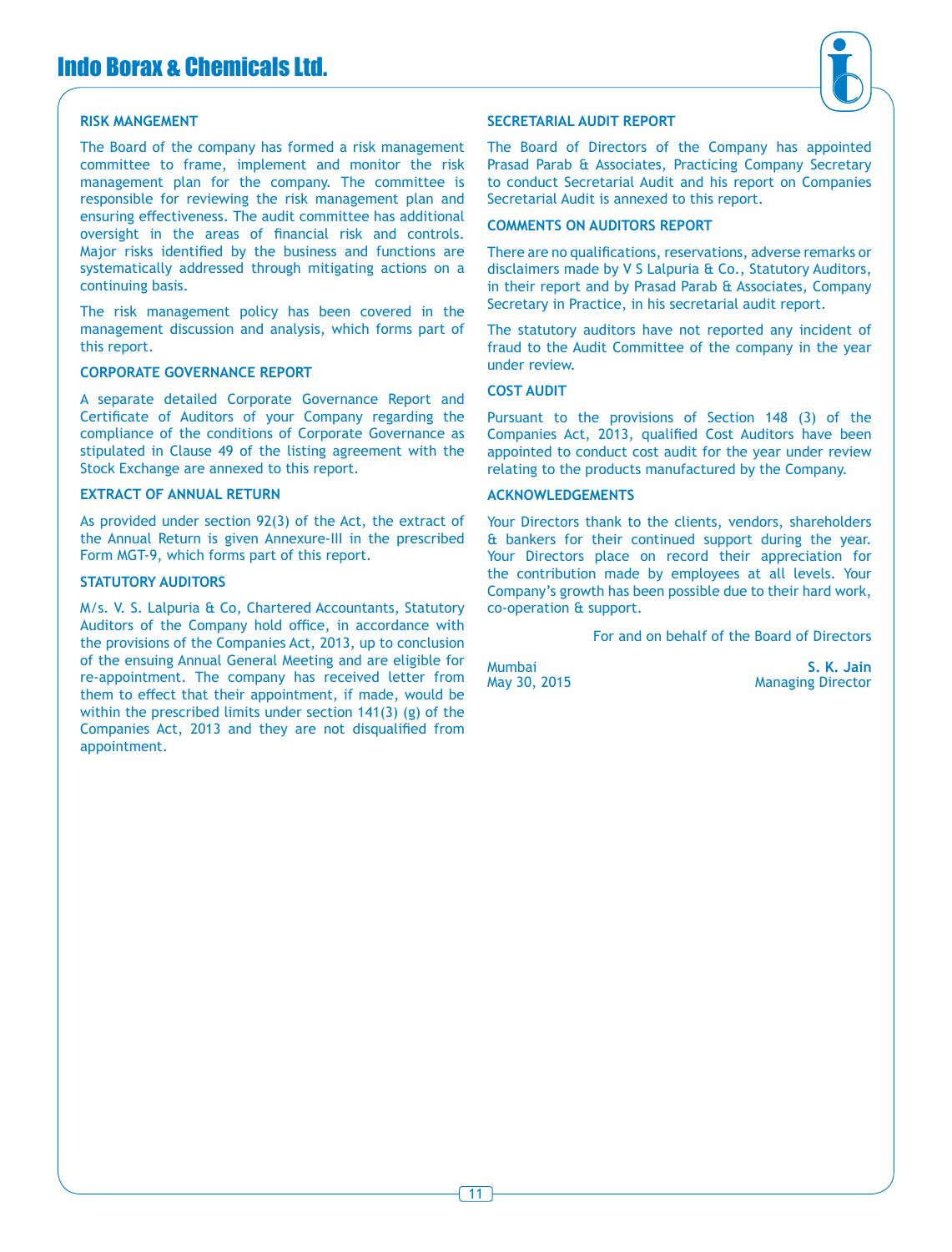

#### **MANAGEMENT DISCUSSION AND ANALYSIS REPORT**

The Directors present their report on the specified matters to the extent relevant or within limits that in their opinion are imposed by the company's own competitive position, as under:-

#### **Industry structure and development**

No reliable and published data is available specifically on boron products industry. As boron minerals are not found in India, thus the basic inputs have to be essentially imported.

#### **Opportunity, threats, risks and concerns**

As, the basic input of the boron minerals are imported, thus timely availability of basic inputs at competitive prices in desired quality, composition and quantities has been, continues to be and expected to remain a matter of concern, risk and threat. The company is continuously engaged in exploring and developing alternative sources for imported raw material to minimize the risk.

#### **Segment wise or product-wise performance**

The company is operating in a single reportable segment i.e. manufacturing and selling of Chemicals. Hence, segment-wise break-up is not applicable to operations of the company on standalone basis. The construction project being executed by the subsidiary company. Segment wise information is given in the notes to accounts in Consolidated Financial Statements.

#### **Outlook**

The policy of Government of India is encouraging import of finished products at the cost of domestic industries is a real threat, thus the margins may come down resulting in unpredictable operations. Otherwise, the domestic market is expanding every year and the Company can sell more quantity, as its products are well known for its quality.

During the year Company has approved the plan to increase installed capacity of boron products by 5,600 MT p.a. at Pithampur Plant. With this expansion, the installed capacity will increase by 38.89% from existing 14,400 MT p.a. to 20,000 MT. p.a. The capacity expansion plan is expected to be completed by the end of September, 2015.

#### **Internal control system & their adequacy**

The Company has proper and adequate systems of internal controls to provide reasonable assurance that all assets are safeguarded; transactions are authorized and recorded correctly to ensure compliance with policies and statutes.

Internal control systems have been found to be adequate and commensurate with the size and nature of the business of the company and are reviewed from time to time for further improvement.

#### **Discussion on financial performance with respect to operational performance**

The gross sales in current year stood at  $\bar{\tau}$  8,128.75 Lacs compared to  $\overline{z}$  7,018.14 Lacs in previous year. Production of boron products increased by 6.93 % as compare to 0.37% decrease in previous year.

#### **Human Resources Development & Management**

There are no reportable material developments in the matter of human resources and industrial relations, which were cordial throughout the year.

#### **Risk Management Policy**

IBCL's Risk Management Committee involves in risk identification, assessment and risk mitigation planning for strategic, operational and compliance related risk across the company. The risk faced by the company are raw material risk, quality risk, competition risk, foreign exchange risk, realization risk, cost risk.

The risk management committee has mitigation plan against above risk. Company is continuously engaged in exploring and developing alternative sources of imported raw material to mitigate the raw material risk. Highest quality parameters are set for the production of the boron products, also ensure that there should be continuous supply material to the customers which will mitigate the quality and competition risk. To mitigate the foreign exchange risk, company always bought material on receipt of documents. If there is import of raw material on credit basis, the same are hedged. The Company assuring to the consumers of the superior quality of products, leading to better realizations, even in the wake of large import threat.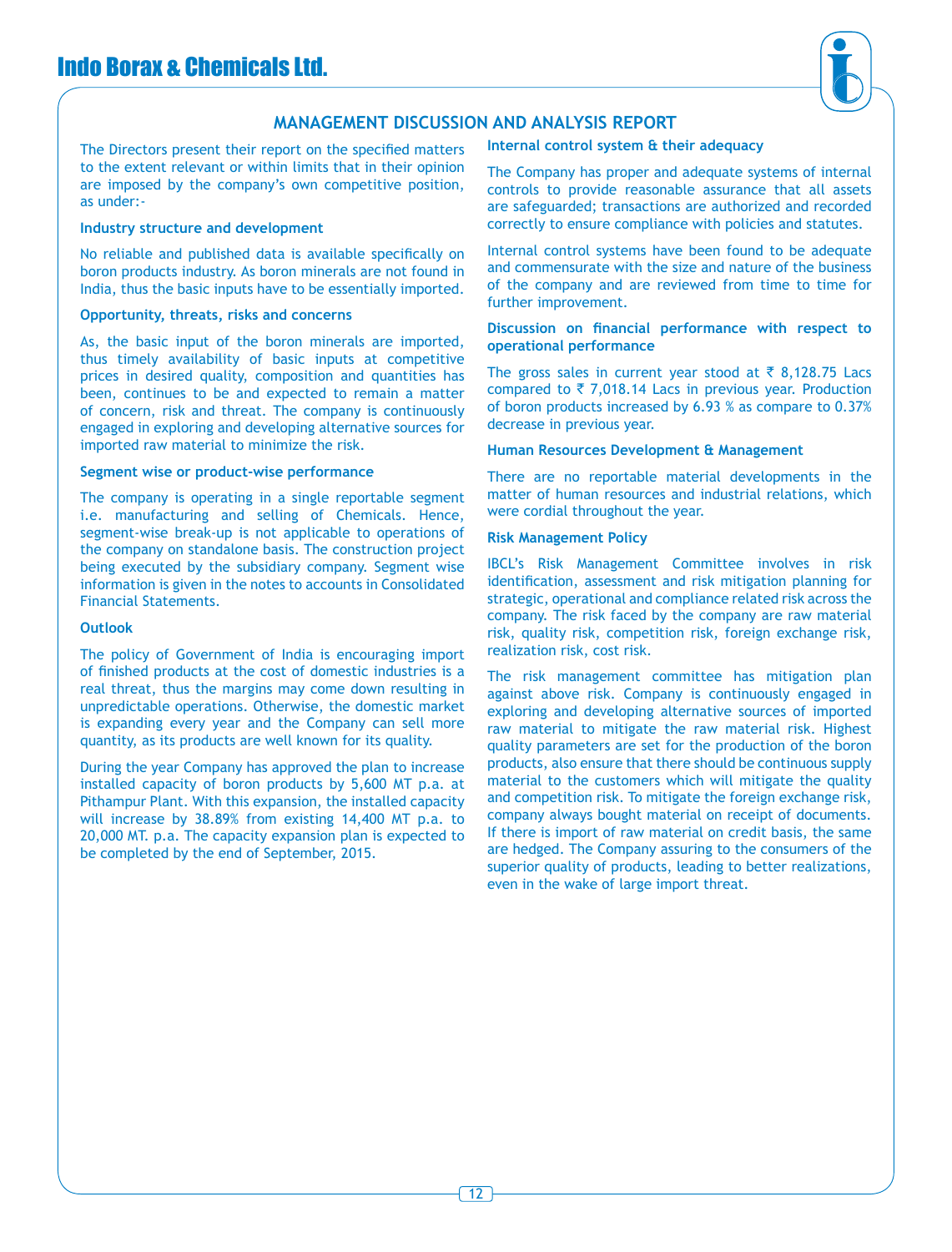

#### **REPORT OF THE DIRECTORS ON CORPORATE GOVERNANCE**

#### **1. COMPANY'S PHILOSOPHYONCORPORATE GOVERNANCE**

The Company's philosophy is to conduct its affairs in a manner which is transparent, clear and evident to those having dealings with or having a stake in the Company, namely shareholders, lenders, creditors and employees. The Company's philosophy on Corporate Governance is thus concerned with the ethics and values of the Company and its Directors, who are expected to act in the best interest of the Company and remain accountable to shareholders and other beneficiaries for their action.

#### **2. BOARD OF DIRECTORS**

 The Board of Directors comprises of Chairman cum Managing Director, Vice Chairman cum Executive Director and four Non-Executive Directors of which three are Independent Directors. Since the Chairman is executive, the Board's composition meets with the stipulated requirement of at least half of the board comprising Independent Directors.

During the financial year 2014-15 the Board of Directors met 10 times on the following dates:21-May-2014, 30-May-2014, 30-June-2014, 5-Aug-2014, 13-Aug-2014, 22-Sep-2014, 14-Nov-2014, 27-Dec-2014, 12-Feb-2015 and 31-Mar-2015.

During the year a separate meeting of the independent directors was held inter-alia to review the performance of the non-independent directors and the board as a whole.

| Name of<br><b>Director</b> | <b>Relationship</b><br>with other<br><b>Directors</b> | Category *        | <b>Designation</b>                            | No. of<br><b>Board</b><br><b>Meetings</b><br><b>Attended</b> | <b>Attendance</b><br>at last AGM | No. of<br><b>Director</b><br>ships in<br>other Boards<br>(Excluding<br>alternate<br><b>Directorship</b><br>and private<br>companies) ** | No. of<br>Chairmanship/<br><b>Membership</b><br>in other Board<br><b>Committees</b> |
|----------------------------|-------------------------------------------------------|-------------------|-----------------------------------------------|--------------------------------------------------------------|----------------------------------|-----------------------------------------------------------------------------------------------------------------------------------------|-------------------------------------------------------------------------------------|
| Mr. S. K. Jain             | Husband of<br>Mrs. Sushila<br>Jain                    | Promoter &<br>E.D | Chairman<br>& Managing<br><b>Director</b>     | 9                                                            | Yes                              | <b>Nil</b>                                                                                                                              | <b>Nil</b>                                                                          |
| Mr. Sajal Jain             | Son of Mr S.K.<br>Jain. & Mrs.<br>Sushila Jain        | E.D               | Vice-Chairman<br>& Executive<br>Director, CFO | 10                                                           | Yes                              | <b>Nil</b>                                                                                                                              | <b>Nil</b>                                                                          |
| Mrs. Sushila Jain          | Wife of<br>Mr. S.K.Jain                               | N.E.D             | <b>Director</b>                               | 10                                                           | Yes                              | <b>Nil</b>                                                                                                                              | <b>Nil</b>                                                                          |
| Mr. Arun Sureka            | <b>None</b>                                           | 1 & N.E.D         | <b>Director</b>                               | 10 <sup>°</sup>                                              | Yes                              | <b>Nil</b>                                                                                                                              | <b>Nil</b>                                                                          |
| Mr. N. K. Mittal           | <b>None</b>                                           | 1 & N.E.D         | <b>Director</b>                               | 10                                                           | Yes                              | <b>Nil</b>                                                                                                                              | <b>Nil</b>                                                                          |
| Mr. G.R.Parmar             | <b>None</b>                                           | 1 & N.E.D         | <b>Director</b>                               | 10                                                           | Yes                              | <b>Nil</b>                                                                                                                              | <b>Nil</b>                                                                          |

Attendance of each Director at the Board Meetings and last Annual General Meeting:

\*E.D – Executive Director, N.E.D – Non Executive Director, I – Independent

\*\* Includes the Public Company and Foreign Company but exclude Private and Section 8 Company.

**SHAREHOLDING OF DIRECTORS (no. of shares held as on 3**1st **March 2015)**

| Mr. S. K. | Mrs. Sushila | <b>Mr.Arun</b> | Mr. Sajal   |
|-----------|--------------|----------------|-------------|
| Jain      | Jain         | Sureka         | <b>Jain</b> |
| 5.10.351  | 2,88,893     | 1200           | 6,06,496    |

#### **Code of Conduct**

The Board has laid down a code of conduct of Business and Ethics for Board Members and Senior Management staff of the company and the same is available of company's website. The Board Members and Senior Management staff have affirmed compliance with the said code of conduct.

#### **3. Audit Committee:**

 The terms of reference of this committee cover the matters specified for Audit Committee under clause 49

of the Listing Agreement as well as in Section 177 of the Companies Act, 2013.

 The composition of Audit Committee and the details of the meeting attended by the Directors are given below:

| Name of Member                   | Designation | No. of<br><b>Committee</b><br>meetings<br>held | Attendance |
|----------------------------------|-------------|------------------------------------------------|------------|
| Mr. Arun Sureka                  | Chairman    |                                                |            |
| Mr. Narendra K.<br><b>Mittal</b> | Member      |                                                |            |
| Mr. Govind Parmar   Member       |             |                                                |            |

During the year under review, Audit Committee met 6 times on the following dates:30-May-2014, 13-Aug-2014, 22-Sept-2014, 14-Nov-2014, 12-Feb-2015 and 31-Mar-2015.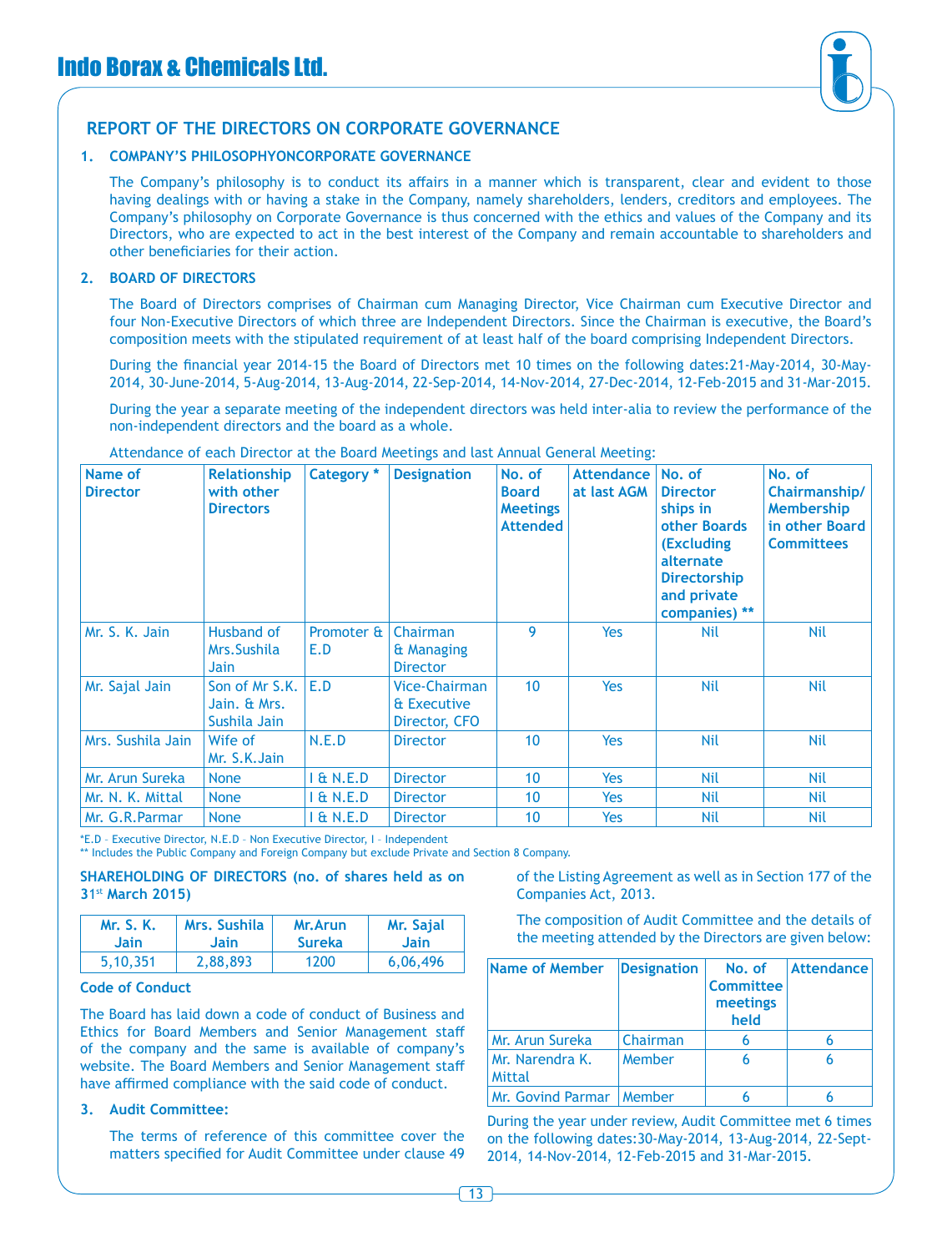- **4. Nomination and Remuneration Committee:**
- i. Pursuant to Section 178 (1) of the Companies Act, 2013, the company has renamed the Remuneration Committee to the Nomination and Remuneration Committee.
- ii. The Nomination and Remuneration Committee comprised of three independent directors' viz. Mr. Arun Sureka (Chairman), Mr. N. K. Mittal (Member) and Mr. Govind Parmar (Member).

| Name of Member            | Designation | No. of<br><b>Committee</b><br>meetings<br>held | Attendance |
|---------------------------|-------------|------------------------------------------------|------------|
| Mr. Arun Sureka           | Chairman    |                                                |            |
| Mr. Narendra K.<br>Mittal | Member      |                                                |            |
| Mr. Govind Parmar         | Member      |                                                |            |

Nomination and Remuneration Committee met once on 31- Mar-2015.

- iii. The broad terms of the role of the Nomination and Remuneration Committee are as under:
- 1. Formulate the criteria for determining qualifications, positive attributes and independence of a director.
- 2. Recommend to board a policy relating to the remuneration of the directors, key managerial and senior managerial personnel.
- 3. Formulate criteria for evaluation of independent directors and board.
- 4. Devising policy on board diversity.
- 5. Recommend to the board appointment, removal of Director, KMP and Senior Management Personnel.
- v. Directors' Remuneration during 2014-15
- 6. Succession planning for replacing Key Executives and overseeing.
- 7. Any other matter as board may decide from time to time.
- iv. Remuneration Policy:

 The remuneration policy of the company enable to attract, retain and motivate employees to achieve results.

The non-executive directors (including independent directors) will receive remuneration by way of fees for attending meeting of boards or committee thereof, as decided by the committee from time to time subject to the limits defined under the Companies Act, 2013 and rules.

 Managing Director & Executive Director: The remuneration of the Managing Director & Executive Director are determine by the Nomination and Remuneration Committee, comprising of three independent directors.

 The commission payable to Managing Director & Executive Director is directly linked with the performance of the company. The commission payable to them is governed by the member's resolution passed at the A.G.M. held on 26-07-2012 & 22-08-2013 respectively. The commission is payable after approval of the accounts by shareholders in the Annual General Meeting.

 Annual Remuneration payable to employees comprises two parts- fixed component and bonus component based on the extent of achievement of the individuals and the performance of the business unit.

| <b>Name of Director</b> | Salary & HRA | <b>Benefits</b> | <b>Commission</b> | <b>Meeting</b> | <b>Total Service Contract, Notice</b> |
|-------------------------|--------------|-----------------|-------------------|----------------|---------------------------------------|
|                         |              |                 |                   | <b>Fees</b>    | <b>Period Serverance Fees</b>         |
| Mr.S.K.Jain             | 1,728,000    | 510,557         | 7,782,891         | <b>Nil</b>     | 10,021,448   Contractual              |
| Mr. Sajal Jain          | 1,728,000    | 211,862         | 8,081,586         | <b>Nil</b>     | 10,021,448   Contractual              |
| Mrs. Sushila Jain       | $-$          | ---             |                   | 42,000         | 42,000 Retirement by Rotation         |
| Mr. Arun Sureka         | --           | --              |                   | 69,000         | 69,000 Appointed for 5 years          |
| Mr. N. K. Mittal        | $-$          | --              | $\sim$ $-$        | 63,000         | 63,000 Appointed for 5 years          |
| Mr. G.R. Parmar         | --           | --              | --                | 63,000         | 63,000 Appointed for 5 years          |

The Company has taken Group Gratuity Policy and contribution for the Managing Director & Executive Director, is not separately determined hence not included above.

The Managing Director's contract is for 5 years w.e.f. 01.04.2012 which may be determined by six months' notice by either side.

The Executive Director's contract is for 5 years w.e.f. 26.05.2013 which may be determined by six months' notice by either side.

Mrs. Sushila Jain,retires by rotation at the ensuing Annual General Meeting and being eligible, offered herself for reappointment.

**DETAILS OF THE DIRECTOR SEEKING RE-APPOINTMENT AT THE FORTHCOMING ANNUAL GENERAL MEETING (Pursuant to Clause 49 of the Listing Agreement)**

| <b>Name</b>                                           | Mrs. Sushila Jain        |
|-------------------------------------------------------|--------------------------|
| Date of Birth                                         | 27-06-1943               |
| Date of Appointment                                   | 21-02-1981               |
| Qualification                                         | B.A (Hons.)              |
| Expertise in specific functional                      | She has been director of |
| area                                                  | the company since 1981   |
| Directorship held in other<br><b>Public Companies</b> | <b>Nil</b>               |
| List of Committee Membership<br>in other Companies    | l Nil                    |
| Number of shares held in the                          | 2,88,893                 |
| Company as on 31 <sup>st</sup> March, 2015            |                          |

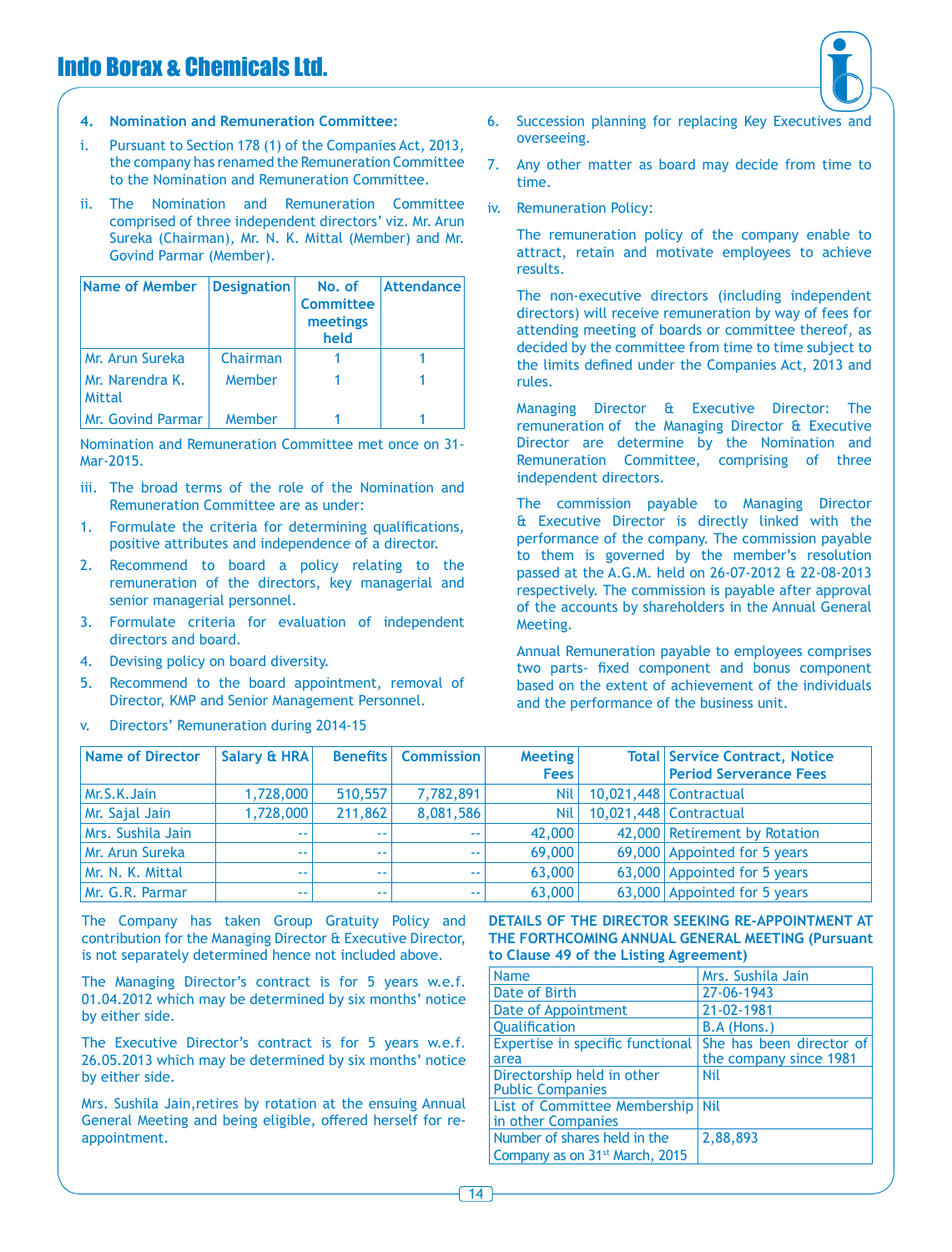

Pursuant to Section 178(5) of the Companies Act, 2013, the committee was renamed by the Board of Directors as "Stakeholders Relationship Committee". The Committee specifically looks into the redressal of Shareholders / Investors Grievances, if any, like Grievances not addressed or Non-receipt of Annual Report/dividend warrants etc. and other related issues.

The composition of Shareholders' Grievances Committee and the details of the meeting attended by the Directors are given below:

| <b>Name of Member</b> | Designation | No. of<br><b>Committee</b><br>meetings<br>held | Attendance |
|-----------------------|-------------|------------------------------------------------|------------|
| Narendra K. Mittal    | Chairman    |                                                |            |
| Arun Sureka           | Member      |                                                |            |
| Sushila Jain          | Member      |                                                |            |

During the year under review, the Committee met 2 times on following dates : 13-Aug-2014 and 31-Mar-2015.At the yearend there were no grievances pending against company.

- Number of Complaints received during the year ended 31.03.2015 –7, Number of Complaints not resolved up to 31st March 2015 – Nil, Number of Share Transfers pending as on 31.03.2015 –NIL, Number of Share Transfers pending for more than 30 days as on 31.03.2015 - Nil
- Name & Designation of Compliance Officer
	- Mr. Sajal Jain- Executive Director upto 30-Mar-15
	- Mr. Pravin Chavan-Company Secretary from 31-Mar-15
- **6. Corporate Social Responsibility Committee:**

Pursuant to Section 135 of the Companies Act, 2013 read with Companies (Corporate Social Responsibility Policy) Rules, 2014, committee was formed by the Board of Directors as "Corporate Social Responsibility Committee".

 The composition of Corporate Social Responsibility Committee and the details of the meeting attended by the Directors are given below:

| Name of<br>Member    | <b>Designation</b> | No. of<br><b>Committee</b><br>meetings<br>held | <b>Attendance</b> |
|----------------------|--------------------|------------------------------------------------|-------------------|
| Arun Sureka          | Chairman           |                                                |                   |
| Sushila Jain         | Member             |                                                |                   |
| <b>Govind Parmar</b> | Member             |                                                |                   |
| Sajal Jain           | Member             |                                                |                   |

During the year under review, the Committee met 2 times on following dates: 14-Nov-2014 and 31-Mar-2015.

#### **7. Risk Management Committee:**

 The board of the company has formed a risk management committee to frame, implement and monitor risk management plan for the company. Major risks identified by the businesses and functions are systematically addressed through mitigating actions on a continuing basis.

 The composition of Risk Management Committee and the details of the meeting attended by the Directors are given below:

| Name of Member   Designation |          | No. of<br>Committee<br>meetings<br>held | <b>Attendance</b> |
|------------------------------|----------|-----------------------------------------|-------------------|
| Sajal Jain                   | Chairman |                                         |                   |
| Arun Sureka                  | Member   |                                         |                   |
| <b>Govind Parmar</b>         | Member   |                                         |                   |
| N. K. Mittal                 | Member   |                                         |                   |

During the year under review, the Committee met once on 31-Mar-2015.

#### **8. General Body Meetings:**

a) Annual General Meeting

The last three Annual General Meetings were held as under:

| <b>Financial</b> Date<br>Year |      | <b>Time Venue</b>                                  | No. of<br><b>Special</b><br><b>Resolutions</b> |
|-------------------------------|------|----------------------------------------------------|------------------------------------------------|
| 2011-12                       | D.m. | 26.07.2012 1.00 S N D T University<br>Juhu, Mumbai | <b>One</b>                                     |
| 2012-13                       | D.m. | 22.08.2013 1.00 S N D T University<br>Juhu, Mumbai | One                                            |
| 2013-14                       | D.m. | 27.09.2014 1.00 S N D T University<br>Juhu, Mumbai | One                                            |

#### b) Postal Ballot

No postal ballot was conducted during the year

#### **9. Disclosures:**

There were no transactions of material nature with the Promoters, Directors or the Management, subsidiaries or relatives etc. that may have potential conflict with the interest of the Company at large. For details of related party transactions refer in Notes to Accounts.

There were no instances of non-compliance nor have any penalties, strictures been imposed by Stock Exchange or SEBI or any other statutory authority during the last three years on any matter related to Capital markets.

The Whistle Blower policy is in place, and it is hereby affirmed that no personnel has been denied access to the audit committee.

The company has complied with all the mandatory requirements. It has not adopted non-mandatory requirements.

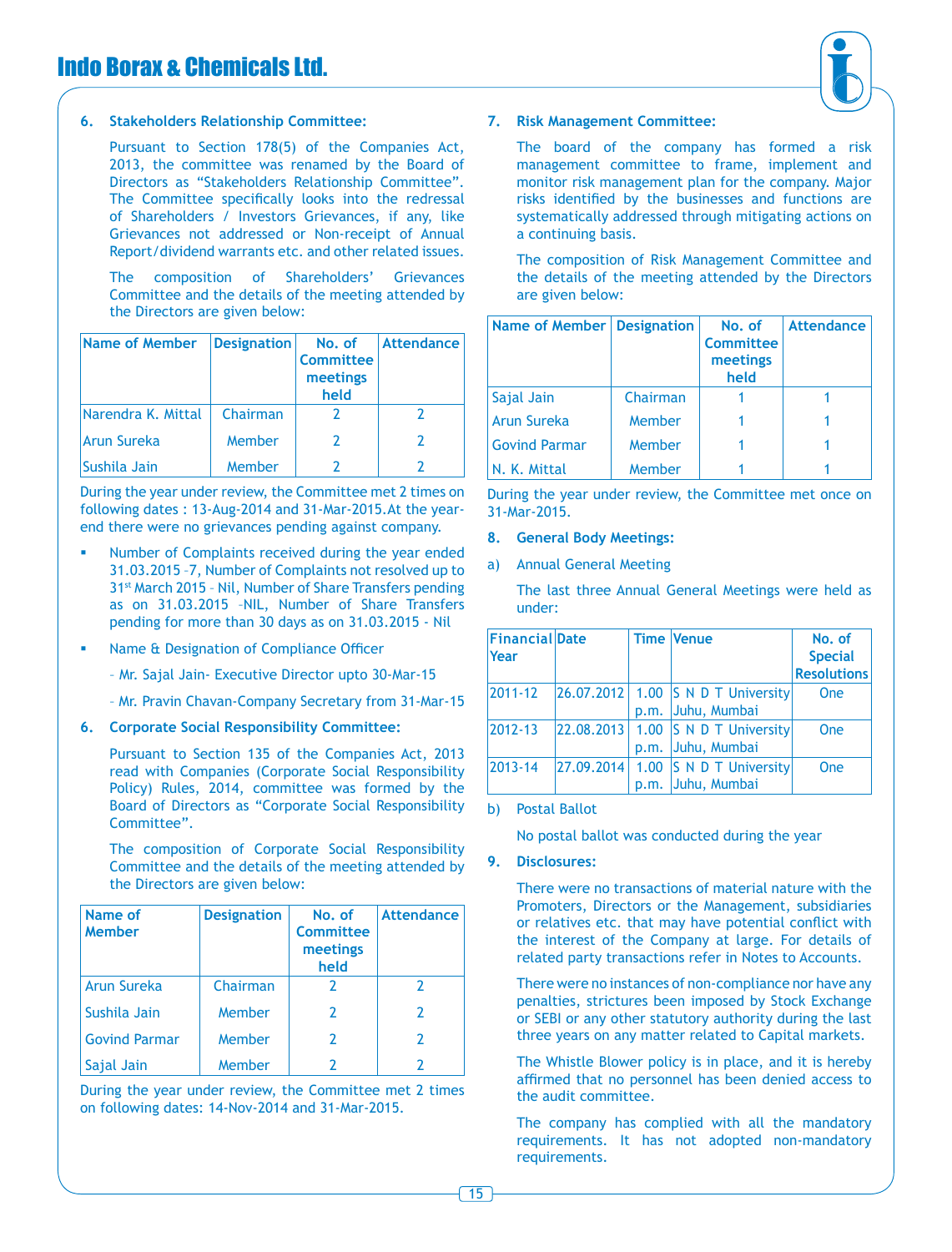**10. Certificate from Managing Director CEO/CFO:**

Certificate from Mr.S. K. Jain, Managing Director and Mr. Sajal Jain, Vice Chairman & Executive Director & Chief Financial Officer, in terms of clause 49(V) of the Listing Agreement with BSE Ltd. for the financial year ended 31<sup>st</sup> March, 2015 was placed before the Board of Directors of the Company in its meeting dated 30th May, 2015 and enclosed herewith.

**11. Means of Communication:**

The Company communicates with its shareholders on an annual basis through the Annual Report. The quarterly, half-yearly, nine monthly and yearly results are published in newspaper -Economic Times in English language & in Maharashtra Times in Marathi Language.

- No presentations have been made to institutional investors or to the analysts.
- The Management Discussion and Analysis Report forms part of Directors Report.

As required, information relating to quarterly financial results, shareholding pattern etc. were provided to BSE Ltd and is available on website www.indoborax.com and www.bseindia.com

**12. General Information for Shareholder:**

#### **a. Annual General Meeting**

The Annual General Meeting of the Company will be held on 22nd August, 2015 at 1.00 p.m. at Mini Auditorium of S.N.D.T. Women's University, Sir Vithaldas Vidya Vihar, Opp. Lido Cinema, Juhu Road, Santacruz (W), Mumbai  $-4000049.$ 

#### **b. Financial Calendar for the financial year 2015-16 (tentative)**

|    | <b>Results for First Quarter</b>                                          | : On or before<br>14 <sup>th</sup> August 2015                                                                                 |
|----|---------------------------------------------------------------------------|--------------------------------------------------------------------------------------------------------------------------------|
|    | Results for Second Quarter : On or before                                 | 14 <sup>th</sup> November, 2015                                                                                                |
|    | <b>Results for Third Quarter</b>                                          | : On or before<br>14 <sup>th</sup> February, 2016                                                                              |
|    | Results for the year ending : On or before<br>31 <sup>st</sup> March 2016 | 30th May, 2016                                                                                                                 |
| Ċ. | <b>Date of Book Closure</b>                                               | : $14$ <sup>th</sup> August, 2015 to 22 <sup>nd</sup><br><b>August, 2015</b><br>(both days inclusive)                          |
| d. | <b>Dividend payment Date</b>                                              | : Dividend, if declared,<br>shall be paid/credited<br>on or after 22 <sup>nd</sup> August,<br>2015                             |
| e. | <b>Listing on Stock</b>                                                   | : BSE Ltd, (BSE) Mumbai,                                                                                                       |
|    | <b>Exchanges:</b>                                                         | (The Kolkatta Stock<br><b>Exchange Ltd.-Delisting</b><br>confirmation from The<br>Kolkatta Stock Exchange<br>is still awaited) |

- f. **Stock Code** : 524342, BSE Limited.
- g. **Depositories** : NSDL and CDSL
- h. **ISIN No.** : INE803D01013
- i. **Listing Fees for 2015-16** : Paid for the BSE Ltd
- **j. Custodial Fees to Depositories**

: Annual Custody fees for the financial year 2015- 16 will be paid by the Company to NSDL & CDSL on receipt of the invoices.

**k. Monthly high / low price at The Bombay Stock Exchange Ltd(Financial Year 2014-15):**

| <b>Month</b>       | <b>High</b><br>(Rs) | Low<br>(Rs) | <b>BSE</b><br><b>Sensex</b><br><b>High</b> | <b>BSE</b><br><b>Sensex</b><br>Low |
|--------------------|---------------------|-------------|--------------------------------------------|------------------------------------|
| <b>April -2014</b> | 122.35              | 105.50      | 22876.54                                   | 22277.23                           |
| May-2014           | 133.10              | 100.30      | 24716.88                                   | 22323.90                           |
| <b>June-2014</b>   | 145.10              | 118.00      | 25583.69                                   | 24684.85                           |
| <b>July-2014</b>   | 167.50              | 134.00      | 26271.85                                   | 25006.98                           |
| August-2014        | 219.00              | 137.00      | 26638.11                                   | 25329.14                           |
| September-2014     | 320.90              | 194.00      | 27319.85                                   | 26468.36                           |
| October-2014       | 274.95              | 215.15      | 27865.83                                   | 25999.34                           |
| November-2014      | 286.00              | 203.50      | 28693.99                                   | 27860.38                           |
| December-2014      | 279.90              | 201.40      | 28562.82                                   | 27610.13                           |
| January-2015       | 312.00              | 245.00      | 29681.77                                   | 26908.82                           |
| February-2015      | 295.00              | 241.40      | 29462.27                                   | 28227.39                           |
| <b>March-2015</b>  | 276.50              | 225.30      | 29593.73                                   | 27457.58                           |

#### **l. Registrar and Transfer (R & T) Agents:**

The Company has appointed M/s. Sharex Dynamic (India) Pvt. Ltd. as its R & T Agent. In this regard, Members may contact them at following address:

Sharex Dynamic (India) Pvt. Ltd, Unit – 1, Luthra Indl. Premises,Andheri Kurla Road,Safed Pool, Andheri (E),Mumbai – 400 072, Ph. +91-22- 28515606 / 28515644, E-mail: sharexindia@vsnl.com

#### **m. Share Transfer System:**

Presently, fortnightly cycle is followed for processing transfer requests and Share transfers are approved by designated officers to whom the authority has been delegated by the Board of Directors. The company obtains from a Company Secretary in Practice halfyearly certificate of compliance with the share transfer formalities as required under Clause 47 (c) of the listing agreement and file a copy of the said certificate with Stock Exchange.

#### **n. Dematerialization of Shares:**

As on 31-Mar-2015, 27,71,400 equity shares representing 86.36% of the Company's paid-up equity share capital is held in electronic form.

During the year under review, the Company's equity shares have been actively traded on BSE Limited.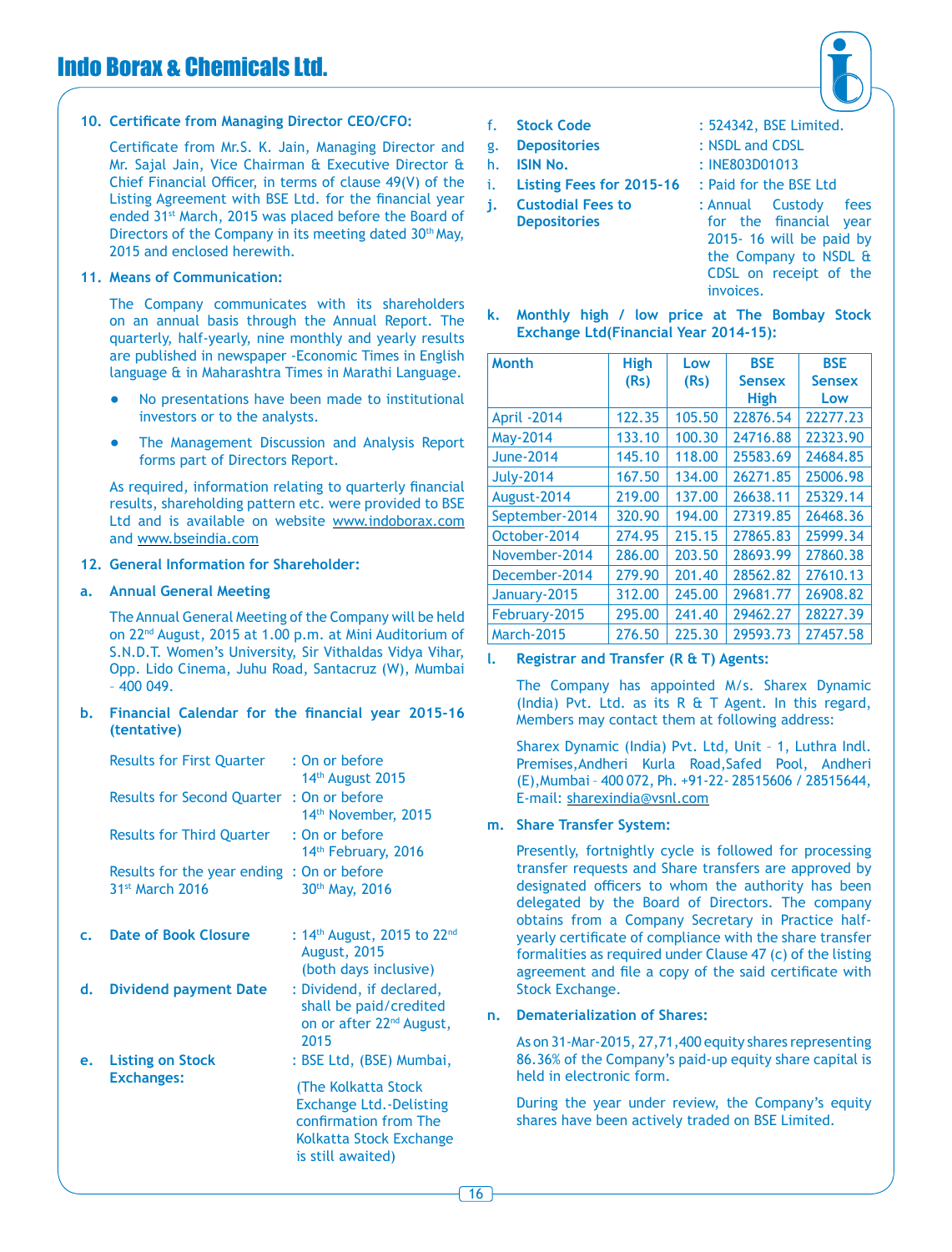#### **p. Outstanding GDRs/ADRs/Warrants or any Convertible instruments:**

The Company has not issued any GDRs/ ADRs/ Warrants or any Convertible instruments.

#### **q. Location of Plant Facilities:**

Plant locations : Plot No. 43 to 46, 47A, 48, 48A, Industrial Estate, Sector II, Pithampur–454 775. (M.P.)

#### **r. Address for Correspondence:** The Compliance Officer,

Indo Borax & Chemicals Ltd.,302,Link Rose, Linking Road, Santacruz (West), Mumbai – 400 054, Ph No: +91-22- 26489142; Fax No. +91-22- 26489143 Email: complianceofficer@indoborax.com

#### **s. Unclaimed Dividend Amounts:**

Pursuant to the provision of section 123 of the Companies Act, 2013, the dividend for the following Years, which remain unclaimed for seven years, will be transferred to Investors Education and Protection Fund (IEPF) established by the Central Government pursuant to section 125 of the Companies Act, 2013.

Members who have not so far encashed their dividend warrant(s) are requested to seek revalidation of dividend warrants in writing to the Company at its Registered Office immediately. Members are requested to note that no claims shall lie against the company in respect of any amounts which were unclaimed and unpaid for period of seven years from the dates that they first becomes due for payment and no payment shall be made in respect of such claims.

 Members are also advised to update their correspondence address in their demat accounts in case of their holding in electronic form or inform their latest correspondence address to the Registrars in case of holding in physical form.

 Information in respect of such unclaimed dividend due for transfer to the Investors Education and Protection Fund (IEPF) is as follows:

| $1.1.01$ ( $1.001$ $1.00$ $1.00$ $1.00$ $1.00$ $1.00$ |                                                  |                                |
|-------------------------------------------------------|--------------------------------------------------|--------------------------------|
| <b>Financial Year</b>                                 | Amount<br>outstanding as on<br>31.03.2015 $($ ₹) | Due for transfer<br>to IEPF on |
| 2007-2008                                             | 1,70,323.00                                      | 14/08/2015                     |
| 2008-2009                                             | 4,99,855.00                                      | 01/10/2016                     |
| 2009-2010                                             | 5,22,566.00                                      | 01/10/2017                     |
| 2010-2011                                             | 4,75,008.00                                      | 22/09/2018                     |
| 2011-2012                                             | 6,17,907.00                                      | 29/08/2019                     |
| 2012-2013                                             | 7,39,237.00                                      | 25/09/2020                     |
| 2013-2014                                             | 5,66,056.00                                      | 31/10/2021                     |

#### For and on behalf of the Board of Directors

Mumbai **S. K. Jain Managing Director** 

#### **o. Distribution of Shareholding as on 31-Mar-2015: Shareholding Pattern as on 31-Mar-2015**

| shares held        |                            | Number of equity | No. of<br><b>Shareholders</b> | %      | No. Of<br><b>Shares</b> | %      | Sr.<br>No.     | <b>Category of Holders</b> | No. of<br><b>Shares</b> | % to<br>Total<br><b>Shares</b> |
|--------------------|----------------------------|------------------|-------------------------------|--------|-------------------------|--------|----------------|----------------------------|-------------------------|--------------------------------|
|                    |                            | $-100$           | 3774                          | 68.11  | 307711                  | 9.59   |                | <b>Indian Promoters</b>    | 17,78,342               | 55.42                          |
| 101                | A.                         | 200              | 864                           | 15.59  | 166013                  | 5.17   | $\overline{2}$ | Financial Inst./           | 3,500                   | 0.10                           |
| 201                | ÷.                         | 500              | 536                           | 9.67   | 201720                  | 6.29   |                | <b>Mutual Funds/ Banks</b> |                         |                                |
| 501                | a.                         | 1000             | 186                           | 3.36   | 151607                  | 4.72   | 3              | Non-Residents/             | 1,42,388                | 4.44                           |
| 1001               | ÷.                         | 5000             | 152                           | 2.74   | 367395                  | 11.45  |                | FIIs/OCBs                  |                         |                                |
| 5001               | $\mathcal{L}^{\text{max}}$ | 10000            | 18                            | 0.32   | 123950                  | 3.86   | 4              | <b>Other Corporate</b>     | 1,30,258                | 4.06                           |
| 10001              | ÷.                         | 100000           | 7                             | 0.13   | 277162                  | 8.64   |                | <b>Bodies</b>              |                         |                                |
| 100001             |                            | & Above          | 4                             | 0.07   | 1613442                 | 50.28  | 5              | <b>Indian Public</b>       | 11,48,026               | 35.78                          |
| <b>Total</b>       |                            |                  | 5541                          | 100.00 | 3209000                 | 100.00 | 6              | <b>Clearing Members</b>    | 6,486                   | 0.20                           |
| In Physical Form   |                            |                  | 2707                          | 48.85  | 438000                  | 13.65  |                | <b>Total</b>               | 32,09,000               | 100.00                         |
| In Electronic Form |                            |                  | 2834                          | 51.15  | 2771400                 | 86.35  |                |                            |                         |                                |

| %              | Sr.<br>No.     | <b>Category of Holders</b> | No. of<br><b>Shares</b> | $%$ to<br><b>Total</b><br><b>Shares</b> |  |
|----------------|----------------|----------------------------|-------------------------|-----------------------------------------|--|
| 59             | 1              | <b>Indian Promoters</b>    | 17,78,342               | 55.42                                   |  |
| $\overline{7}$ | $\overline{2}$ | Financial Inst./           | 3,500                   | 0.10                                    |  |
| 9              |                | <b>Mutual Funds/ Banks</b> |                         |                                         |  |
| $\overline{2}$ | 3              | Non-Residents/             | 1,42,388                | 4.44                                    |  |
| $\overline{5}$ |                | FIIs/OCBs                  |                         |                                         |  |
| 86             | 4              | <b>Other Corporate</b>     | 1,30,258                | 4.06                                    |  |
| $\mathbf{A}$   |                | <b>Bodies</b>              |                         |                                         |  |
| $\overline{8}$ | 5              | <b>Indian Public</b>       | 11,48,026               | 35.78                                   |  |
| 10             | 6              | <b>Clearing Members</b>    | 6,486                   | 0.20                                    |  |
| 5 <sub>5</sub> |                | <b>Total</b>               | 32,09,000               | 100.00                                  |  |

## Indo Borax & Chemicals Ltd.

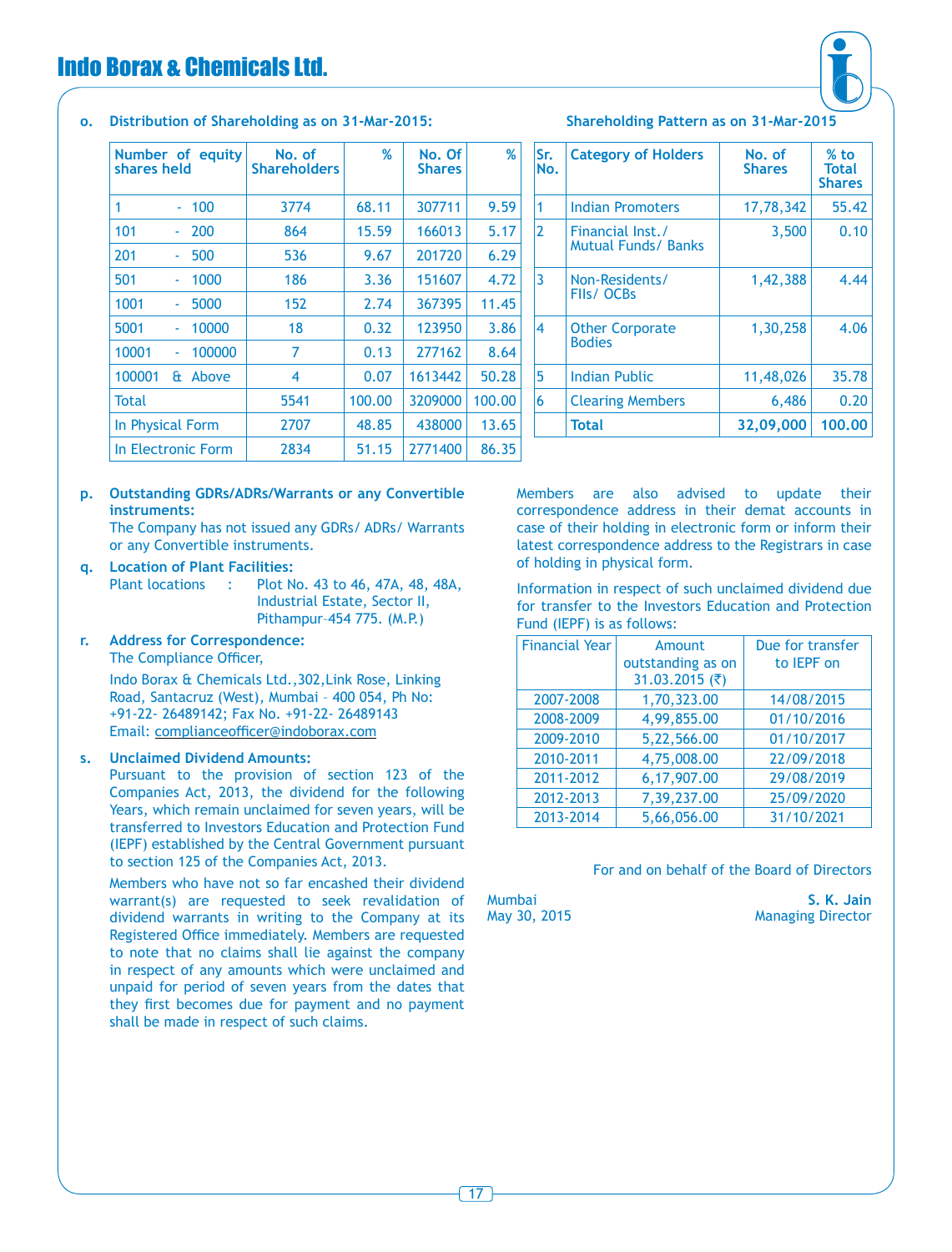

#### **ANNEXURE I TO DIRECTOR'S REPORT**

#### **BRIEF OUTLINE OF CORPORATE SOCIAL RESPONSIBILTY POLICY**

During the year company constituted Corporate Social Responsibility Committee (CSR) pursuant to section 135 of the Companies Act, 1956 read with Companies (Corporate Social Responsibility Policy) Rules, 2014 are provided herein below:

Social and environment responsibility has always been at the forefront of Indo Borax & Chemicals Ltd.'s operating philosophy. We believe that to succeed, an organization must maintain highest standards of corporate behavior towards its employees, consumers and societies in which it operates. We are in the opinion that CSR underlines the objectives of bringing about difference and adding values in our stakeholder's lives.

Indo Borax's Corporate Social Responsibility Policy is rooted in the Company's core values of quality, reliability and trust guided by international standards and best practices, and driven by our aspiration for excellence in the overall performance of our business.

CSR Vision of the company

- 1. Develop meaningful and effective strategies for engaging with all stakeholders;
- 2. Consult with local communities to identify effective and culturally appropriate development goals;
- 3. Partner with credible organizations like trusts, foundations etc. including non-government organizations;
- 4. Check and prevent pollution; recycle; manage and reduce waste, manage natural resources in sustainable manner;
- 5. Ensure efficient use of energy and environment friendly technologies;

**CSR COMMITTEE:** The Company has CSR committee of directors comprising of Mr. Arun Sureka, Chairman of the Committee, Mr. Sajal Jain, Executive Director, Mr. Govind Parmar and Mrs. Sushila Jain.

#### **CSR PROJECTS, PROGRAMMES AND ACTIVITIES**

In accordance with primary CSR philosophy of the Indo Borax & Chemicals Limited and the specified activities under the Companies Act, 2013 read with Companies (Corporate Social Responsibility Policy) Rules 2014, and any amendment(s) thereof, the CSR activities of the Company will have thrust areas are Education, healthcare, environment, rural development, protection of national heritage, arts and culture.

|    | Brief outline of the Company's CSR Policy and the composition of the CSR Committee         | As brief above      |
|----|--------------------------------------------------------------------------------------------|---------------------|
|    | Average net profit of the company for last three financial year                            | † 14,14,36,620/-    |
|    | Prescribed CSR expenditure (2% of the average net profit of the last three financial year) | † 28,28,732/-       |
|    | Details of CSR spent during the year                                                       | ₹81,578/-           |
|    | Amount unspent, during the year                                                            | ₹ 27,47,154/-       |
| 6. | Manner in which the amount spent during the year                                           | Details given below |

Details of amount spent on CSR activities during the financial year 2014-15

| lSr. | CSR project or<br>No. activity identified | Sector in<br>which the<br>project is<br>covered | Project or programs<br>(1) Local Area or<br>other<br>(2) specify the State<br>and district<br>where project<br>was undertaken | Amount<br>outlay<br>(budget)<br>Project or<br>programs<br>wise | <b>Amount Spent</b><br>on the project<br>or programs<br>Sub Heads:<br>1. Direct<br>Expenditure<br>on project<br>2. Overhead | Cumulative<br>expenditure<br>upto the<br>reporting<br>period | Amount<br>Spent direct<br>or through<br>Implementing<br>Agency |
|------|-------------------------------------------|-------------------------------------------------|-------------------------------------------------------------------------------------------------------------------------------|----------------------------------------------------------------|-----------------------------------------------------------------------------------------------------------------------------|--------------------------------------------------------------|----------------------------------------------------------------|
|      | <b>Health Awareness</b>                   | Promoting<br>Health care                        | Ara-Patna Bihar                                                                                                               | $81.578/-$                                                     | $81.578/-$                                                                                                                  | $81.578/-$                                                   | Implementing<br>Agency                                         |

#### **Reason for non-spending:**

This is being the 1<sup>st</sup> year of CSR implementation and the amount to be spent by the company is very small amount. CSR committee had decided to spend the current year's unspent amount along with the next year's available CSR expenditure on Education Project. The combined fund available with CSR committee, would be sufficient for implementation of educational project.

#### **RESPONSIBILTY STATEMENT**

The Responsibility Statement of Corporate Social Responsibility Committee of the Board of Directors of the Company is reproduced below.

'Implementation and monitoring of Corporate Social Responsibility (CSR) Policy, is in compliance with CSR objectives and policy of the company.'

**Sajal Jain Arun Sureka** Executive Director Chairman, CSR Committee

30th May, 2015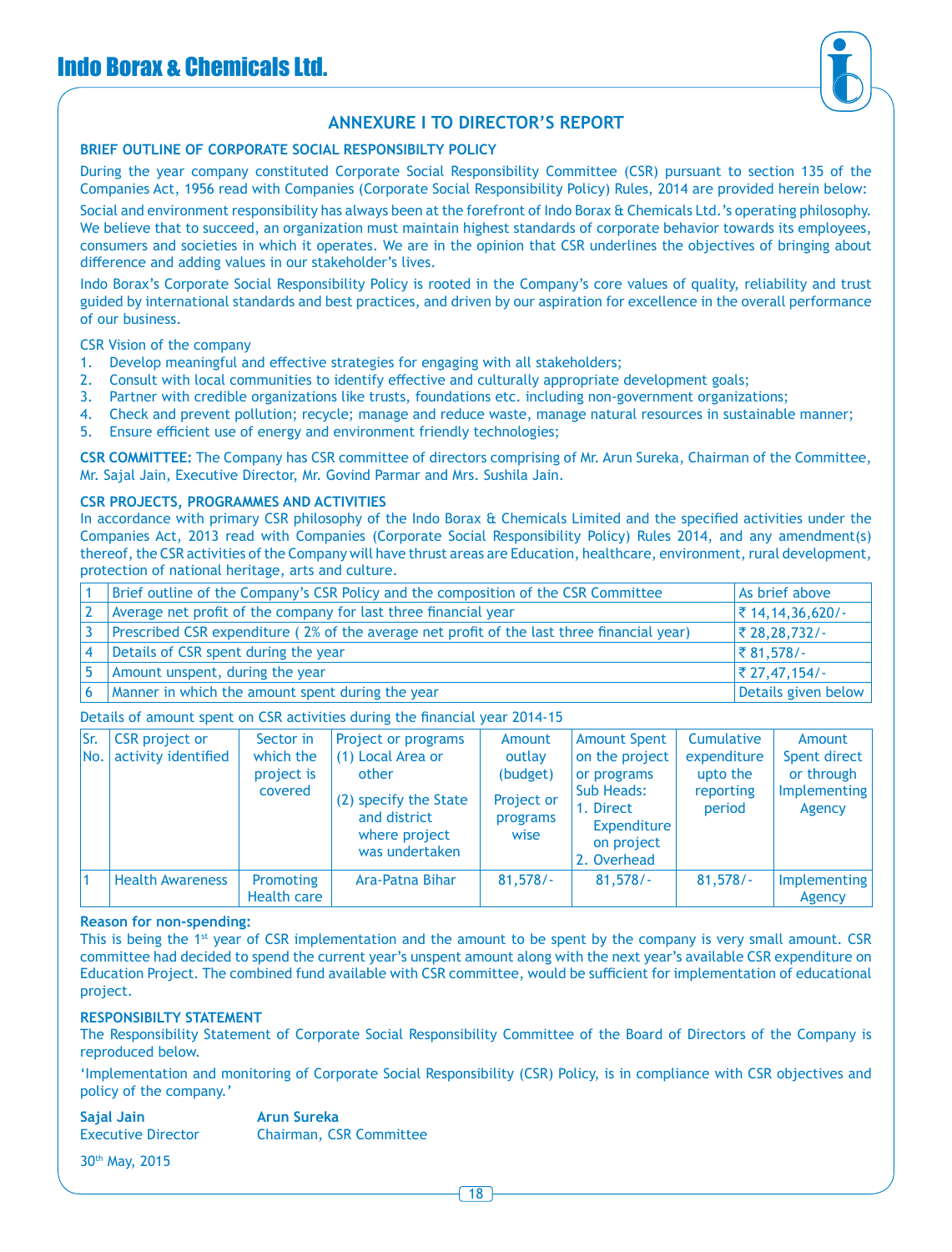

#### **ANNEXURE II TO DIRECTOR'S REPORT**

**FORM NO. AOC -2** 

[Pursuant to Clause (h) of sub-section (3) of Section 134 of the Companies Act, 2013 and Rules 8(2) of the Companies (Accounts) Rules, 2014]

Form for disclosure of particulars of contracts/arrangements entered into by the company with related parties referred to in sub-section (1) of section 188 of the Companies Act, 2013 including certain arms- length transactions under third proviso thereto.

1. Details of contracts or arrangements or transactions not at arm's length basis.

| Sr                                              | Name of the        | Nature of    | <b>Duration</b> | Salient               | Justification | Date of           | Amount           | Date on               |
|-------------------------------------------------|--------------------|--------------|-----------------|-----------------------|---------------|-------------------|------------------|-----------------------|
| No.                                             | related party      | Contracts or | of the          | terms of the          | for entering  | approval          | paid as          | which special         |
|                                                 | and nature of      | arrangements | contracts/      | contracts or          | into such     | by the            | advance,         | <b>Resolution was</b> |
| relationship<br>arrangements arrangements<br>or |                    |              | contracts or    | <b>Board</b>          | if any        | passed in general |                  |                       |
|                                                 | transactions<br>or |              | or              | arrangements          |               |                   | meeting as       |                       |
|                                                 |                    |              | transactions    | transactions          | or            |                   |                  | required under        |
|                                                 |                    |              | including       | transactions          |               |                   | first proviso to |                       |
|                                                 |                    |              |                 | Value                 |               |                   |                  | section 188           |
|                                                 |                    |              |                 | <b>Not Applicable</b> |               |                   |                  |                       |

#### **2. Details of material contracts or arrangements or transactions at arm's length basis.**

| <b>Sr</b>                                           | Name of the        | Nature of           | <b>Duration</b> | Salient               | <b>Justification</b> | Date of           | Amount     | Date on               |
|-----------------------------------------------------|--------------------|---------------------|-----------------|-----------------------|----------------------|-------------------|------------|-----------------------|
| No.                                                 | related party      | <b>Contracts or</b> | of the          | terms of the          | for entering         | approval          | paid as    | which special         |
|                                                     | and nature of      | arrangements        | contracts/      | contracts or          | into such            | by the            | advance,   | <b>Resolution was</b> |
| relationship<br>arrangements   arrangements  <br>or |                    |                     | contracts or    | <b>Board</b>          | if any               | passed in general |            |                       |
|                                                     | transactions<br>or |                     | or              | arrangements          |                      |                   | meeting as |                       |
|                                                     |                    |                     | transactions    | transactions          | or                   |                   |            | required under        |
|                                                     |                    |                     |                 | including             | transactions         |                   |            | first proviso to      |
|                                                     |                    |                     |                 | Value                 |                      |                   |            | section 188           |
|                                                     |                    |                     |                 | <b>Not Applicable</b> |                      |                   |            |                       |

#### **ANNEXURE III TO DIRECTOR'S REPORT Form No. MGT-9**

#### **EXTRACT OF ANNUAL RETURN**

As on financial year ended 31<sup>st</sup> March, 2015 [Pursuant to section 92(3) of the Companies Act, 2013 and rule 12(1) of the Companies (Management and Administration) Rules, 2014]

#### **I REGISTRATION AND OTHER DETAILS**

|               | CIN                                                                          | L24100MH1980PLC023177                                                                                                                                          |
|---------------|------------------------------------------------------------------------------|----------------------------------------------------------------------------------------------------------------------------------------------------------------|
| $\mathbf{ii}$ | <b>Registration Date</b>                                                     | 23-09-1980                                                                                                                                                     |
| iii)          | Name of the Company                                                          | Indo Borax & Chemicals Limited                                                                                                                                 |
| iv)           | Category/Sub-Category of the Company                                         | <b>Public Company/Limited by Shares</b>                                                                                                                        |
| V)            | Address of the Registered office & Contact Details                           | 302, Link Rose, Linking Road, Santacruz (West),<br>Mumbai -400 054 Tel-2648 9142 Fax-2648 9143                                                                 |
| Vi)           | <b>Whether Listed Company</b>                                                | Yes                                                                                                                                                            |
| vii)          | Name, Address and contact details of Registrar and<br>Transfer Agent, if any | Sharex Dynamic (India) Pvt Ltd<br>Unit -1, Luthra Ind. Premises<br>Andheri Kurla Road, Safed Pool, Andheri (E)<br>Mumbai-400072 Tel-2851 5606/44 Fax-2851 2885 |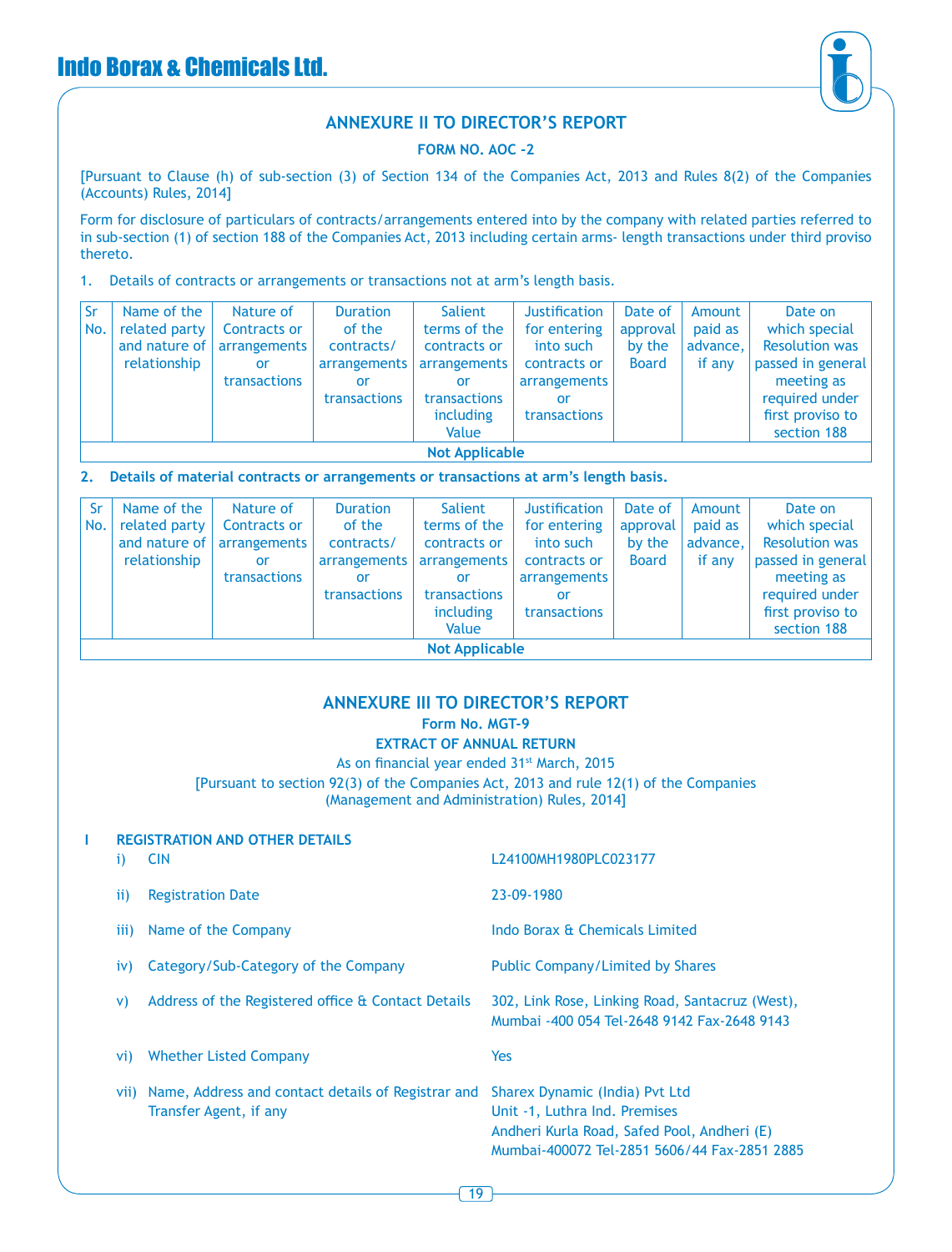

#### **II PRINCIPAL BUSINESS ACTIVITIES OF THE COMPANY**

All the business activities contributing 10% or more of the total turnover of the company shall be stated:

| Name and description         | NIC Code                                       | % total turnover |
|------------------------------|------------------------------------------------|------------------|
| No. of main products/service | of the product/service                         | of the Company   |
| <b>Boric/Boron Products</b>  | 202-Manufacture of<br>other chemicals products |                  |

#### **III PARTICULARS OF HOLDING, SUBSIDIARY AND ASSOCIATE COMPANIES**

| No. | <b>Sr.</b> Name and address of the company                                                                     | CIN                   | Holding/<br>Subsidiary/<br><b>Associates</b> | % of shares   Applicable<br>held | <b>Section</b> |
|-----|----------------------------------------------------------------------------------------------------------------|-----------------------|----------------------------------------------|----------------------------------|----------------|
|     | Indoborax Infrastructure Private Limited<br>302, Link Rose, Linking Road,<br>Santacruz (West), Mumbai -400 054 | U45400MH2009PTC197583 | Subsidiary                                   | 100%                             | 2(87)(ii)      |

#### **IV SHAREHOLDING PATTERN (Equity share capital Breakup as percentage of Total Equity)**

#### **i) Category-wise share holding**

|              | <b>Category of</b><br><b>Shareholders</b>         |           |                 | <b>No of Shares held</b><br>at the beginning of the year |                             |           |                 | <b>No of Shares held</b><br>at the end of the year |                      | % change<br>during |
|--------------|---------------------------------------------------|-----------|-----------------|----------------------------------------------------------|-----------------------------|-----------|-----------------|----------------------------------------------------|----------------------|--------------------|
|              |                                                   | Demat     | <b>Physical</b> |                                                          | Total  % of total<br>shares | Demat     | <b>Physical</b> | <b>Total</b>                                       | % of total<br>shares | the year<br>#      |
| A            | <b>Promoters</b>                                  |           |                 |                                                          |                             |           |                 |                                                    |                      |                    |
| 1            | <b>Indian</b>                                     |           |                 |                                                          |                             |           |                 |                                                    |                      |                    |
| a)           | Individuals/HUF                                   | 1,778,342 |                 | 1,778,342                                                | 51.087                      | 1,778,342 |                 | 1,778,342                                          | 55.417               | 4.330              |
| b)           | Central Govt.                                     |           |                 |                                                          |                             |           |                 |                                                    |                      |                    |
| C)           | <b>State Govt.</b>                                |           |                 |                                                          |                             |           |                 |                                                    |                      |                    |
| $\mathsf{d}$ | <b>Bodies Corporate</b>                           |           |                 |                                                          |                             |           |                 |                                                    |                      |                    |
| e)           | Banks/FI                                          |           |                 |                                                          |                             |           |                 |                                                    |                      |                    |
| f            | Any Other (Specify)                               |           |                 |                                                          |                             |           |                 |                                                    |                      |                    |
|              | Sub-Total (A) (1):-                               | 1778342   |                 | 1778342                                                  | 51.087                      | 1778342   |                 | 1778342                                            | 55.417               | 4.330              |
| $\mathbf{2}$ | <b>Foreign</b>                                    |           |                 |                                                          |                             |           |                 |                                                    |                      |                    |
| a)           | <b>NRI-Individuals</b>                            |           |                 |                                                          |                             |           |                 |                                                    |                      |                    |
| b)           | <b>Others-Individuals</b>                         |           |                 |                                                          |                             |           |                 |                                                    |                      |                    |
| C)           | <b>Bodies Corporate</b>                           |           |                 |                                                          |                             |           |                 |                                                    |                      |                    |
| $\mathsf{d}$ | <b>Banks/Fl</b>                                   |           |                 |                                                          |                             |           |                 |                                                    |                      |                    |
| e)           | Other (Specify)                                   |           |                 |                                                          |                             |           |                 |                                                    |                      |                    |
|              | Sub-Total (A) $(2)$ :-                            |           |                 |                                                          |                             |           |                 |                                                    |                      |                    |
|              | <b>Total shareholding of</b><br><b>Promoter</b>   |           |                 |                                                          |                             |           |                 |                                                    |                      |                    |
|              | $A = A(1) + A(2)$                                 | 1,778,342 |                 | 1,778,342                                                | 51.087                      | 1,778,342 |                 | 1,778,342                                          | 55.417               | 4.330              |
| B<br>1       | <b>Public Shareholding</b><br><b>Institutions</b> |           |                 |                                                          |                             |           |                 |                                                    |                      |                    |
| a)           | <b>Mutual Funds</b>                               |           | 3,500           | 3,500                                                    | 0.101                       |           | 3,500           | 3,500                                              | 0.109                | 0.009              |
| b)           | <b>Banks/FI</b>                                   |           |                 |                                                          |                             |           |                 |                                                    |                      |                    |
| C)           | Central Govt.                                     |           |                 |                                                          |                             |           |                 |                                                    |                      |                    |
| $\mathsf{d}$ | <b>State Govt.</b>                                |           |                 |                                                          |                             |           |                 |                                                    |                      |                    |
| e)           | <b>Venture Capital</b><br><b>Funds</b>            |           |                 |                                                          |                             |           |                 |                                                    |                      |                    |
| f)           | <b>Insurance Companies</b>                        |           |                 |                                                          |                             |           |                 |                                                    |                      |                    |
| g)           | <b>FIIs</b>                                       |           |                 |                                                          |                             |           |                 |                                                    |                      |                    |
| h)           | <b>Foreign Venture</b><br><b>Capital Funds</b>    |           |                 |                                                          |                             |           |                 |                                                    |                      |                    |
| $\mathbf{i}$ | <b>Others (Specify)</b>                           |           |                 |                                                          |                             |           |                 |                                                    |                      |                    |
|              | Sub-Total $(B)$ $(1)$ :-                          |           | 3,500           | 3,500                                                    | 0.101                       |           | 3,500           | 3,500                                              | 0.109                | 0.009              |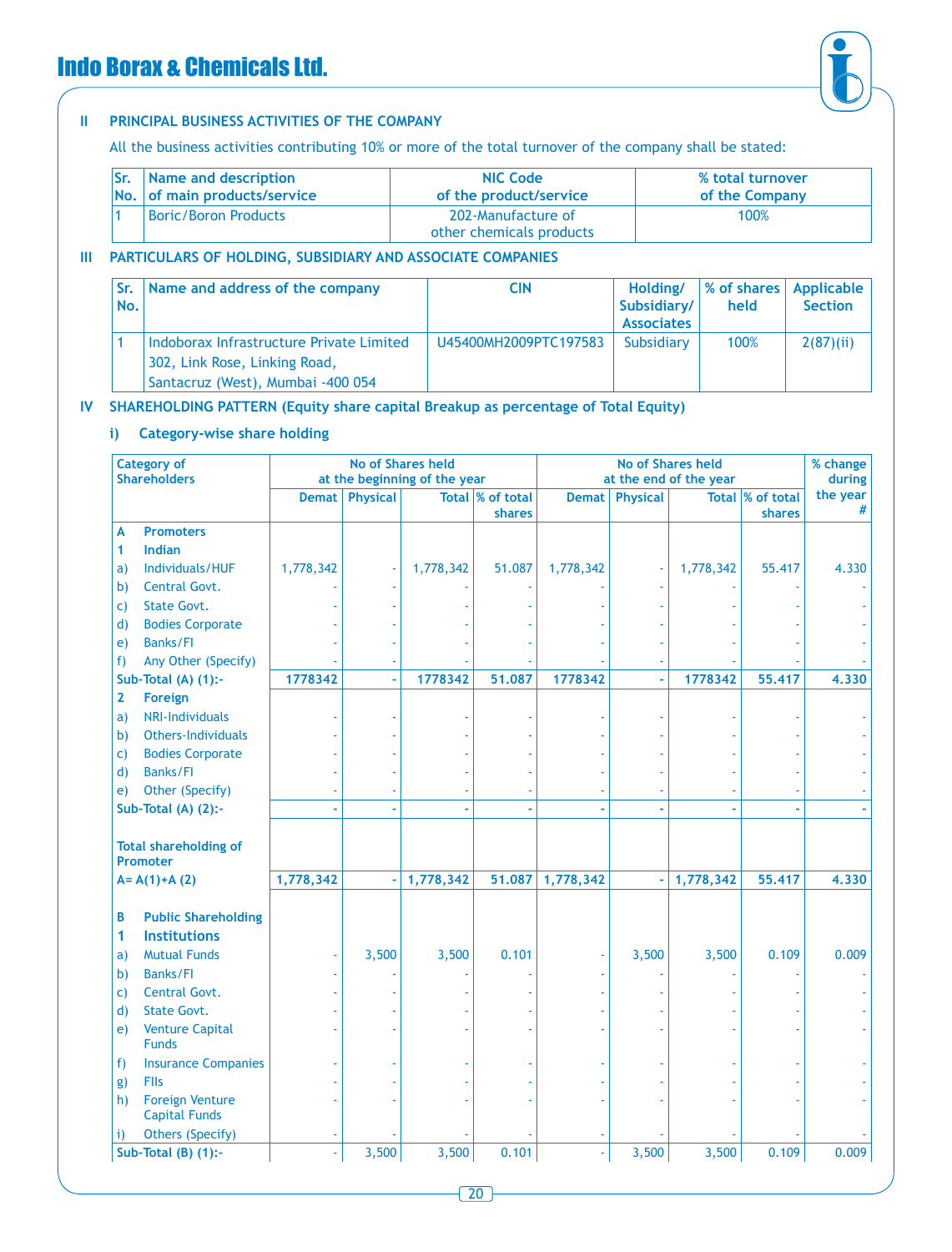## **Indo Bo**

|                     | <b>Borax &amp; Chemicals Ltd.</b>                                                                       |                   |                 |                              |                             |                   |                 |                        |                             |          |
|---------------------|---------------------------------------------------------------------------------------------------------|-------------------|-----------------|------------------------------|-----------------------------|-------------------|-----------------|------------------------|-----------------------------|----------|
|                     | <b>Category of</b>                                                                                      | No of Shares held |                 |                              |                             | No of Shares held |                 |                        |                             |          |
| <b>Shareholders</b> |                                                                                                         |                   |                 | at the beginning of the year |                             |                   |                 | at the end of the year |                             | during   |
|                     |                                                                                                         | <b>Demat</b>      | <b>Physical</b> |                              | Total  % of total<br>shares | <b>Demat</b>      | <b>Physical</b> |                        | Total  % of total<br>shares | the year |
| $\overline{2}$      | <b>Non-Institutional</b>                                                                                |                   |                 |                              |                             |                   |                 |                        |                             |          |
| a)                  | <b>Bodies Corporates</b>                                                                                |                   |                 |                              |                             |                   |                 |                        |                             |          |
| $\mathbf{i}$        | Indian                                                                                                  | 204,575           | 20,600          | 225,175                      | 6.469                       | 109,658           | 20,600          | 130,258                | 4.059                       | (2.410)  |
| ii)                 | <b>Overseas</b>                                                                                         |                   |                 |                              |                             |                   |                 |                        |                             |          |
| b)                  | <b>Individuals</b>                                                                                      |                   |                 |                              |                             |                   |                 |                        |                             |          |
| $\mathbf{i}$        | <b>Individuals</b><br>shareholders holding<br>nominal share<br>capital upto ₹1 Lakh                     | 773,606           | 323,900         | 1,097,506                    | 31.528                      | 755,764           | 307,500         | 1,063,264              | 33.134                      | 1.605    |
| ii)                 | <b>Individuals</b><br>shareholders holding<br>nominal share<br>capital in excess of<br>$\bar{z}$ 1 Lakh | 137,361           |                 | 137,361                      | 3.946                       | 84,762            |                 | 84,762                 | 2.641                       | (1.305)  |
| $\mathsf{C}$        | Others (Speficy)-<br><b>Clearing Members</b>                                                            | 106,216           |                 | 106,216                      | 3.051                       | 6,486             |                 | 6,486                  | 0.202                       | (2.849)  |
|                     | Others (Speficy) - NRI                                                                                  | 26,400            | 106,500         | 132,900                      | 3.818                       | 36,388            | 106,000         | 142,388                | 4.437                       | 0.619    |
|                     | Sub-Total $(B)$ $(2)$ :-                                                                                | 1,248,158         | 451,000         | 1,699,158                    | 48.812                      | 993,058           | 434,100         | 1,427,158              | 44.474                      | (4.339)  |
|                     | <b>Total Public shareholding</b>                                                                        |                   |                 |                              |                             |                   |                 |                        |                             |          |
|                     | $B = B(1) + B(2)$                                                                                       | 1,248,158         | 454,500         | 1,702,658                    | 48.913                      | 993,058           | 437,600         | 1,430,658              | 44.583                      | (4.330)  |
| C                   | Shares held by<br>custodian for GDRs<br>& ADRs                                                          |                   |                 |                              |                             |                   |                 |                        |                             |          |
|                     | Grand Total $(A + B + C)$                                                                               | 3,026,500         | 454,500         | 3,481,000                    | 100,000                     | 2,771,400 437,600 |                 | 3,209,000              | 100.000                     | (0.000)  |

ኈ

# The increase/decrease in % of total shares is due to bought back & extinguished 2,72,000 equity shares during the year.

#### **ii) Shareholding of Promoters**

| Sr. | <b>Shareholders Name</b>                                                                                         |               | Shareholding at the<br>Shareholding at the |             |                 | % change   |             |          |
|-----|------------------------------------------------------------------------------------------------------------------|---------------|--------------------------------------------|-------------|-----------------|------------|-------------|----------|
| No. |                                                                                                                  |               | beginning of the year                      |             | end of the year | during the |             |          |
|     |                                                                                                                  | No. of        | % of total                                 | % of shares | No. of          | % of total | % of shares | year $#$ |
|     |                                                                                                                  | <b>Shares</b> | shares                                     | pledged/    | <b>Shares</b>   | shares     | pledged/    |          |
|     |                                                                                                                  |               | of the                                     | encumbered  |                 | of the     | encumbered  |          |
|     |                                                                                                                  |               | company                                    | to total    |                 | company    | to total    |          |
|     |                                                                                                                  |               |                                            | shares      |                 |            | shares      |          |
|     | Sushilkumar Naimkumar Jain                                                                                       | 510,351       | 14.661                                     |             | 510,351.00      | 15.904     |             | 1.243    |
| 2   | Sushila Sushilkumar Jain                                                                                         | 288,893       | 8.299                                      |             | 288,893.00      | 9.003      |             | 0.703    |
|     | Sajal Sushilkumar Jain                                                                                           | 606,496       | 17.423                                     |             | 606,496.00      | 18.900     |             | 1.477    |
| 4   | Sreelekha Sajal Jain                                                                                             | 207,702       | 5.967                                      |             | 207,702.00      | 6.472      |             | 0.506    |
| 5   | Saumya Sajal Jain                                                                                                | 28,000        | 0.804                                      |             | 28,000.00       | 0.873      |             | 0.068    |
| 6   | Sushilkumar Naimkumar Jain-HUF                                                                                   | 46,400        | 1.333                                      |             | 46,400.00       | 1.446      |             | 0.113    |
|     | Sajal Sushilkumar Jain-HUF                                                                                       | 90,500        | 2.600                                      |             | 90,500.00       | 2.820      |             | 0.220    |
|     | <b>Total</b>                                                                                                     | 1,778,342     | 51.087                                     |             | 1,778,342,00    | 55.417     |             | 4.330    |
|     | # The increase in % of total shares is due to bought back & extinguished 2,72,000 equity shares during the year. |               |                                            |             |                 |            |             |          |

#### **iii) Change in promoters shareholding ( Please specify, if there is no change )**

| Sr.<br><b>No</b> |                                                                                                                                                                                     | Shareholding at the<br>beginning of the year |                                              | Shareholding at the<br>end of the year |                                              |
|------------------|-------------------------------------------------------------------------------------------------------------------------------------------------------------------------------------|----------------------------------------------|----------------------------------------------|----------------------------------------|----------------------------------------------|
|                  |                                                                                                                                                                                     | <b>Shares</b>                                | No. of   % of total shares of<br>the company | <b>Shares</b>                          | No. of   % of total shares of<br>the company |
|                  | At the beginning of the year                                                                                                                                                        | 1,778,342                                    | 51.087                                       | 1.778.342                              | 55.417                                       |
|                  | Date wise increase/decrease in Promoters shareholding<br>during the year specifying the reasons for increase or<br>decrese (e.g. allotment/transfer/bonus/ sweat equity<br>etc. $#$ |                                              |                                              |                                        |                                              |
|                  | At the end of the year                                                                                                                                                              | 1,778,342                                    | 51.087                                       | 1.778.342                              | 55.417                                       |

Note : There is no change in the total shareholding of the promoters between 01.4.2014 to 31.03.2015

# The increase in % of total shares is due to bought back & extinguished 2,72,000 equity shares during the year.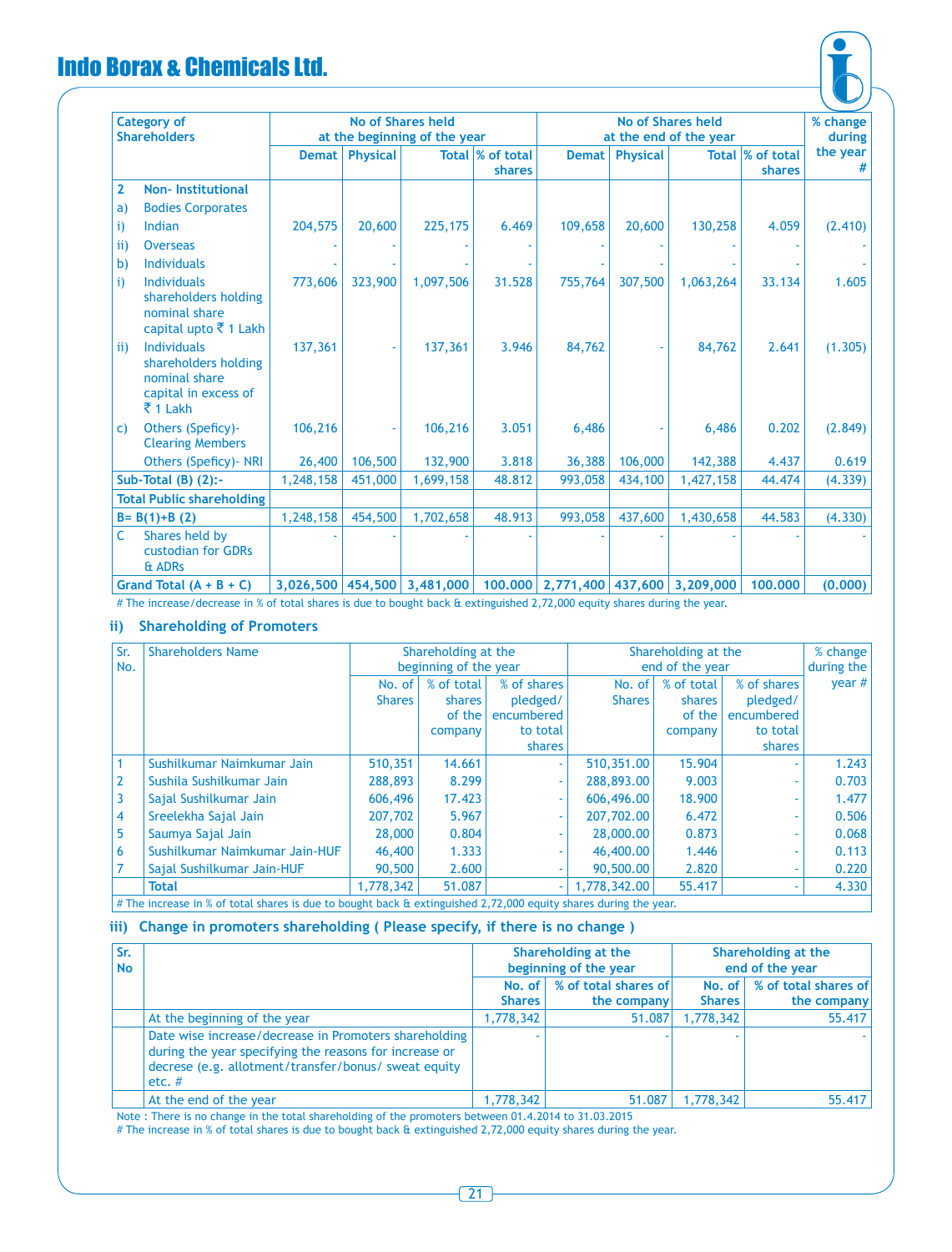

| iv) Shareholding pattern of top ten shareholders (other than directors, Promoters and holders of ADRs and GDRs): |  |  |
|------------------------------------------------------------------------------------------------------------------|--|--|

| Sr.       | <b>Name</b>                 |                     | <b>Shareholding</b> | <b>Date</b> | Increase /         | <b>Reason</b>       |               | <b>Cummulative</b>         |
|-----------|-----------------------------|---------------------|---------------------|-------------|--------------------|---------------------|---------------|----------------------------|
| <b>No</b> |                             | No. of              | % of total          |             | Decrease in        |                     |               | <b>Shareholding during</b> |
|           |                             | Shares at the       | <b>shares</b>       |             | <b>Shareholing</b> |                     |               | the year (01/04/2014       |
|           |                             | beginning           | of the              |             |                    |                     |               | to 31/03/2015)             |
|           |                             | (01/04/14)          | company             |             |                    |                     | No. of        | % of total                 |
|           |                             | /End of<br>the year |                     |             |                    |                     | <b>Shares</b> | <b>shares</b>              |
|           |                             | (31/03/15)          |                     |             |                    |                     |               | of the                     |
|           |                             |                     |                     |             |                    |                     |               | company #                  |
| 1         | Indo Perlite Pvt Ltd        | 8,100               | 0.233               | 01-04-2014  |                    | <b>Nil Movement</b> |               |                            |
|           |                             | 8,100               | 0.252               | 31-03-2015  |                    | during the year     | 8,100         | 0.252                      |
| 0         | Prtibhuti Vinihit Ltd       |                     |                     | 17-10-2014  | 15,000             | <b>Transfer</b>     | 15,000        | 0.467                      |
|           |                             | 15,000              | 0.467               | 31-03-2015  |                    |                     | 15,000        | 0.467                      |
| 3         | Lt. Col Indur Malkani       | 8,433               | 0.242               | 01-04-2014  |                    | <b>Nil Movement</b> |               |                            |
|           |                             | 8,433               | 0.263               | 31-03-2015  |                    | during the year     | 8,433         | 0.263                      |
| 4         | <b>Mohta Concerns Ltd</b>   | 9,000               | 0.259               | 01-04-2014  |                    | <b>Nil Movement</b> |               |                            |
|           |                             | 9,000               | 0.280               | 31-03-2015  |                    | during the year     | 9,000         | 0.280                      |
| 5         | P Suryakant Shares &        | 23,000              | 0.661               | 01-04-2014  |                    |                     | 23,000        | 0.661                      |
|           | <b>Stock Brokers</b>        |                     |                     | 23-05-2014  | 10                 | <b>Transfer</b>     | 23,010        | 0.717                      |
|           |                             |                     |                     | 30-05-2014  | (10)               | <b>Transfer</b>     | 23,000        | 0.717                      |
|           |                             |                     |                     | 05-09-2014  | (200)              | <b>Transfer</b>     | 22,800        | 0.711                      |
|           |                             |                     |                     | 12-09-2014  | (2,800)            | <b>Transfer</b>     | 20,000        | 0.623                      |
|           |                             |                     |                     | 19-09-2014  | (2,500)            | <b>Transfer</b>     | 17,500        | 0.545                      |
|           |                             |                     |                     | 14-11-2014  | (5,000)            | <b>Transfer</b>     | 12,500        | 0.390                      |
|           |                             | 12,500              | 0.390               | 31-03-2015  |                    |                     | 12,500        | 0.390                      |
| 6         | Anju Anand Jain             | 42,091              | 1.209               | 01-04-2014  |                    | <b>Nil Movement</b> |               |                            |
|           |                             | 42,091              | 1.312               | 31-03-2015  |                    | during the year     | 42,091        | 1.312                      |
|           |                             |                     |                     |             |                    |                     |               |                            |
| 7         | <b>Anushree Anand Jain</b>  | 42,671              | 1.226               | 01-04-2014  |                    | <b>Nil Movement</b> |               |                            |
|           |                             | 42,671              | 1.330               | 31-03-2015  |                    | during the year     | 42,671        | 1.330                      |
| 8         | <b>Anchal Anand Jain</b>    | 26,389              | 0.758               | 01-04-2014  |                    |                     |               |                            |
|           |                             |                     |                     | 11-04-2014  | (16, 800)          | <b>Transfer</b>     | 9,589         | 0.299                      |
|           |                             | 9,589               | 0.299               | 31-03-2015  |                    |                     | 9,589         | 0.299                      |
| 9         | <b>Chetan Rasiklal Shah</b> |                     |                     | 05-12-2014  | 9,846              | <b>Transfer</b>     | 9,846         | 0.307                      |
|           |                             | 9,800               | 0.305               | 31-03-2015  | (46)               | <b>Transfer</b>     | 9,800         | 0.305                      |
| 10        | <b>K G Soman</b>            |                     |                     | 20-02-2015  | 203                | <b>Transfer</b>     | 203           | 0.006                      |
|           |                             |                     |                     | 27-02-2015  | 3,258              | <b>Transfer</b>     | 3,461         | 0.108                      |
|           |                             |                     |                     | 06-03-2015  | 1,611              | <b>Transfer</b>     | 5,072         | 0.158                      |
|           |                             |                     |                     | 13-03-2015  | 357                | <b>Transfer</b>     | 5,429         | 0.169                      |
|           |                             |                     |                     | 20-03-2015  | 91                 | <b>Transfer</b>     | 5,520         | 0.172                      |
|           |                             |                     |                     | 27-03-2015  | 865                | <b>Transfer</b>     | 6,385         | 0.199                      |
|           |                             | 6,772               | 0.211               | 31-03-2015  | 387                | <b>Transfer</b>     | 6,772         | 0.211                      |

# The increase in % of total shares is due to bought back & extinguished 2,72,000 equity shares during the year .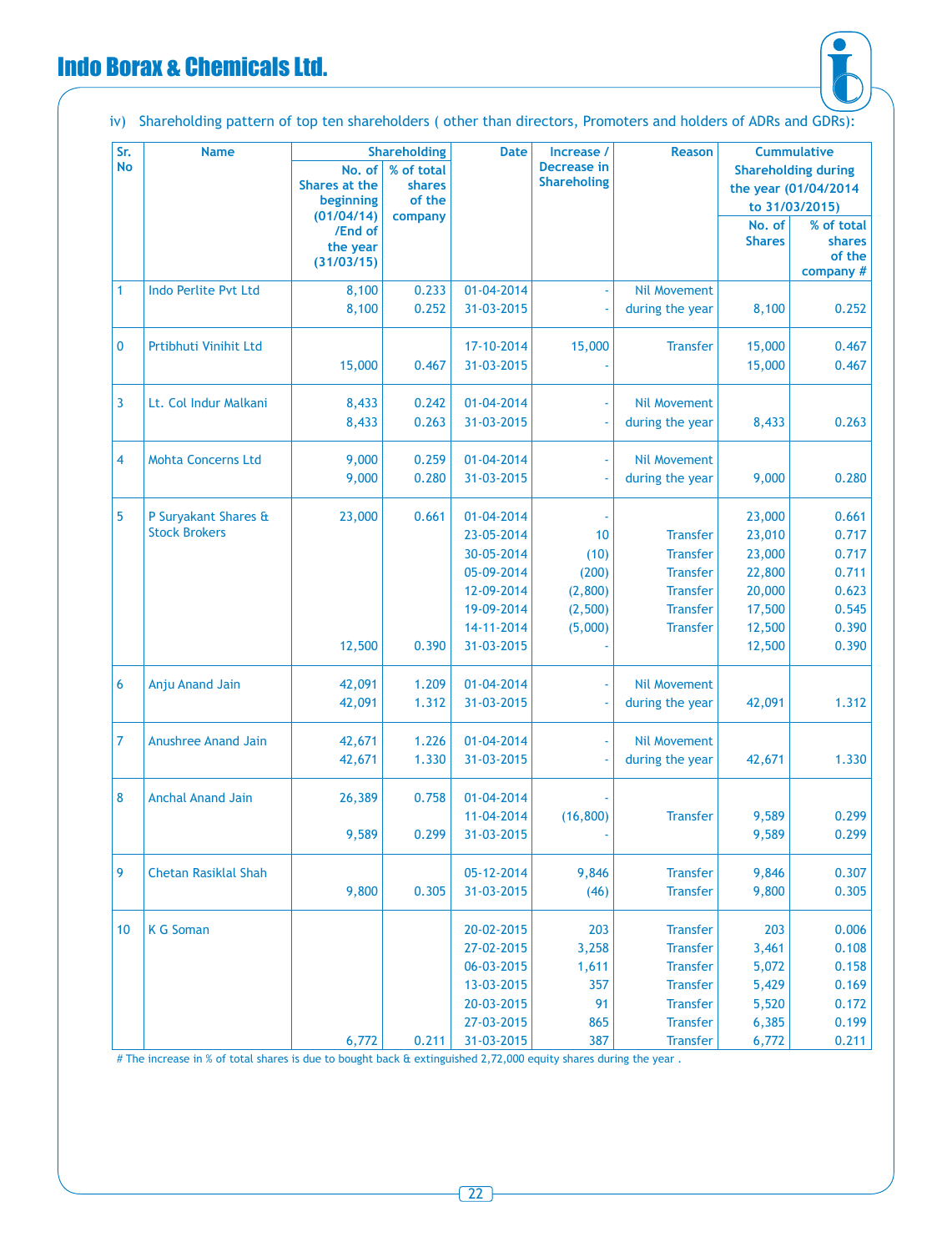#### **v) Shareholding of Director & Key Managerial Personnel**

| Sr.       | <b>Name</b>                     | Shareholding          |            | <b>Date</b> | Increase /  | Reason              |               | Cummulative             |
|-----------|---------------------------------|-----------------------|------------|-------------|-------------|---------------------|---------------|-------------------------|
| <b>No</b> |                                 | No. of                | % of total |             | Decrease in |                     |               | Shareholding during the |
|           |                                 | Shares at the         | shares     |             | Shareholing |                     |               | year (01/04/2014 to     |
|           |                                 | beginning             | of the     |             |             |                     |               | 31/03/2015)             |
|           |                                 | (01/04/14)<br>/End of | company    |             |             |                     | No. of        | % of total              |
|           |                                 | the year              |            |             |             |                     | <b>Shares</b> | shares                  |
|           |                                 | (31/03/15)            |            |             |             |                     |               | of the                  |
|           | Sushilkumar Jain                |                       | 14.661     | 01-04-2014  |             | <b>Nil Movement</b> |               | company #               |
| 1         |                                 | 510,351               |            |             |             |                     |               |                         |
|           | <b>Managing Director</b>        | 510,351               | 15.904     | 31-03-2015  |             | during the year     | 510,351       | 15.904                  |
| 2         | <b>Sajal Jain</b>               | 606,496               | 17.423     | 01-04-2014  |             | <b>Nil Movement</b> |               |                         |
|           | <b>Executive Director &amp;</b> | 606,496               | 18.900     | 31-03-2015  |             | during the year     | 606,496       | 18.900                  |
|           | <b>Chief Financial Officer</b>  |                       |            |             |             |                     |               |                         |
| 3         | Sushila Jain                    | 288,893               | 8.299      | 01-04-2014  |             | <b>Nil Movement</b> |               |                         |
|           | <b>Non Executive Director</b>   | 288,893               | 9.003      | 31-03-2015  |             | during the year     | 288,893       | 9.003                   |
|           |                                 |                       |            |             |             |                     |               |                         |
| 4         | <b>Arun Sureka</b>              | 1,200                 | 0.034      | 01-04-2014  |             | <b>Nil Movement</b> |               |                         |
|           | <b>Non Executive Director</b>   | 1,200                 | 0.037      | 31-03-2015  |             | during the year     | 1,200         | 0.037                   |
| 5         | Narendra Kumar Mittal           |                       |            | 01-04-2014  |             | <b>Nil Holding</b>  |               |                         |
|           | <b>Non Executive Director</b>   |                       |            | 31-03-2015  |             |                     |               |                         |
|           |                                 |                       |            |             |             |                     |               |                         |
| 6         | <b>Govind Parmar</b>            |                       |            | 01-04-2014  |             | <b>Nil Holding</b>  |               |                         |
|           | <b>Non Executive Director</b>   |                       |            | 31-03-2015  |             |                     |               |                         |
| 7         | <b>Pravin Chavan</b>            |                       |            | 01-04-2014  |             | <b>Nil Holding</b>  |               |                         |
|           | <b>Company Secretary</b>        |                       |            | 31-03-2015  |             |                     |               |                         |
|           |                                 |                       |            |             |             |                     |               |                         |

# The increase in % of total shares is due to bought back & extinguished 2,72,000 equity shares during the year

#### **V INDEBTEDNESS**

Indebtedness of the company including interest outstading/ accrued but not due for payment

|                                                |                                          |                           |                 | Amount In ₹                         |
|------------------------------------------------|------------------------------------------|---------------------------|-----------------|-------------------------------------|
|                                                | <b>Secured Loan</b><br>excluding deposit | <b>Unsecured</b><br>Loans | <b>Deposits</b> | <b>Total</b><br><b>Indebtedness</b> |
| Indebtedness at the beginning of               |                                          |                           |                 |                                     |
| the financial year $(01/04/2014)$              |                                          |                           |                 |                                     |
| <b>Principal Amount</b><br>$\mathbf{i}$        | 3,830,203.00                             |                           |                 | 3,830,203.00                        |
| $\mathbf{ii}$<br>Interest due but not paid     |                                          |                           |                 |                                     |
| Interest accrued but not due<br>$\mathbf{iii}$ |                                          |                           |                 |                                     |
| Total $(i + ii + iii)$                         | 3,830,203.00                             |                           |                 | 3,830,203.00                        |
| Change in indebtedness during the              |                                          |                           |                 |                                     |
| financial year                                 |                                          |                           |                 |                                     |
| Addition                                       |                                          |                           |                 |                                     |
| <b>Deduction</b>                               | (3,027,012.00)                           |                           |                 | (3,027,012.00)                      |
| <b>Net Change</b>                              | (3,027,012.00)                           |                           |                 | (3,027,012.00)                      |
| Indebtedness at the end of the financial       |                                          |                           |                 |                                     |
| year (31/03/2015)                              |                                          |                           |                 |                                     |
| <b>Principal Amount</b><br>$\mathbf{i}$        | 803,191.00                               |                           |                 | 803,191.00                          |
| Interest due but not paid<br>ii)               |                                          |                           |                 |                                     |
| Interest accrued but not due<br>iii)           |                                          |                           |                 |                                     |
| Total $(i + ii + iii)$                         | 803,191.00                               |                           |                 | 803,191.00                          |

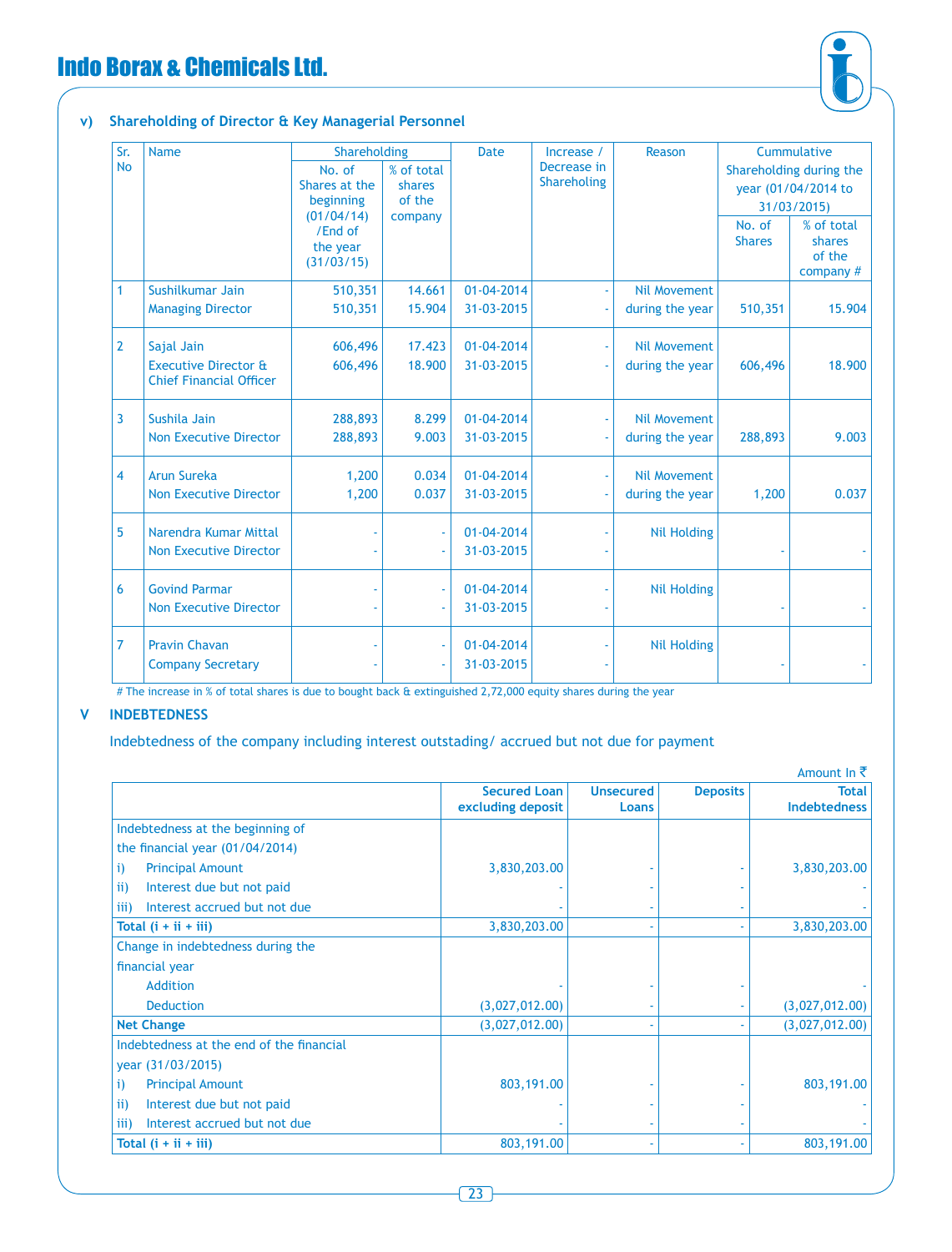

#### **VI REMUNERATION TO DIRECTORS AND KEY MANAGERIAL PERSONNEL**

#### **A Remuneration to Managing Director, Whole Time Director**

|                  |                                                                                      |            |                                                                                                | Amount in $\bar{\tau}$ |  |  |  |
|------------------|--------------------------------------------------------------------------------------|------------|------------------------------------------------------------------------------------------------|------------------------|--|--|--|
| Sr.<br><b>No</b> | <b>Particulars of Remuneration</b>                                                   |            | Name of the MD/WTD                                                                             |                        |  |  |  |
|                  |                                                                                      | S K Jain   | Sajal Jain #                                                                                   |                        |  |  |  |
|                  | <b>Gross Salary</b>                                                                  |            |                                                                                                |                        |  |  |  |
|                  | Salary as per provisions contained in<br>a)<br>Section 17(1) of Income Tax Act, 1961 | 1,728,000  | 1,728,000                                                                                      | 3,456,000              |  |  |  |
|                  | Value of perquisites under section<br>b)<br>17(2) of the Income Tax Act, 1961        | 640,157    | 341,462                                                                                        | 981,619                |  |  |  |
|                  | Profit in liew of salary under section<br>C)<br>17(3) of the Income Tax Act, 1961    |            |                                                                                                |                        |  |  |  |
| 2                | <b>Stock Option</b>                                                                  |            |                                                                                                |                        |  |  |  |
| 3                | <b>Sweat Equity</b>                                                                  |            |                                                                                                |                        |  |  |  |
| 4                | Commission                                                                           |            |                                                                                                |                        |  |  |  |
|                  | - as % of profit<br>- others                                                         | 7,782,891  | 8,081,586                                                                                      | 15,864,477             |  |  |  |
| 5                | <b>Others</b>                                                                        |            |                                                                                                |                        |  |  |  |
|                  | Total (A)                                                                            | 10,151,048 | 10,151,048                                                                                     | 20,302,096             |  |  |  |
|                  | Ceiling as per Act                                                                   |            | ₹ 2,03,02,096/- (10% of Net Profit calculated as per section 198 of<br>the Companies Act, 2013 |                        |  |  |  |

# Mr. Sajal Jain, is a Whole Time Director and Chief Financial Officer of the company

#### **B Remuneration to other Directors:**

| Sr.            | <b>Particulars of Remuneration</b>  | <b>Name of the Directors</b>                |                   |              |                                               | <b>Total Amount</b> |
|----------------|-------------------------------------|---------------------------------------------|-------------------|--------------|-----------------------------------------------|---------------------|
| <b>No</b>      |                                     |                                             |                   |              |                                               |                     |
|                |                                     | Arun Sureka                                 | <b>N K Mittal</b> | Sushila Jain | <b>Govind Parmar</b>                          |                     |
|                | <b>Indipendent Directors</b>        |                                             |                   |              |                                               |                     |
|                | Fees for attending board/ Committee | 69,000                                      | 63,000            |              | 63,000.00                                     | 195,000             |
|                | <b>Meetings</b>                     |                                             |                   |              |                                               |                     |
|                | Commission                          |                                             |                   |              |                                               |                     |
|                | <b>Others</b>                       |                                             |                   |              |                                               |                     |
|                | Total (1)                           | 69,000                                      | 63,000            |              | 63,000.00                                     | 195,000             |
| $\overline{2}$ | <b>Other Non-Executive Director</b> |                                             |                   |              |                                               |                     |
|                | Fees for attending board/ Committee |                                             |                   | 42,000       |                                               | 42,000              |
|                | <b>Meetings</b>                     |                                             |                   |              |                                               |                     |
|                | Commission                          |                                             |                   |              |                                               |                     |
|                | <b>Others</b>                       |                                             |                   |              |                                               |                     |
|                | Total $(2)$                         |                                             |                   | 42,000       |                                               | 42,000              |
|                | Total $(B)=(1)+(2)$                 | 69,000                                      | 63,000            | 42,000       | 63,000.00                                     | 237,000             |
|                | Ceiling as per Act                  | ₹ 20,30,209/ - (1% of Net Profit calculated |                   |              |                                               |                     |
|                |                                     |                                             |                   |              | as per section 198 of the Companies Act, 2013 |                     |

#### **C Remuneration to Key Managerial Personnel other than MD/WTD**

| Sr.          | <b>Particulars of Remuneration</b>           | <b>Key Managerial Personnel</b> | <b>Total Amount</b> |
|--------------|----------------------------------------------|---------------------------------|---------------------|
| No           |                                              |                                 |                     |
|              |                                              | <b>Pravin Chavan</b>            |                     |
|              |                                              | (Company Secretary) #           |                     |
|              | <b>Gross Salary</b>                          |                                 |                     |
| a)           | Salary as per provisions contained           |                                 |                     |
|              | in section 17(1) of the Income Tax Act, 1961 | 5,065.00                        | 5.065.00            |
| b)           | Value of perquisites u/s 17(2) of the        |                                 |                     |
|              | Income Tax Act, 1961                         | 52.00                           | 52.00               |
| $\mathsf{C}$ | Profits in lieu of salary u/s 17(3) of       |                                 |                     |
|              | the Income Tax Act, 1961                     |                                 |                     |
|              | <b>Stock Option</b>                          |                                 |                     |
|              | <b>Sweat Equity</b>                          |                                 |                     |
|              | Commission                                   |                                 |                     |
|              | - As percentage of Profit                    |                                 |                     |
|              | -other, specify                              |                                 |                     |
| 5            | Others, Specify                              |                                 |                     |
|              | <b>Total</b>                                 | 5.117.00                        | 5,117.00            |

# Company Secretary was appointed w.e.f. 31<sup>st</sup> March, 2015

Note: Mr. Sajal Jain, WTO & CFO, whose remuneration details are given in VI (A) abvoe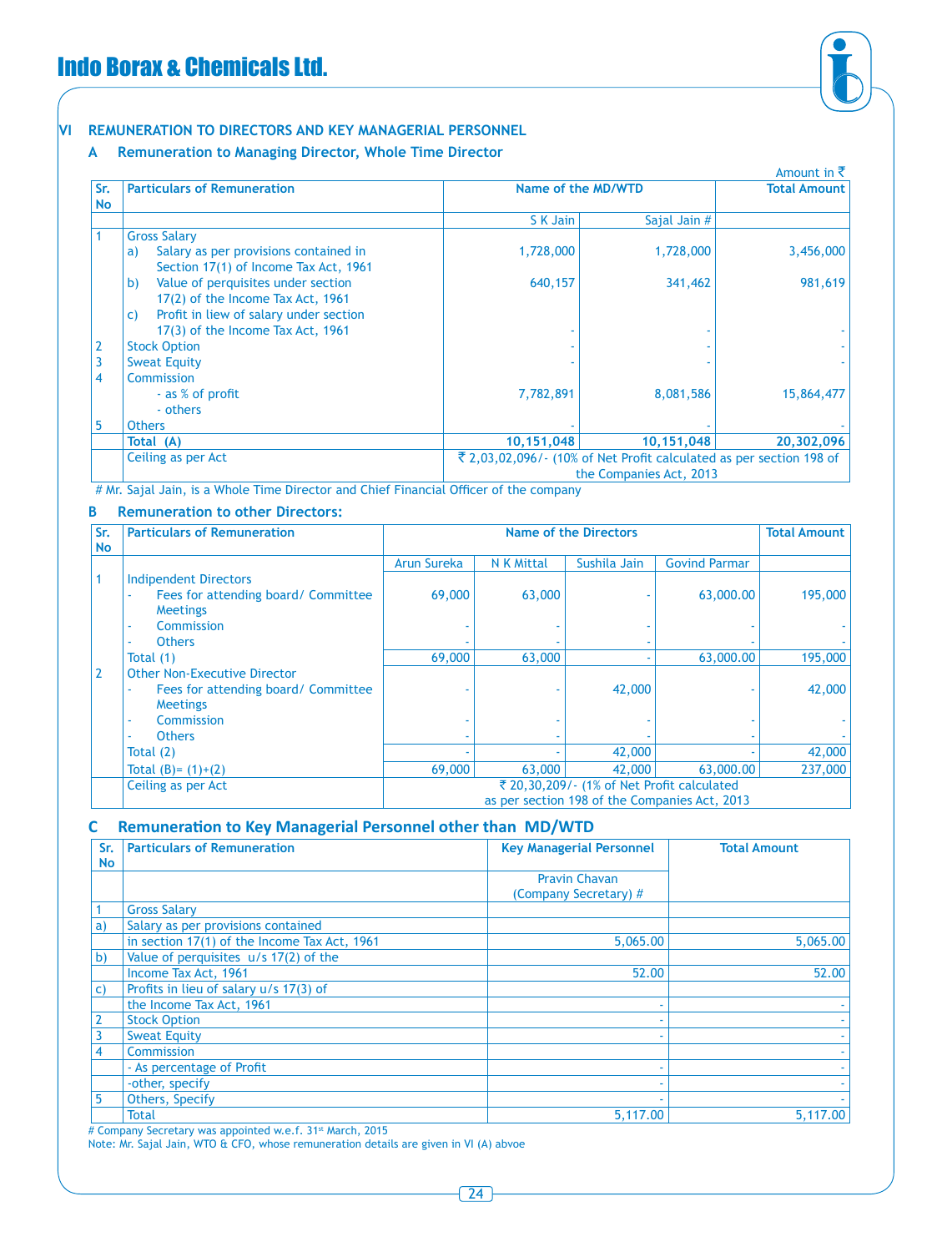

#### **VII PENALTIES/PUNISHMENT/COMPOUNDING OF OFFENCES**

| <b>Type</b>                                                                                                               | Section of the<br><b>Companies</b><br>Act, 2013 | <b>Brief</b><br><b>Description</b> | <b>Details of</b><br>Penalty/<br>punishments/<br>coumpounding<br>fees imposed | <b>Authority (RD/</b><br><b>NCLT/COURT)</b> | Appeal made,<br>if any (give<br>details) |
|---------------------------------------------------------------------------------------------------------------------------|-------------------------------------------------|------------------------------------|-------------------------------------------------------------------------------|---------------------------------------------|------------------------------------------|
| Penalty<br><b>Punishments</b><br>Compounding<br>Other officers in default<br>Penalty<br><b>Punishments</b><br>Compounding |                                                 |                                    | <b>NIL</b>                                                                    |                                             |                                          |

To,

#### **Certificate**

The Members Of INDO BORAX & CHEMICALS LTD., 302, LINK ROSE, LINKING ROAD, SANTACRUZ (WEST) MUMBAI – 400 054.

It is hereby certified and confirmed that as provided in Clause 49 II (E) of the listing agreement with the stock exchanges, the Board members and the Senior Management personnel of the Company have affirmed compliance with the Code of conduct of the Company for the financial year ended 31<sup>st</sup> March, 2015. This code is available on the Company's website.

#### For **INDO BORAX & CHEMICALS LTD**

**(S.K. Jain)** Managing Director

Mumbai May 30, 2015

#### **CEO /CFO CERTIFICATION**

The Board of Directors Indo Borax & Chemicals Ltd., 302, Link Rose, Linking Road, Santacruz (West) Mumbai – 400 054

We hereby certify that:

- a. We have reviewed financial statements and the cash flow statement for the year ended 31st March,2015 and that to the best of our knowledge and belief;
	- These statements do not contain any materially untrue statement or omit any material fact or contain statements that might be misleading;
	- ii) These statements together present a true and fair view of the Company's affairs and are in compliance with existing accounting standards, applicable laws and regulations.
- b. No transaction is entered into by the company during the year which is fraudulent, illegal or violative of the Company's code of conduct.
- c. We accept responsibility for establishing and maintaining internal controls for financial reporting and that we have evaluated the effectiveness of the internal control systems of the Company pertaining to financial reporting and we have disclosed to the Auditors and the Audit committee, deficiencies in the design or operation of such internal controls, if any, of

which we are aware and the steps we have taken or propose to take to rectify these deficiencies.

- d. We have indicated to the Auditors and the Audit Committee:
	- i) Significant changes, if any in internal control over financial reporting during the year.
	- ii) Significant changes, if any in accounting policies during the year and that the same have been disclosed in the notes to the financial statements; and
	- iii) Instances of significant fraud of which we have become aware and the involvement therein, if any, of the management or an employee having a significant role in the Company's internal control system over financial reporting.

**S.K.JAIN** (Managing Director)

**SAJAL JAIN** (Executive Director & Chief Financial Officer)

Mumbai May 30, 2015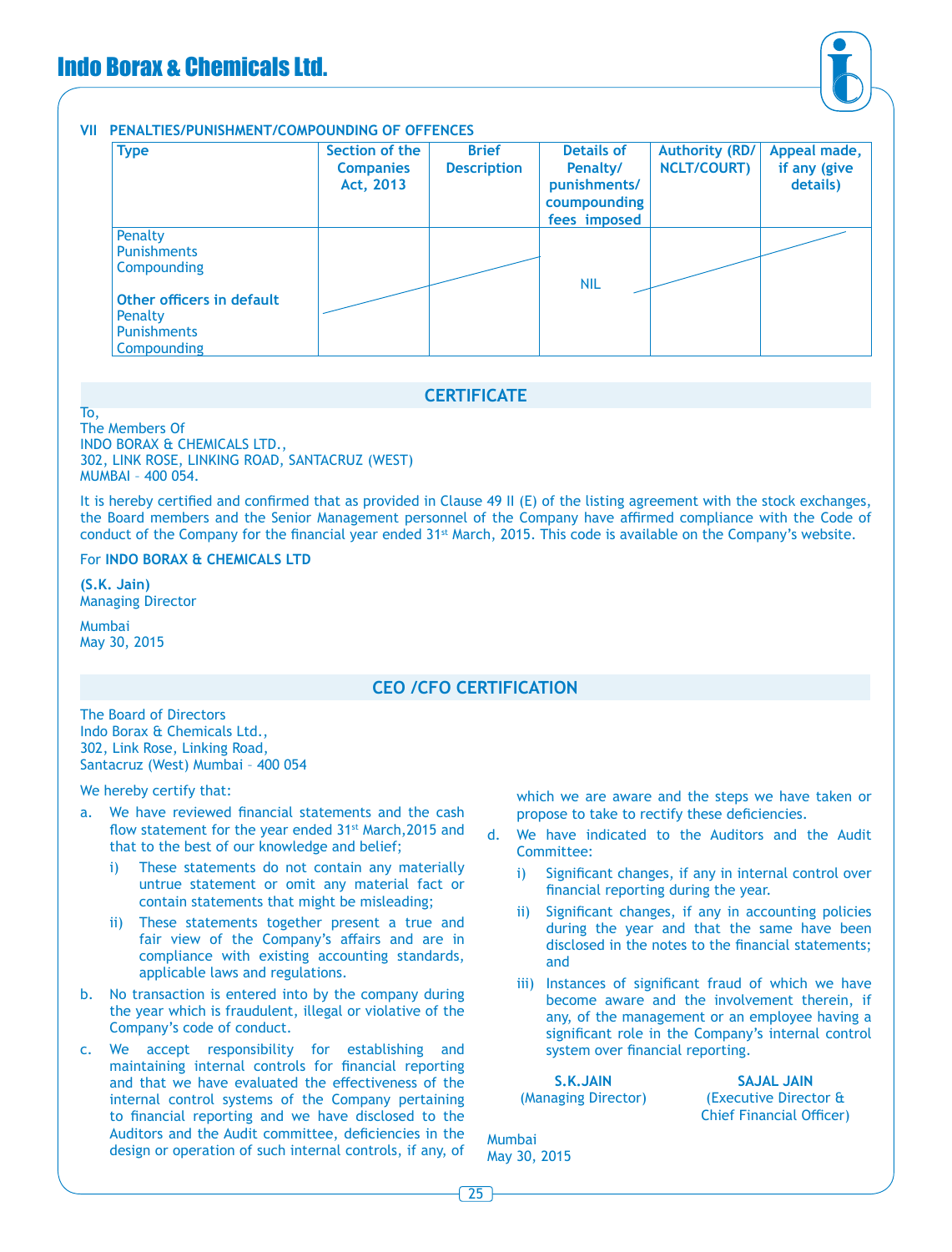

#### **Secretarial Audit Report**

For the Financial Year Ended 31<sup>st</sup> March, 2015

[Pursuant to Section 204(1) of the Companies Act, 2013 and Rule No. 9 of the Companies (Appointment and Remuneration of Managerial Personnel) Rules, 2014]

To,

The Members of Indo Borax & Chemicals Limited 302, Link Rose, Linking Road, Santacruz (West), Mumbai – 400 054

I have conducted the secretarial audit of the compliance of applicable statutory provisions and the adherence to good corporate practices by Indo Borax & Chemicals Limited (hereinafter called the Company). Secretarial Audit was conducted in manner that provided me a reasonable basis for evaluating the corporate conducts/statutory compliances and expressing my opinion thereon.

Based on my verification of the books, papers, minute books, forms and returns filed and other records maintained by the Company and also the information provided by the Company, its officers, agents and authorized representatives during the conduct of secretarial audit, I hereby report that in my opinion, the Company has, during the audit period ended on 31<sup>st</sup> March, 2015, complied with the statutory provisions listed hereunder and also that the Company has proper Board processes and compliance mechanism in place to the extent, in the manner and subject to there porting made hereinafter:

I have examined the books, papers, minute books, forms and returns filed and other records maintained by Indo Borax & Chemicals Limited ("The Company") for the period ended on 31<sup>st</sup> March, 2015 according to the provisions of:

- I. The Companies Act, 2013 (the Act) and the Rules made thereunder;
- II. The Securities Contracts (Regulation) Act, 1956 ('SCRA') and the Rules made thereunder;
- III. The Depositories Act, 1996 and the Regulations and Bye-laws framed thereunder;
- IV. Foreign Exchange Management Act, 1999 and the Rules and Regulations made thereunder to the extent of Foreign Direct Investment, Overseas Direct Investment and External Commercial Borrowings;
- V. The following Regulations and Guidelines prescribed under the Securities and Exchange Board of India Act, 1992 ('SEBI Act') to the extent applicable to the Company :
	- a. The Securities and Exchange Board of India (Substantial Acquisition of Shares and Takeovers) Regulations, 2011;
	- b. The Securities and Exchange Board of India (Prohibition of Insider Trading) Regulations, 1992;
	- c. The Securities and Exchange Board of India (Registrars to an Issue and Share Transfer Agents) Regulations, 1993 regarding the Companies Act and dealing with client;and
- d. The Securities and Exchange Board of India (Buyback of Securities) Regulations, 1998;
- VI. I have also examined compliance with the applicable clauses of the following:
	- i) Secretarial Standards issued by The Institute of Company Secretaries of India with respect to board and general meeting are yet to be specified under the Act by the Institute.
	- ii) The Listing Agreements entered into by the Company with the BSE Limited.

During the period under review the Company has complied with the provisions of the Act, Rules, Regulations, Guidelines, Standards, Listing Agreements etc. mentioned above. However, the Company has an unspent amount during the year in the amount to be spent towards Corporate Social Responsibility.

#### I further report that:

The Board of Directors of the Company is duly constituted with proper balance of Executive and Non-Executive Directors and Independent Directors. Adequate notice was given to all Directors at least seven days in advance to schedule the Board Meeting. Agenda and detailed notes on agenda were sent in advance, and a system exists for seeking and obtaining further information and clarification on the agenda items before the meeting and for meaningful participation at the meeting.

Decisions at the Board Meetings, as represented by the management, were taken unanimously. I further report that as per the explanations given to me and the representations made by the management and relied upon by me there are adequate systems and processes in the company commensurate with the size and operations of the Company to monitor and ensure compliance with applicable laws, rules, regulations and guidelines.

I further report that during the audit period:

- 1. Company has bought back & extinguished 2,72,000 Equity Shares of  $\bar{z}$  10/- each, as per provisions of the Securities and Exchange Board of India (Buy-Back of Securities) Regulations, 1998 as amended and applicable provisions of the Companies Act, 1956 & Companies Act, 2013.
- 2. Indoborax Infrastructure Private Limited, a subsidiary company becomes a wholly owned subsidiary company by acquiring balance 40% shares of the company.

For **Prasad Parab & Associates** Company Secretaries

**Prasad Parab** Mumbai Proprietor 30th May, 2015 FCS No. 25324, CP No. 10235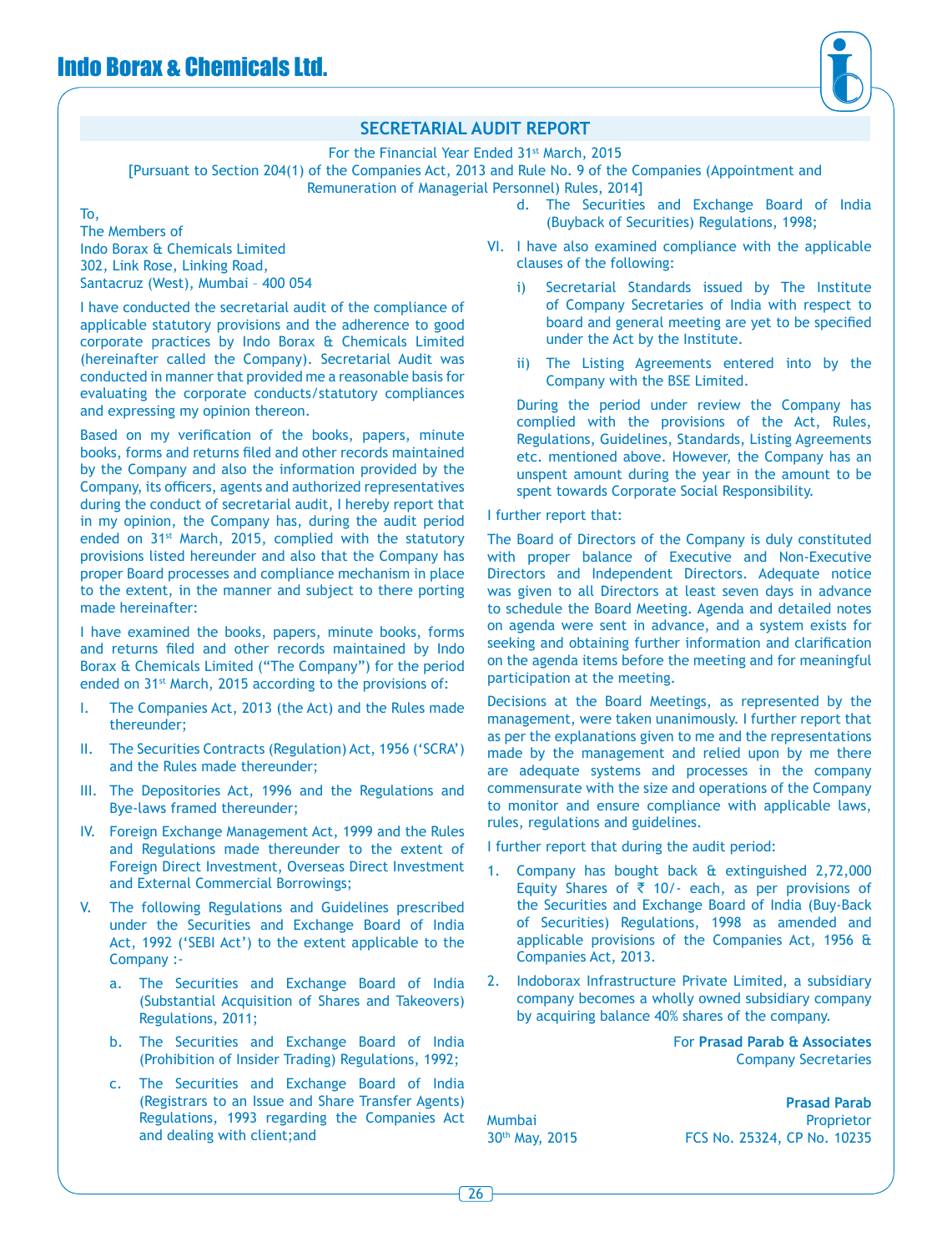

This Report is to be read with my letter of even date which is annexed as Appendix A and forms an integral part of this report.

Appendix A

To,

The members, Indo Borax & Chemicals Ltd

My report of even date is to be read along with this letter

- 1. Maintenance of Secretarial record is the responsibility of the management of the Company. My responsibility is to express an opinion on these secretarial records based on our audit.
- 2. I have followed the audit practices and process as were appropriate to obtain reasonable assurance about the correctness of the contents of the Secretarial records. The verifications was done on test basis to ensure that correct facts are reflected in Secretarial records. I believe that the process and practices, I followed provide a reasonable basis for our opinion.
- 3. I have not verified the correctness and appropriateness of financial records and Books of Accounts of the Company.
- 4. Wherever required, I have obtained the Management representation about the Compliance of laws, rules and regulations and happening of events etc.
- 5. The Compliance of the provisions of Corporate and other applicable laws, rules, regulations, standards is the responsibility of the management. My examinations was limited to the verification of procedure on test basis.
- 6. The Secretarial Audit Report is neither an assurance as to the future viability of the Company nor of the efficacy or effectiveness with which the management has conducted the affairs of the company.

For **Prasad Parab & Associates** Company Secretaries

**Prasad Parab** Mumbai Proprietor 30th May, 2015 FCS No. 25324, CP No. 10235

#### **AUDITOR'S CERTIFICATE ON CORPORATE GOVERNANCE**

To, The Members of Indo Borax & Chemicals Ltd.

We have examined the compliance of conditions of Corporate Governance by Indo Borax & Chemicals Ltd. for the year ended March 31, 2015, as stipulated in Clause 49 of the Listing Agreement of the Company entered into with Stock Exchange.

The compliance of conditions of Corporate Governance is the responsibility of the management. Our examination was limited to procedures and implementation thereof, adopted by the Company for ensuring the compliance of the conditions of Corporate Governance. It is neither an audit nor an expression of an opinion on the financial statements of the Company.

In our opinion and to the best of our information and according to the explanations given to us and the representation made by the Directors and the Management, we certify that the

Company has complied with the conditions of Corporate Governance as stipulated in the above mentioned listing agreement.

We further state that such compliance is neither an assurance as to the future viability of the Company nor the efficiency or effectiveness with which the management has conducted the affairs of the Company.

For **V. S. Lalpuria & Company** Chartered Accountants (Firm's Registration No.105581W)

**V. S. Lalpuria** Proprietor Membership No. 15926

Place : Mumbai Date : May 30, 2015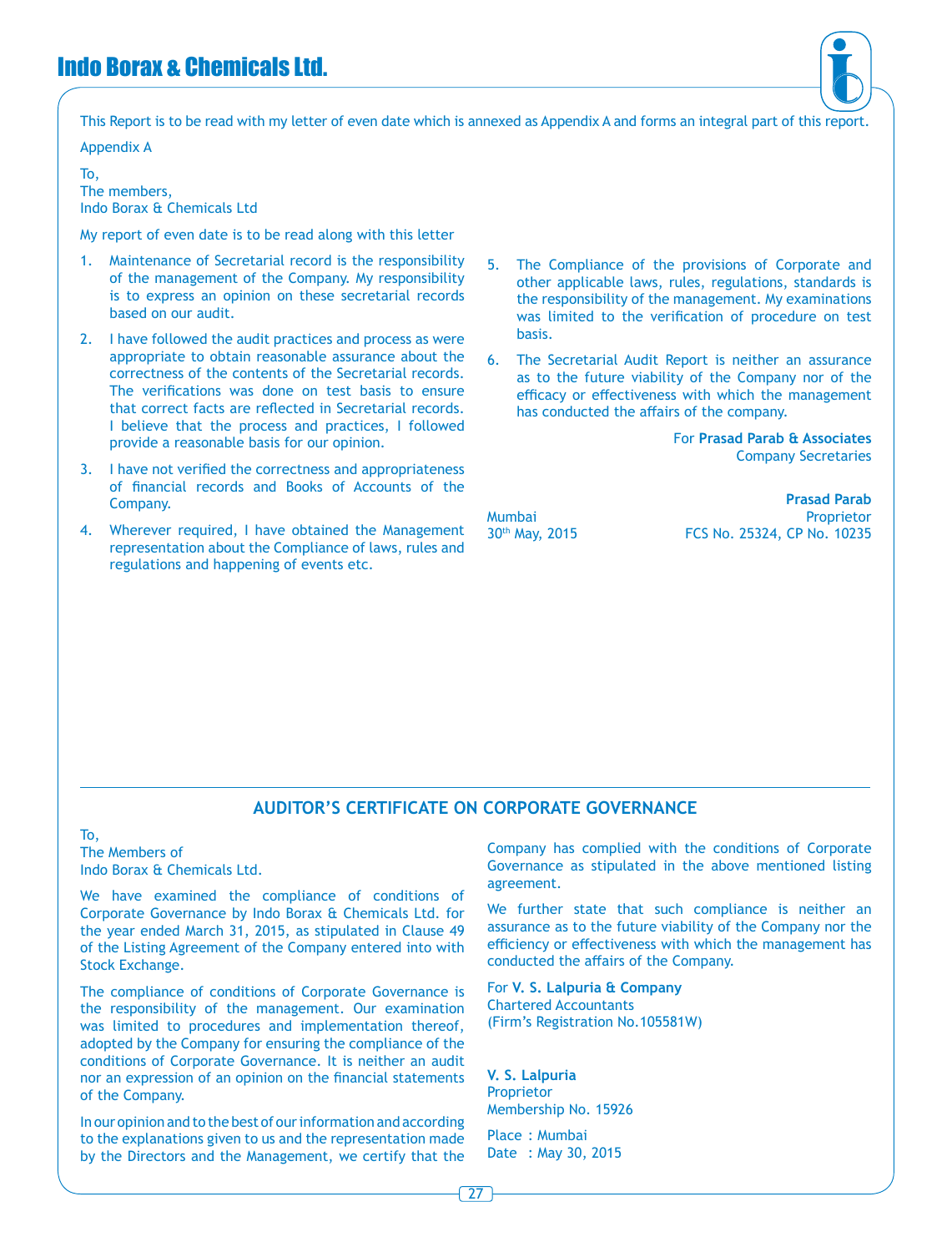

#### **Independent Auditors REPORT ON THE STANDALONE FINANCIAL STATEMENTS**

We have audited the accompanying standalone financial statements of INDO BORAX & CHEMICALS LIMITED ("the company"), which comprises the Balance Sheet as at 31<sup>st</sup> March, 2015 and the statement of Profit & Loss and Cash Flow Statement for the year then ended, and a summary of significant accounting policies and other explanatory information.

#### **MANAGEMENT'S RESPONSIBILITY FOR THE STANDALONE FINANCIAL STATEMENTS**

The Company's Board of Directors is responsible for the matters stated in Section 134(5) of the Companies Act, 2013 ("the Act") with respect to preparation of these standalone financial statements that give a true and fair view of the financial position, financial performance and cash flows of the Company in accordance with the accounting principles generally accepted in India including the Accounting Standards specified under section 133 of the Act, read with Rule 7 of the Companies (Accounts ) Rules, 2014. This responsibility also includes maintenance of adequate accounting records in accordance with the provisions of the Act for safeguarding the assets of the Company and for preventing and detecting frauds and other irregularities; selection and application of appropriate accounting policies; making judgements and estimates that are reasonable and prudent; and design, implementation and maintenance of adequate internal financial controls, that were operating effectively for ensuring the accuracy and completeness of the accounting records, relevant to the preparation and presentation of the financial statements that give a true and fair view and are free from material misstatement, whether due to fraud or error.

#### **AUDITORS RESPONSIBILITY**

Our responsibility is to express an opinion on these standalone financial statements based on our audit.

We have taken into account the provisions of the Act, the accounting and auditing standards and matters which are required to be included in the audit report under the provisions of the Act and the Rules made thereunder.

We conducted our audit in accordance with the Standards on Auditing specified under the Section 143(10) of the Act. Those Standards require that we comply with ethical requirements and plan and perform the audit to obtain reasonable assurance about whether the financial statements are free from material misstatement.

An audit involves performing procedures to obtain audit evidence about the amounts and disclosures in the financial statements. The procedures selected depend on the auditor's judgment, including the assessment of the risks of material misstatement of the financial statements, whether due to fraud or error. In making those risk assessments, the auditor considers internal financial control relevant to the Company's preparation of the financial statements that give true and fair view in order to design audit procedures that are appropriate in the circumstances, not for the purpose of expressing an opinion on whether the Company has in place an adequate internal financial controls system over reporting and operating effectiveness of such controls. An audit also includes evaluating the appropriateness of accounting policies used and the reasonableness of the accounting estimates made by the Company's directors, as well as evaluating the overall presentation of the financial statements.

We believe that the audit evidence we have obtained are sufficient and appropriate to provide a basis for our audit opinion on the standalone financial statements.

#### **OPINION**

In our opinion and to the best of our information and according to the explanations given to us, the aforesaid financial statements give the information required by the Act in the manner so required and give a true and fair view in conformity with the accounting principles generally accepted in India, of the state of affairs of the Company as at 31<sup>st</sup> March, 2015 and its profit and loss and its cash flows for the year ended on that date.

#### **REPORT ON OTHER LEGAL AND REGULATORY REQUIREMENTS**

- 1. As required by the Companies (Auditor's Report) Order, 2015 ("the Order") issued by the Central Government of India in terms of Section 143(11) of the Act, we give in the Annexure a statement of the matters specified in paragraphs 3 and 4 of the Order, to the extent applicable.
- 2. As required by section 143(3) of the Act, we report that:
	- a) we have sought and obtained all the information and explanations which to the best of our knowledge and belief were necessary for the purpose of our audit;
	- b) in our opinion, proper books of account as required by law have been kept by the Company so far as it appears from our examination of those books.
	- c) the Balance Sheet, Statement of Profit and Loss, and Cash Flow Statement dealt with this Report are in agreement with the books of account.
	- d) in our opinion, the aforesaid standalone financial statements comply with the Accounting Standards specified under section 133 of the Act, read with Rule 7 of the Companies (Accounts) Rules 2014.
	- e) on the basis of written representations received from the directors as on March 31, 2015, and taken on record by the Board of Directors, none of the directors is disqualified as on March 31, 2015, from being appointed as a director in terms of section 164 (2) of the Companies Act, 2013.
	- f) With respect to the other matters to be included in the Auditor's Report in accordance with Rule 11 of the Companies ( Audit and Auditors') Rules, 2014, in our opinion and to the best of our information and according to the explanations given to us:
		- i) There are no pending litigation which may impact on its financial position in financial statements as of 31<sup>st</sup> March, 2015:
		- The company did not have any long-term contracts including derivatives contracts for which there were any material foreseeable losses;
		- iii. There has been no delay in transferring amounts, required to be transferred to the Investors Education and Protection Fund by the company.

**For V. S. LALPURIA & COMPANY.** CHARTERED ACCOUNTANTS (Firm No. 105581W)

 (V. S. LALPURIA) Mumbai Proprietor 30<sup>th</sup> May, 2015 Membership No. 15926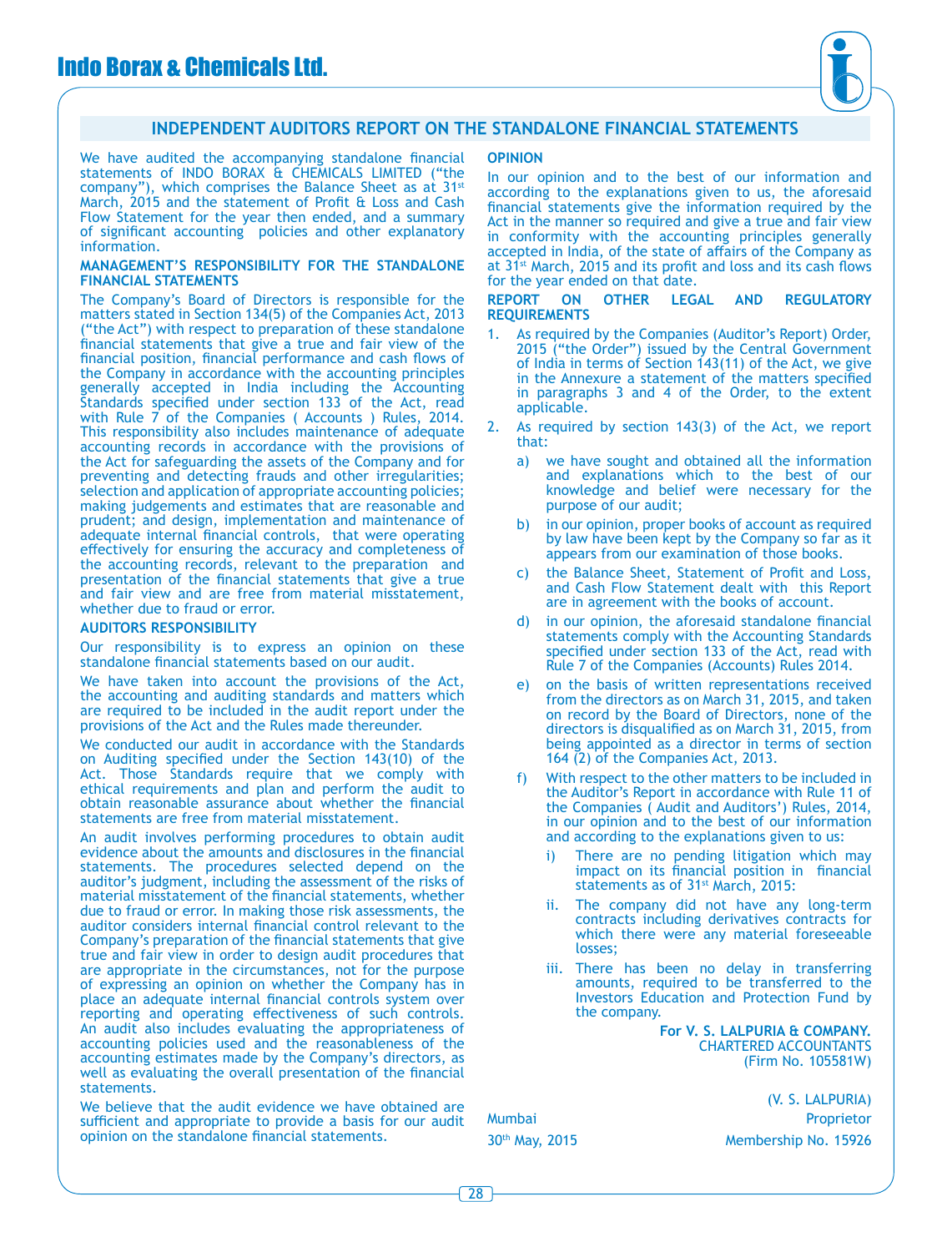

#### **The Annexure to the Independent Auditor's Report**

(Referred to in paragraph 1 under "Report on Other Legal and Regulatory Requirement's section of our report of even date)

- In respect of its fixed assets of the company:
	- (a) The company has maintained proper records showing full particulars, including quantitative details and situation of fixed assets.
	- (b) Fixed Assets of the Company were physically verified by the management at the year end and according to the information and explanations given to us, no material discrepancies were noticed on physical verification carried out during the financial year.
- 2. In respect of its inventories of the Company:
	- (a) As explained to us, the inventories have been physically verified during the year by the management at reasonable intervals having regard to nature of stock.
	- (b) In our opinion and according to the information and explanation given to us the procedures of physical verification of stocks followed by the management are reasonable and adequate in relation to the size of the Company and the nature of its business considering one of the Raw Material in Semi Loose form and it is difficult to weigh, hence stock is estimated as per experience in the field by the management and we have relied on estimate of the management.
	- (c) In our opinion and according to the information and explanation given to us, the company has maintained proper records of its inventories and as informed no material discrepancies were noticed on physical verification.
- 3. In respect of loans, secured or unsecured, granted by the company to companies or other parties covered in the register maintained under section 189 of the Companies Act, 2013:
	- The company has given loan to subsidiary of the company. In respect of the said loan the maximum amount outstanding at any time during the year was  $\bar{\tau}$  11.59 Crore and the year ended balance is ₹ 3.14 Crore.
	- b. In our opinion and according to the information and explanations given to us, the rate of interest, and other terms and conditions, are not prima facie prejudicial to the interest of the Company.
	- The principal amounts are repayable, while the interest is payable annually at the discretion of the company.
	- d. In respect of the said loan and interest thereon, there are no overdue amounts.
- 4. In our opinion and according to the information and explanations given to us, having regard to the explanations on certain items purchased are of special nature for which suitable alternative sources do not exist for obtaining comparative quotations, except that there is an adequate internal control system commensurate with size of the Company and the nature of its business, for purchases of inventory and fixed assets and for the sale of goods and services. Further, on the basis of our examinations of the books and records of the Company carried out in accordance with the auditing standards generally accepted in India and according to the information and explanations given to us, we have neither come across nor have been informed of any continuing failure to correct major weakness in the aforesaid internal control system.
- 5. The company has not accepted any deposits from the public in accordance with the provision of the sections 73 to 76 of the Act and the rules framed there under.
- 6. We have broadly reviews cost records maintained by the company pursuant to the Companies (Cost Records and Audit) Rules 2014 prescribed by the Central Government under section 148 (1) of the Companies Act, 2013 and are of the opinion that, prima facie, the prescribed accounts and cost records have been maintained. We have however, not made a detailed examination of the cost records with view to determine whether they are accurate or complete.
- 7. According to the information and explanations given to us, In respect of Statutory dues:
	- a) The Company is generally regular in depositing undisputed statutory dues including provident<br>fund. employees state insurance, income tax, employees state insurance, income tax, sales tax, service tax, custom duty, excise duty, cess and other statutory dues applicable with the appropriate authorities.
	- b) There were no undisputed amounts payable in respect of Provident Fund, Employee's State Insurance, Income Tax, Value Added Tax, Service Tax, custom duty, excise duty, cess and other material statutory dues in arrears as at 31st March, 2015 for a period of more than six months form the date they become payable.
	- c) The company has been regular in transferring amounts to the Investor Education and Protection Fund in accordance with the relevant provisions of the Companies Act, 1956 and Rules made hereunder.
- 8. The Company does not have any accumulated losses. The Company has not incurred cash losses during the financial year covered by our audit and in the immediately preceding financial year.
- 9. In our opinion and according to the information and explanations given to us, the Company has not defaulted in repayment of dues to bank during the year and did not have defaulted in repayment of dues to financial institutions or debenture holders.
- 10. In our opinion and according to the information and explanations given to us, the company not given guarantee for any loan taken by others from banks or financial institutions.
- 11. During the year Company has not raised any term loan. The term loans outstanding at the beginning of the year have been applied for the purposes for they were raised.
- 12. In our opinion and according to the information and explanations given to us, no fraud by the Company and no material fraud on the Company has been noticed or reported during the year.

**For V. S. LALPURIA & COMPANY.** CHARTERED ACCOUNTANTS (Firm No. 105581W)

 (V. S. LALPURIA) Mumbai Proprietor 30<sup>th</sup> May, 2015 Membership No. 15926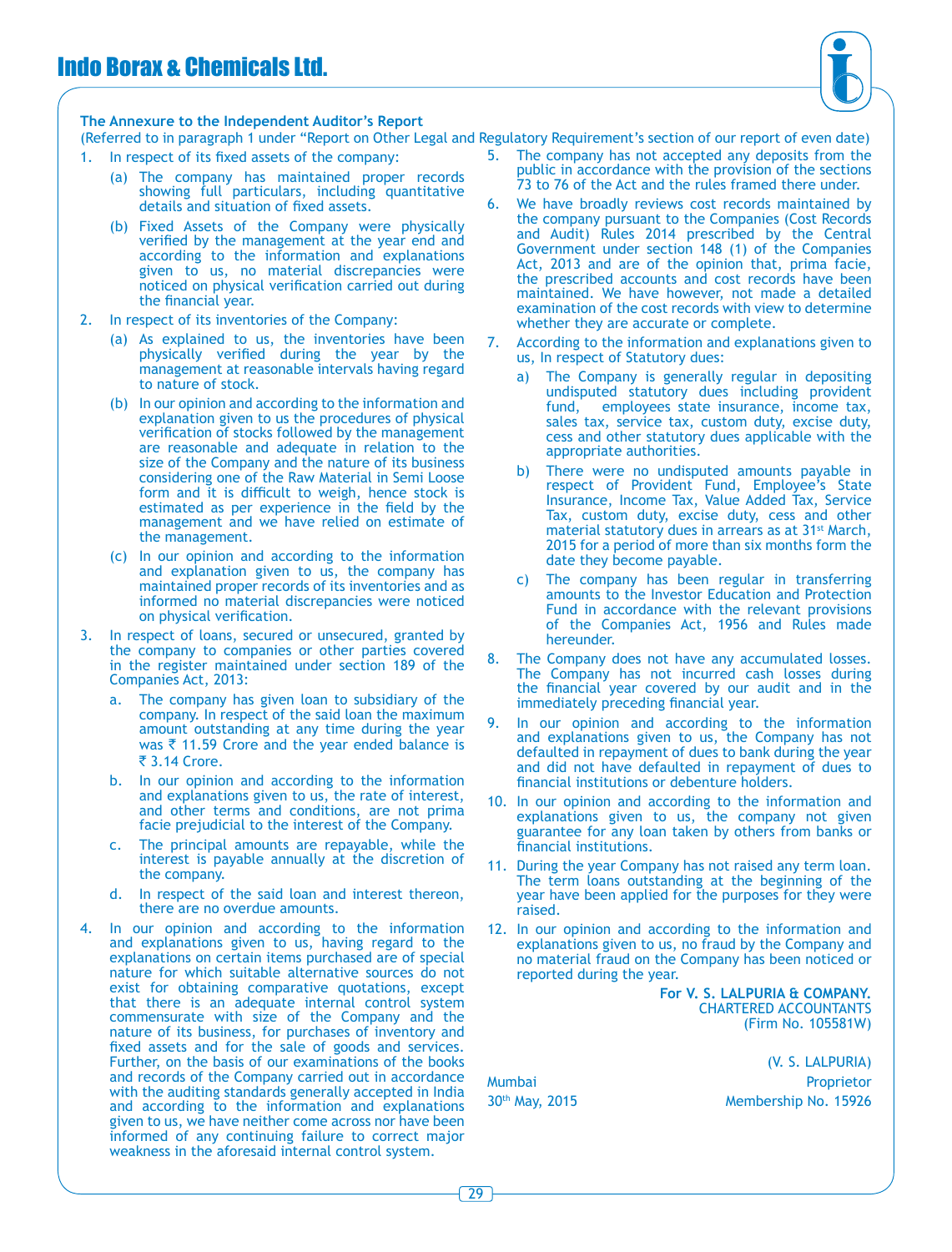

#### **BALANCE SHEET AS AT 31ST MARCH, 2015**

|    |                                                           |                                | <b>Rupees</b>               | <b>Rupees</b>   |
|----|-----------------------------------------------------------|--------------------------------|-----------------------------|-----------------|
|    |                                                           | <b>Notes</b>                   | 31-Mar-15                   | 31-Mar-14       |
| Ι. | <b>EQUITY AND LIABILITIES</b>                             |                                |                             |                 |
| 1. | <b>SHAREHOLDERS' FUNDS</b>                                |                                |                             |                 |
|    | <b>Share Capital</b><br>a)                                | 1                              | 32,090,000                  | 34,810,000      |
|    | Reserves & Surplus<br>b)                                  | $\overline{2}$                 | 741,463,389                 | 654,926,092     |
|    | Buy-back of Shares pending extinguishment<br>$\mathsf{C}$ |                                |                             | (21, 806, 836)  |
|    | (Refer Note 26.1)                                         | Total (1)                      | 773,553,389                 | 667,929,256     |
| 2. | <b>NON-CURRENT LIABILITIES</b>                            |                                |                             |                 |
|    | <b>Long Term Borrowings</b><br>a)                         | 3                              |                             | 795,806         |
|    | <b>Deferred Tax Liabilities</b><br>b)                     | 4                              | 646,790                     | 1,310,411       |
|    | <b>Other Long-term Liabilities</b><br>$\mathsf{C}$        | 5                              | 7,524,000                   | 7,380,000       |
|    |                                                           | Total $(2)$                    | 8,170,790                   | 9,486,217       |
| 3. | <b>CURRENT LIABILITIES</b>                                |                                |                             |                 |
|    | <b>Trade Payables</b><br>a)                               | 6                              | 42,166,610                  | 30,292,109      |
|    | <b>Other Current Liabilities</b><br>b)                    | 7                              | 25,037,254                  | 27,240,215      |
|    | <b>Short-term Provisions</b><br>$\mathsf{C}$              | 8                              | 5,793,299                   | 6,099,309       |
|    |                                                           | Total $(3)$                    | 72,997,163                  | 63,631,633      |
|    |                                                           |                                |                             |                 |
|    |                                                           | <b>Total</b>                   | 854,721,342                 | 741,047,106     |
| Ш. | <b>ASSETS</b>                                             |                                |                             |                 |
| 1. | <b>NON-CURRENT ASSETS</b>                                 |                                |                             |                 |
|    | <b>Fixed Assets</b><br>a)                                 |                                |                             |                 |
|    | I - Tangible Assets                                       | 9                              | 108,801,176                 | 29,092,117      |
|    | II - Capital Work in Progress                             |                                | 15,072,362                  | 6,528,819       |
|    | Non-current Investments<br>b)                             | 10                             | 142,281,779                 | 206, 455, 514   |
|    | Long-term Loans & Advances<br>$\mathsf{C}$                | 11                             | 111,444,591                 | 198,763,874     |
|    |                                                           | Total (1)                      | 377,599,908                 | 440,840,324     |
|    |                                                           |                                |                             |                 |
| 2. | <b>CURRENT ASSETS</b>                                     |                                |                             |                 |
|    | <b>Current Investments</b><br>a)                          | 12                             | 5,560,542                   | 141,279,506     |
|    | Inventories<br>b)                                         | 13                             | 248,235,290                 | 94,742,188      |
|    | <b>Trade Receivables</b><br>$\mathsf{C}$                  | 14                             | 33,449,105                  | 28,326,340      |
|    | <b>Cash &amp; Bank Balances</b><br>$\mathbf{d}$           | 15                             | 158,784,728                 | 22,899,726      |
|    | Short Term Loans & Advances<br>e)                         | 16                             | 31,088,972                  | 12,958,317      |
|    | f<br><b>Other Current Assets</b>                          | 17                             | 2,797                       | 705             |
|    |                                                           | Total $(2)$                    | 477, 121, 434               | 300, 206, 782   |
|    |                                                           |                                |                             |                 |
|    |                                                           | <b>Total</b>                   | 854,721,342                 | 741,047,106     |
|    | <b>Significant Accounting Policies</b>                    | 25                             |                             |                 |
|    | <b>Other Disclosures &amp; Notes</b>                      | 26                             |                             |                 |
|    | As per our report of even date.                           |                                |                             |                 |
|    | For V. S. LALPURIA & COMPANY<br>S.K.Jain                  | Chairman &                     | Sushila Jain                | <b>Director</b> |
|    | <b>Chartered Accountants</b>                              | <b>Managing Director</b>       |                             |                 |
|    | (Firm No. 105581W)                                        |                                | <b>Arun S.Sureka</b>        | <b>Director</b> |
|    | Sajal S. Jain                                             | Vice Chairman &                |                             |                 |
|    | <b>V.S.LALPURIA</b>                                       | <b>Executive Director, CFO</b> | <b>Narendrakumar Mittal</b> | <b>Director</b> |
|    | Proprietor                                                |                                |                             |                 |
|    | M. No. 15926<br><b>Pravin Chavan</b>                      | <b>Company Secretary</b>       | G. R. Parmar                | <b>Director</b> |
|    | Mumbai, 30 <sup>th</sup> May, 2015                        |                                |                             |                 |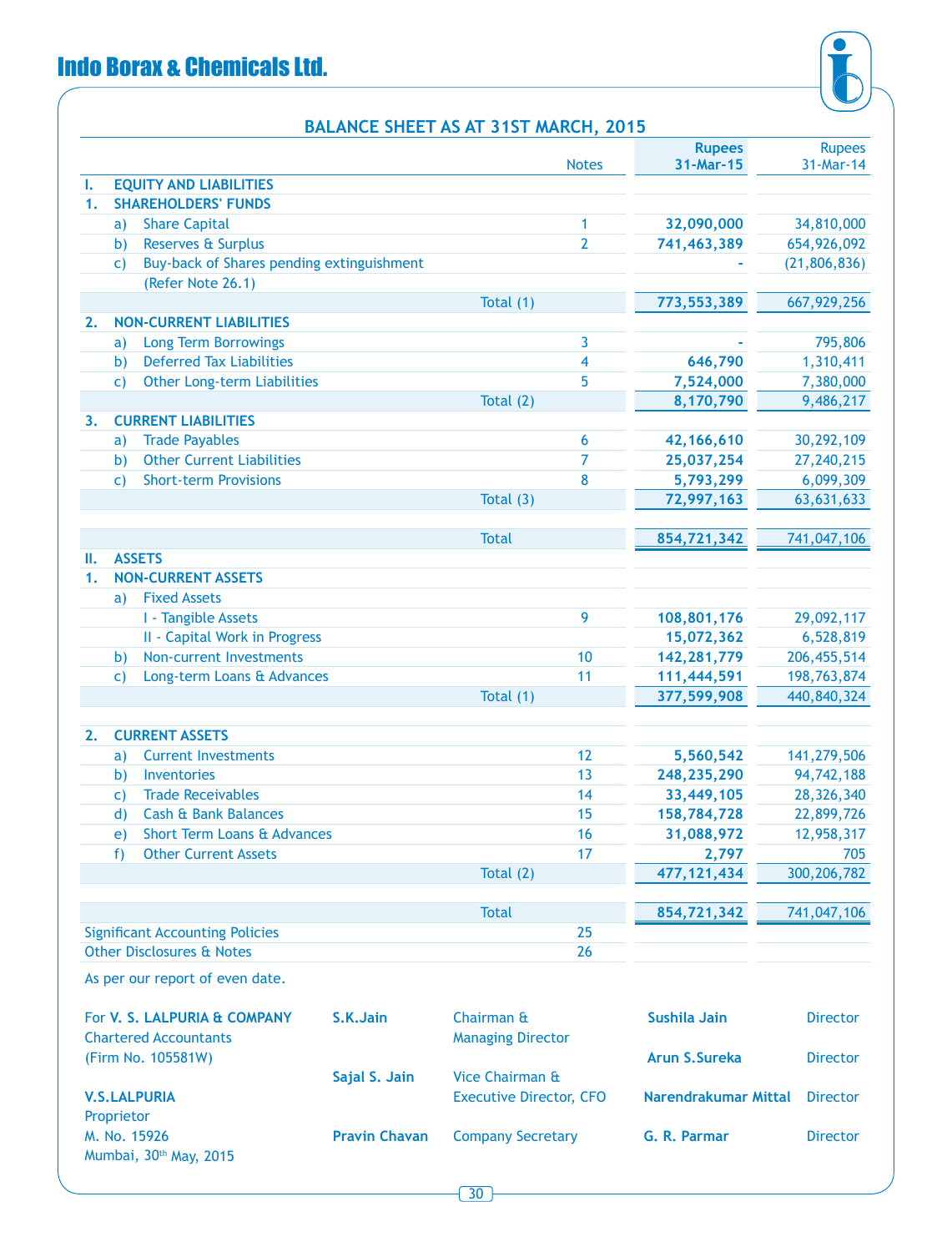

### **STATEMENT OF PROFIT & LOSS FOR THE YEAR ENDED 31ST MARCH 2015**

|                                                               |             | <b>Rupees</b> | <b>Rupees</b> |
|---------------------------------------------------------------|-------------|---------------|---------------|
|                                                               | <b>Note</b> | 31-Mar-15     | 31-Mar-14     |
| <b>INCOME</b>                                                 |             |               |               |
| <b>Revenue from Operations</b>                                | 18          | 726,089,511   | 626, 171, 352 |
| Other Income                                                  | 19          | 39,295,602    | 34,415,570    |
| <b>Total Income</b>                                           |             | 765,385,113   | 660,586,922   |
| <b>EXPENSES</b>                                               |             |               |               |
| <b>Cost of Raw Materials Consumed</b>                         | 20          | 390,014,866   | 339,698,466   |
| <b>Changes in Inventory</b>                                   | 21          | (8, 167, 465) | (1, 845, 866) |
| <b>Employee Benefits Expense</b>                              | 22          | 19,637,202    | 16, 113, 165  |
| <b>Finance Costs</b>                                          | 23          | 286,148       | 747,314       |
| <b>Depreciation</b>                                           | 9           | 11,468,134    | 7,339,399     |
| <b>Other Expenses</b>                                         | 24          | 169,647,350   | 152,931,891   |
| <b>Total Expenditure</b>                                      |             | 582,886,235   | 514,984,369   |
| <b>PROFIT BEFORE TAX</b>                                      |             | 182,498,878   | 145,602,553   |
| <b>TAX EXPENSES</b>                                           |             |               |               |
| <b>Current Tax</b>                                            |             | 58,930,000    | 49,550,000    |
| <b>Deferred Tax</b>                                           |             | (663, 621)    | (1, 111, 712) |
| <b>Prior Period Tax Adjustments</b>                           |             | 29,779        |               |
| <b>Total Tax Expenses</b>                                     |             | 58,296,158    | 48,438,288    |
| <b>PROFIT AFTER TAX</b>                                       |             | 124, 202, 720 | 97, 164, 265  |
| Basic and diluted earning per share. (Face Value ₹ 10/- each) |             | 38.52         | 27.91         |
| <b>Significant Accounting Policies</b>                        | 25          |               |               |
| <b>Other Disclosures &amp; Notes</b>                          | 26          |               |               |
| As per our report of even date.                               |             |               |               |

| For V. S. LALPURIA & COMPANY | S.K.Jain             | Chairman &                     | Sushila Jain         | <b>Director</b> |
|------------------------------|----------------------|--------------------------------|----------------------|-----------------|
| <b>Chartered Accountants</b> |                      | <b>Managing Director</b>       |                      |                 |
| (Firm No. 105581W)           |                      |                                | Arun S.Sureka        | <b>Director</b> |
|                              | Sajal S. Jain        | Vice Chairman &                |                      |                 |
| <b>V.S.LALPURIA</b>          |                      | <b>Executive Director, CFO</b> | Narendrakumar Mittal | <b>Director</b> |
| Proprietor                   |                      |                                |                      |                 |
| M. No. 15926                 | <b>Pravin Chavan</b> | <b>Company Secretary</b>       | G. R. Parmar         | <b>Director</b> |

Mumbai, 30<sup>th</sup> May, 2015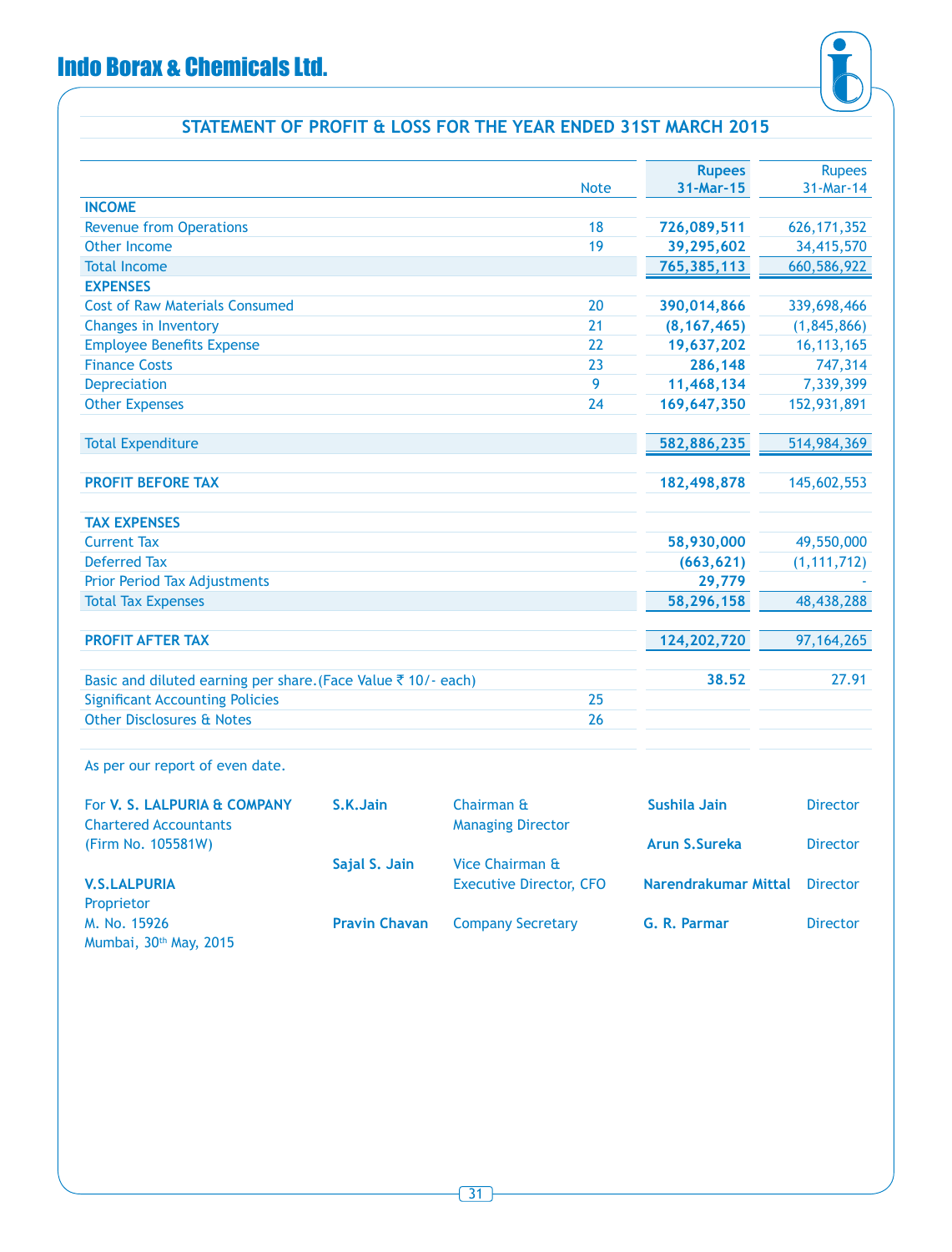

### **CASH FLOW STATEMENT FOR THE YEAR ENDED 31ST MARCH 2015**

|                                                         |                 |                              |                       | <b>ALL FIGURES IN RUPEES</b> |
|---------------------------------------------------------|-----------------|------------------------------|-----------------------|------------------------------|
|                                                         |                 | <b>Year ended 31.03.2015</b> | Year ended 31.03.2014 |                              |
| A. CASH FLOW FROM OPERATING ACTIVITIES :                |                 |                              |                       |                              |
| Net Profit before tax and extraordinary items adjusted. |                 | 182,498,878                  |                       | 145,602,553                  |
| Adjustments for:                                        |                 |                              |                       |                              |
| <b>Depreciation</b>                                     | 11,468,134      |                              | 7,339,399             |                              |
| Profit/loss on sale/discarding of assets                |                 |                              | (86, 143)             |                              |
| Profit/loss on sale of investment                       | (17, 022)       |                              | (4, 235)              |                              |
| Income from investments                                 | (38, 313, 393)  |                              | (34, 305, 492)        |                              |
| Interest expense                                        | 286,148         |                              | 747,314               |                              |
|                                                         |                 | (26, 576, 133)               |                       | (26, 309, 157)               |
| Operating profit before working capital changes         |                 | 155,922,745                  |                       | 119,293,396                  |
| Adjustments for:                                        |                 |                              |                       |                              |
| <b>Trade and other Receivables</b>                      | (5, 124, 857)   |                              | 2,773,777             |                              |
| <b>Inventories</b>                                      | (153, 493, 102) |                              | 3,005,530             |                              |
| Loans & Advances                                        | (13, 161, 019)  |                              | 48,356,558            |                              |
| Trade and other payables                                | 9,671,540       |                              | 7,878,264             |                              |
|                                                         |                 | (162, 107, 438)              |                       | 62,014,129                   |
| Cash generated from operations                          |                 | (6, 184, 693)                |                       | 181, 307, 525                |
| Interest expense                                        | (286, 148)      |                              | (747, 314)            |                              |
| Income-Tax                                              | (61, 552, 099)  |                              | (52, 424, 679)        |                              |
|                                                         |                 | (61, 838, 247)               |                       | (53, 171, 993)               |
| Cash Flow before extraordinary items                    |                 | (68, 022, 940)               |                       | 128, 135, 532                |
| <b>Extraordinary items</b>                              |                 |                              |                       |                              |
| Net Cash Flow from Operating activities --- A           |                 | (68, 022, 940)               |                       | 128, 135, 532                |
| <b>B. CASH FLOW FROM INVESTING ACTIVITIES</b>           |                 |                              |                       |                              |
| Purchase of fixed assets                                |                 | (91, 500, 974)               |                       | (5,963,546)                  |
| <b>Capital Work in Progress</b>                         |                 | (8, 543, 543)                |                       | (6,528,819)                  |
| Sale of Fixed assets                                    |                 |                              |                       | 562,400                      |
| <b>Advances to Subsudiaries</b>                         |                 | 84,474,136                   |                       | 27,289,753                   |
| Income, gains/loss from Investments                     |                 | 38,330,415                   |                       | 34, 309, 727                 |
| Changes in other bank balances                          |                 | 351,874                      |                       | 3,893,019                    |
| Investments (net)                                       |                 | 199,892,699                  |                       | (125, 527, 718)              |
| Net Cash used in Investing Activities --- B             |                 | 223,004,607                  |                       | (71, 965, 184)               |
| <b>C CASH FLOW FROM FINANCING ACTIVITIES</b>            |                 |                              |                       |                              |
| Changes in other long term Liabilities                  |                 | 144,000                      |                       | 630,000                      |
| Buy back of shares                                      |                 | (12, 461, 162)               |                       | (21, 806, 836)               |
| Changes in other long term Borrowing                    |                 | (795, 806)                   |                       | (2,990,080)                  |
| Changes in other short term Borrowing                   |                 |                              |                       | (15,076,714)                 |
| Dividend & Dividend Tax paid                            |                 | (5,631,823)                  |                       | (6, 109, 156)                |
| Net Cash from Financing Activities --- C                |                 | (18, 744, 791)               |                       | (45, 352, 786)               |
| Net Increase / (decrease) in Cash and Cash equivalent   |                 | 136,236,876                  |                       | 10,817,562                   |
| Cash & Cash Equivalent at the beginning of the year     |                 | 18,780,600                   |                       | 7,963,038                    |
| Cash & Cash Equivalent end of the year                  |                 | 155,017,476                  |                       | 18,780,600                   |
| Note: Figures in brackets represent outflows            |                 |                              |                       |                              |

As per our report of even date.

| For V. S. LALPURIA & COMPANY                       | S.K.Jain             | Chairman &                     | Sushila Jain         | <b>Director</b> |
|----------------------------------------------------|----------------------|--------------------------------|----------------------|-----------------|
| <b>Chartered Accountants</b><br>(Firm No. 105581W) |                      | <b>Managing Director</b>       | Arun S.Sureka        | <b>Director</b> |
|                                                    | Sajal S. Jain        | Vice Chairman &                |                      |                 |
| <b>V.S.LALPURIA</b>                                |                      | <b>Executive Director, CFO</b> | Narendrakumar Mittal | Director        |
| Proprietor                                         |                      |                                |                      |                 |
| M. No. 15926                                       | <b>Pravin Chavan</b> | <b>Company Secretary</b>       | G. R. Parmar         | <b>Director</b> |
| Mumbai, 30 <sup>th</sup> May, 2015                 |                      |                                |                      |                 |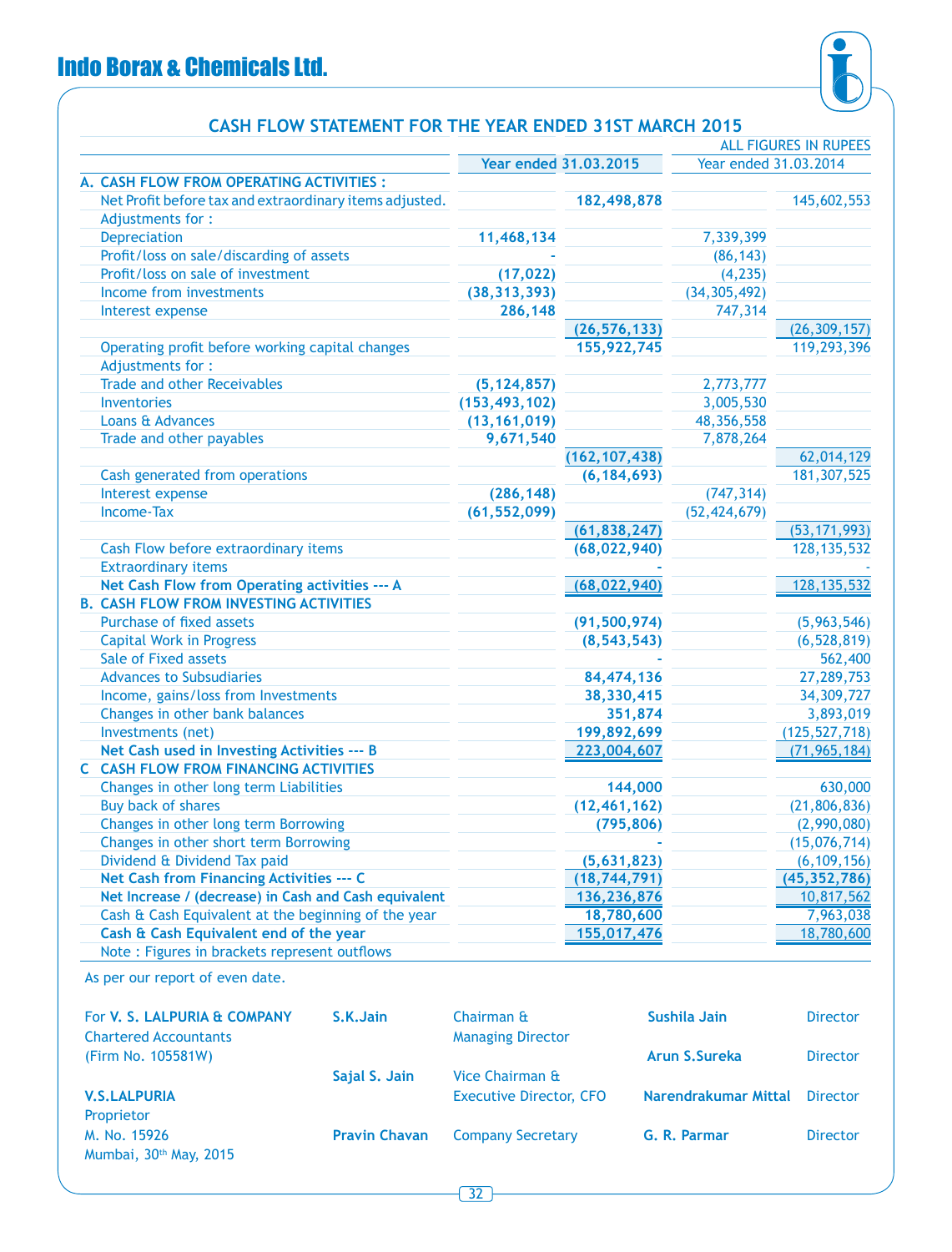

|    | NOTES TO THE BALANCE SHEET AS AT 31 <sup>st</sup> MARCH, 2015                                                              |                      |                |
|----|----------------------------------------------------------------------------------------------------------------------------|----------------------|----------------|
|    |                                                                                                                            | <b>Rupees</b>        | <b>Rupees</b>  |
|    |                                                                                                                            | 31-Mar-15            | 31-Mar-14      |
|    | <b>NOTE - 1</b>                                                                                                            |                      |                |
|    | <b>SHARE CAPITAL</b>                                                                                                       |                      |                |
|    | <b>Authorised Capital</b><br>60,00,000 Equity Shares of ₹ 10/- each                                                        | 60,000,000           | 60,000,000     |
|    | <b>Issued &amp; Subscribed</b>                                                                                             |                      |                |
|    | 35,00,000 Equity Shares of ₹ 10/- each                                                                                     | 35,000,000           | 35,000,000     |
|    | Paid up                                                                                                                    |                      |                |
|    | 32,09,000 Equity Shares of ₹ 10/- each                                                                                     | 32,090,000           | 34,810,000     |
|    | (Previous Year 34,81,000 Equity Shares of ₹10/- each)                                                                      |                      |                |
|    | <b>Total</b>                                                                                                               | 32,090,000           | 34,810,000     |
| 1) | The reconciliation of the number of shares outstanding is set out below:                                                   |                      |                |
|    |                                                                                                                            | 31-Mar-15            | 31-Mar-14      |
|    |                                                                                                                            | <b>No. of Shares</b> | No. of Shares  |
|    | Equity Shares at the beginning of the year                                                                                 | 3481000              | 3481000        |
|    | Less: Shares cancelled on buy back of Equity Shares                                                                        | 272000               |                |
|    | Equity Shares at the end of the year                                                                                       | 3209000              | 3481000        |
| 2) | Number of shares held by persons holding more than 5% of outstanding share capital :                                       |                      |                |
|    |                                                                                                                            | 31-Mar-15            | 31-Mar-14      |
|    | Shri S. K. Jain                                                                                                            | 510,351              | 510,351        |
|    | Smt Sushila Jain                                                                                                           | 288,893              | 288,893        |
|    | Shri Sajal jain                                                                                                            | 606,496              | 606,496        |
|    | Smt Shreelekha Jain                                                                                                        | 207,702              | 207,702        |
| 3) | During last five years no shares were alloted without payment being received in cash or as bonus shares, however           |                      |                |
|    | company were bought back and extinguished 2,72,000 equity shares during the Financial Year 2014-15.                        |                      |                |
| 4) | Amount originally received on forfeited shares $\bar{\tau}$ 1,39,350/- (inclusive of share premium) included in Reserves & |                      |                |
|    | Surplus.                                                                                                                   |                      |                |
|    |                                                                                                                            |                      |                |
|    | NOTE - 2                                                                                                                   |                      |                |
|    | <b>RESERVES &amp; SURPLUS</b>                                                                                              |                      |                |
|    | <b>Share Premium Account</b>                                                                                               |                      |                |
|    | <b>Balance Brought Forward</b>                                                                                             | 12,905,000           | 12,905,000     |
|    | Less: On Buy-back of Equity Shares                                                                                         | (12,905,000)         |                |
|    |                                                                                                                            |                      | 12,905,000     |
|    | <b>Capital Redemption Reserve</b>                                                                                          |                      |                |
|    | <b>Balance Brought Forward</b>                                                                                             |                      |                |
|    | Add : Transfer from Profit & Loss a/c on Buy-back of Equity Shares                                                         | 2,720,000            |                |
|    |                                                                                                                            | 2,720,000            |                |
|    | <b>Share Forfeiture Account</b>                                                                                            |                      |                |
|    | <b>Balance Brought Forward</b>                                                                                             | 139,350              | 139,350        |
|    | <b>General Reserve</b>                                                                                                     |                      |                |
|    | <b>Balance Brought Forward</b>                                                                                             | 92,877,657           | 82,877,657     |
|    | Less: On Buy-back of Equity Shares                                                                                         | (18, 642, 998)       |                |
|    | Less : Adjustment due to change in useful life of assets                                                                   | (323, 781)           |                |
|    | <b>Transfer from Surplus</b>                                                                                               | 12,500,000           | 10,000,000     |
|    |                                                                                                                            | 86,410,878           | 92,877,657     |
|    | <b>Surplus</b>                                                                                                             |                      |                |
|    | <b>Balance Brought Forward</b>                                                                                             | 549,004,085          | 467, 471, 598  |
|    | Profit transferred from Statement of Profit & Loss                                                                         | 124, 202, 720        | 97, 164, 265   |
|    | Transfer to Capital Redemption Reserve on buy-back of shares                                                               | (2,720,000)          |                |
|    | <b>Transfer to General Reserve</b>                                                                                         | (12,500,000)         | (10,000,000)   |
|    | <b>Proposed Dividend</b>                                                                                                   | (4, 813, 729)        | (4, 813, 724)  |
|    | Tax on Proposed Dividend                                                                                                   | (979, 915)           | (818, 054)     |
|    | <b>Closing Balance</b>                                                                                                     | 652, 193, 161        | 549,004,085    |
|    | Negative values, appropriations and deductions are shown in bracket.                                                       |                      |                |
|    | <b>Total</b>                                                                                                               | 741,463,389          | 654,926,092    |
|    | <b>Buy Back of Shares - Pending Extinguishments</b>                                                                        |                      |                |
|    | Pending Extinguishments & appropriation in                                                                                 |                      |                |
|    | Share Capital and Reserve & Surplus                                                                                        |                      | (21, 806, 836) |
|    | (Refer Note No. 26-1)                                                                                                      | ÷.                   | (21, 806, 836) |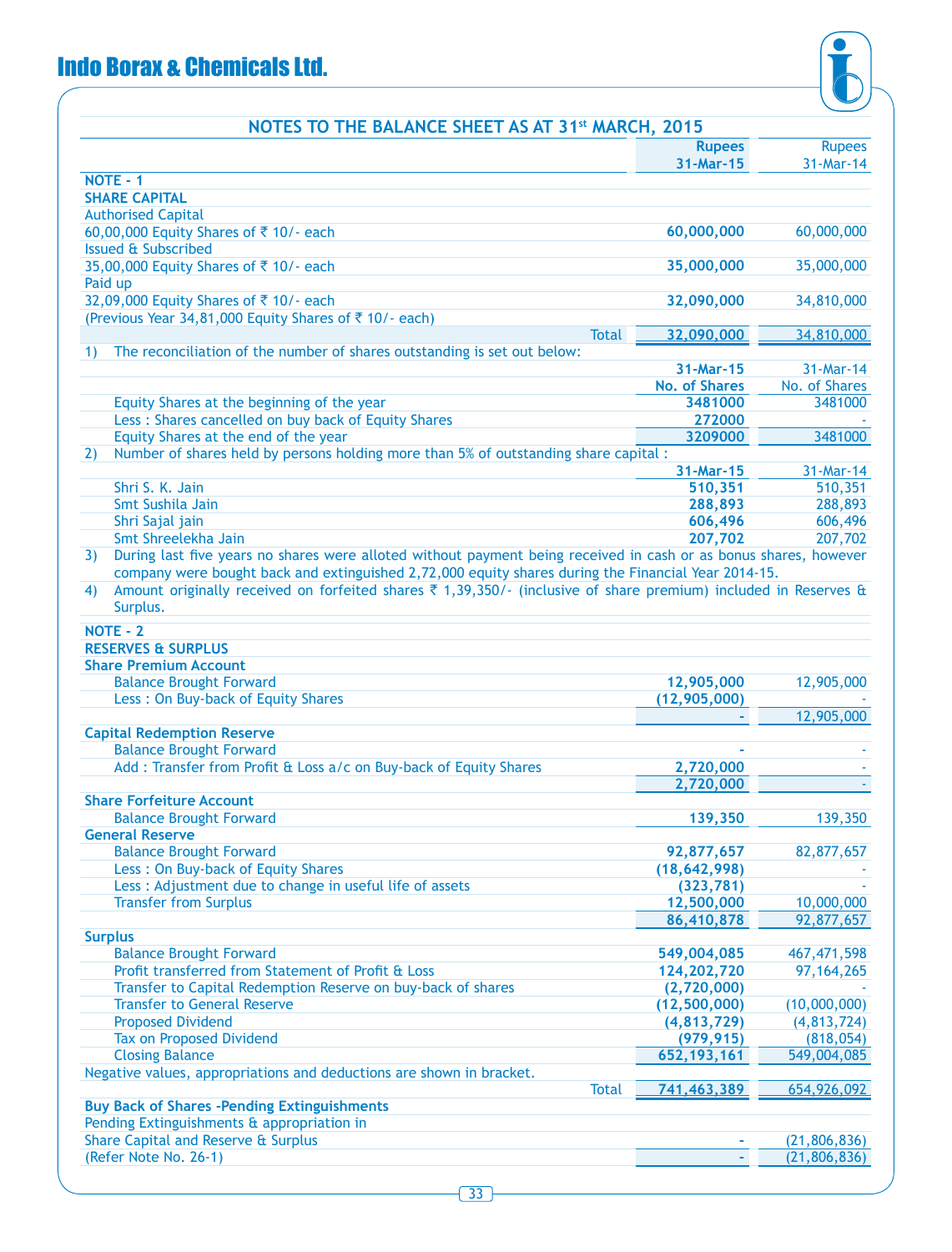

| NOTES TO THE BALANCE SHEET AS AT 31 <sup>st</sup> MARCH, 2015 |              |                            |                            |
|---------------------------------------------------------------|--------------|----------------------------|----------------------------|
|                                                               |              | <b>Rupees</b><br>31-Mar-15 | <b>Rupees</b><br>31-Mar-14 |
| NOTE - 3                                                      |              |                            |                            |
| <b>LONG TERM BORROWINGS</b>                                   |              |                            |                            |
| <b>Secured Term Loan</b>                                      |              |                            |                            |
| <b>From Finance Company</b>                                   |              | ÷                          | 795,806                    |
| (Secured against hypothecation of vehicle)                    |              |                            |                            |
|                                                               | <b>Total</b> | ۰                          | 795,806                    |
|                                                               |              |                            |                            |
| NOTE - 4                                                      |              |                            |                            |
| <b>DEFERRED TAX LIABILTY (NET)</b>                            |              |                            |                            |
| <b>Deferred Tax Liability Depreciation</b>                    |              | 646,790                    | 1,310,411                  |
|                                                               | <b>Total</b> | 646,790                    | 1,310,411                  |
| NOTE - 5                                                      |              |                            |                            |
| <b>OTHER LONG-TERM LIABILITIES</b>                            |              |                            |                            |
| <b>Others-Lease Deposits</b>                                  |              | 7,524,000                  | 7,380,000                  |
|                                                               | <b>Total</b> | 7,524,000                  | 7,380,000                  |
|                                                               |              |                            |                            |
| NOTE - 6                                                      |              |                            |                            |
| <b>TRADE PAYABLES</b>                                         |              |                            |                            |
| <b>Trade Payables for goods</b>                               |              | 8,331,200                  | 6,199,096                  |
| Trade Payables for services & expenses                        |              | 33,835,410                 | 24,093,013                 |
|                                                               | <b>Total</b> | 42,166,610                 | 30,292,109                 |
|                                                               |              |                            |                            |
| <b>NOTE - 7</b>                                               |              |                            |                            |
| <b>OTHER CURRENT LIABILTIES</b>                               |              |                            |                            |
| Current maturities of long term debt                          |              | 803,191                    | 3,034,397                  |
| Income Received in advance                                    |              | 8,008,948                  | 6,759,123                  |
| <b>Unpaid Dividends</b>                                       |              | 3,590,952                  | 3,822,826                  |
| <b>Other Payables</b>                                         |              |                            |                            |
| -Customer advances                                            |              | 10,079,035                 | 11,330,495                 |
| -Taxes & Statutory Dues                                       |              | 2,555,128                  | 2,293,374                  |
|                                                               | <b>Total</b> | 25,037,254                 | 27,240,215                 |
| <b>NOTE - 8</b>                                               |              |                            |                            |
| <b>SHORT TERM PROVISIONS</b>                                  |              |                            |                            |
| Income Tax (Net of Advances)                                  |              |                            | 467,831                    |
| <b>Proposed Dividend</b>                                      |              | 4,813,500                  | 4,813,500                  |
| Tax on Proposed Dividend Distribution                         |              | 979,799                    | 817,978                    |
|                                                               | <b>Total</b> | 5,793,299                  | 6,099,309                  |
|                                                               |              |                            |                            |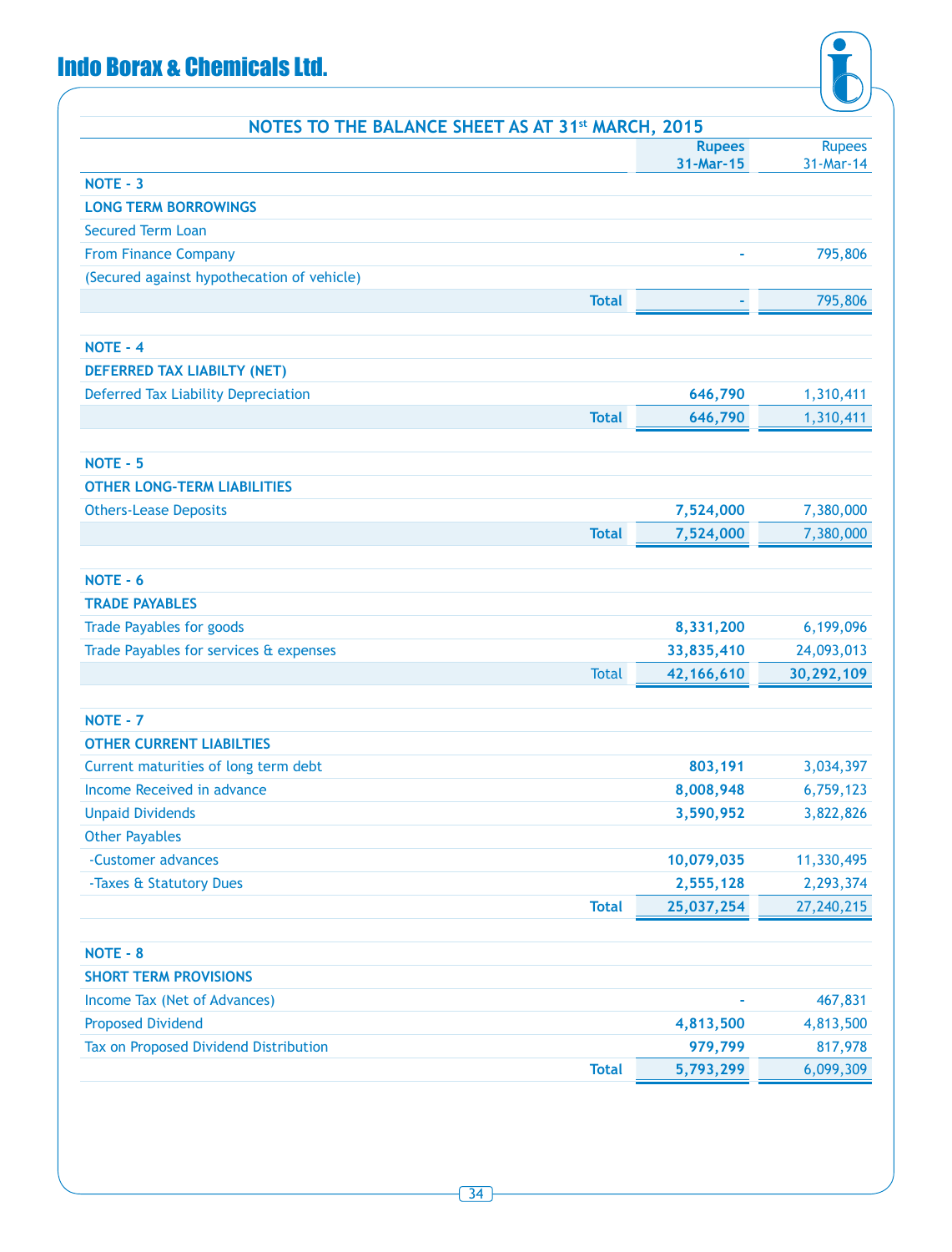

**NOTE - 9**

|              | <b>Fixed Assets</b>                                                           |             |                    |                          |                       |                      |                 |                            |              |             |                  |  |  |
|--------------|-------------------------------------------------------------------------------|-------------|--------------------|--------------------------|-----------------------|----------------------|-----------------|----------------------------|--------------|-------------|------------------|--|--|
|              |                                                                               |             | <b>GROSS BLOCK</b> |                          |                       |                      |                 | <b>DEPRECIATION</b>        |              |             | <b>NET BLOCK</b> |  |  |
| Sr.          | <b>Fixed Assets</b>                                                           | As at       | Additions/         | Sale /                   | As at                 | Up to                |                 | Depreciation Dep on assets | Upto         | As at       | As at            |  |  |
| No           |                                                                               | 01-04-2014  | Adjustments        | Transfer /               | 31-03-2015            | 01-04-2014           | for the year    | whose useful               | 31-03-2015   | 31-03-2015  | 31-03-2014       |  |  |
|              |                                                                               |             | during the year    | Adjustment               |                       |                      |                 | life is Nil                |              |             |                  |  |  |
| L            | <b>Tangible Assets</b>                                                        |             |                    |                          |                       |                      |                 |                            |              |             |                  |  |  |
| $\mathbf{1}$ | Land (under lease)                                                            | 1,005,924   |                    |                          | 1,005,924             |                      |                 |                            |              | 1,005,924   | 1,005,924        |  |  |
| $\mathbf{2}$ | <b>Buildings</b>                                                              | 16,474,150  | 79,326,705         |                          | 95,800,855            | 9,913,096            | 2,172,745       |                            | 12,085,841   | 83,715,014  | 6,561,054        |  |  |
| 3            | Plant & Equipment                                                             | 57,534,797  |                    |                          | 57,534,797            | 51,281,470           | 439,155         | 143,630                    | 51,864,255   | 5,670,542   | 6,253,327        |  |  |
| 4            | <b>Furniture &amp; Fixtures</b>                                               | 2,229,024   | 9,536,837          | $\overline{\phantom{a}}$ | 11,765,861            | 1,813,502            | 1,987,751       | 8,866                      | 3,810,119    | 7,955,742   | 415,522          |  |  |
| 5            | <b>Office Equipments</b>                                                      | 2,546,713   | 2,637,432          |                          | 5, 184, 145           | 1,803,753            | 1,024,485       | 171,285                    | 2,999,523    | 2,184,622   | 742,960          |  |  |
| 6            | <b>Vehicles</b>                                                               | 24,731,463  |                    | $\omega$                 | 24,731,463            | 10,618,133           | 5,843,998       | $\mathcal{L}$              | 16,462,131   | 8,269,332   | 14,113,330       |  |  |
|              | <b>Total</b>                                                                  | 104,522,071 | 91,500,974         |                          | $-196,023,045$        | 75,429,954           | 11,468,134      | 323,781                    | 87,221,869   | 108,801,176 | 29,092,117       |  |  |
|              | <b>Previous Year</b>                                                          | 101,035,640 | 5,963,546          |                          | 2,477,115 104,522,071 | 70,091,413           | 7,339,399       | 2,000,858                  | 75,429,954   | 29,092,117  | 30,944,227       |  |  |
| H.           | <b>Capital Work in Progress</b>                                               |             |                    |                          |                       |                      |                 |                            |              |             |                  |  |  |
|              | Factory Building and                                                          |             |                    |                          |                       |                      |                 |                            |              | 15,072,362  | 6,528,819        |  |  |
|              | Plant & Machinery                                                             |             |                    |                          |                       |                      |                 |                            |              |             |                  |  |  |
|              | <b>Total</b><br><b>Previous Year</b>                                          | ÷.<br>ä,    | ÷.<br>ä,           | ÷.<br>÷.                 | ¥,<br>÷.              | $\blacksquare$<br>÷. | ¥,<br>ä,        | $\omega$                   | $\Box$<br>à, | 15,072,362  | 6,528,819        |  |  |
|              |                                                                               |             |                    |                          |                       |                      |                 |                            |              | 6,528,819   |                  |  |  |
|              | <b>NOTE - 10</b>                                                              |             |                    |                          |                       |                      |                 |                            |              |             |                  |  |  |
|              | <b>NON-CURRENT INVESTMENTS</b>                                                |             |                    |                          |                       |                      |                 |                            |              |             |                  |  |  |
|              | <b>TRADE INVESTMENT - AT COST</b>                                             |             |                    |                          |                       |                      |                 |                            |              |             |                  |  |  |
|              | In Equity Shares of Subsidary Company                                         |             |                    |                          |                       |                      |                 |                            |              |             |                  |  |  |
|              | <b>Particulars</b>                                                            |             |                    | Face                     |                       | No of Units/Shares   |                 |                            |              |             |                  |  |  |
|              |                                                                               |             |                    | Value                    |                       | Current              | <b>Previous</b> |                            |              |             |                  |  |  |
|              |                                                                               |             |                    | ₹                        |                       | Year                 | Year            |                            |              |             |                  |  |  |
|              | Indoborax Infrastructure Pvt. Ltd                                             |             |                    | 10                       |                       | 10000                | 6000            |                            | 10,192,520   |             | 60,000           |  |  |
|              |                                                                               |             |                    |                          |                       |                      | Sub-total       |                            | 10,192,520   |             | 60,000           |  |  |
|              | (During the year company has purchased 4000 equity shares                     |             |                    |                          |                       |                      |                 |                            |              |             |                  |  |  |
|              | held by promoters & other)                                                    |             |                    |                          |                       |                      |                 |                            |              |             |                  |  |  |
|              | <b>OTHER INVESTMENT - AT COST</b>                                             |             |                    |                          |                       |                      |                 |                            |              |             |                  |  |  |
| A)           | <b>INVESTMENT IN PROPERTIES</b>                                               |             |                    |                          |                       |                      |                 |                            |              |             |                  |  |  |
|              | <b>Office Premises</b>                                                        |             |                    |                          |                       |                      |                 |                            | 120,214,350  |             | 193,824,720      |  |  |
| B)           | <b>Investment in Fully paid quoted Equity Shares</b>                          |             |                    |                          |                       |                      |                 |                            |              |             |                  |  |  |
|              | (Financial, non-stretegic investments, all insignificant, less than 1% stake) |             |                    |                          |                       |                      |                 |                            |              |             |                  |  |  |
|              | <b>Bharati Airtel Ltd</b>                                                     |             |                    | 5                        |                       | 1250                 | 1250            |                            | 532,325      |             | 532,325          |  |  |
|              | Central bank of India                                                         |             |                    | 10                       |                       | 3200                 | 3200            |                            | 414,090      |             | 414,090          |  |  |
|              | Century Textiles & Industries Ltd                                             |             |                    | 10                       |                       |                      | 250             |                            |              |             | 126,053          |  |  |
|              | <b>Escorts India Ltd</b>                                                      |             |                    | 10                       |                       | 1500                 | 1500            |                            | 353,730      |             | 353,730          |  |  |
|              | <b>IRB Infrastructure Developers Ltd</b>                                      |             |                    | 10                       |                       |                      | 600             |                            |              |             | 148,602          |  |  |
|              | Jagran Prakashan Ltd                                                          |             |                    | $\overline{2}$           |                       | 4550                 | 4550            |                            | 728,217      |             | 728,217          |  |  |
|              | Jaiprakash Associates Ltd                                                     |             |                    | $\overline{2}$           |                       | 4500                 | 4500            |                            | 1,359,496    |             | 1,359,496        |  |  |
|              | Jindal steel & Power Ltd                                                      |             |                    | 1                        |                       | 300                  | 300             |                            | 212,091      |             | 212,091          |  |  |
|              | Kamanwala Industries Ltd                                                      |             |                    | 10                       |                       | 57395                | 57395           |                            | 3,047,081    |             | 3,047,081        |  |  |
|              | L & T Ltd                                                                     |             |                    | $\overline{2}$           |                       | 600                  | 400             |                            | 277,869      |             | 277,869          |  |  |
|              | <b>Mphasis Ltd</b>                                                            |             |                    | 10                       |                       | 300                  | 300             |                            | 237,498      |             | 237,498          |  |  |
|              | <b>National Thermal Power Corp Ltd</b>                                        |             |                    | 10                       |                       | 3000                 | 3000            |                            | 591,070      |             | 591,070          |  |  |
|              | Nagarjun Construction Co Ltd                                                  |             |                    | $\overline{2}$           |                       | 1500                 | 1500            |                            | 268,790      |             | 268,790          |  |  |
|              | Punj Lloyd Ltd                                                                |             |                    | $\overline{2}$           |                       | 4000                 | 4000            |                            | 1,259,908    |             | 1,259,909        |  |  |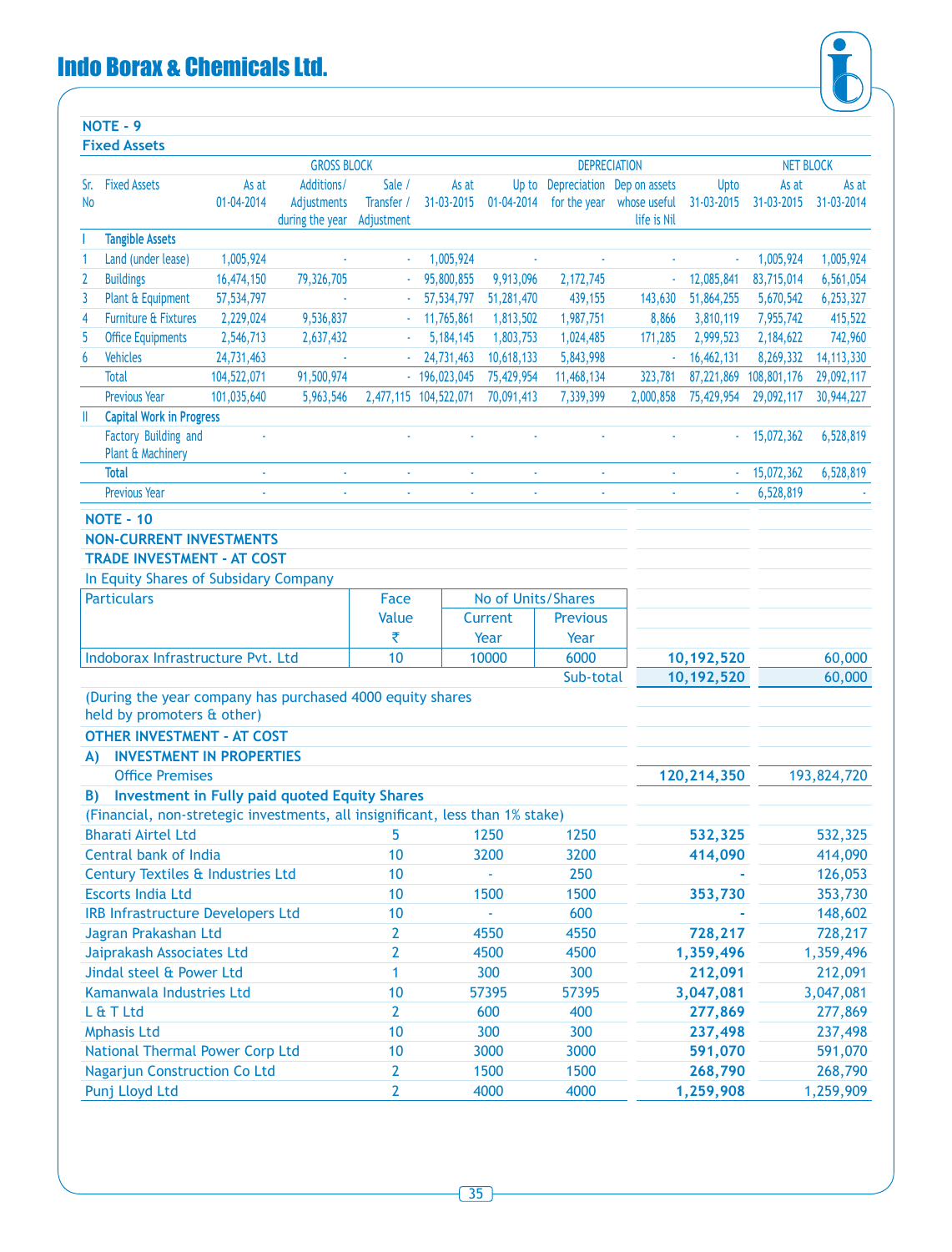

|                                                                                                                                                                                                                                                                                                   |                |                |              | <b>Rupees</b><br>31-Mar-15 | <b>Rupees</b><br>31-Mar-14 |
|---------------------------------------------------------------------------------------------------------------------------------------------------------------------------------------------------------------------------------------------------------------------------------------------------|----------------|----------------|--------------|----------------------------|----------------------------|
| <b>Reliance Communications Ltd</b>                                                                                                                                                                                                                                                                | 5              | 2000           | 2000         | 1,007,500                  | 1,007,500                  |
| <b>Reliance Industries Ltd</b>                                                                                                                                                                                                                                                                    | 10             | 800            | 800          | 916,841                    | 916,841                    |
| <b>Reliance Media Works Ltd</b>                                                                                                                                                                                                                                                                   | 5              | $\blacksquare$ | 675          |                            | 433,583                    |
| <b>State Bank of India</b>                                                                                                                                                                                                                                                                        | 10             | ä,             | 150          |                            | 418,229                    |
| <b>Unity Projects Ltd</b>                                                                                                                                                                                                                                                                         | $\overline{2}$ | 2000           | 2000         | 234,820                    | 234,820                    |
|                                                                                                                                                                                                                                                                                                   |                |                | Sub-total    | 11,441,326                 | 12,567,794                 |
| Market Value of long-term investment in quoted shares ₹ 54,16,854/- (Previous Year ₹ 57,58,095/-)                                                                                                                                                                                                 |                |                |              |                            |                            |
| C) Investment in fully paid un-quoted Equity Shares                                                                                                                                                                                                                                               |                |                |              |                            |                            |
| <b>Reliance Media Works Ltd</b>                                                                                                                                                                                                                                                                   |                | 675            |              | 433,583                    |                            |
| Pavitra Jewellery Pvt Ltd                                                                                                                                                                                                                                                                         | 10             |                | 1            |                            | 3,000                      |
|                                                                                                                                                                                                                                                                                                   |                |                | Sub-total    | 433,583                    | 3,000                      |
|                                                                                                                                                                                                                                                                                                   |                |                |              |                            |                            |
| D) Investment in quoted Debentures                                                                                                                                                                                                                                                                |                |                |              |                            |                            |
| National Thermal Power Corp Ltd-NCD-<br><b>Bonus Issue</b>                                                                                                                                                                                                                                        | 12.50          | 3000           |              |                            |                            |
|                                                                                                                                                                                                                                                                                                   |                |                |              |                            |                            |
| NTPC has issued Bonus Debenture of ₹ 12.50 for every equity shares of ₹ 10/-.<br>Market Value is ₹ 38,130/-(Previous Year ₹ NIL)                                                                                                                                                                  |                |                |              |                            |                            |
| Except investment in Subsidary Company as stated above none of the above<br>investments are in associates or joint ventures or controlled special purpose entities.                                                                                                                               |                |                |              |                            |                            |
|                                                                                                                                                                                                                                                                                                   |                |                | <b>Total</b> | 142, 281, 779              | 206, 455, 514              |
|                                                                                                                                                                                                                                                                                                   |                |                |              |                            |                            |
| <b>NOTE - 11</b>                                                                                                                                                                                                                                                                                  |                |                |              |                            |                            |
| <b>LONG-TERM LOANS &amp; ADVANCES</b>                                                                                                                                                                                                                                                             |                |                |              |                            |                            |
| <b>Unsecured considered good</b>                                                                                                                                                                                                                                                                  |                |                |              |                            |                            |
| <b>Security Deposits</b><br>a)                                                                                                                                                                                                                                                                    |                |                |              | 1,778,606                  | 1,904,754                  |
| Loans and advances to related party (subsidiary)<br>b)                                                                                                                                                                                                                                            |                |                |              | 31,415,312                 | 115,889,448                |
| (Refer Note No. 26 (9) (A))                                                                                                                                                                                                                                                                       |                |                |              |                            |                            |
| Loans and advances to employees<br>C)                                                                                                                                                                                                                                                             |                |                |              | 1,792,673                  | 1,511,672                  |
| Loans and advances to others (against properties)<br>d)                                                                                                                                                                                                                                           |                |                | <b>Total</b> | 76,458,000                 | 79,458,000                 |
| Loans and advance to subsidiary are for business purpose. Loans to employees are as per company's policy. Loans and                                                                                                                                                                               |                |                |              | 111,444,591                | 198,763,874                |
| advances to others are against proposed properties and if the transactions for the proposed properties are not materialised,<br>the management is of the opinion that the advances are fully recoverable.<br><b>NOTE - 12</b><br><b>CURRENT INVESTMENTS</b><br>(At lower of cost or market value) |                |                |              |                            |                            |
| <b>Investment in Mutual Funds</b>                                                                                                                                                                                                                                                                 |                |                |              |                            |                            |
| <b>ICICI Prudential Liquid Plan IP</b>                                                                                                                                                                                                                                                            | 100            | 55570          | 1411860      | 5,560,542                  | 141,279,506                |
|                                                                                                                                                                                                                                                                                                   |                |                | <b>Total</b> | 5,560,542                  | 141,279,506                |
|                                                                                                                                                                                                                                                                                                   |                |                |              |                            |                            |
| <b>NOTE - 13</b>                                                                                                                                                                                                                                                                                  |                |                |              |                            |                            |
| <b>INVENTORIES</b>                                                                                                                                                                                                                                                                                |                |                |              |                            |                            |
| (As taken, valued & certified by the Managing Director of the Company)                                                                                                                                                                                                                            |                |                |              |                            |                            |
| <b>Raw Materials</b>                                                                                                                                                                                                                                                                              |                |                |              | 220,620,893                | 76,976,387                 |
| Work-in-progress                                                                                                                                                                                                                                                                                  |                |                |              | 2,630,598                  | 2,898,540                  |
| <b>Finished Goods</b>                                                                                                                                                                                                                                                                             |                |                |              | 20,988,921                 | 11, 117, 206               |
| Stores, Spares, Packing Materials, Fuel etc.                                                                                                                                                                                                                                                      |                |                |              | 3,994,878                  | 3,750,055                  |
|                                                                                                                                                                                                                                                                                                   |                |                | <b>Total</b> | 248, 235, 290              | 94,742,188                 |
|                                                                                                                                                                                                                                                                                                   |                |                |              |                            |                            |
|                                                                                                                                                                                                                                                                                                   |                |                |              |                            |                            |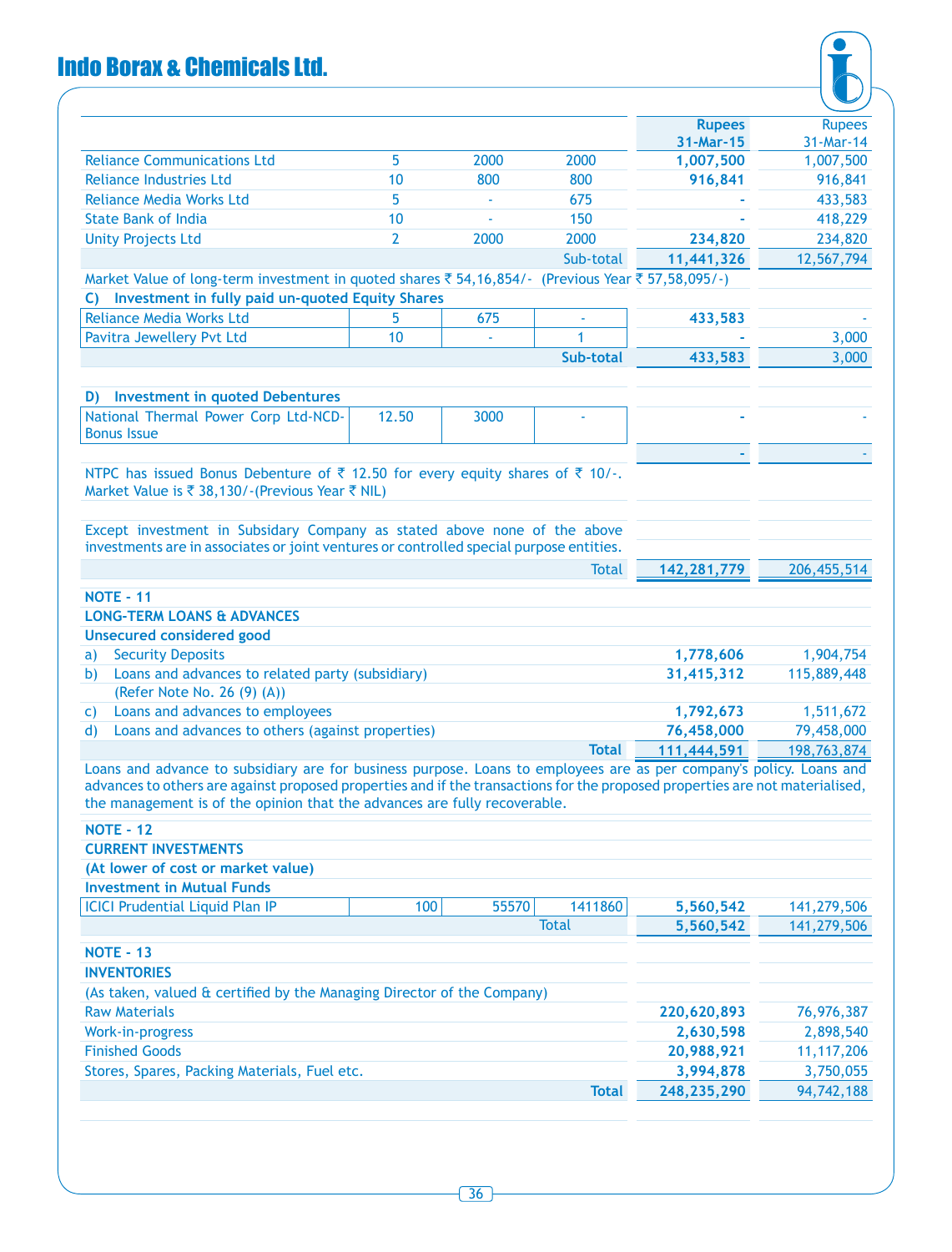

| <b>NOTE - 14</b>                                                             |              |              |
|------------------------------------------------------------------------------|--------------|--------------|
| <b>TRADE RECEIVABLES</b>                                                     |              |              |
| (Unsecured and Considered good)                                              |              |              |
| Debts due for period exceeding six months                                    | 66,143       | 63,047       |
| <b>Other Debts</b>                                                           | 33, 382, 962 | 28, 263, 293 |
| <b>Total</b>                                                                 | 33,449,105   | 28,326,340   |
|                                                                              |              |              |
| <b>NOTE - 15</b>                                                             |              |              |
| <b>CASH &amp; BANK BALANCES</b>                                              |              |              |
| <b>Cash &amp; Cash Equivalents</b><br>A) I                                   |              |              |
| <b>Cash on Hand</b>                                                          | 78,385       | 36,159       |
| <b>Balances with Banks</b>                                                   |              |              |
| - In Current Accounts                                                        | 154,939,091  | 18,744,441   |
| Sub-total                                                                    | 155,017,476  | 18,780,600   |
|                                                                              |              |              |
| <b>Other Bank Balances</b><br>B)                                             |              |              |
| - In Unclaimed Dividend Accounts                                             | 3,590,952    | 3,822,826    |
| - In Fixed Deposits under Lien                                               | 176,300      | 176,300      |
| - In Fixed Deposits (Maturing within 12 months)                              |              | 120,000      |
| Sub-total                                                                    | 3,767,252    | 4,119,126    |
| <b>Total</b>                                                                 | 158,784,728  | 22,899,726   |
| <b>NOTE - 16</b>                                                             |              |              |
| <b>SHORT TERM LOANS &amp; ADVANCES</b>                                       |              |              |
| <b>OTHERS</b>                                                                |              |              |
| Advances recoverable in cash or in kind or                                   |              |              |
| for value to be received #                                                   | 4,665,193    | 7,915,554    |
| <b>Capital Advances</b>                                                      | 23,999,290   | 4,708,763    |
| <b>Advances to Staff</b>                                                     | 300,000      | 334,000      |
| Income Tax Advances (net of provisions)                                      | 2,124,489    |              |
| <b>Total</b>                                                                 | 31,088,972   | 12,958,317   |
| # Advances recoverable are towards prepaid expenses & to Excise Authorities. |              |              |
| <b>NOTE - 17</b>                                                             |              |              |
| <b>OTHER CURRENT ASSETS</b>                                                  |              |              |
| Interest receivable                                                          | 2,797        | 705          |
| <b>Total</b>                                                                 | 2,797        | 705          |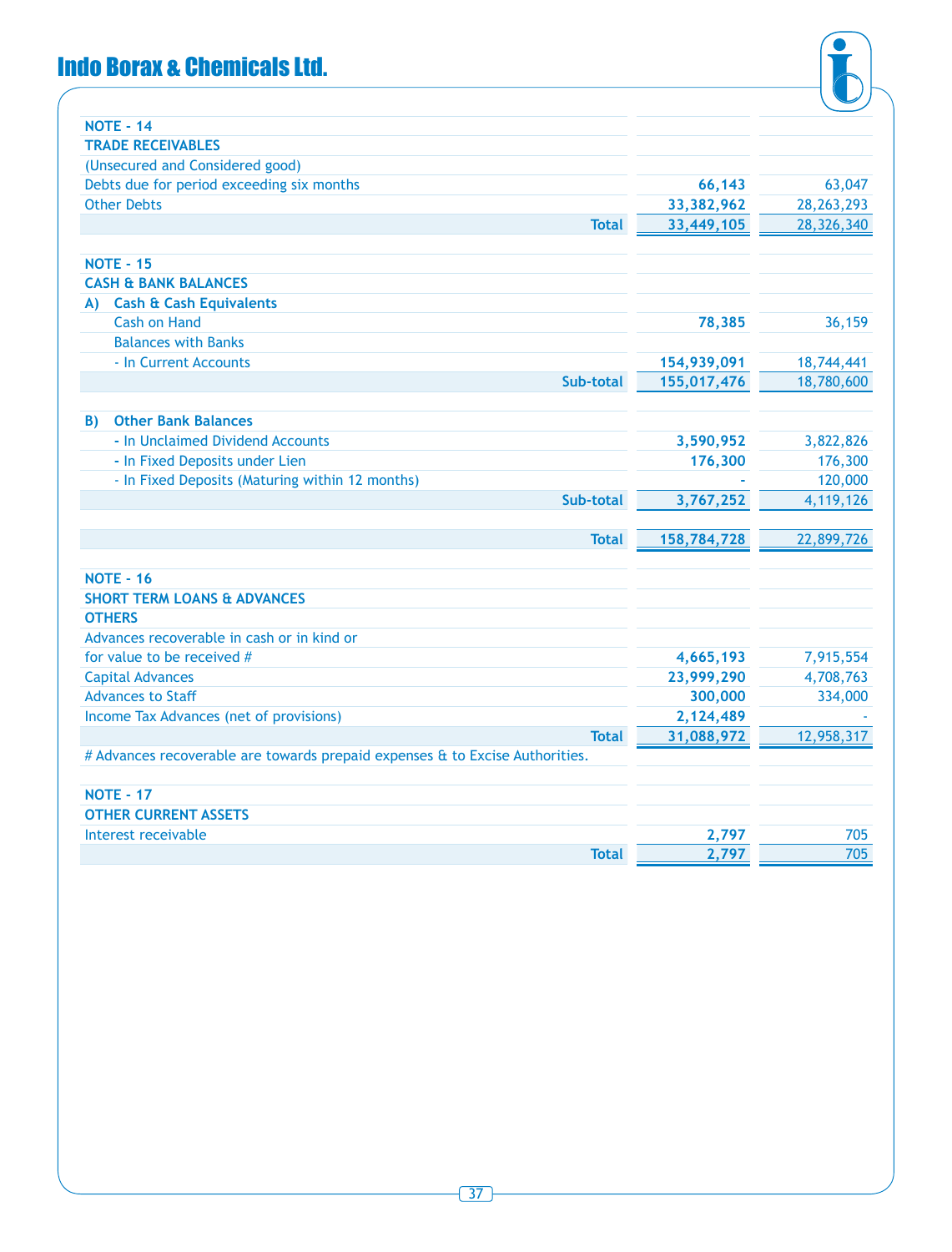

| NOTES TO THE PROFIT & LOSS FOR THE YEAR ENDED 31st MARCH, 2015                  |                            |                    |
|---------------------------------------------------------------------------------|----------------------------|--------------------|
|                                                                                 | <b>Rupees</b><br>31-Mar-15 | <b>Rupees</b>      |
| <b>NOTE - 18</b>                                                                |                            | 31-Mar-14          |
| <b>REVENUE FROM OPERATIONS</b>                                                  |                            |                    |
| <b>Sales of Products (Gross)</b>                                                | 812,874,845                | 701,813,643        |
| Less : Excise Duty                                                              | 86,785,334                 | 75,642,291         |
| <b>Total</b>                                                                    | 726,089,511                | 626, 171, 352      |
|                                                                                 |                            |                    |
| <b>NOTE - 19</b>                                                                |                            |                    |
| <b>OTHER INCOME</b>                                                             |                            |                    |
| Interest Income                                                                 | 12,091,169                 | 15,449,916         |
| <b>Dividend on Current Investments</b>                                          | 8,631,036                  | 4,915,798          |
| Dividend on Other Investments                                                   | 52,057                     | 79,778             |
| Gain/(Loss) on Sale of Investments                                              | 17,022                     | 4,235              |
| Profit/(Loss) on Sale of Assets                                                 |                            | 86,143             |
| <b>Rent &amp; Facility Charges</b>                                              | 17,539,131                 | 13,860,000         |
| Miscellaneous Incomes                                                           | 965,187                    | 19,700             |
| <b>Total</b>                                                                    | 39,295,602                 | 34,415,570         |
| <b>NOTE - 20</b>                                                                |                            |                    |
| <b>COST OF RAW MATERIALS CONSUMED</b>                                           |                            |                    |
| <b>Opening Stock</b>                                                            | 76,976,387                 | 81,372,424         |
| <b>Add: Purchases</b>                                                           | 533,659,372                | 335, 302, 429      |
|                                                                                 | 610,635,759                | 416,674,853        |
| <b>Less: Closing Stocks</b>                                                     | 220,620,893                | 76,976,387         |
| <b>Total</b>                                                                    | 390,014,866                | 339,698,466        |
| Further break-up refer note 26 (17) (E) & (F)                                   |                            |                    |
| <b>NOTE - 21</b>                                                                |                            |                    |
| <b>CHANGES IN INVENTORY</b>                                                     |                            |                    |
| <b>Opening Stock - Finished Goods</b>                                           | 11, 117, 206               | 11, 104, 683       |
| <b>Opening Stock - Work-in-Progress</b>                                         | 2,898,540                  | 1,203,708          |
| <b>Closing Stock - Finished Goods</b>                                           | (20, 988, 921)             | (11, 117, 206)     |
| <b>Closing Stock - Work-in-Progress</b>                                         | (2,630,598)                | (2,898,540)        |
| Neutralisation of Excise Duty included in Opening and Closing Stock of Finished | 1,436,308                  | (138, 511)         |
| Goods                                                                           |                            |                    |
| <b>Total</b>                                                                    | (8, 167, 465)              | (1,845,866)        |
| Further break-up refer note 26 (17) (A) & (C)                                   |                            |                    |
| <b>NOTE - 22</b>                                                                |                            |                    |
| <b>EMPLOYEE BENEFITS EXPENSE</b>                                                |                            |                    |
| Salaries, Wages and Bonus                                                       | 17,420,576                 | 14,414,191         |
| Workmen & Staff Welfare                                                         | 198,975                    | 124,545            |
| Employers Contribution to Provident Fund & Other Funds                          | 1,655,164                  | 1,384,276          |
| <b>Gratuity Contribution/Payment</b>                                            | 362,487                    | 190,153            |
| <b>Total</b>                                                                    | 19,637,202                 | 16, 113, 165       |
|                                                                                 |                            |                    |
|                                                                                 |                            |                    |
| <b>NOTE - 23</b>                                                                |                            |                    |
| <b>FINANCE COSTS</b>                                                            |                            |                    |
| <b>Interest on Working Capital</b>                                              | 55,874                     | 97,514             |
| Interest on Vehicle Loan                                                        | 223,447                    | 512,569            |
| Other Interest<br><b>Total</b>                                                  | 6,827<br>286,148           | 137,231<br>747,314 |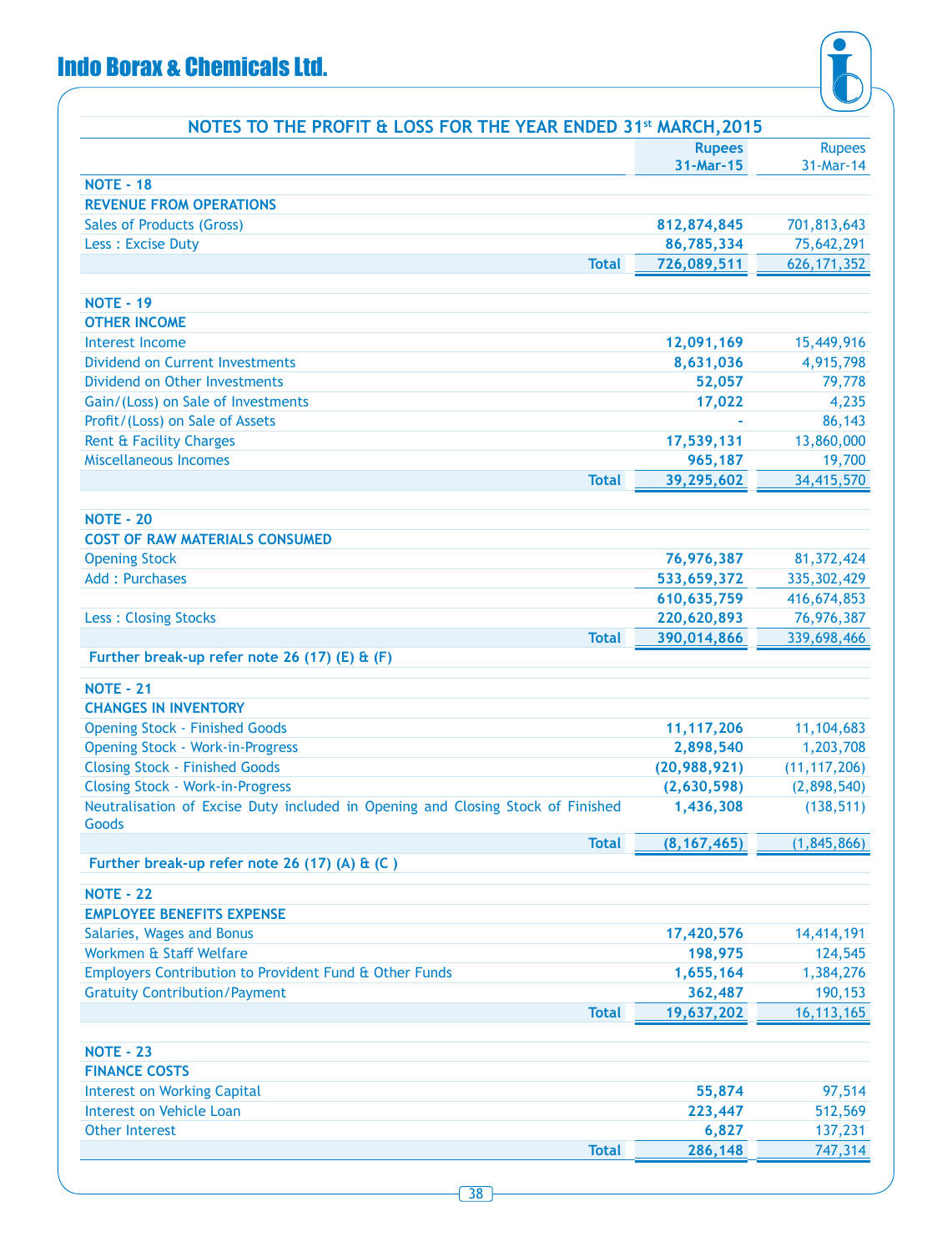|                                                   | <b>Rupees</b> | <b>Rupees</b> |
|---------------------------------------------------|---------------|---------------|
|                                                   | 31-Mar-15     | 31-Mar-14     |
| <b>NOTE - 24</b>                                  |               |               |
| <b>OTHER EXPENSES</b>                             |               |               |
| Consumption of Stores, Spares & Packing Materials | 14,976,835    | 11,774,845    |
| Power & Fuel                                      | 46, 114, 262  | 41,027,303    |
| <b>Water Charges</b>                              | 571,287       | 385,089       |
| <b>Factory Expenses</b>                           | 16,363,894    | 14,665,419    |
| <b>Excise Duty</b>                                | 673,726       | 901,938       |
| <b>Rates &amp; Taxes</b>                          | 460,578       | 323,000       |
| <b>Rent and Other Charges</b>                     | 4,345,790     | 2,545,598     |
| Repairs - Plant & Machineries                     | 676,560       | 8,624,691     |
| Repairs - Building                                | 170,078       | 61,475        |
| Repairs - Others                                  | 696,542       | 349,427       |
| <b>Insurance Charges</b>                          | 288,046       | 239,540       |
| <b>Directors Remuneration</b>                     | 20,042,896    | 15,936,941    |
| <b>Directors Sitting Fees</b>                     | 237,000       | 147,000       |
| <b>Payment to Auditors</b>                        | 1,123,500     | 1,070,510     |
| Legal & Professional Charges                      | 7,980,569     | 6,941,995     |
| Freight, Coolie & Cartage                         | 22,331,213    | 19,866,015    |
| <b>Commission &amp; Brokerage</b>                 | 11,573,618    | 10,829,943    |
| Discount & Rebate                                 |               | 13,841        |
| <b>Miscellaneous Expenses</b>                     | 14,856,234    | 12,209,955    |
| <b>Bank Charges</b>                               | 336,308       | 527,226       |
| <b>Exchange Rate Difference</b>                   |               | 97,214        |
| <b>Entry Tax</b>                                  | 5,828,414     | 4,392,926     |
| <b>Total</b>                                      | 169,647,350   | 152,931,891   |

#### **NOTE -25**

#### **SIGNIFICANT ACCOUNTING POLICIES**

#### **a) METHOD OF ACCOUNTING**

The accounts have been prepared under the historical cost convention on an accrual basis in accordance with applicable accounting standards notified under the relevant provisions of the Companies Act, 2013.

#### **b) FIXED ASSETS**

Fixed assets are stated at cost alongwith cost directly attributable to bring the assets to their working condition.

#### **c) DEPRECIATION**

 Depreciation is provided on all assets at Pithampur (straight line method ) and at head office (writtendown-value method) with reference to the useful life of the respective assets specified in and in the manner prescribed in Schedule II of the Companies Act, 2013.

#### **d) INVESTMENTS**

Current investments are stated at lower of cost or market value. Non-current Investments are stated at cost except where dimunition in value, if any, is other than temporary in nature.

#### **e) INVENTORIES**

- i) Stores and spares, packing material and fuel are valued at Cost.
- ii) Raw materials are valued at cost or in case where the resultant finished goods are expected to be sold at less than cost, at net realisable value.
- iii) Work in progress is valued at estimated cost.
- iv) Finished goods are valued at cost or net realisable value whichever is lower.

#### **f) FOREIGN CURRENCY TRANSACTIONS.**

 All foreign currency transactions are accounted at the rate prevailing at the time of transaction.

#### **g) SALES**

 Sales is inclusive of excise duty but net of rate difference payable, sales return and Central Sales Tax/ value added tax.

#### **h) EMPLOYEES BENEFITS**

#### **Defined Contribution Benefits**

Company's contributions paid/payable during the year to Provident Fund, Family Pension Fund, ESIC and Labour Welfare Fund are recognized in Profit & Loss Account.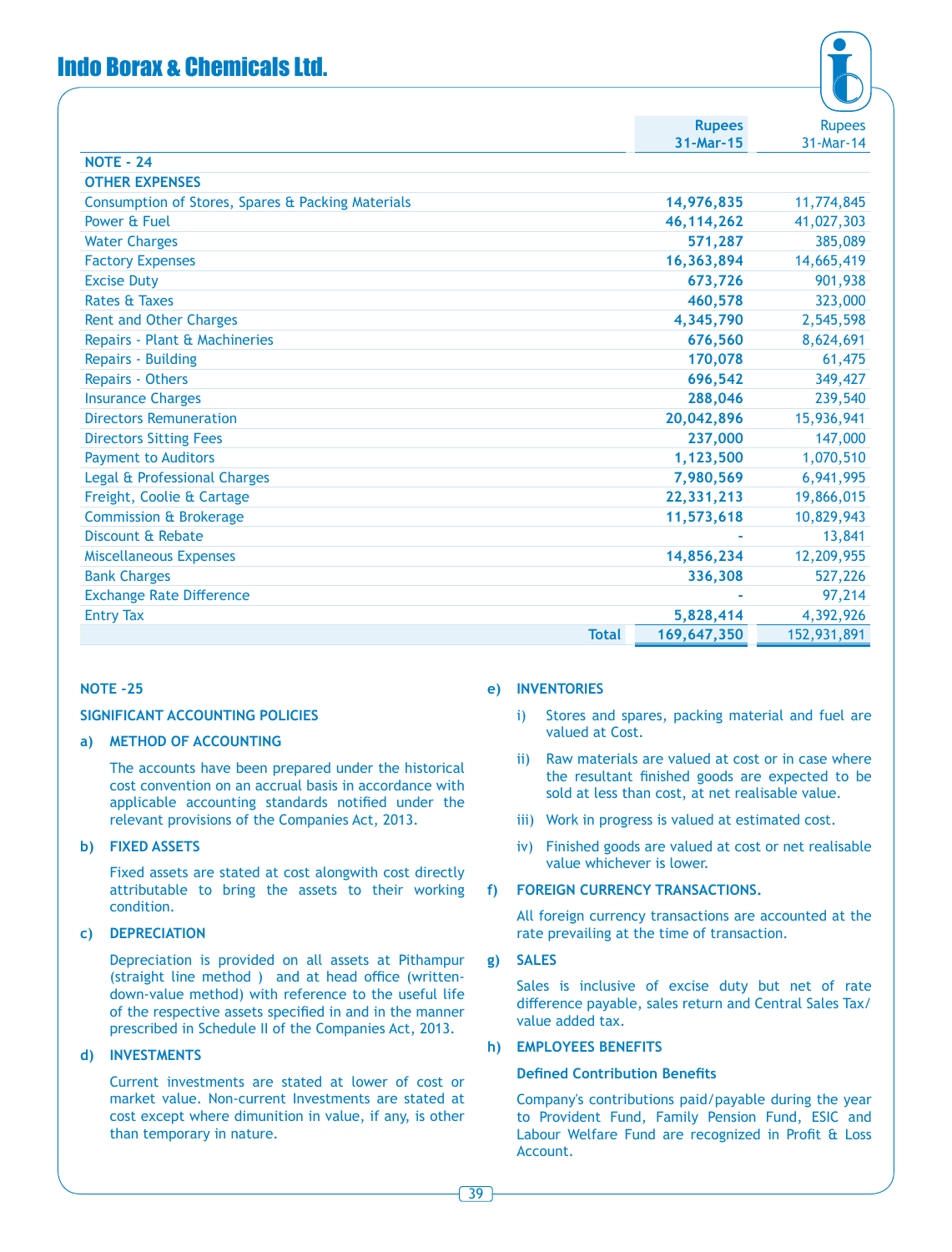#### **Defined Benefit Plan**

- i. The payments to Life Insurance Corporation of India for all the employees covered under 'Employees Group Gratuity cum Life Assurance Scheme' are based on amount of premium determined by them. Premiums so paid/payable for the year adjusted for effect of acturial valuation at year end are recognized in the Profit & Loss Account.
- ii. Annual Leave Encashment is accounted on accrual basis.

#### **i) CONTINGENT LIABILITY**

 Contingent liabilities are not provided for but are disclosed by way of Notes on Accounts.

#### **j) DEFERRED TAXATION**

Deferred Tax resulting from timing differences between book and tax profits is accounted for under the liability method, at the current rate of tax to the extent that timing differences are expected to crystallize.

#### **k) SEGMENT REPORTING**

 Manufacturing and selling of chemicals is considered a single reportable segment within the meaning of AS-17.

#### **NOTE - 26**

#### **OTHER DISCLOSURES & NOTES**

**1 Brief Information on shares bought back during the year**

Pursuant to the resolution passed by the Board of Directors of the Company and in accordance with the applicable provisions of the Companies Act, 1956, the Companies Act, 2013 and the Securities and Exchange Board of India (Buy-back of Securities) Regulations, 1998, as amended, the Company made a Public Annoucement on 3rd March, 2014, to buy back the Equity Shares of Face Value of  $\bar{z}$  10/- each of the Company from open market through Stock Exchange route at a price not exceeding  $\bar{\tau}$  145/- per shares, aggregating to  $\bar{\tau}$  4,35,00,000/-, if the entire shares bought at maximum price.

The Company has bought back & extinguished 2,72,000 Equity Shares as at 31st March, 2015 at an average price of ₹125.99 per share, utilising a sum of ₹3,42,67,998/in terms of the applicable Provisions of the Section 77A of the Companies Act, 1956, Section 68 of the Companies Act, 2013 and SEBI ( Buy-back of Securities) Regulations, 1998, as amended.

Previous year, the Company has bought back 1,69,627 Equity Shares as at 31st March, 2014 at an average price of  $\bar{\tau}$  128.56 per share, utilising a sum of  $\bar{\tau}$  2,18,06,836/-. These shares have been extinguished on 7<sup>th</sup> April 2014 in terms of the applicable Provisions of the Section 77A of the Companies Act, 1956, Section 68 of the Companies Act, 2013 and SEBI ( Buy-back of Securities) Regulations, 1998, as amended. The said amount of

 $\overline{5}$  2,18,06,836/- has been shown by way of deduction from shareholders fund.

- 2 Contingent Liabilities & Commitments not provided for guarantees given by the bank of the company ₹ 1,65,000/-.( Previous Year ₹ 1,65,000/-)
- 3 Previous year figures have been rearranged/regrouped, wherever necessary, to make them comparable with current year figures.
- 4 Payment to Statutory Auditors.

|                             | <b>Current Year</b> | <b>Previous Year</b> |
|-----------------------------|---------------------|----------------------|
|                             | <b>Rupees</b>       | <b>Rupees</b>        |
| a) As Auditors              | 300,000             | 300,000              |
| b) In Other Capacity        |                     |                      |
| <b>For Tax Audit</b>        | 100,000             | 100,000              |
| <b>For Certification</b>    | 448,500             | 316,010              |
| <b>For Taxation Matters</b> | 275,000             | 354,500              |
| <b>Total</b>                | 1,123,500           | 1,070,510            |
|                             |                     |                      |

5. Managerial Remuneration to Directors:

Break up of Remuneration

| 1. Salary & Allowances               | 3,456,000  | 3,412,645    |
|--------------------------------------|------------|--------------|
| 2. Contribution to<br>provident Fund | 259,200    | 255,948      |
| 3. Commission on<br>profit           | 15,864,477 | 11, 123, 177 |
| 4. Perquisites                       | 722,419    | 1,401,119    |
| <b>Total</b>                         | 20,302,096 | 16,192,889   |

 The Company has taken Group Gratuity Policy and contributing for the Managing & Executive Directors are not separately determined, hence not included above.

- 6 The Balances of sundry debtors, sundry creditors, loans and advances are subject to confirmation & reconciliation, if any. In the opinion of the management, adjustment, if any, arising out of reconciliation are not expected to be significant.
- 7 In the opinion of the Board of Directors, the assets (other than fixed assets and non-current investments) have value on realisation in the ordinary course of business at least equal to the amount at which they are stated.
- 8 Major components of deferred tax liabilities and assets arising on account of timing difference are :-

|                                       | 31.03.2015 | 31.03.2014 |
|---------------------------------------|------------|------------|
| <b>Liabilities</b>                    |            |            |
| On account of<br><b>Depreciation</b>  | 646,790    | 1,310,411  |
| <b>Assets</b>                         |            |            |
| On account of<br><b>Disallowances</b> |            |            |
| <b>Net Deferred Tax</b><br>Liability  | 646,790    | 1,310,411  |

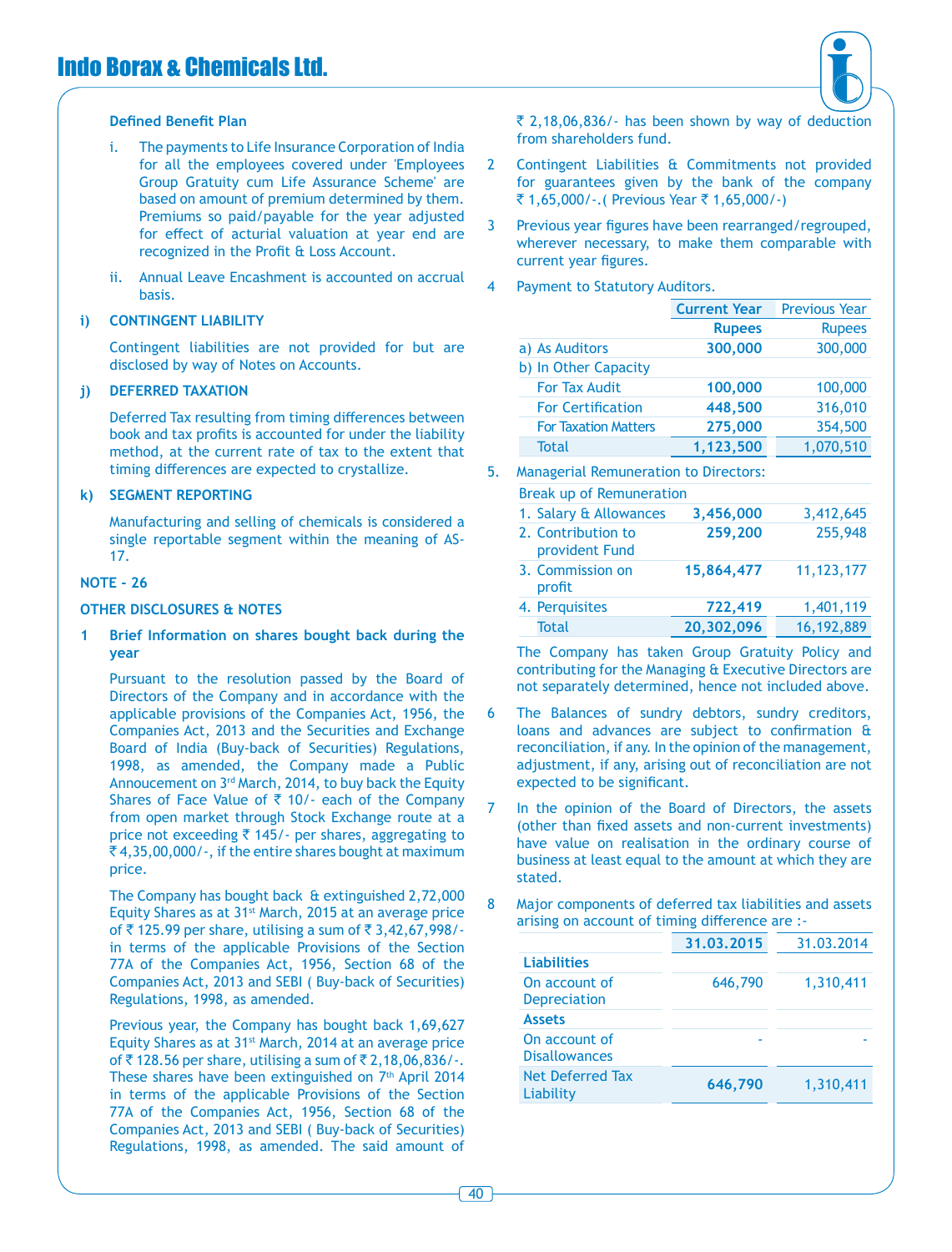- **9 Related party Disclosures :-**
- **A Where Control Exists**
	- Indoborax Infrastructure Pvt Ltd. Relationship : Subsidiary Company

| Holding:                                          | 100%              | 60%               |
|---------------------------------------------------|-------------------|-------------------|
|                                                   | <b>Year Ended</b> | <b>Year Ended</b> |
|                                                   | 31.03.2015        | 31.03.2014        |
| b) Details of Transactions                        |                   |                   |
| <b>Outstanding Investment</b><br>in Share Capital | 10,192,520        | 60,000            |
| <b>Advances Given during</b><br>the year          | 10,725,864        | 50,810,247        |
| Amount received back<br>during the year           | 95.200.000        | 78,100,000        |
| <b>Advances outstanding</b><br>at year end        | 31,415,312        | 115,889,448       |
| Interest Income                                   | 11,917,627        | 14,261,386        |

#### **B Key Management Personnel & their relatives**

- a) Shri S. K. Jain, Managing Director and Shri.Sajal Jain, Executive Director of the Company hold significant interest and key management position in the Company.
- b) Details of Transations with the persons referred to in (a) above and their relative Mrs. Sushila Jain are as under:-

| <b>Particulars</b>  | S. K. Jain |                             | Sajal Jain Sushila Jain |
|---------------------|------------|-----------------------------|-------------------------|
| Remuneration*       | 10,151,048 | 10,151,048                  |                         |
|                     |            | $(8,096,445)$ $(8,096,444)$ |                         |
| <b>Directors</b>    |            |                             | 42,000                  |
| <b>Sitting Fees</b> |            |                             | (24,000)                |
| Purchase value      | 5,066,260  | 4,812,947                   |                         |
| of Shares of        |            |                             | ۰                       |
| Subsidiary          |            |                             |                         |

\*The Company has taken Group Gratuity Policy and contribution for the Managing Director and Executive Director is not separately determined, hence not included above.

10 Pursuant to Accounting Standard Interpretation (ASI)-14 (Revised) "Disclosure of Revenue from Sales Transactions" issued by the Institute of Chartered Accountants of India, the excise duty expenses is bifurcated into three components: excise duty expenses related to sales is reduced from Gross Sales, excise duty relating to the difference between the closing and opening stock is recognized in the inventory adjustments and the unrecovered excise duty is recognized under other expenses.

11 Earning per share is computed based on the following:-

|    |                                                 | <b>Year Ended</b> | <b>Year Ended</b> |
|----|-------------------------------------------------|-------------------|-------------------|
|    |                                                 | 31.03.2015        | 31.03.2014        |
|    | a) Profit after tax - $(\bar{\zeta})$           | 124,202,720       | 97, 164, 265      |
| b) | Weighted average<br>number of equity Shares     | 3,224,170         | 3,481,000         |
|    | <b>Basic and diluted</b><br>Earning per Share ₹ | 38.52             | 27.91             |
|    | (Face Value of Share<br>₹ 10/-)                 |                   |                   |

- 12 No Provision for diminution in value of long term investments in quoted shares aggregating to ₹ 67,78,004/- (Previous year :₹ 72,95,418/-) has been made in accounts as the diminution is of temporary nature.
- 13 The company has not entered in any derivative transactions by way of currency and/or interest rate swap or forward exchange contract.
- 14 a) None of the supplier of the company has informed that it is a SSI unit. Therefore, outstanding to SSI units is considered to be NIL.
	- b) In the absence of any intimation received from vendors regardimg the status of their registration under the " Micro, Small and Medium Enterprises Development Act, 2006 " the company is unable to comply with the disclosure required to be made relating thereto.
- 15. The company has taken Group Gratuity Policy from LIC and the premiums determined by LIC and payable for the financial year adjusted for effect of acturial valuation at year end is charged to Profit & Loss Account. Required disclosures as per particulars received from LIC and accounts are as under:

|               |                                                              | <b>Current</b><br>Year      | <b>Previous</b><br>Year                            |
|---------------|--------------------------------------------------------------|-----------------------------|----------------------------------------------------|
|               | a) Assumptions                                               |                             |                                                    |
|               | <b>Discount Rate</b>                                         | 8%                          | 8%                                                 |
|               | <b>Salary Escalation</b>                                     | 5%                          | 5%                                                 |
|               | Withdrawal rate 1 to 3%<br>depending on age                  |                             | <b>Withdrawal rate 1 to 3%</b><br>depending on age |
|               | <b>Mortality Rate</b>                                        | <b>LIC</b><br>$(1994 - 96)$ | <b>LIC</b><br>$(1994-96)$                          |
|               |                                                              | <b>Rupees</b>               | <b>Rupees</b>                                      |
|               | b) Table showing changes in<br>present value of obligations  |                             |                                                    |
| i)            | Present value of<br>obligations - beginning<br>of the year   | 4,198,178                   | 3,707,240                                          |
| $\mathbf{ii}$ | Interest cost                                                | 335,854                     | 296,579                                            |
|               | iii) Current Service cost                                    | 203,554                     | 183,677                                            |
|               | iv) Benefits paid                                            |                             |                                                    |
| V)            | Acturial (gain)/loss on<br>obligations                       | 236,633                     | 10,682                                             |
| vi)           | Present value of<br>obligations-end of the<br>vear           | 4,974,219                   | 4,198,178                                          |
|               | c) Table showing changes in<br>the fair value of plan assets |                             |                                                    |
| i)            | Fair value of plan assets<br>-beginning of the year          | 4,775,738                   | 4,233,295                                          |
| $\mathbf{ii}$ | Expected return on the<br>plan assets                        | 439,069                     | 542,443                                            |
|               | iii) Contributions                                           | 483,352                     |                                                    |
| iv)           | <b>Benefits paid</b>                                         |                             |                                                    |
| V).           | Acturial gain / (loss) on<br>plan assets                     |                             |                                                    |
| vi)           | Fair value of plan assets<br>-end of the year                | 5,698,159                   | 4,775,738                                          |

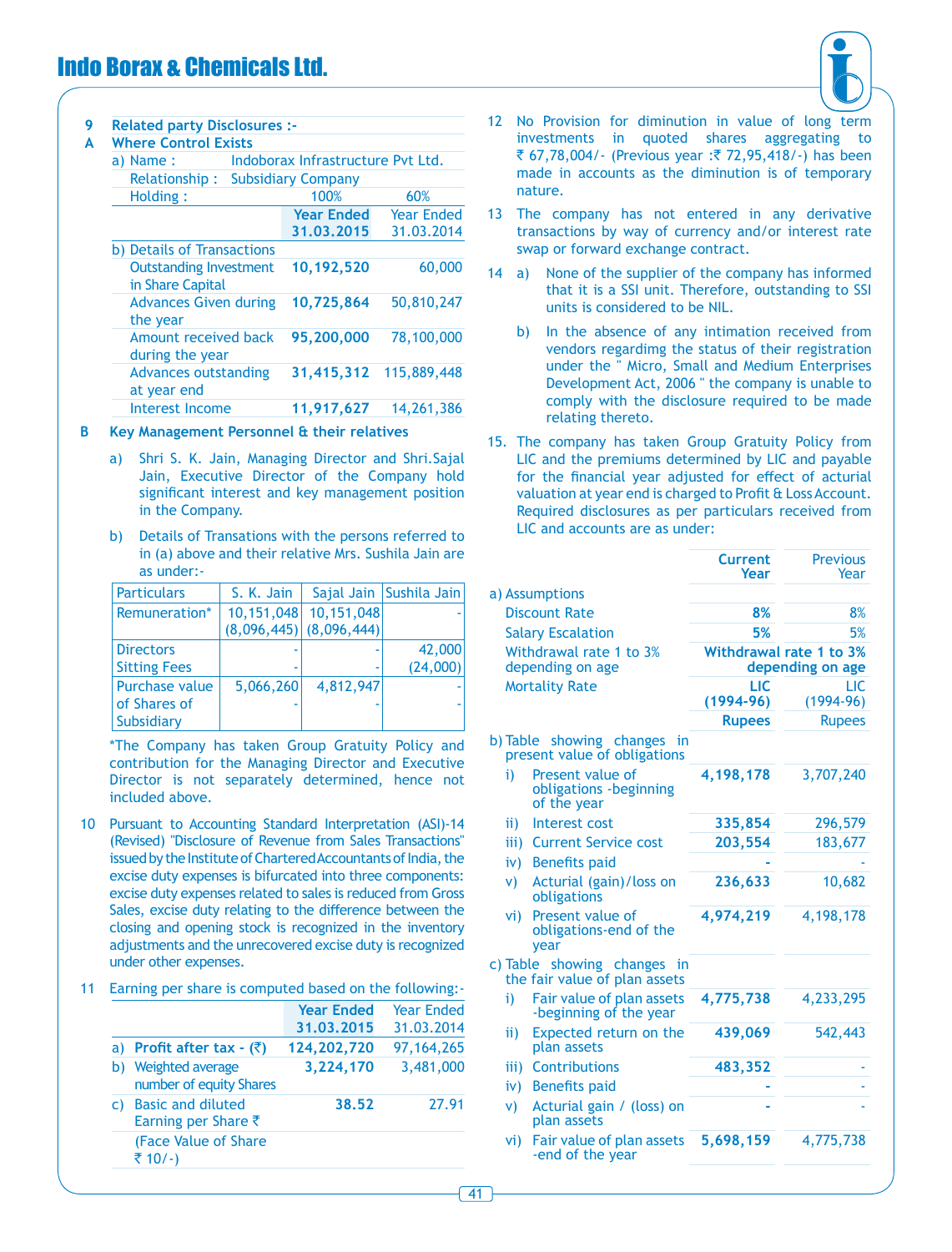

| d) Amount to be recognised in<br>the balance sheet                 |           |           |
|--------------------------------------------------------------------|-----------|-----------|
| Fair value of plan<br>i)<br>assets - end of the year               | 5,698,159 | 4,775,738 |
| <b>Present value of</b><br>ii)<br>obligations - end of the<br>vear | 4,974,219 | 4,198,178 |
| Asset / (Liability)<br>iii)<br>recognised                          | 723,940   | 577,560   |

|               | e) Expenses recognised in<br>statement of profit & loss<br>account              |           |            |
|---------------|---------------------------------------------------------------------------------|-----------|------------|
|               | <b>Current service cost</b>                                                     | 203,554   | 183,677    |
| $\mathbf{ii}$ | Interest cost                                                                   | 335,854   | 296,579    |
|               | iii) Expected return on<br>plan assets                                          | (439,069) | (542, 443) |
| iv)           | Acturial (gain) / loss<br>recognised                                            |           | 10,682     |
| V)            | Adjustment for<br>prepaid portion / LCSA<br>premium / Renewal<br>date variation | 262,148   | 241,658    |
| Vİ)           | Expenses recognised in<br>profit & loss account                                 | 362,487   | 190,153    |

#### 16 Details of CSR Spend during the financial year.

Total amount to be spend for the financial year  $\bar{\tau}$  28,28,732/-, amount spend during the financial year  $\bar{\tau}$  81,578/- & unspent amount for the year is  $\bar{z}$  27,47,154/-.

#### **17 OTHER DISCLOSURES PURSUANT TO PART II OF REVISED SCHEDULE III**

|    |                                                                        |               |                                |              | <b>Current Year</b>  | <b>Previous Year</b> |
|----|------------------------------------------------------------------------|---------------|--------------------------------|--------------|----------------------|----------------------|
|    |                                                                        |               |                                |              | <b>Rupees</b>        | <b>Rupees</b>        |
| A  | <b>OPENING STOCK OF FINISHED GOODS</b>                                 |               |                                |              |                      |                      |
|    | <b>Boron Products</b>                                                  |               |                                |              | 11, 117, 206         | 11, 104, 683         |
|    | Other chemicals & Minerals                                             |               |                                |              |                      |                      |
|    |                                                                        |               |                                |              | 11, 117, 206         | 11,104,683           |
| B  | <b>SALES</b>                                                           |               |                                |              |                      |                      |
|    | <b>Boron Products</b>                                                  |               |                                |              | 800,412,609          | 694,475,230          |
|    | Mineral waste                                                          |               |                                |              | 12,462,236           | 7.338.413            |
|    |                                                                        |               |                                |              | 812.874.845          | 701,813,643          |
| C. | <b>CLOSING STOCK OF FINISHED GOODS</b>                                 |               |                                |              |                      |                      |
|    | <b>Boron Products</b>                                                  |               |                                |              | 20,988,921           | 11, 117, 206         |
|    |                                                                        |               |                                |              | 20,988,921           | 11, 117, 206         |
| D. | <b>CLOSING STOCK OF WORK-IN-PROGRESS</b>                               |               |                                |              |                      |                      |
|    | <b>Boron Products</b>                                                  |               |                                |              | 2,630,598            | 2,898,540            |
|    |                                                                        |               |                                |              | 2,630,598            | 2,898,540            |
| E. | <b>RAW MATERIALS CONSUMED</b>                                          |               |                                |              |                      |                      |
|    | <b>Boron Mineral &amp; Products</b>                                    |               |                                |              | 338,226,422          | 297,668,056          |
|    | Other chemicals                                                        |               |                                |              | 51,788,444           | 42,030,410           |
|    |                                                                        |               |                                |              | 390,014,866          | 339,698,466          |
| F  | <b>CONSUMPTION OF IMPORTED &amp; INDIGENOUS MATERIAL</b>               |               |                                |              |                      |                      |
|    | <b>RAW MATERIALS</b>                                                   |               | %                              | <b>VALUE</b> | $\%$                 | <b>VALUE</b>         |
|    | Imported<br>i)                                                         |               | 86.72                          | 338,226,422  | 88.71                | 301, 359, 552        |
|    | Indigenous<br>$\mathbf{ii}$                                            |               | 13.28                          | 51,788,444   | 11.29                | 38,338,914           |
|    |                                                                        |               | 100.00                         | 390,014,866  | 100.00               | 339,698,466          |
|    | <b>STORES &amp; SPARES</b>                                             |               |                                |              |                      |                      |
|    | Imported<br>i)                                                         |               | $\sim$ $\sim$ $\sim$           |              | $\sim$ $\sim$        |                      |
|    | Indigenous<br>ii)                                                      |               | 100.00                         | 8,645,151    | 100.00               | 6,304,164            |
|    |                                                                        |               | 100.00                         | 8,645,151    | 100.00               | 6,304,164            |
|    | <b>G</b> C.I.F VALUE OF IMPORTS                                        |               |                                |              |                      |                      |
|    | Raw Materials, Chemicals & Minerals                                    |               |                                |              | 426,091,326          | 257,993,483          |
|    | Capital Goods (WIP)                                                    |               |                                |              | 3,773,973            |                      |
| H. | During the year Company has not remiited dividend in foreign currency. |               |                                |              |                      |                      |
| T  | <b>EARNINGS IN FOREIGN EXCHANGE</b>                                    |               |                                |              | <b>NIL</b>           | <b>NIL</b>           |
| J. | <b>EXPENDITURE IN FOREIGN CURRENCY</b>                                 |               |                                |              |                      |                      |
|    | FOR TRAVEL/SUBSCRIPTION ETC                                            |               |                                |              | 623,378              | 101,064              |
|    | As per our report of even date.                                        |               |                                |              |                      |                      |
|    | For V. S. LALPURIA & COMPANY                                           | S.K.Jain      | Chairman &                     |              | Sushila Jain         | <b>Director</b>      |
|    | <b>Chartered Accountants</b>                                           |               | <b>Managing Director</b>       |              |                      |                      |
|    | (Firm No. 105581W)                                                     |               |                                |              | Arun S.Sureka        | <b>Director</b>      |
|    |                                                                        | Sajal S. Jain | Vice Chairman &                |              |                      |                      |
|    | <b>V.S.LALPURIA</b>                                                    |               | <b>Executive Director, CFO</b> |              | Narendrakumar Mittal | <b>Director</b>      |

Proprietor<br>M. No. 15926 Mumbai, 30th May, 2015 **Pravin Chavan** Company Secretary **G. R. Parmar Director**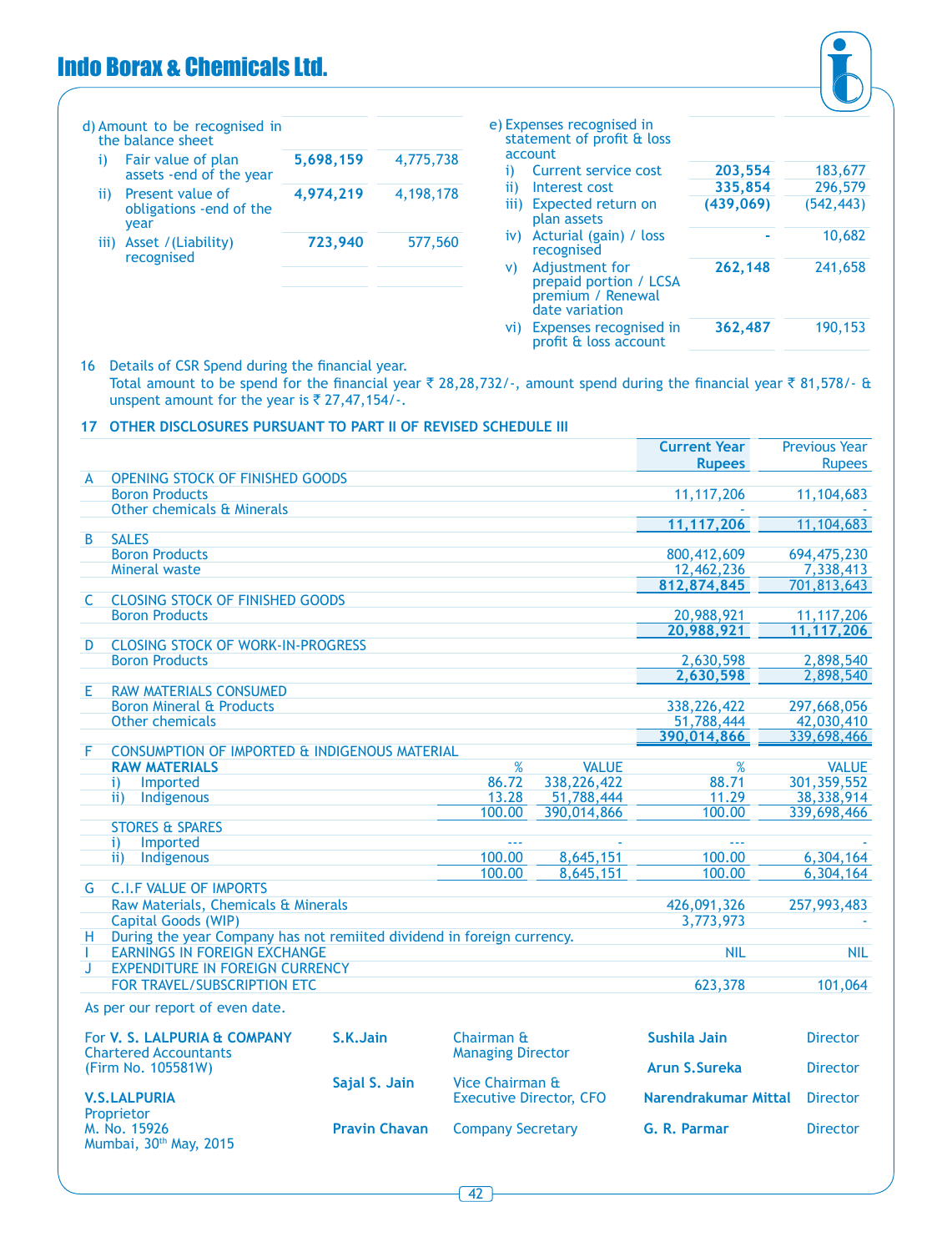

#### **Independent Auditor's REPORT ON THE CONSOLIDATED FINANCIAL STATEMENTS**

We have audited the accompanying consolidated financial statements of INDO BORAX & CHEMICALS LIMITED ("the company"), and its subsidiary INDOBORAX INFRASTRUCTURE PRIVATE LIMITED ("the subsidiary") ( the company and the subsidiary constitute 'the Group") which comprises the Consolidated Balance Sheet as at 31st March, 2015 and the Consolidated Statement of Profit & Loss and Consolidated Cash Flow Statement for the year then ended, and a summary of significant accounting policies and other explanatory information.

#### **MANAGEMENT'S RESPONSIBILITY FOR THE CONSOLIDATED FINANCIAL STATEMENTS**

The Company's Board of Directors is responsible for the preparation of these consolidated financial statements in terms of the requirements of the Companies Act, 2013 ("the Act") to give true and fair view of the consolidated financial position, consolidated financial performance and consolidated cash flows of the Group in accordance with the accounting principles generally accepted in India including the Accounting Standards specified under section 133 of the Act, read with Rule 7 of the Companies ( Accounts ) Rules, 2014. The respective Board of Directors of the company and its subsidiary are responsibility for maintenance of adequate accounting records in accordance with the provisions of the Act for safeguarding the respective assets of the Company and its subsidiary and for preventing and detecting frauds and other irregularities; selection and application of appropriate accounting policies; making judgements and estimates that are reasonable and prudent; and design, implementation and maintenance of adequate internal financial controls, that were operating effectively for ensuring the accuracy and completeness of the accounting records, relevant to the preparation and presentation of the financial statements that give a true and fair view and are free from material misstatement, whether due to fraud or error, which have been used for the purpose of preparation of these consolidated financial statements by the Board of Directors of the Company.

#### **AUDITORS RESPONSIBILITY**

Our responsibility is to express an opinion on these consolidated financial statements based on our audit.

While conducting the audit, we have taken into account the provisions of the Act, the accounting and auditing standards and matters which are required to be included in the audit report under the provisions of the Act and the Rules made thereunder.

We conducted our audit in accordance with the Standards on Auditing specified under the Section 143(10) of the Act. Those Standards require that we comply with ethical requirements and plan and perform the audit to obtain reasonable assurance about whether the consolidated financial statements are free from material misstatement.

An audit involves performing procedures to obtain audit evidence about the amounts and disclosures in the consolidated financial statements. The procedures selected

depend on the Auditor's judgment, including the assessment of the risks of material misstatement of the consolidated financial statements, whether due to fraud or error. In making those risk assessments, the Auditor considers internal financial control relevant to the Company's preparation of the consolidated financial statements that give true and fair view in order to design audit procedures that are appropriate in the circumstances, but not for the purpose of expressing an opinion on whether the Company has in place an adequate internal financial controls system over reporting and operating effectiveness of such controls. An audit also includes evaluating the appropriateness of accounting policies used and the reasonableness of the accounting estimates made by the Company's Board of Directors, as well as evaluating the overall presentation of the consolidated financial statements.

We believe that the audit evidence we have obtained is sufficient and appropriate to provide a basis for our audit opinion on the consolidated financial statements.

#### **OPINION**

In our opinion and to the best of our information and according to the explanations given to us, the aforesaid consolidated financial statements give the information required by the Act in the manner so required and give a true and fair view in conformity with the accounting principles generally accepted in India, of the consolidated state of affairs of the group as at 31<sup>st</sup> March, 2015 and its consolidated profit and loss and its consolidated cash flows for the year ended on that date.

REPORT ON OTHER LEGAL AND REGULATORY REQUIREMENTS

- 1. As required by the Companies (Auditor's Report) Order, 2015 ("the Order") issued by the Central Government of India in terms of Section 143(11) of the Act, we give in the Annexure a statement of the matters specified in paragraphs 3 and 4 of the Order, to the extent applicable.
- 2. As required by section 143(3) of the Act, we report that:
	- a) we have sought and obtained all the information and explanations which to the best of our knowledge and belief were necessary for the purpose of our audit of consolidated financial statements.
	- b) in our opinion, proper books of account as required by law relating to preparation of the Consolidated Financial Statements have been kept by the Company so far as it appears from our examination of those books.
	- c) the Consolidated Balance Sheet, the Consolidated Statement of Profit and Loss, and the Consolidated Cash Flow Statement dealt with this Report are in agreement with the relevant books of account maintained for the purpose of preparation of the consolidated financial statements.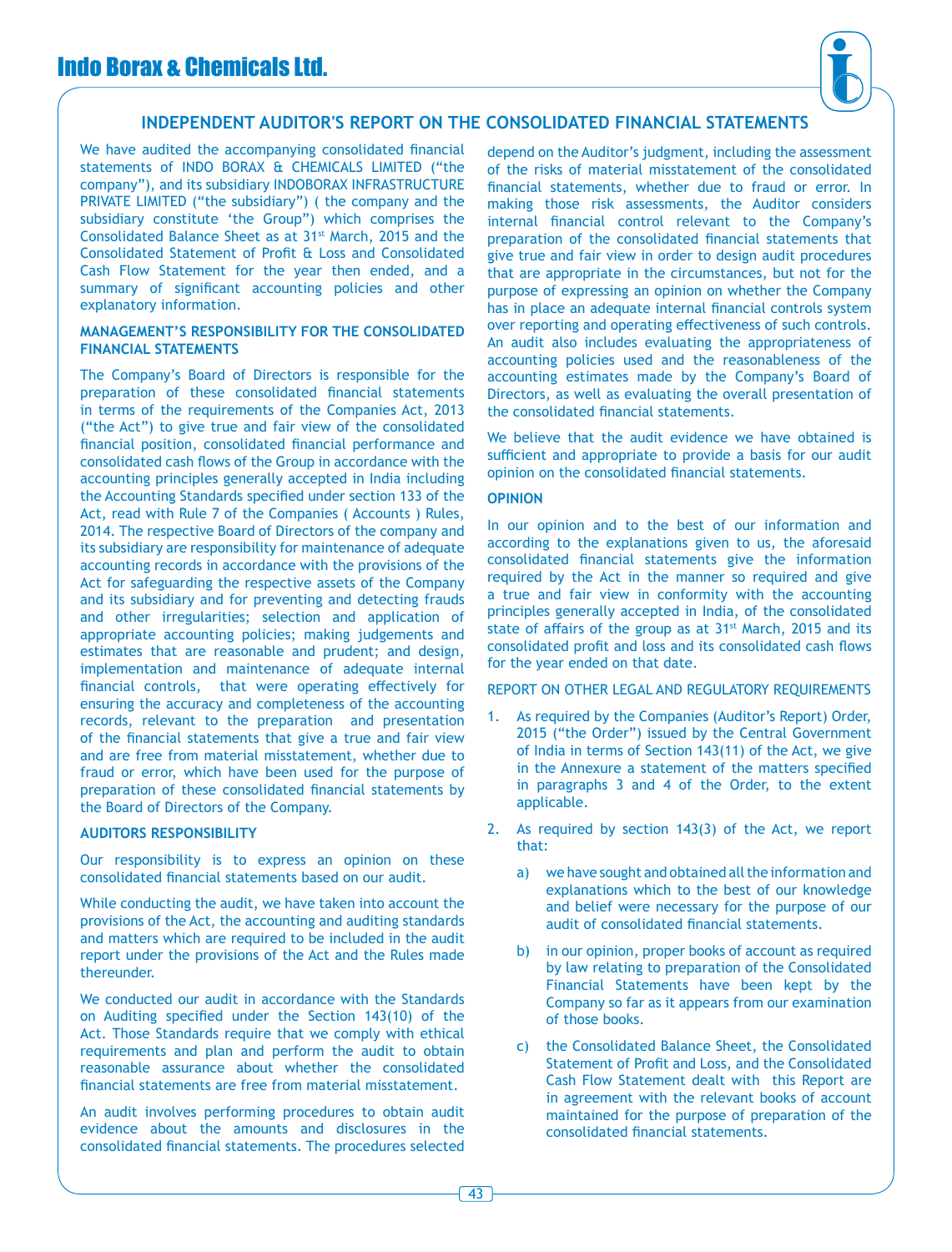- d) in our opinion, the Consolidated Financial Statements comply with the Accounting Standards specified under section 133 of the Act, read with Rule 7 of the Companies (Accounts) Rules 2014.
- e) on the basis of written representations received from the directors of the company and from directors its subsidiary as on March 31, 2015, and taken on record by the Board of Directors, none of the directors is disqualified as on March 31, 2015, from being appointed as a director in terms of section 164 (2) of the Companies Act, 2013.
- f) With respect to the other matters to be included in the Auditor's Report in accordance with Rule 11 of the Companies ( Audit and Auditors') Rules, 2014, in our opinion and to the best of our information and according to the explanations given to us:
	- i) The Group has disclosed that there are no pending litigation which may impact on its consolidated financial position of the group in its consolidated financial statements as of 31st March, 2015:

#### **The Annexure to the Independent Auditor's Report**

(Referred to in paragraph 1 under "Report on Other Legal and Regulatory Requirement's section of our report of even date)

- 1. In respect of its fixed assets of the company and its subsidiary:
	- (a) The company and its subsidiary has maintained proper records showing full particulars, including quantitative details and situation of fixed assets.
	- (b) Fixed Assets of the Company and its subsidiary were physically verified by the management of respective entities at the year end and according to the information and explanations given to us, no material discrepancies were noticed on physical verification carried out during the financial year.
- 2. In respect of its inventories of the Company & its subsidiary:
	- (a) As explained to us, the inventories have been physically verified during the year by the management at reasonable intervals having regard to nature of stock.
	- (b) In our opinion and according to the information and explanation given to us the procedures of physical verification of stocks followed by the management are reasonable and adequate in relation to the size of the group and the nature of its business considering one of the Raw Material in Semi Loose form and it is difficult to weigh, hence stock is estimated as per experience in the field by the management and we have relied on estimate of the management.



- ii) The Group did not have any long-term contracts including derivatives contracts for which there were any material foreseeable losses;
- iii) There has been no delay in transferring amounts, required to be transferred to the Investors Education and Protection Fund by the company.

**For V. S. LALPURIA & COMPANY.** CHARTERED ACCOUNTANTS (Firm No. 105581W)

 (V. S. LALPURIA) Mumbai Proprietor<br>30<sup>th</sup> May, 2015 **Mumbai Proprietor** Membership No. 15926 Membership No. 15926

- (c) In our opinion and according to the information and explanation given to us, the group has maintained proper records of its inventories and as informed no material discrepancies were noticed on physical verification
- 3. In respect of loans, secured or unsecured, granted by the holding company to subsidiary is covered in the register maintained under section 189 of the Companies Act, 2013, the subsidiary company has not granted any loans, secured or unsecured to companies, firms or other parties.
	- a. The holding company has given loan to its subsidiary company. In respect of the said loan the maximum amount outstanding at any time during the year was  $\bar{\tau}$  11.59 Crore and the year ended balance is ₹ 3.14 Crore.
	- b. In our opinion and according to the information and explanations given to us, the rate of interest, and other terms and conditions, are not prima facie prejudicial to the interest of the holding Company.
	- c. The principal amounts are repayable, while the interest is payable annually at the discretion of the holding company.
	- d. In respect of the said loans and interest thereon, there are no overdue amounts.
- 4. In our opinion and according to the information and explanations given to us, having regard to the explanation certain items purchased are of special nature of which suitable alternative sources do not exist for obtaining comparative quotations, except that there is an adequate internal control system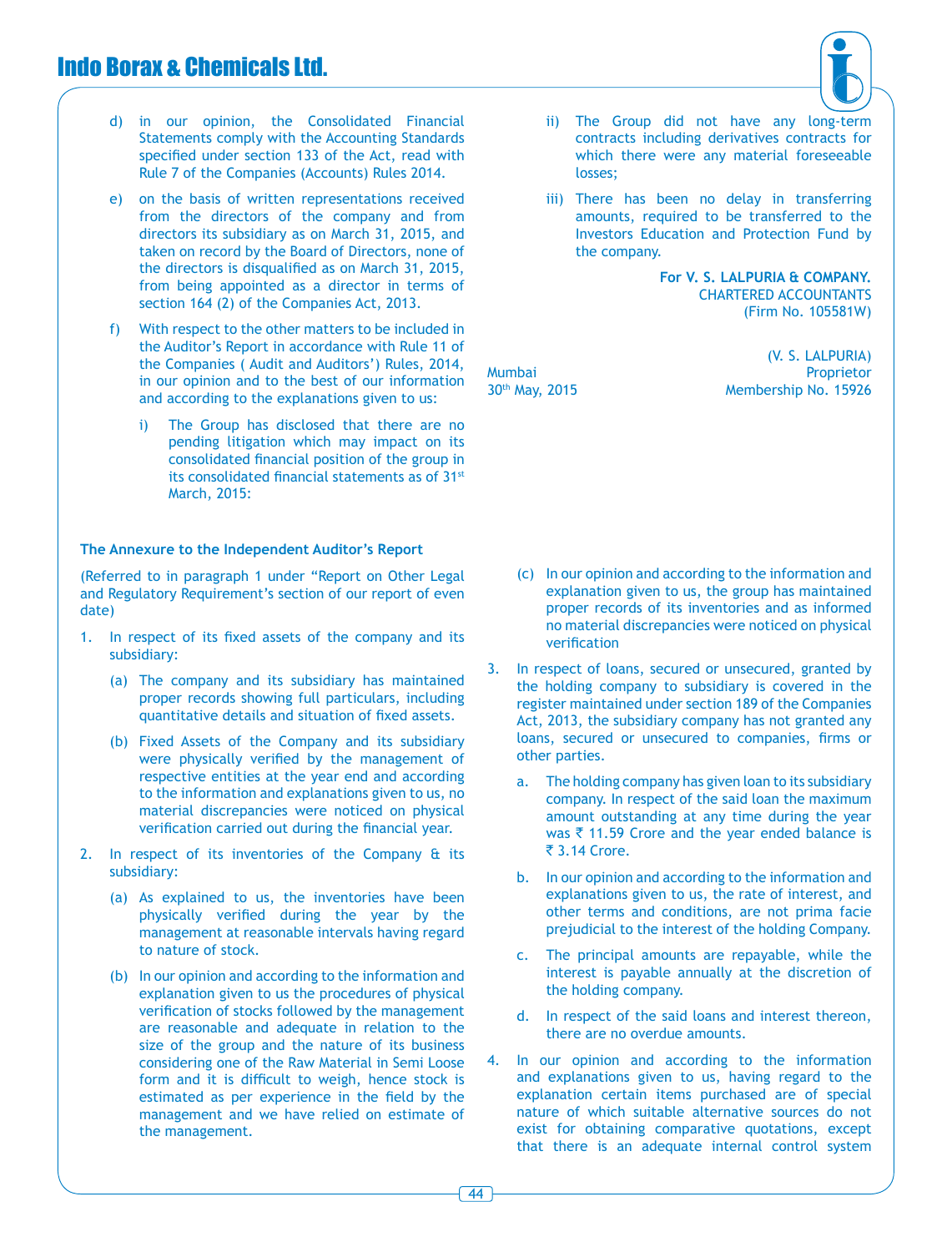commensurate with size of the holding company and its subsidiary company and the nature of their business, for purchases of inventory and fixed assets and for the sale of goods and services. Further, on the basis of our examinations of the books and records of the holding company and its subsidiary company carried out in accordance with the auditing standards generally accepted in India and according to the information and explanations given to us, we have neither come across nor have been informed of any continuing failure to correct major weakness in the aforesaid internal control system.

- 5. The company and its subsidiary have not accepted any deposits from the public in accordance with the provision of the sections 73 to 76 of the Act and the rules framed there under.
- 6. We have broadly reviewed cost records maintained by the holding company pursuant to the Companies (Cost Records and Audit) Rules 2014 prescribed by the Central Government under section 148 (1) of the Companies Act, 2013 and are of the opinion that, prima facie, the prescribed accounts and cost records have been maintained. We have however, not made a detailed examination of the cost records with view to determine whether they are accurate or complete. In case of subsidiary company the maintenance of cost records are not applicable pursuant to the Companies (Cost Records and Audit) Rules 2014.
- 7. According to the information and explanations given to us, In respect of Statutory dues:
	- a) The respective entities are generally regular in depositing undisputed statutory dues including provident fund, employees state insurance, income tax, sales tax, service tax, custom duty, excise duty, cess and other statutory dues applicable with the appropriate authorities.
	- b) There were no undisputed amounts payable in respect of Provident Fund, Employee's State Insurance, Income Tax, Value Added Tax, Service Tax, custom duty, excise duty, cess and other material statutory dues in arrears as at 31<sup>st</sup> March, 2015 for a period of more than six months form the date they become payable.



- c) The holding company have been regular in transferring amounts to the Investor Education and Protection Fund in accordance with the relevant provisions of the Companies Act, 1956 and Rules made thereunder. This provision is not applicable to the subsidiary company.
- 8. The group does not have any accumulated losses. The group has not incurred cash losses during the financial year covered by our audit and in the immediately preceding financial year.
- 9. In our opinion and according to the information and explanations given to us, the respective entities have not defaulted in repayment of dues to bank during the year and did not have defaulted in repayment of dues to financial institutions or debenture holders.
- 10. In our opinion and according to the information and explanations given to us, the holding company or its subsidiary have not given guarantee for any loan taken by others from banks or financial institutions.
- 11. During the year respective entities have not raised any term loan. In case of holding company the term loans outstanding at the beginning of the year have been applied for the purposes for which they were raised.
- 12. In our opinion and according to the information and explanations given to us, no fraud by the Company and its subsidiary and no material fraud on the Company and its subsidiary have been noticed or reported during the year.

**For V. S. LALPURIA & COMPANY.** CHARTERED ACCOUNTANTS (Firm No. 105581W)

 (V. S. LALPURIA) Mumbai Proprietor 30<sup>th</sup> May, 2015 Membership No. 15926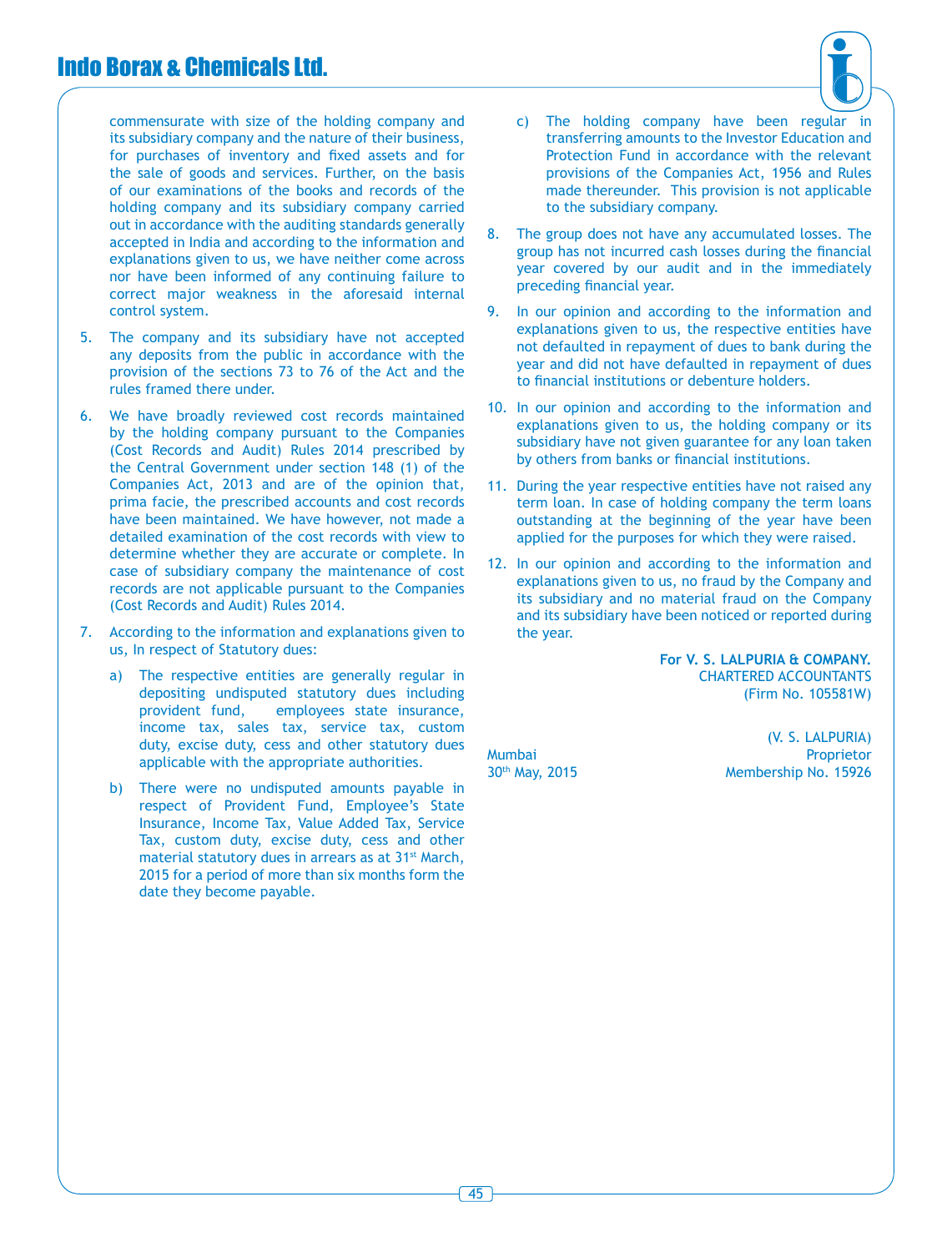

|    |              |                                                                  |               | <b>CONSOLIDATED BALANCE SHEET AS AT 31ST MARCH, 2015</b> |                      |                 |
|----|--------------|------------------------------------------------------------------|---------------|----------------------------------------------------------|----------------------|-----------------|
|    |              |                                                                  |               |                                                          | <b>Rupees</b>        | <b>Rupees</b>   |
|    |              |                                                                  |               | <b>Notes</b>                                             | 31-Mar-15            | 31-Mar-14       |
| Τ. |              | <b>EQUITY AND LIABILITIES</b>                                    |               |                                                          |                      |                 |
| 1. |              | <b>SHAREHOLDERS' FUNDS</b>                                       |               |                                                          |                      |                 |
|    | a)           | <b>Share Capital</b>                                             |               | 1                                                        | 32,090,000           | 34,810,000      |
|    | b)           | Reserves & Surplus                                               |               | $\overline{2}$                                           | 752,252,283          | 658,907,533     |
|    | $\mathsf{C}$ | Buy-back of Shares pending extinguishment (Refer<br>Note 27 (3)) |               |                                                          |                      | (21, 806, 836)  |
|    |              |                                                                  |               | Total (1)                                                | 784, 342, 283        | 671,910,697     |
| 2. |              | <b>MINORITY INTEREST</b>                                         |               |                                                          |                      | 2,694,296       |
| 3. |              | <b>NON-CURRENT LIABILITIES</b>                                   |               |                                                          |                      |                 |
|    | a)           | <b>Long Term Borrowings</b>                                      |               | 3                                                        | 46,424,627           | 41,810,707      |
|    | b)           | <b>Deferred Tax Liabilities (Net)</b>                            |               | 4                                                        | 595,485              | 1,310,411       |
|    | $\mathsf{C}$ | Other Long-term Liabilities                                      |               | 5                                                        | 7,524,000            | 7,380,000       |
|    |              |                                                                  |               | Total $(3)$                                              | 54, 544, 112         | 50,501,118      |
| 4. |              | <b>CURRENT LIABILITIES</b>                                       |               |                                                          |                      |                 |
|    | a)           | <b>Trade Payables</b>                                            |               | 6                                                        | 45,026,572           | 33,892,302      |
|    | b)           | <b>Other Current Liabilities</b>                                 |               | 7                                                        | 27,981,542           | 33,536,947      |
|    | $\mathsf{C}$ | <b>Short-term Provisions</b>                                     |               | 8                                                        | 7,066,366            | 8,354,801       |
|    |              |                                                                  |               | Total (4)                                                | 80,074,480           | 75,784,050      |
|    |              |                                                                  |               | <b>Total</b>                                             | 918,960,875          | 800,890,161     |
| Ш. |              | <b>ASSETS</b>                                                    |               |                                                          |                      |                 |
| 1. |              | <b>NON-CURRENT ASSETS</b>                                        |               |                                                          |                      |                 |
|    |              | a) Fixed Assets                                                  |               |                                                          |                      |                 |
|    |              | I - Tangible Assets                                              |               | 9                                                        | 108,986,115          | 29, 375, 343    |
|    |              | II - Capital Work in Progress                                    |               |                                                          | 15,072,362           | 6,528,819       |
|    | b)           | <b>Goowill on Consolidation</b>                                  |               |                                                          | 2,899,922            |                 |
|    | $\mathsf{C}$ | Non-current Investments                                          |               | 10                                                       | 132,089,259          | 206, 395, 514   |
|    | $\mathsf{d}$ | Long-term Loans & Advances                                       |               | 11                                                       | 80,198,249           | 83,011,936      |
|    |              |                                                                  |               | Total (1)                                                | 339,245,907          | 325, 311, 612   |
| 2. |              | <b>CURRENT ASSETS</b>                                            |               |                                                          |                      |                 |
|    | a)           | <b>Current Investments</b>                                       |               | 12                                                       | 5,560,542            | 141,279,506     |
|    | b)           | Inventories                                                      |               | 13                                                       | 315,432,319          | 237,449,551     |
|    | C)           | <b>Trade Receivables</b>                                         |               | 14                                                       | 60, 165, 685         | 36,664,622      |
|    | $\mathsf{d}$ | Cash & Bank Balances                                             |               | 15                                                       | 160,662,115          | 41,533,723      |
|    | e)           | Loans & Advances                                                 |               | 16                                                       | 37,891,510           | 18,650,442      |
|    | f            | <b>Other Current Assets</b>                                      |               | 17                                                       | 2,797                | 705             |
|    |              |                                                                  |               | Total $(2)$                                              | 579,714,968          | 475,578,549     |
|    |              |                                                                  |               | <b>Total</b>                                             | 918,960,875          | 800,890,161     |
|    |              | <b>Significant Accounting Policies</b>                           |               | 26                                                       |                      |                 |
|    |              | <b>Other Disclosures &amp; Notes</b>                             |               | 27                                                       |                      |                 |
|    |              | As per our report of even date.                                  |               |                                                          |                      |                 |
|    |              | For V. S. LALPURIA & COMPANY                                     | S.K.Jain      | Chairman &                                               | Sushila Jain         | <b>Director</b> |
|    |              | <b>Chartered Accountants</b>                                     |               | <b>Managing Director</b>                                 |                      |                 |
|    |              | (Firm No. 105581W)                                               |               |                                                          | <b>Arun S.Sureka</b> | <b>Director</b> |
|    |              |                                                                  | Sajal S. Jain | Vice Chairman &                                          |                      |                 |
|    |              | <b>V.S.LALPURIA</b>                                              |               | <b>Executive Director, CFO</b>                           | Narendrakumar Mittal | <b>Director</b> |
|    | Proprietor   |                                                                  |               |                                                          |                      |                 |

Proprietor M. No. 15926 **Pravin Chavan** Company Secretary **G. R. Parmar** Director Mumbai, 30th May, 2015

 $\overline{46}$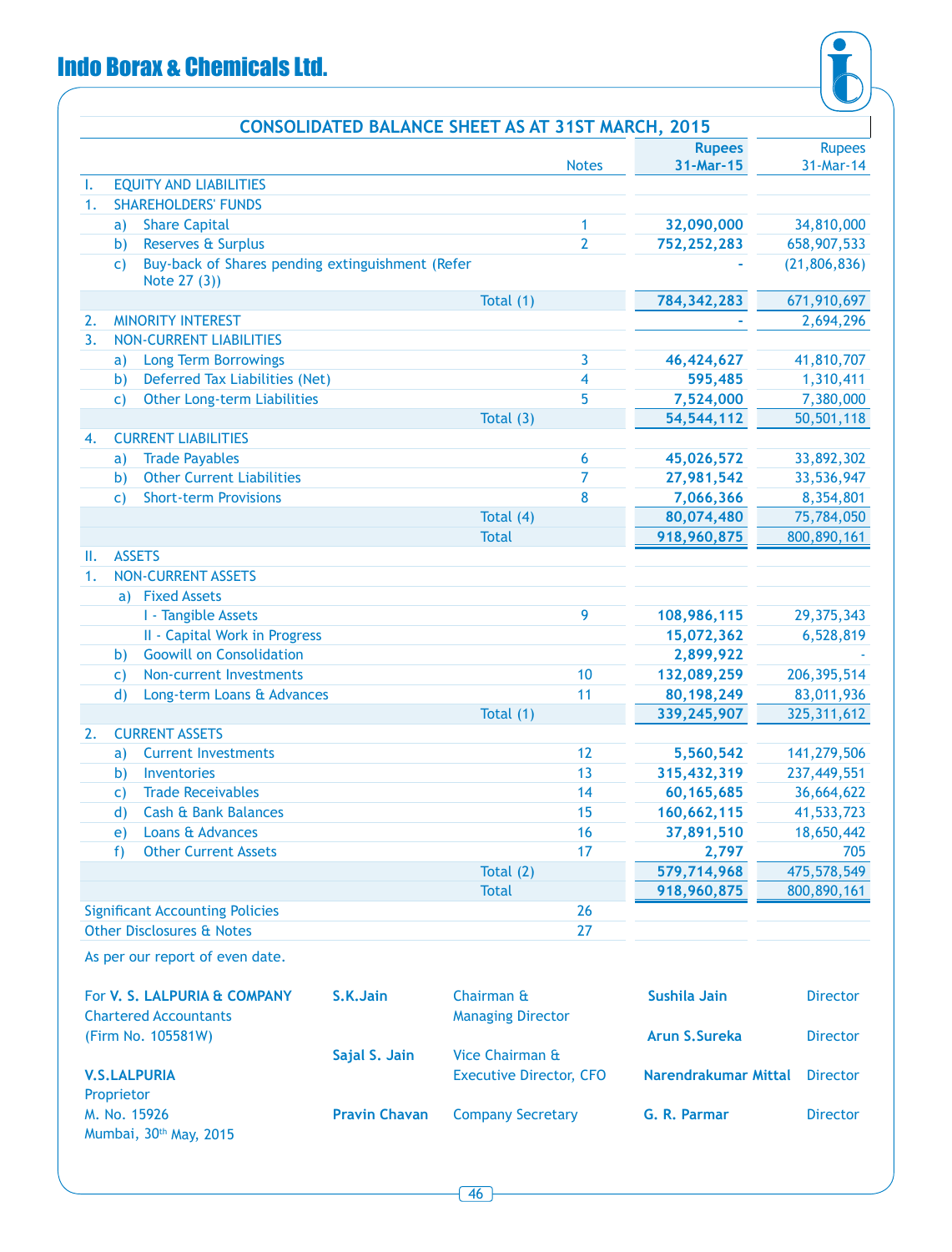

#### **CONSOLIDATED STATEMENT OF PROFIT & LOSS FOR THE YEAR ENDED 31ST MARCH 2015**

|                                                               |          |                                        |             | <b>Rupees</b>   | <b>Rupees</b>   |
|---------------------------------------------------------------|----------|----------------------------------------|-------------|-----------------|-----------------|
|                                                               |          |                                        | <b>Note</b> | 31-Mar-15       | 31-Mar-14       |
| <b>INCOME</b>                                                 |          |                                        |             |                 |                 |
| <b>Revenue from Operations</b>                                |          |                                        | 18          | 874,516,025     | 766, 944, 838   |
| Other Income                                                  |          |                                        | 19          | 30, 347, 306    | 20,299,096      |
| <b>Total Income</b>                                           |          |                                        |             | 904,863,331     | 787, 243, 934   |
| <b>EXPENSES</b>                                               |          |                                        |             |                 |                 |
| <b>Cost of Raw Materials Consumed</b>                         |          |                                        | 20          | 390,014,866     | 339,698,466     |
| <b>Cost of Construction</b>                                   |          |                                        | 21          | 35,083,162      | 51,422,042      |
| <b>Changes in Inventory</b>                                   |          |                                        | 22          | 67,342,869      | 53,464,905      |
| <b>Employee Benefits Expense</b>                              |          |                                        | 23          | 21,820,883      | 17,506,808      |
| <b>Finance Costs</b>                                          |          |                                        | 24          | 5,305,959       | 5,378,016       |
| <b>Depreciation</b>                                           |          |                                        | 9           | 11,566,421      | 7,433,222       |
| <b>Other Expenses</b>                                         |          |                                        | 25          | 174,229,535     | 156, 921, 267   |
| <b>Total Expenditure</b>                                      |          |                                        |             | 705,363,695     | 631,824,726     |
| <b>PROFIT BEFORE TAX</b>                                      |          |                                        |             | 199,499,636     | 155,419,208     |
| <b>TAX EXPENSE</b>                                            |          |                                        |             |                 |                 |
| <b>Current Tax</b>                                            |          |                                        |             | 64,636,308      | 52,671,270      |
| <b>Deferred Tax</b>                                           |          |                                        |             | (714, 926)      | (1, 111, 712)   |
| <b>Prior Period Tax Adjustments</b>                           |          |                                        |             | 29,779          |                 |
| <b>Total Tax Expense</b>                                      |          |                                        |             | 63,951,161      | 51,559,558      |
| <b>PROFIT AFTER TAX</b>                                       |          |                                        |             | 135,548,475     | 103,859,650     |
| <b>Add/Less: Minority Interest (income)losses</b>             |          |                                        |             | (4, 538, 302)   | (2,678,154)     |
| <b>PROFIT AFTER TAX &amp; MINORITY INTEREST</b>               |          |                                        |             | 131,010,173     | 101, 181, 496   |
| Basic and diluted earning per share. (Face Value ₹ 10/- each) |          |                                        |             | 40.63           | 29.07           |
| <b>Significant Accounting Policies</b>                        |          |                                        | 26          |                 |                 |
| <b>Other Disclosures &amp; Notes</b>                          |          |                                        | 27          |                 |                 |
| As per our report of even date.                               |          |                                        |             |                 |                 |
| For V. S. LALPURIA & COMPANY<br><b>Chartered Accountants</b>  | S.K.Jain | Chairman &<br><b>Managing Director</b> |             | Sushila Jain    | <b>Director</b> |
| $(T_{\text{max}})$ <sub>No</sub> $4$ $0E$ $04$ $M$            |          |                                        |             | Amin C. Cimples | Divootor        |

| (Firm No. 105581W)                 |                      |                          | Arun S.Sureka                 | <b>Director</b> |
|------------------------------------|----------------------|--------------------------|-------------------------------|-----------------|
|                                    | Sajal S. Jain        | Vice Chairman &          |                               |                 |
| <b>V.S.LALPURIA</b>                |                      | Executive Director, CFO  | Narendrakumar Mittal Director |                 |
| Proprietor                         |                      |                          |                               |                 |
| M. No. 15926                       | <b>Pravin Chavan</b> | <b>Company Secretary</b> | G. R. Parmar                  | <b>Director</b> |
| Mumbai, 30 <sup>th</sup> May, 2015 |                      |                          |                               |                 |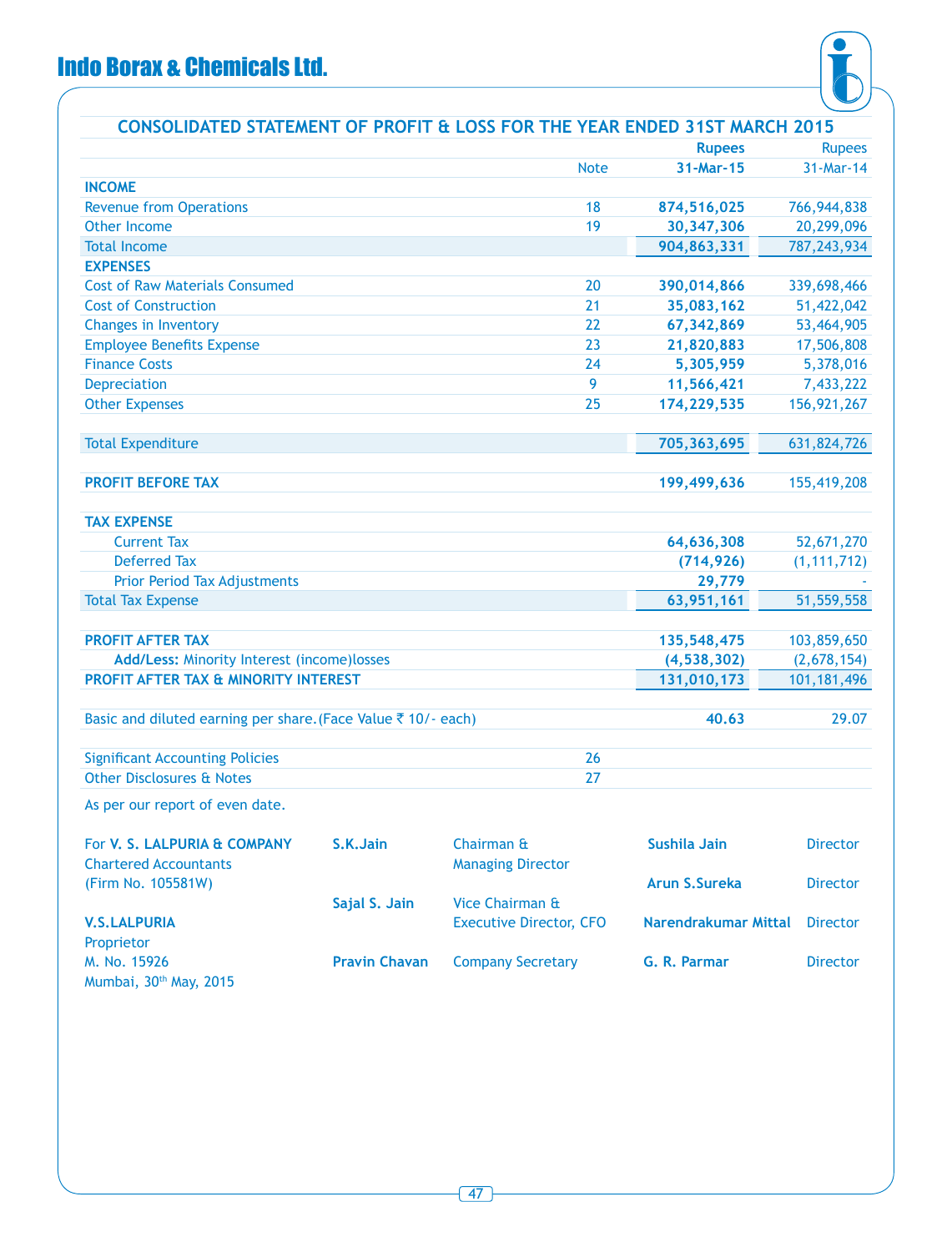

#### **CONSOLIDATED CASH FLOW STATEMENT FOR THE YEAR ENDED 31ST MARCH 2015**

|  |                                                       |                |                              |                       | <b>ALL FIGURES IN RUPEES</b> |
|--|-------------------------------------------------------|----------------|------------------------------|-----------------------|------------------------------|
|  |                                                       |                | <b>Year ended 31.03.2015</b> | Year ended 31.03.2014 |                              |
|  | A. CASH FLOW FROM OPERATING ACTIVITIES :              |                |                              |                       |                              |
|  | Net Profit before tax and extraordinary items         |                | 199,499,636                  |                       | 155,419,208                  |
|  | adjusted.                                             |                |                              |                       |                              |
|  | Adjustments for:                                      |                |                              |                       |                              |
|  | <b>Depreciation</b>                                   | 11,566,421     |                              | 7,433,222             |                              |
|  | Profit/loss on sale/discarding of assets              |                |                              | (86, 143)             |                              |
|  | <b>Preliminary Expenses Amortised</b>                 |                |                              | 16,786                |                              |
|  | Profit/loss on sale of investment                     | (17, 022)      |                              | (4, 235)              |                              |
|  | Income from investments                               | (29, 365, 097) |                              | (20, 189, 018)        |                              |
|  | Interest                                              | 5,026,638      |                              | 4,767,933             |                              |
|  |                                                       |                | (12,789,060)                 |                       | (8,061,455)                  |
|  | Operating profit before working capital changes       |                | 186,710,576                  |                       | 147, 357, 753                |
|  | Adjustments for:                                      |                |                              |                       |                              |
|  | <b>Trade and other Receivables</b>                    | (23, 503, 155) |                              | (5, 555, 539)         |                              |
|  | <b>Inventories</b>                                    | (77, 982, 768) |                              | 58,316,301            |                              |
|  | Loans & Advances                                      | (14, 302, 892) |                              | 89,725,540            |                              |
|  | Trade and other payables                              | 5,578,865      |                              | (46, 801, 286)        |                              |
|  |                                                       |                | (110, 209, 950)              |                       | 95,685,016                   |
|  | Cash generated from operations                        |                | 76,500,626                   |                       | 243,042,769                  |
|  | Interest                                              | (5,026,638)    |                              | (4,767,933)           |                              |
|  | Income-Tax                                            | (68, 240, 832) |                              | (53, 290, 457)        |                              |
|  |                                                       |                | (73, 267, 470)               |                       | (58,058,390)                 |
|  | Cash Flow before extraordinary items                  |                | 3,233,156                    |                       | 184,984,379                  |
|  | <b>Extraordinary items</b>                            |                |                              |                       |                              |
|  | Net Cash Flow from Operating activities --- A         |                | 3,233,156                    |                       | 184,984,379                  |
|  | <b>B. CASH FLOW FROM INVESTING ACTIVITIES</b>         |                |                              |                       |                              |
|  | Purchase of fixed assets                              |                | (91, 500, 974)               |                       | (5,963,546)                  |
|  | <b>Capital Work in Progress</b>                       |                | (8, 543, 543)                |                       | (6,528,819)                  |
|  | <b>Purchase of Investments</b>                        |                | (10, 132, 520)               |                       |                              |
|  | Sale of Fixed assets                                  |                |                              |                       | 562,400                      |
|  | Income, gains / loss from Investments                 |                | 29,382,119                   |                       | 20, 193, 253                 |
|  | Changes in other bank balances                        |                | 351,874                      |                       | 7,393,019                    |
|  | Investments (net)                                     |                | 210,025,219                  |                       | (125, 527, 718)              |
|  | Net Cash used in Investing Activities --- B           |                | 129,582,175                  |                       | (109, 871, 411)              |
|  | <b>C CASH FLOW FROM FINANCING ACTIVITIES</b>          |                |                              |                       |                              |
|  | Long term borrowings                                  |                | 4,613,920                    |                       | (5,622,448)                  |
|  | <b>Buy back of shares</b>                             |                | (12, 461, 162)               |                       | (21, 806, 836)               |
|  | Short term borrowings                                 |                |                              |                       | (15,076,714)                 |
|  | Changes in other long term liabilities                |                | 144,000                      |                       | 630,000                      |
|  | Dividend & Dividend Tax paid                          |                | (5,631,823)                  |                       | (6, 109, 156)                |
|  | Net Cash from Financing Activities --- C              |                | (13, 335, 065)               |                       | (47, 985, 154)               |
|  | Net Increase / (decrease) in Cash and Cash equivalent |                | 119,480,266                  |                       | 27, 127, 814                 |
|  | Cash & Cash Equivalent at the beginning of the year   |                | 37,414,597                   |                       | 10,286,783                   |
|  | Cash & Cash Equivalent end of the year                |                | 156,894,863                  |                       | 37,414,597                   |
|  | Note: Figures in brackets represent outflows          |                |                              |                       |                              |

As per our report of even date.

| For V. S. LALPURIA & COMPANY<br><b>Chartered Accountants</b> | S.K.Jain             | Chairman &<br><b>Managing Director</b> | Sushila Jain         | <b>Director</b> |
|--------------------------------------------------------------|----------------------|----------------------------------------|----------------------|-----------------|
| (Firm No. 105581W)                                           |                      |                                        | Arun S.Sureka        | <b>Director</b> |
|                                                              | Sajal S. Jain        | Vice Chairman &                        |                      |                 |
| <b>V.S.LALPURIA</b>                                          |                      | <b>Executive Director, CFO</b>         | Narendrakumar Mittal | Director        |
| Proprietor                                                   |                      |                                        |                      |                 |
| M. No. 15926                                                 | <b>Pravin Chavan</b> | <b>Company Secretary</b>               | G. R. Parmar         | <b>Director</b> |
| Mumbai, 30 <sup>th</sup> May, 2015                           |                      |                                        |                      |                 |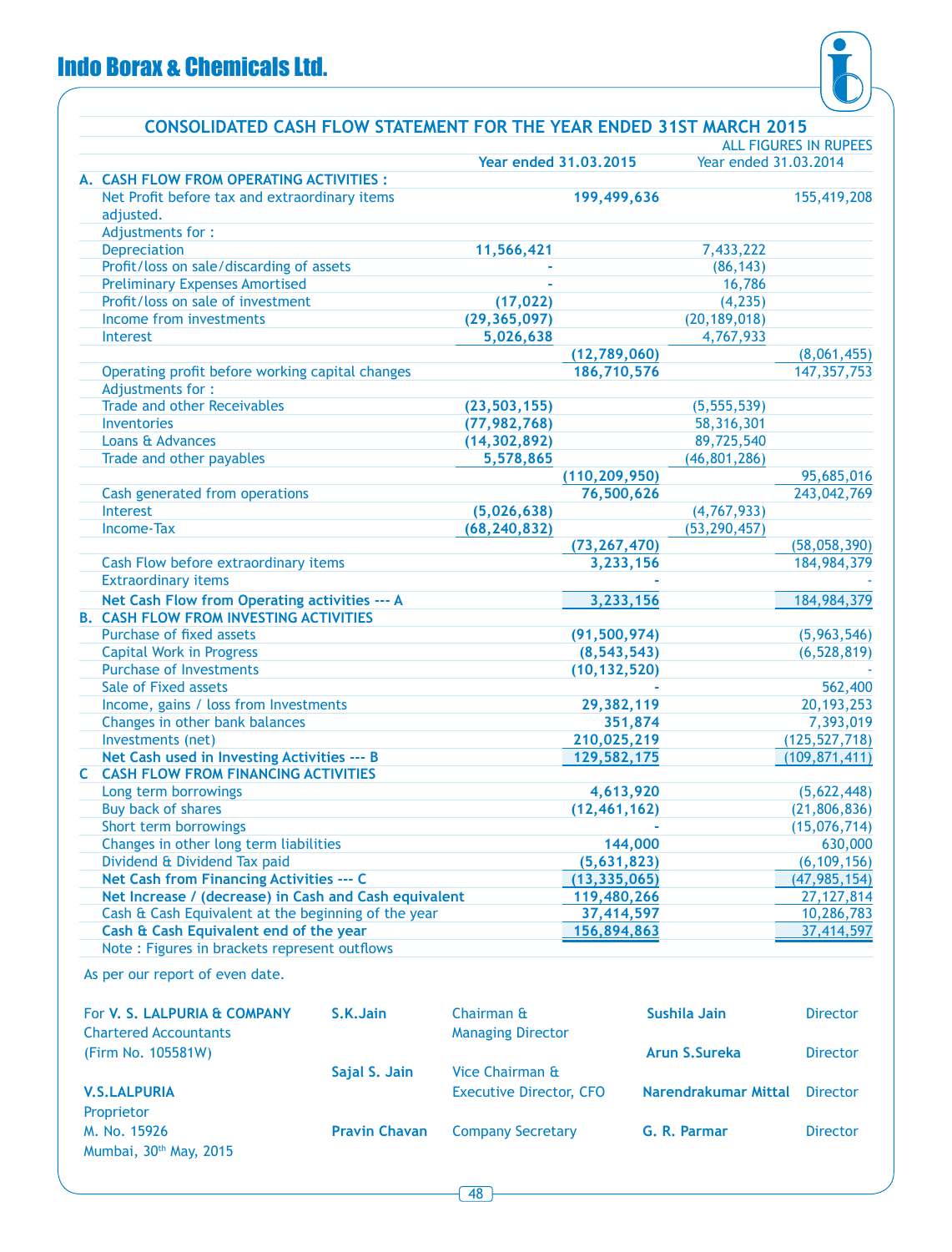

|                                                                                                                                                                                                                                                                                                            | <b>Rupees</b>        | <b>Rupees</b>                                                                                                                                                                                                                    |
|------------------------------------------------------------------------------------------------------------------------------------------------------------------------------------------------------------------------------------------------------------------------------------------------------------|----------------------|----------------------------------------------------------------------------------------------------------------------------------------------------------------------------------------------------------------------------------|
| <b>NOTE - 1</b>                                                                                                                                                                                                                                                                                            | 31-Mar-15            | 31-Mar-14                                                                                                                                                                                                                        |
| <b>SHARE CAPITAL</b>                                                                                                                                                                                                                                                                                       |                      |                                                                                                                                                                                                                                  |
| <b>Authorised Capital</b>                                                                                                                                                                                                                                                                                  |                      |                                                                                                                                                                                                                                  |
| 60,00,000 Equity Shares of ₹ 10/- each                                                                                                                                                                                                                                                                     | 60,000,000           | 60,000,000                                                                                                                                                                                                                       |
| <b>Issued &amp; Subscribed</b>                                                                                                                                                                                                                                                                             |                      |                                                                                                                                                                                                                                  |
| 35,00,000 Equity Shares of ₹ 10/- each                                                                                                                                                                                                                                                                     | 35,000,000           | 35,000,000                                                                                                                                                                                                                       |
| Paid up                                                                                                                                                                                                                                                                                                    |                      |                                                                                                                                                                                                                                  |
| 32,09,000 Equity Shares of ₹ 10/- each                                                                                                                                                                                                                                                                     | 32,090,000           | 34,810,000                                                                                                                                                                                                                       |
| (Previous Year 34,81,000 Equity Shares of ₹10/- each)                                                                                                                                                                                                                                                      |                      |                                                                                                                                                                                                                                  |
| <b>Total</b>                                                                                                                                                                                                                                                                                               | 32,090,000           | 34,810,000                                                                                                                                                                                                                       |
| The reconciliation of the number of shares outstanding is set out below:<br>1)                                                                                                                                                                                                                             |                      |                                                                                                                                                                                                                                  |
|                                                                                                                                                                                                                                                                                                            | 31-Mar-15            | 31-Mar-14                                                                                                                                                                                                                        |
|                                                                                                                                                                                                                                                                                                            | <b>No. of Shares</b> | No. of Shares                                                                                                                                                                                                                    |
| Equity Shares at the beginning of the year                                                                                                                                                                                                                                                                 | 3481000              | 3481000                                                                                                                                                                                                                          |
| Less: Shares cancelled on buy back of Equity Shares                                                                                                                                                                                                                                                        | 272000               |                                                                                                                                                                                                                                  |
| Equity Shares at the end of the year                                                                                                                                                                                                                                                                       | 3209000              | 3481000                                                                                                                                                                                                                          |
| Number of shares held by persons holding more than 5% of outstanding share capital :<br>2)                                                                                                                                                                                                                 |                      |                                                                                                                                                                                                                                  |
|                                                                                                                                                                                                                                                                                                            | 31-Mar-15            | 31-Mar-14                                                                                                                                                                                                                        |
| Shri S. K. Jain                                                                                                                                                                                                                                                                                            | 510,351              | 510,351                                                                                                                                                                                                                          |
| Smt Sushila Jain                                                                                                                                                                                                                                                                                           | 288,893              | 288,893                                                                                                                                                                                                                          |
| Shri Sajal jain                                                                                                                                                                                                                                                                                            | 606,496              | 606,496                                                                                                                                                                                                                          |
| Smt Sreelekha Jain                                                                                                                                                                                                                                                                                         | 207,702              | 207,702                                                                                                                                                                                                                          |
| NOTE - 2                                                                                                                                                                                                                                                                                                   |                      |                                                                                                                                                                                                                                  |
| <b>RESERVES &amp; SURPLUS</b>                                                                                                                                                                                                                                                                              |                      |                                                                                                                                                                                                                                  |
|                                                                                                                                                                                                                                                                                                            |                      |                                                                                                                                                                                                                                  |
| <b>Balance Brought Forward</b>                                                                                                                                                                                                                                                                             | 12,905,000           |                                                                                                                                                                                                                                  |
| Less: On Buy-back of Equity Shares                                                                                                                                                                                                                                                                         | (12, 905, 000)       |                                                                                                                                                                                                                                  |
|                                                                                                                                                                                                                                                                                                            |                      |                                                                                                                                                                                                                                  |
| <b>Balance Brought Forward</b>                                                                                                                                                                                                                                                                             |                      |                                                                                                                                                                                                                                  |
| Add: Transfer from Profit & Loss Account on Buy-back of Equity Shares                                                                                                                                                                                                                                      | 2,720,000            |                                                                                                                                                                                                                                  |
|                                                                                                                                                                                                                                                                                                            | 2,720,000            |                                                                                                                                                                                                                                  |
|                                                                                                                                                                                                                                                                                                            |                      |                                                                                                                                                                                                                                  |
| <b>Balance Brought Forward</b>                                                                                                                                                                                                                                                                             | 139,350              |                                                                                                                                                                                                                                  |
|                                                                                                                                                                                                                                                                                                            |                      |                                                                                                                                                                                                                                  |
| <b>Balance Brought Forward</b>                                                                                                                                                                                                                                                                             | 92,877,657           |                                                                                                                                                                                                                                  |
| Less: On Buy-back of Equity Shares                                                                                                                                                                                                                                                                         | (18, 642, 998)       |                                                                                                                                                                                                                                  |
| Less : Adjustment due to change in useful life of assets                                                                                                                                                                                                                                                   | (323, 781)           |                                                                                                                                                                                                                                  |
| <b>Transfer from Surplus</b>                                                                                                                                                                                                                                                                               | 12,500,000           |                                                                                                                                                                                                                                  |
|                                                                                                                                                                                                                                                                                                            | 86,410,878           |                                                                                                                                                                                                                                  |
|                                                                                                                                                                                                                                                                                                            |                      |                                                                                                                                                                                                                                  |
| <b>Balance Brought Forward</b>                                                                                                                                                                                                                                                                             | 552,985,526          |                                                                                                                                                                                                                                  |
| Profit transferred from Statement of Profit & Loss                                                                                                                                                                                                                                                         | 131,010,173          |                                                                                                                                                                                                                                  |
| Transfer to Capital Redemption Reserve on Buy-back of Equity Shares                                                                                                                                                                                                                                        | (2,720,000)          |                                                                                                                                                                                                                                  |
| <b>Transfer to General Reserve</b>                                                                                                                                                                                                                                                                         | (12,500,000)         |                                                                                                                                                                                                                                  |
| <b>Proposed Dividend</b>                                                                                                                                                                                                                                                                                   | (4, 813, 729)        |                                                                                                                                                                                                                                  |
| Tax on Proposed Dividend                                                                                                                                                                                                                                                                                   | (979, 915)           |                                                                                                                                                                                                                                  |
| <b>Closing Balance</b>                                                                                                                                                                                                                                                                                     | 662,982,055          |                                                                                                                                                                                                                                  |
|                                                                                                                                                                                                                                                                                                            |                      |                                                                                                                                                                                                                                  |
| <b>Total</b>                                                                                                                                                                                                                                                                                               | 752,252,283          |                                                                                                                                                                                                                                  |
|                                                                                                                                                                                                                                                                                                            |                      |                                                                                                                                                                                                                                  |
| <b>Share Premium Account</b><br><b>Capital Redemption Reserve</b><br><b>Share Forfeiture Account</b><br><b>General Reserve</b><br><b>Surplus</b><br>Negative values, appropriations and deductions are shown in bracket.<br><b>Buy Back of Shares - Pending Extinguishments</b><br>(Refer Note No. 27 (3)) |                      | 12,905,000<br>12,905,000<br>139,350<br>82,877,657<br>10,000,000<br>92,877,657<br>467, 435, 808<br>101, 181, 496<br>(10,000,000)<br>(4, 813, 724)<br>(818, 054)<br>552,985,526<br>658,907,533<br>(21, 806, 836)<br>(21, 806, 836) |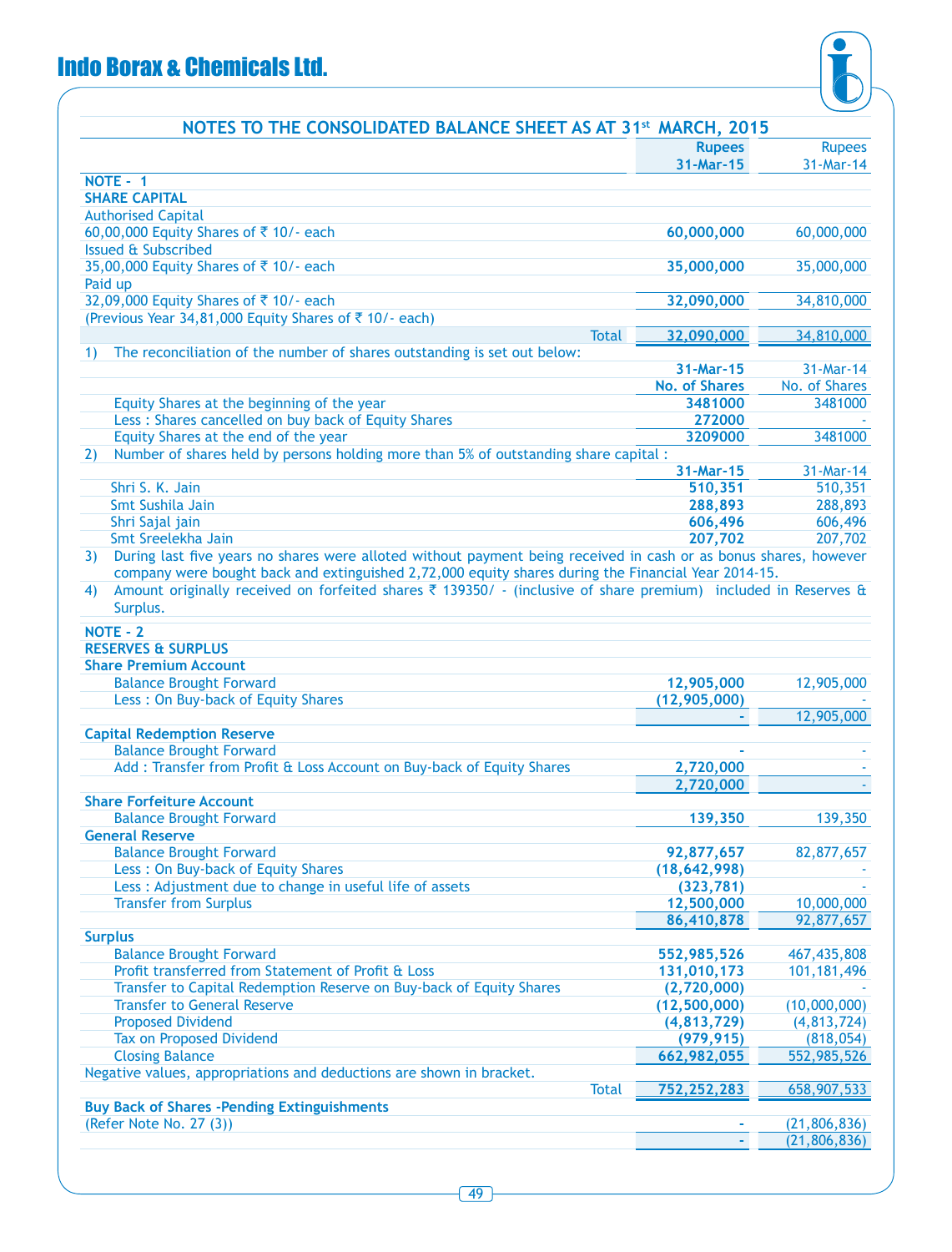

| NOTES TO THE BALANCE SHEET AS AT 31 <sup>st</sup> MARCH, 2015 |              |                            |                            |
|---------------------------------------------------------------|--------------|----------------------------|----------------------------|
|                                                               |              | <b>Rupees</b><br>31-Mar-15 | <b>Rupees</b><br>31-Mar-14 |
| NOTE - 3                                                      |              |                            |                            |
| <b>LONG TERM BORROWINGS</b>                                   |              |                            |                            |
| Term Loan from Other - Vehicle Loan-Secured                   |              |                            | 795,806                    |
| Loans & advances from Directors - Unsecured                   |              | 46,424,627                 | 40,735,934                 |
| Loans & advances from other related parties-Unsecured         |              |                            | 278,967                    |
| (Long term borrowing with no fixed repayment schedule)        |              |                            |                            |
|                                                               | <b>Total</b> | 46, 424, 627               | 41,810,707                 |
|                                                               |              |                            |                            |
| NOTE - 4                                                      |              |                            |                            |
| <b>DEFERRED TAX LIABILTY (NET)</b>                            |              |                            |                            |
| <b>Deferred Tax Liability Depreciation</b>                    |              | 595,485                    | 1,310,411                  |
|                                                               | <b>Total</b> | 595,485                    | 1,310,411                  |
|                                                               |              |                            |                            |
| NOTE - 5                                                      |              |                            |                            |
| <b>OTHER LONG-TERM LIABILITIES</b>                            |              |                            |                            |
| <b>Lease Deposits</b>                                         |              | 7,524,000                  | 7,380,000                  |
|                                                               | <b>Total</b> | 7,524,000                  | 7,380,000                  |
|                                                               |              |                            |                            |
| NOTE - 6                                                      |              |                            |                            |
| <b>TRADE PAYABLES</b>                                         |              |                            |                            |
| <b>Trade Payables for Goods</b>                               |              | 8,331,200                  | 6,199,096                  |
| Trade Payables for Services & Expenses                        |              | 35,756,623                 | 27,598,610                 |
| Trade Payables for Material & Labour (Net of Advances)        |              | 938,749                    | 94,596                     |
|                                                               | <b>Total</b> | 45,026,572                 | 33,892,302                 |
|                                                               |              |                            |                            |
| NOTE - 7                                                      |              |                            |                            |
| <b>OTHER CURRENT LIABILTIES</b>                               |              |                            |                            |
| Current maturities of long term debt                          |              | 803,191                    | 3,034,397                  |
| Income Received in advance                                    |              | 8,008,948                  | 6,759,123                  |
| <b>Unpaid Dividends</b>                                       |              | 3,590,952                  | 3,822,826                  |
| <b>Other Payables</b>                                         |              |                            |                            |
| -Customer advances                                            |              | 10,079,035                 | 15,572,009                 |
| -Taxes & Statutory Dues                                       |              | 5,499,416                  | 4,348,592                  |
|                                                               | <b>Total</b> | 27,981,542                 | 33,536,947                 |
|                                                               |              |                            |                            |
| NOTE - 8                                                      |              |                            |                            |
| <b>SHORT TERM PROVISIONS</b>                                  |              |                            |                            |
| <b>Income Tax</b>                                             |              | 1,273,067                  | 2,723,323                  |
| <b>Proposed Dividend</b>                                      |              | 4,813,500                  | 4,813,500                  |
| Tax on Proposed Dividend Distribution                         |              | 979,799                    | 817,978                    |
|                                                               | <b>Total</b> | 7,066,366                  | 8,354,801                  |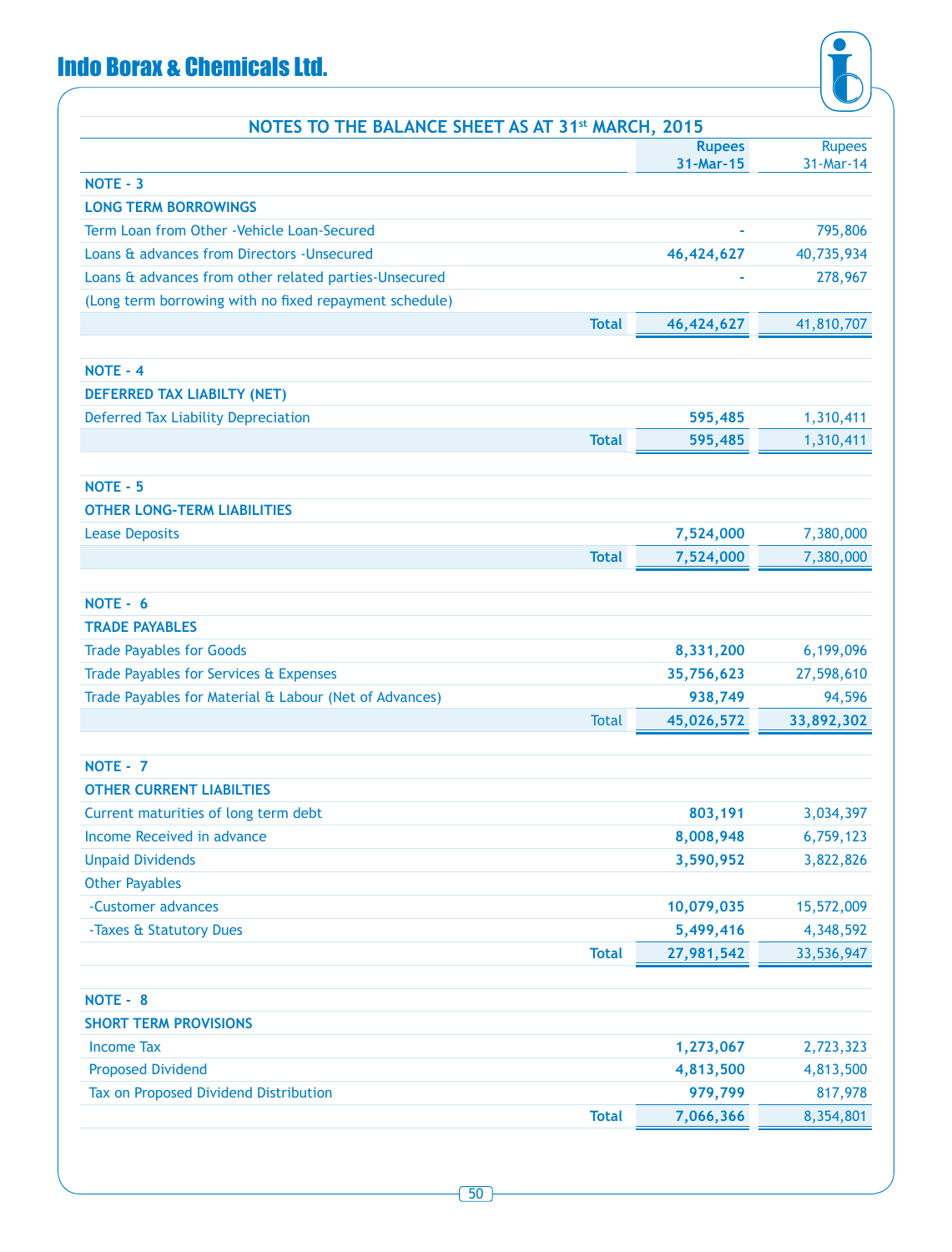

**NOTE - 9**

|                            | <b>Fixed Assets</b>                                                                                                                         |                     |                                              |                                    |                       |                     |               |                                                           |                          |                        |                     |
|----------------------------|---------------------------------------------------------------------------------------------------------------------------------------------|---------------------|----------------------------------------------|------------------------------------|-----------------------|---------------------|---------------|-----------------------------------------------------------|--------------------------|------------------------|---------------------|
|                            |                                                                                                                                             |                     | <b>GROSS BLOCK</b>                           |                                    |                       |                     |               | <b>DEPRECIATION</b>                                       |                          | <b>NET BLOCK</b>       |                     |
| Sr.<br>No                  | <b>Fixed Assets</b>                                                                                                                         | As at<br>01-04-2014 | Additions/<br>Adjustments<br>during the year | Sale /<br>Transfer /<br>Adjustment | As at<br>31-03-2015   | Up to<br>01-04-2014 | for the year  | Depreciation Dep on assets<br>whose useful<br>life is Nil | Upto<br>31-03-2015       | As at<br>31-03-2015    | As at<br>31-03-2014 |
| T                          | <b>Tangible Assets</b>                                                                                                                      |                     |                                              |                                    |                       |                     |               |                                                           |                          |                        |                     |
| 1                          | Land (under lease)                                                                                                                          | 1,005,924           | $\bar{\phantom{a}}$                          | ä,                                 | 1,005,924             | $\blacksquare$      | $\mathcal{L}$ |                                                           | $\overline{\phantom{a}}$ | 1,005,924              | 1,005,924           |
| $\mathbf{2}$               | <b>Buildings</b>                                                                                                                            | 16,474,150          | 79,326,705                                   |                                    | 95,800,855            | 9,913,096           | 2,172,745     |                                                           | 12,085,841               | 83,715,014             | 6,561,054           |
| 3                          | Plant & Equipment                                                                                                                           | 57,571,653          | ä,                                           |                                    | 57,571,653            | 51,292,874          | 445,295       | 143,630                                                   | 51,881,799               | 5,689,854              | 6,278,779           |
| 4                          | <b>Furniture &amp; Fixtures</b>                                                                                                             | 2,230,599           | 9,536,837                                    |                                    | 11,767,436            | 1,814,308           | 1,987,982     | 8,866                                                     | 3,811,156                | 7,956,280              | 416,291             |
| 5                          | <b>Office Equipments</b>                                                                                                                    | 2,547,963           | 2,637,432                                    | ¥.                                 | 5, 185, 395           | 1,804,274           | 1,025,091     | 171,285                                                   | 3,000,650                | 2, 184, 745            | 743,689             |
| 6                          | <b>Vehicles</b>                                                                                                                             | 25,456,421          | ä,                                           | $\mathcal{L}_{\rm{max}}$           | 25,456,421            | 11,086,815          | 5,935,308     | $\mathcal{L}$                                             | 17,022,123               | 8,434,298              | 14,369,606          |
|                            | <b>Total</b>                                                                                                                                | 105,286,710         | 91,500,974                                   |                                    | $-196,787,684$        | 75,911,367          | 11,566,421    | 323,781                                                   |                          | 87,801,569 108,986,115 | 29,375,343          |
|                            | Previous Year                                                                                                                               | 101,800,279         | 5,963,546                                    |                                    | 2,477,115 105,286,710 | 70,479,003          | 7,433,222     | 2,000,858                                                 |                          | 75,911,367 29,375,343  | 31,321,276          |
| $\mathop{\rm II}\nolimits$ | <b>Capital Work in Progress</b>                                                                                                             |                     |                                              |                                    |                       |                     |               |                                                           |                          |                        |                     |
|                            | Factory Building &<br>Plant & Machinary                                                                                                     |                     |                                              |                                    |                       |                     |               |                                                           |                          | 15,072,362             | 6,528,819           |
|                            | <b>Total</b>                                                                                                                                | ä,                  | ÷,                                           | ä,                                 | ä,                    | ä,                  | ä,            | ä,                                                        |                          | 15,072,362             | 6,528,819           |
|                            | <b>Previous Year</b>                                                                                                                        |                     |                                              |                                    |                       |                     |               |                                                           | ÷.                       | 6,528,819              |                     |
|                            | <b>NOTE - 10</b>                                                                                                                            |                     |                                              |                                    |                       |                     |               |                                                           |                          |                        |                     |
|                            | <b>NON-CURRENT INVESTMENTS</b>                                                                                                              |                     |                                              |                                    |                       |                     |               |                                                           |                          |                        |                     |
|                            | <b>INVESTMENT (NON-TRADE) - AT COST</b>                                                                                                     |                     |                                              |                                    |                       |                     |               |                                                           |                          |                        |                     |
| $\mathsf{A}$               | <b>INVESTMENT IN PROPERTIES Office Premises</b>                                                                                             |                     |                                              |                                    |                       |                     |               |                                                           | 120,214,350              |                        | 193,824,720         |
| B)                         | Investment in Equity Instruments                                                                                                            |                     |                                              |                                    |                       |                     |               |                                                           |                          |                        |                     |
|                            | (Fully Paid - Quoted)                                                                                                                       |                     |                                              |                                    |                       |                     |               |                                                           |                          |                        |                     |
|                            | (Financial, non-stretegic investments, all                                                                                                  |                     |                                              |                                    |                       |                     |               |                                                           |                          |                        |                     |
|                            | insignificant, less than 1% stake)                                                                                                          |                     |                                              |                                    |                       |                     |               |                                                           |                          |                        |                     |
|                            | Market Value of long-term investment in quoted                                                                                              |                     |                                              |                                    |                       |                     |               |                                                           |                          |                        |                     |
|                            | shares ₹ 54,16,854/-)                                                                                                                       |                     |                                              |                                    |                       |                     |               |                                                           |                          |                        |                     |
|                            | (Previous Year ₹ 57,58,095/-)                                                                                                               |                     |                                              |                                    |                       |                     |               |                                                           | 11,441,326               |                        | 12,567,794          |
| C)                         | Investment in Equity Instruments<br>(Fully Paid - Un-quoted)                                                                                |                     |                                              |                                    |                       |                     |               |                                                           | 433,583                  |                        | 3,000               |
| D)                         | Investment in Debenture Instrument                                                                                                          |                     |                                              |                                    |                       |                     |               |                                                           |                          |                        |                     |
|                            | (Fully Paid - Quoted)                                                                                                                       |                     |                                              |                                    |                       |                     |               |                                                           |                          |                        |                     |
|                            | (Market Value of debenture ₹ 38,130/ - (Previous Year NIL)                                                                                  |                     |                                              |                                    |                       |                     |               |                                                           |                          |                        |                     |
|                            | None of the above investments are in associates or joint ventures                                                                           |                     |                                              |                                    |                       |                     |               |                                                           |                          |                        |                     |
|                            | or controlled special purpose entities.                                                                                                     |                     |                                              |                                    |                       |                     |               |                                                           |                          |                        |                     |
|                            |                                                                                                                                             |                     |                                              |                                    | <b>Total</b>          |                     |               |                                                           | 132,089,259              |                        | 206, 395, 514       |
|                            | <b>NOTE - 11</b>                                                                                                                            |                     |                                              |                                    |                       |                     |               |                                                           |                          |                        |                     |
|                            | <b>LONG-TERM LOANS &amp; ADVANCES</b>                                                                                                       |                     |                                              |                                    |                       |                     |               |                                                           |                          |                        |                     |
| a)                         | <b>Security Deposits</b>                                                                                                                    |                     |                                              |                                    |                       |                     |               |                                                           | 1,947,576                |                        | 2,042,264           |
| b)                         | Loans and advances to other parties (Employees)                                                                                             |                     |                                              |                                    |                       |                     |               |                                                           | 1,792,673                |                        | 1,511,672           |
| C)                         | Loans and advances to other parties (against properties)                                                                                    |                     |                                              |                                    |                       |                     |               |                                                           | 76,458,000               |                        | 79,458,000          |
|                            |                                                                                                                                             |                     |                                              |                                    |                       |                     | <b>Total</b>  |                                                           | 80, 198, 249             |                        | 83,011,936          |
|                            | Loans to employees are as per company's policy. Loans and advances to others are against proposed properties and if the                     |                     |                                              |                                    |                       |                     |               |                                                           |                          |                        |                     |
|                            | transactions for the proposed properties are not materialised, the management is of the opinion that the advances are<br>fully recoverable. |                     |                                              |                                    |                       |                     |               |                                                           |                          |                        |                     |
|                            | <b>NOTE - 12</b>                                                                                                                            |                     |                                              |                                    |                       |                     |               |                                                           |                          |                        |                     |
|                            | <b>CURRENT INVESTMENTS</b>                                                                                                                  |                     |                                              |                                    |                       |                     |               |                                                           |                          |                        |                     |
|                            | (At lower of cost or market value)                                                                                                          |                     |                                              |                                    |                       |                     |               |                                                           |                          |                        |                     |
|                            | <b>Investment in Mutual Funds</b>                                                                                                           |                     |                                              |                                    |                       |                     |               |                                                           | 5,560,542                |                        | 141,279,506         |
|                            |                                                                                                                                             |                     |                                              |                                    |                       |                     | <b>Total</b>  |                                                           | 5,560,542                |                        | 141,279,506         |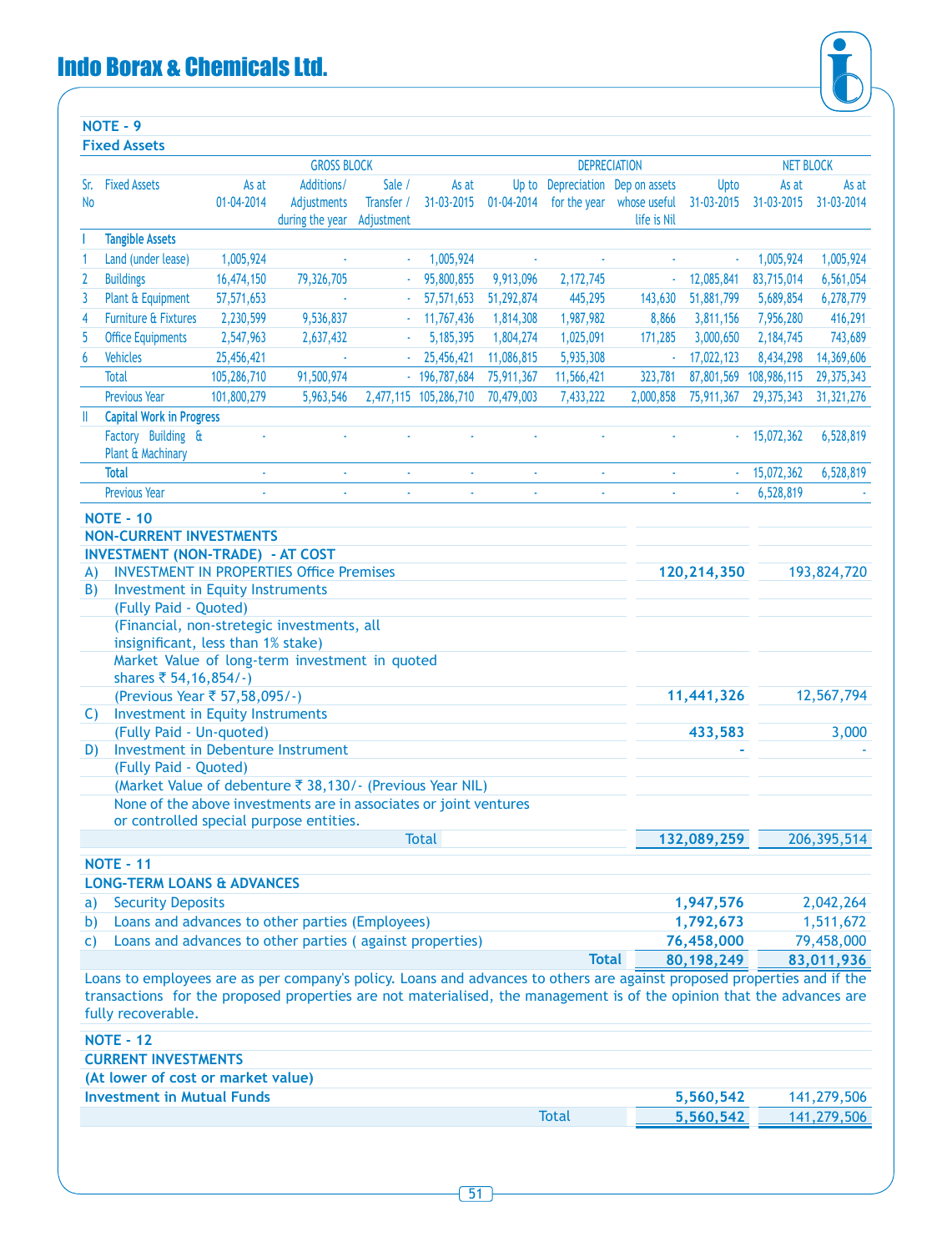|                                                                 |              | <b>Rupees</b> | <b>Rupees</b> |
|-----------------------------------------------------------------|--------------|---------------|---------------|
|                                                                 |              | 31-Mar-15     | 31-Mar-14     |
| <b>NOTE - 13</b>                                                |              |               |               |
| <b>INVENTORIES</b>                                              |              |               |               |
| (As taken, valued & certified by the Management)                |              |               |               |
| <b>Raw Materials</b>                                            |              | 220,620,893   | 76,976,387    |
| Work-in-progress                                                |              | 2,630,598     | 145,605,903   |
| <b>Constructed Units</b>                                        |              | 67,197,029    |               |
| <b>Finished Goods</b>                                           |              | 20,988,921    | 11, 117, 206  |
| Stores, Spares, Packing Materials, Fuel etc.                    |              | 3,994,878     | 3,750,055     |
|                                                                 | <b>Total</b> | 315,432,319   | 237,449,551   |
| <b>NOTE - 14</b>                                                |              |               |               |
| <b>TRADE RECEIVABLES</b>                                        |              |               |               |
| (Unsecured, considered good)                                    |              |               |               |
| Debts due for period exceeding six months                       |              | 66,143        | 63,047        |
| <b>Other Debts</b>                                              |              | 60,099,542    | 36,601,575    |
|                                                                 | <b>Total</b> | 60,165,685    | 36,664,622    |
|                                                                 |              |               |               |
| <b>NOTE - 15</b>                                                |              |               |               |
| <b>CASH &amp; BANK BALANCES</b>                                 |              |               |               |
| A) Cash & Cash Equivalents<br><b>Cash on Hand</b>               |              |               |               |
| <b>Balances with Banks</b>                                      |              | 130,104       | 114,429       |
| - In Current Accounts                                           |              | 156,764,759   | 37,300,168    |
|                                                                 | Sub-total    | 156,894,863   | 37,414,597    |
|                                                                 |              |               |               |
| <b>Other Bank Balances</b><br>B)                                |              |               |               |
| - In Unclaimed Dividend Accounts                                |              | 3,590,952     | 3,822,826     |
| - In Fixed Deposits under Lien                                  |              | 176,300       | 176,300       |
| - In Fixed Deposits (Maturing within 12 months)                 |              |               | 120,000       |
|                                                                 | Sub-total    | 3,767,252     | 4, 119, 126   |
|                                                                 |              |               |               |
|                                                                 | <b>Total</b> | 160,662,115   | 41,533,723    |
| <b>NOTE - 16</b>                                                |              |               |               |
| <b>SHORT TERM LOANS &amp; ADVANCES</b>                          |              |               |               |
| Loans and Advances recoverable in cash or in kind or            |              |               |               |
| for value to be received #                                      |              | 5,255,331     | 13,589,139    |
| <b>Capital Advance</b>                                          |              | 23,999,290    | 4,708,763     |
| <b>Advances to Staff</b>                                        |              | 300,000       | 334,000       |
| Receivable from Customers - Refer Note 27 (4) (b)               |              | 6,212,400     | 18,540        |
| <b>Income Tax Advances</b>                                      |              | 2,124,489     |               |
|                                                                 | <b>Total</b> | 37,891,510    | 18,650,442    |
| # Advances are towards prepaid expenses & to Excise Authorities |              |               |               |
| <b>NOTE - 17</b>                                                |              |               |               |
| <b>OTHER CURRENT ASSETS</b>                                     |              |               |               |
| Interest receivable                                             |              | 2,797         | 705           |
|                                                                 | <b>Total</b> | 2,797         | 705           |

 $\left| \begin{matrix} 0 \\ 1 \end{matrix} \right|$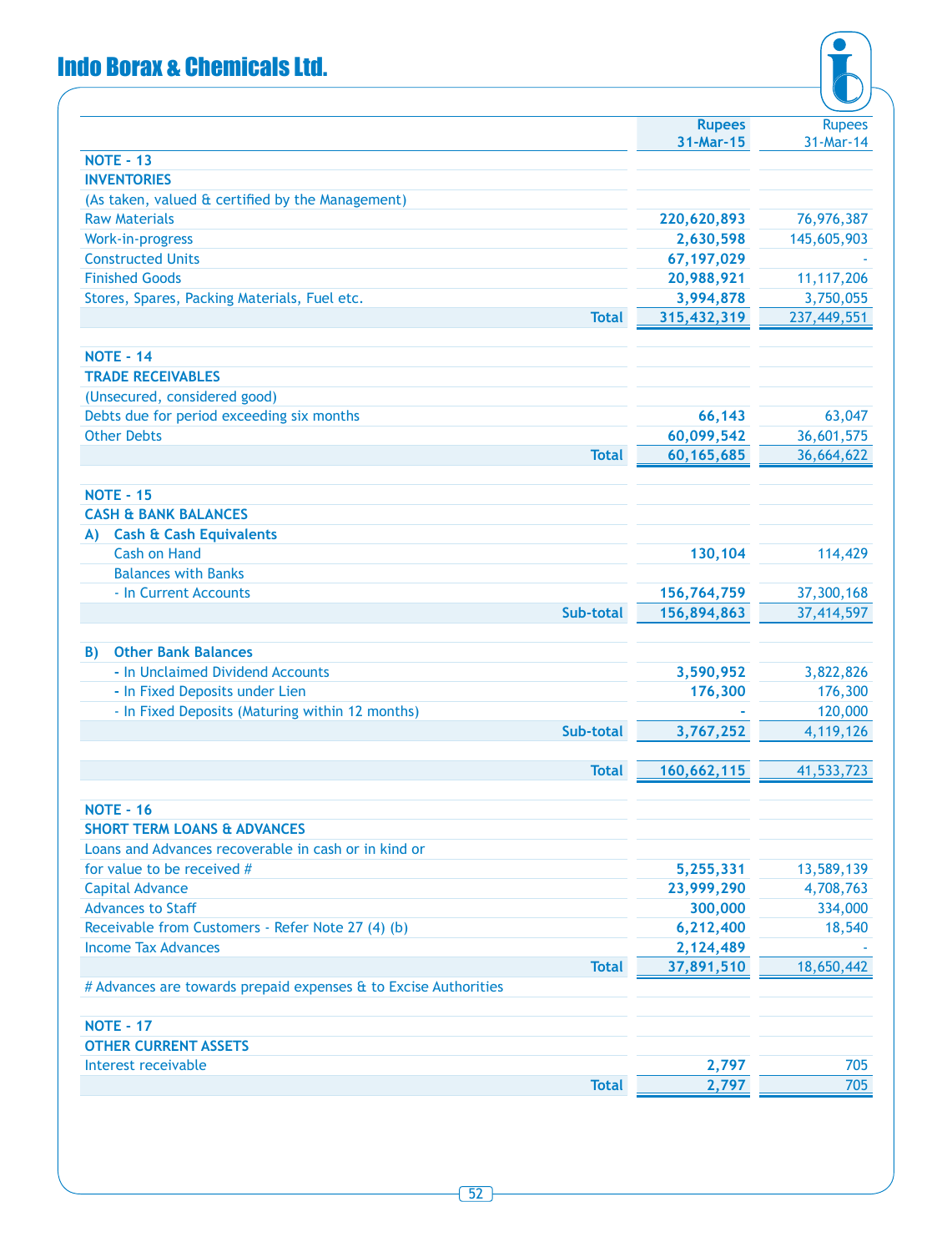

| NOTES TO THE PROFIT & LOSS FOR THE YEAR ENDED 31st MARCH, 2015          |                         |                       |
|-------------------------------------------------------------------------|-------------------------|-----------------------|
|                                                                         | <b>Rupees</b>           | <b>Rupees</b>         |
|                                                                         | 31-Mar-15               | 31-Mar-14             |
| <b>NOTE - 18</b><br><b>REVENUE FROM OPERATIONS</b>                      |                         |                       |
| Sales of Products (Gross)/Units                                         | 961,301,359             | 842,587,129           |
| Less: Excise Duty on sale of Products                                   | 86,785,334              | 75,642,291            |
| <b>Total</b>                                                            | 874,516,025             | 766,944,838           |
|                                                                         |                         |                       |
| <b>NOTE - 19</b>                                                        |                         |                       |
| <b>OTHER INCOME</b>                                                     |                         |                       |
| Interest Income                                                         | 3, 142, 873             | 1,333,442             |
| Dividend on current investments                                         | 8,631,036               | 4,915,798             |
| Dividend on other investments                                           | 52,057                  | 79,778                |
| Gain/(Loss) on sale of investments                                      | 17,022                  | 4,235                 |
| Profit/(Loss) on sale of assets                                         |                         | 86,143                |
| Rent & Facility Charges<br>Miscellaneous Income                         | 17,539,131              | 13,860,000            |
| <b>Total</b>                                                            | 965,187<br>30, 347, 306 | 19,700<br>20,299,096  |
|                                                                         |                         |                       |
| <b>NOTE - 20</b>                                                        |                         |                       |
| <b>COST OF RAW MATERIALS CONSUMED</b>                                   |                         |                       |
| <b>Opening Stock</b>                                                    | 76,976,387              | 81,372,424            |
| <b>Add: Purchases</b>                                                   | 533,659,372             | 335, 302, 429         |
|                                                                         | 610,635,759             | 416,674,853           |
| <b>Less: Closing Stocks</b>                                             | 220,620,893             | 76,976,387            |
| <b>Total</b>                                                            | 390,014,866             | 339,698,466           |
|                                                                         |                         |                       |
| <b>NOTE - 21</b>                                                        |                         |                       |
| <b>COST OF CONSTRUCTION</b>                                             |                         |                       |
| <b>Architect &amp; Design Expenses</b><br><b>Construction Contracts</b> | 3, 154, 924             | 320,000<br>24,681,244 |
| Municipal & Other Charges                                               | 15,674,880              | 3,300                 |
| <b>Purchase of Materials</b>                                            | 8,623,954               | 10,038,118            |
| <b>Other Construction &amp; Site Expenses</b>                           | 7,629,404               | 16,379,380            |
| <b>Total</b>                                                            | 35,083,162              | 51,422,042            |
|                                                                         |                         |                       |
| <b>NOTE - 22</b>                                                        |                         |                       |
| <b>CHANGES IN INVENTORY</b>                                             |                         |                       |
| <b>Opening Stock - Finished Goods</b>                                   | 11, 117, 206            | 11, 104, 683          |
| <b>Opening Stock - Work-in-Progress</b>                                 | 145,605,903             | 199,221,842           |
| <b>Closing Stock - Finished Goods</b>                                   | (20, 988, 921)          | (11, 117, 206)        |
| <b>Closing Stock - Constructed Units</b>                                | (67, 197, 029)          |                       |
| <b>Closing Stock - Work-in-Progress</b>                                 | (2,630,598)             | (145, 605, 903)       |
| Neutralisation of Excise Duty included in Opening and                   | 1,436,308               | (138, 511)            |
| <b>Closing Stock of Finished Goods</b><br><b>Total</b>                  | 67,342,869              | 53,464,905            |
|                                                                         |                         |                       |
| <b>NOTE - 23</b>                                                        |                         |                       |
| <b>EMPLOYEE BENEFITS EXPENSE</b>                                        |                         |                       |
| Salaries, Wages and Bonus                                               | 19,526,353              | 15,739,527            |
| Workmen & Staff Welfare                                                 | 276,879                 | 192,852               |
| Employers Contribution to Provident Fund & Other Funds                  | 1,655,164               | 1,384,276             |
| <b>Gratuity Contribution/Payment</b>                                    | 362,487                 | 190,153               |
| <b>Total</b>                                                            | 21,820,883              | 17,506,808            |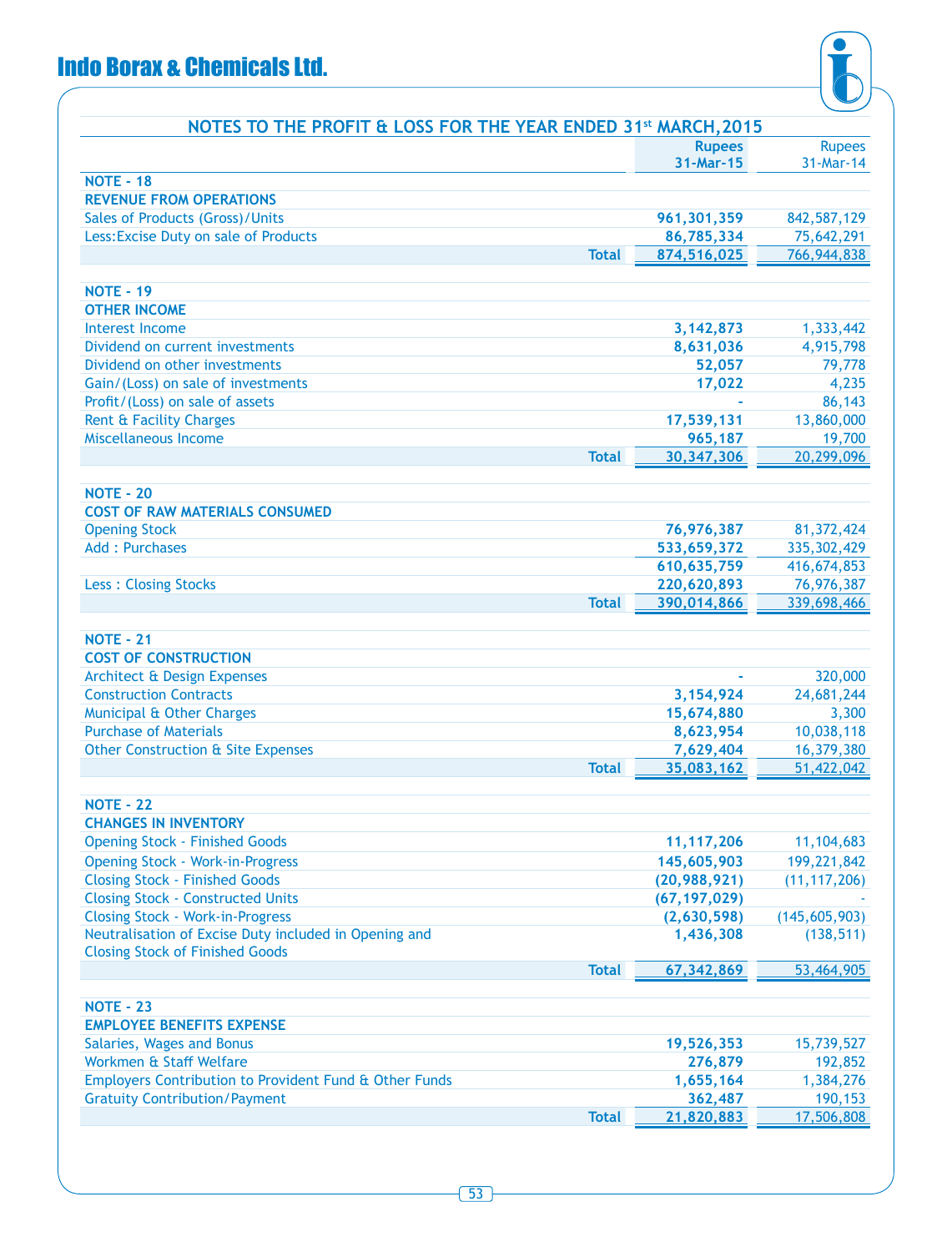| <b>Indo Borax &amp; Chemicals Ltd.</b>            |              |               |               |
|---------------------------------------------------|--------------|---------------|---------------|
|                                                   |              | <b>Rupees</b> | <b>Rupees</b> |
|                                                   |              | 31-Mar-15     | 31-Mar-14     |
| <b>NOTE - 24</b>                                  |              |               |               |
| <b>FINANCE COSTS</b>                              |              |               |               |
| <b>Interest on Working Capital</b>                |              | 55,874        | 97,514        |
| Interest on Vehicle Loan                          |              | 223,447       | 512,569       |
| <b>Other Interest</b>                             |              | 5,026,638     | 4,767,933     |
|                                                   | <b>Total</b> | 5,305,959     | 5,378,016     |
| <b>NOTE - 25</b>                                  |              |               |               |
| <b>OTHER EXPENSES</b>                             |              |               |               |
| Consumption of Stores, Spares & Packing Materials |              | 14,976,835    | 11,774,845    |
| Power & Fuel                                      |              | 46, 114, 262  | 41,027,303    |
| <b>Water Charges</b>                              |              | 571,287       | 385,089       |
| <b>Factory Expenses</b>                           |              | 16,363,894    | 14,665,419    |
| <b>Excise Duty</b>                                |              | 673,726       | 901,938       |

Rates & Taxes **466,278** 325,500 Rent and Other Charges **4,345,790** 2,545,598 Repairs - Plant & Machineries **676,560** 8,624,691 Repairs - Building **170,078** 61,475 Repairs - Others **713,677** 352,067 Insurance Charges **288,046** 239,540 Directors Remuneration **20,042,896** 15,936,941 Directors Remuneration - Subsidiary **890,000** 900,000 Directors Sitting Fees **237,000** 147,000 Payment to Auditors **1,123,500** 1,070,510 Legal & Professional Charges **9,064,565** 7,496,934 Freight , Coolie & Cartage **22,331,213** 19,866,015 Commission & Brokerage **13,685,618** 12,660,943 Discount & Rebate **-** 13,841 Miscellaneous Expenses **15,328,745** 12,883,960 Bank Charges **337,151** 534,732 Exchange Rate Difference **-** 97,214 Entry Tax **5,828,414** 4,392,926 Preliminery Expenses Amortized **-** 16,786

 **Total 174,229,535** 156,921,267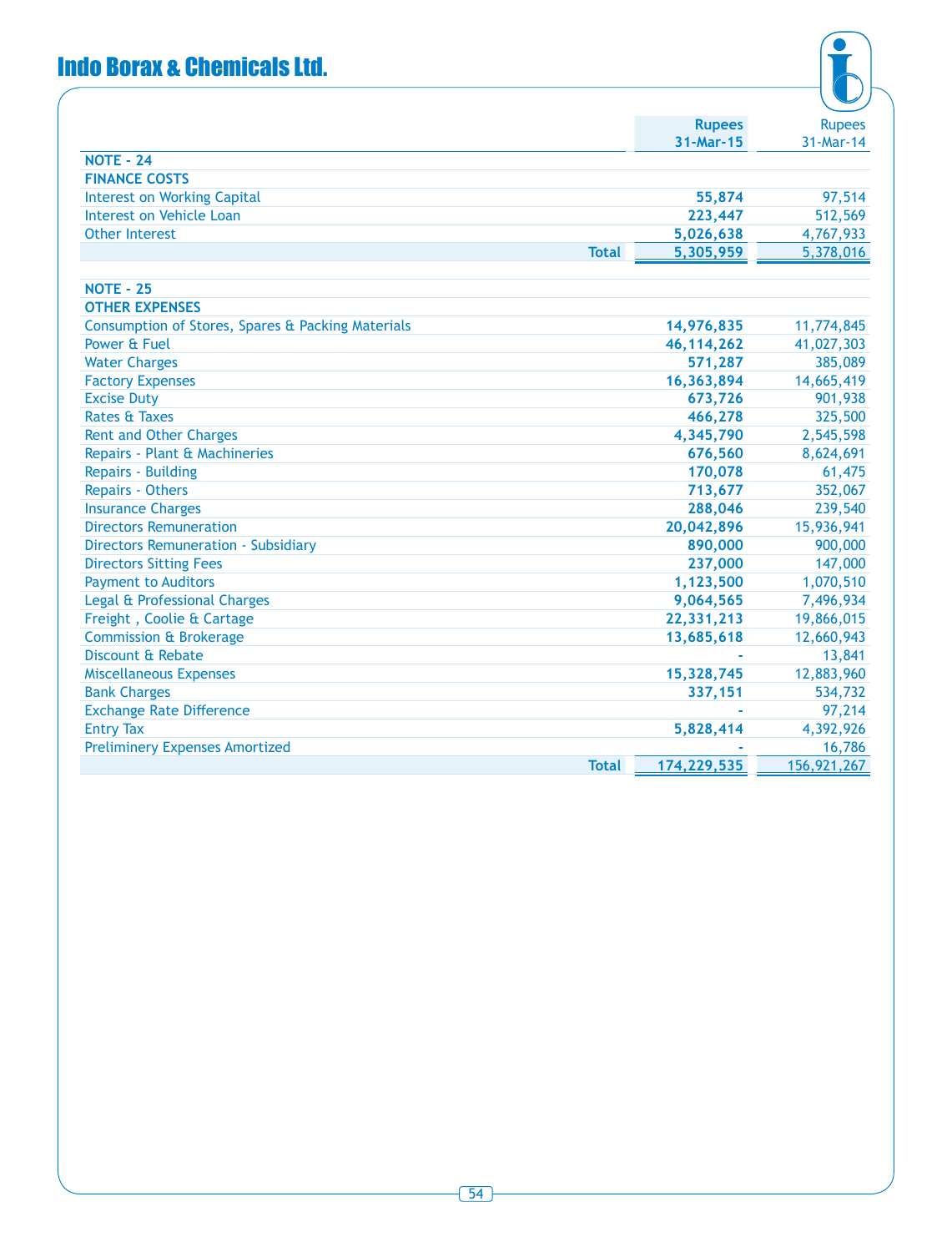

#### **NOTE - 26**

#### **SIGNIFICANT ACCOUNTING POLICIES**

#### **a) METHOD OF ACCOUNTING**

The accounts have been prepared under the historical cost convention on an accrual basis in accordance with applicable accounting standards and the provisions of the Companies Act, 2013.

#### **b) FIXED ASSETS**

Fixed assets are stated at cost alongwith cost directly attributable to bring the assets to their working condition.

#### **c) DEPRECIATION**

Depreciation is provided on all assets at Pithampur ( straight line method ) and at head office ( writtendown-value) with reference to the useful life of the respective assets specified in and in the manner prescribed in Schedule II of the Companies Act, 2013.

#### **d) INVESTMENTS**

Current investments are stated at lower of cost or market value. Long Term Investments are stated at cost except where dimunition in value, if any, is other than temporary in nature, in which case they are stated net of provision for such dimunition in value.

#### **e) INVENTORIES**

- i) Stores and spares, packing material and fuel are valued at Cost.
- ii) Raw materials are valued at cost or in case where the resultant finished goods are expected to be sold at less than cost, at net realisable value.
- iii) Work-in-progress for manufactured goods is valued at estimated cost.

 Constructed units valued at proportionate of cost of land, cost of materials, construction expenses, other direct expenses and indirect Expenses.

iv) Finished goods are valued at cost or net realisable value whichever is lower.

#### **f) FOREIGN CURRENCY TRANSACTIONS.**

All foreign currency transactions are accounted at the rate prevailing at the time of transaction.

#### **g) SALES**

Sales is inclusive of excise duty but net of rate difference payable, sales return and Central Sales Tax/ value added tax.

#### **h) Income Recognition**

Income from sale of units is recognised when the substaintial risks and rewards of ownership are transferred to the buyer under the terms of the contract. Revenue from sale of under constructions units covered by legally enforceable sale agreements is recognised on percentage completion method and

stage of completion is determined on the basis of cost incurred upto reporting date in accordance with ICAI's Guidance Note on Accounting for Real Estate Transacations (Revised 2012).

#### **i) EMPLOYEES BENEFITS**

#### **Defined Contribution Benefits**

Company's contributions paid/payable during the year to Provident Fund, Family Pension Fund, ESIC and Labour Welfare Fund are recognized in Profit & Loss Account.

#### **Defined Benefit Plan**

- i. The payments to Life Insurance Corporation of India for all the employees covered under 'Employees Group Gratuity cum Life Assurance Scheme' are based on amount of premium determined by them. Premiums so paid/payable for the year adjusted for effect of acturial valuation at year end are recognized in the Profit & Loss Account.
- ii. Annual Leave Encashment is accounted on accrual basis.

 Employees of the subsidiary company are presently not entitled to any benefits referred to in AS-15.

#### **j) CONTINGENT LIABILITY**

Contingent liabilities are not provided for but are disclosed by way of Notes on Accounts.

#### **k) DEFERRED TAXATION**

Deferred Tax resulting from timing differences between book and tax profits is accounted for under the liability method, at the current rate of tax to the extent that timing differences are expected to crystallize.

#### **l) SEGMENT REPORTING**

The activities of the holding company other than those relating to deployment of surplus funds are reported under the Segment - 'Chemicals'. Activities of the subsidiary company are reported under the Segment- 'Construction'. All other activities are reported as 'Unallocated'.

#### **m) NORMAL OPERATING CYCLE FOR ACTIVITIES OF SUBSIDIARY**

 Normal operating cycle for the current operations of the company commence with the process of acquiring land / development rights and ends with realisation of sale proceeds of constructed units. Thus the normal operating cycle is longer than a year and differ from project to project. Assets and liabilities are classified as current or non-current accordingly on the basis of expected time of realisation of sale proceeds of constructed units.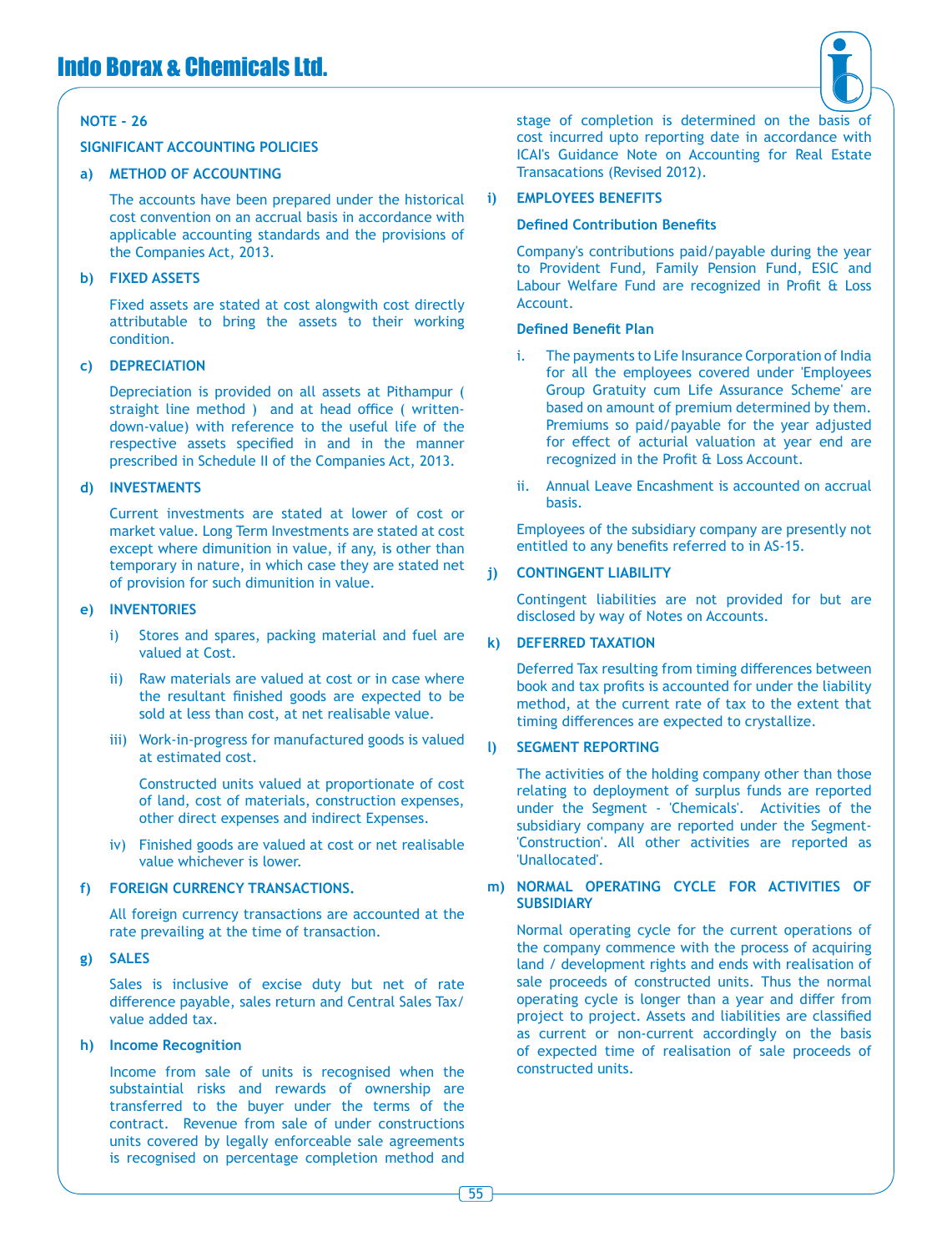#### **NOTE - 27**

#### **OTHER DISCLOSURES & NOTES**

#### **1 Basis of Consolidation**

The Consolidated financial statements relates to Indo Borax & Chemicals Ltd. and its Subsidiary Company. The consolidated financial statements have been prepared in accordance with Accounting Standard - 21 " Consolidated Financial Statement " issued by the Institute of Chartered Accountants of India. The Consolidated Financial Statements have been prepared on the following basis :-

 The Financial Statements of the Company and its Subsidiary company have been combined on a line-byline by adding together the book values of like items of Assets, Liabilities, Income and expenses after fully eliminating intra group balances and transactions.

 The list of subsidiary companies included in consolidation and Company's holding therein are as under :

| Name of the Subsidiaries | Country of    | $%$ of   |
|--------------------------|---------------|----------|
|                          | Incorporation | ultimate |
|                          |               | holding  |
| Indoborax Infrastructure | <b>INDIA</b>  | 100%     |
| <b>Pyt Ltd</b>           |               |          |

- 2 The difference between the cost of investment in the subsidiary and the share of net assets at the time of acquisition of shares in subsidiary is identified in the financial statements as Goodwill.
- 3 Brief Information on shares bought back during the year

 Pursuant to the resolution passed by the Board of Directors of the Company and in accordance with the applicable provisions of the Companies Act, 1956, Companies Act, 2013 and the Securities and Exchange Board of India ( Buy-back of Securities) Regulations, 1998, as amended, the Company made a Public Annoucement on 3rd March, 2014, to buy back the Equity Shares of Face Value of  $\bar{\tau}$  10/- each of the Company from open market through Stock Exchange route at a price not exceeding  $\bar{\tau}$  145/- per shares, aggregating to  $\bar{\tau}$  4,35,00,000/-, if the entire shares bought at maximum price.

The Company has bought back & extinguished 2,72,000 Equity Shares as at 31st March, 2015 at an average price of  $\bar{\tau}$  125.99 per share, utilising a sum of  $\bar{\tau}$  3,42,67,998/in terms of the applicable Provisions of the Section 77A of the Companies Act, 1956, the Section 68 of the Companies Act, 2013 and SEBI ( Buy-back of Securities) Regulations, 1998, as amended.

Previous year, the Company has bought back 1,69,627 Equity Shares as at 31<sup>st</sup> March, 2014 at an average price of  $\bar{\tau}$  128.56 per share, utilising a sum of  $\bar{z}$  2,18,06,836/-.These shares have been extinguished on 7th April 2014 in terms of the applicable Provisions of the Section 77A of the Companies Act, 1956, the



68 of the Companies Act, 2013 and SEBI ( Buy-back of Securities) Regulations, 1998, as amended. The said amount of  $\bar{\tau}$  2,18,06,836/- has been shown by way of deduction from shareholders fund.

- 4 Disclosure pursuant to Guidance Note on Accounting for Real Estate Transactions (Revised 2012)
	- a Aggregate amount cost incurred during the current reporting period

|                                                      |              | <b>Current Year Previous Year</b> |
|------------------------------------------------------|--------------|-----------------------------------|
| Opeing work in<br>progress                           | 142,707,363  | 198,018,134                       |
| Add: Cost incurred<br>during the year                | 58,884,753   | 75,774,187                        |
|                                                      | 201,592,116  | 273,792,321                       |
| Less: Closing work<br>in progress                    | 67, 197, 029 | 142,707,363                       |
| Cost recognised for<br>the Units sold                | 134,395,087  | 131,084,958                       |
| Revenue recognised<br>during the reporting<br>period | 148,426,514  | 140773486                         |
| Profit from sale of<br>units                         | 14,031,427   | 9.688.528                         |

- b Amount receivable from/(payable to) customers reflecting difference of progressive billing raised and the income recognised as per Guidance Note on accounting for Real Estate Transactions (Revised 2012).
- 5 Contingent Liabilities and commitments not provided for:

 Guarantees given by the bankers of the Company ₹ 1,65,000/-. (Previous Year ₹ 1,65,000/-)

- 6 Previous year figures have been rearranged/regrouped, wherever necessary, to make them comparable with current year figures.
- 7 Payment to Statutory Auditors.

|                                              | <b>Current Year</b> | <b>Previous Year</b> |
|----------------------------------------------|---------------------|----------------------|
|                                              | <b>Rupees</b>       | <b>Rupees</b>        |
| a) As Auditors                               | 300,000             | 300,000              |
| b) In Other Capacity                         |                     |                      |
| <b>For Tax Audit</b>                         | 100,000             | 100,000              |
| <b>For Certification</b>                     | 448,500             | 316,010              |
| <b>For Taxation Matters</b>                  | 275,000             | 354,500              |
| <b>Total</b>                                 | 1,123,500           | 1,070,510            |
| <b>Managerial Remuneration to Directors:</b> |                     |                      |
| <b>Break up of Remuneration</b>              |                     |                      |
| 1. Salary & Allowances                       | 3,456,000           | 3,412,645            |
| 2. Contribution to                           | 259,200             | 255,948              |

| <b>Z. CONTRIBUTION TO</b><br>provident Fund | <b>239,200</b> | ZJJ, 940     |
|---------------------------------------------|----------------|--------------|
| 3. Commission on<br>profit                  | 15,864,477     | 11, 123, 177 |
| 4. Perquisites                              | 722.419        | 1,401,119    |
| <b>Total</b>                                | 20,302,096     | 16,192,889   |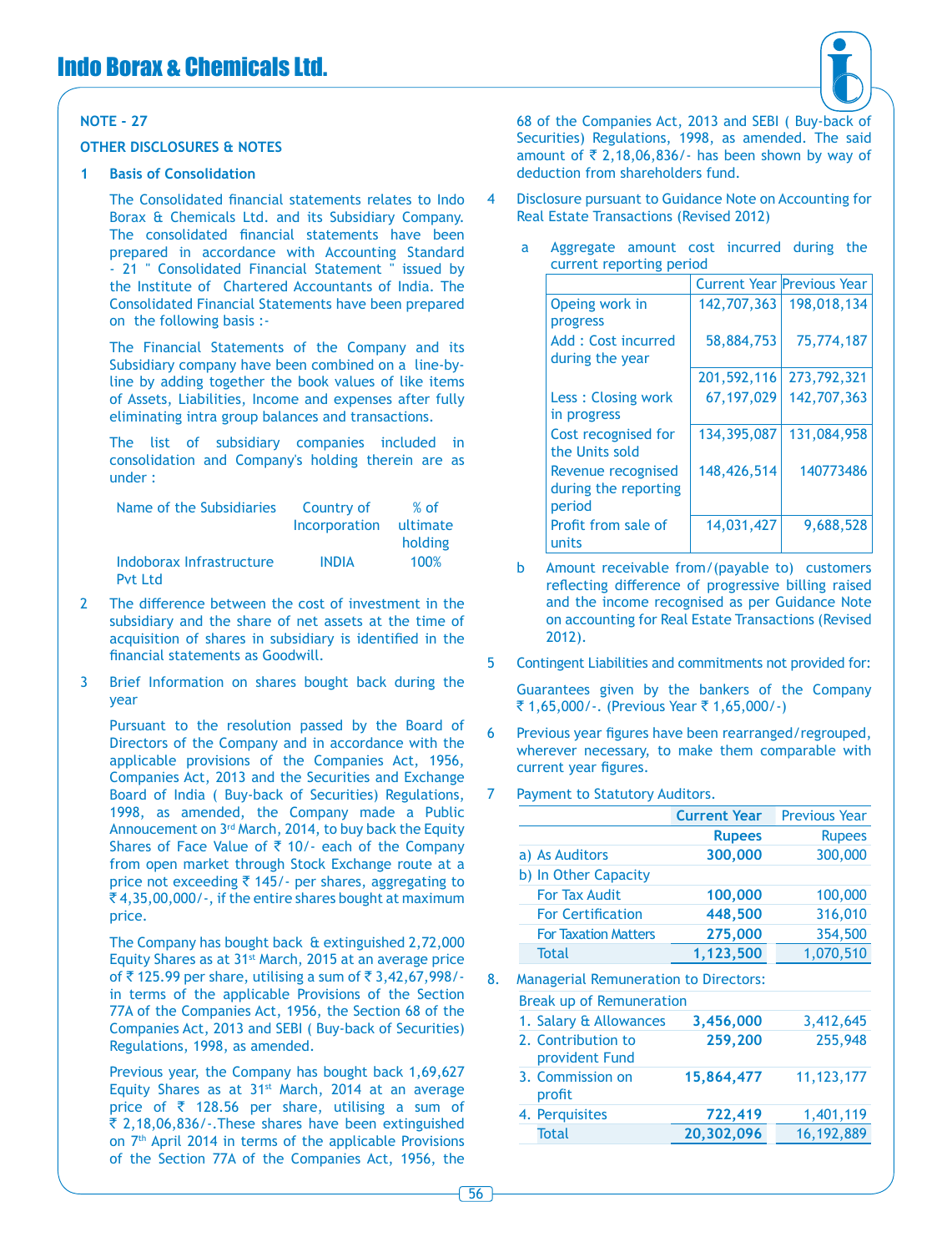

 The Company has taken Group Gratuity Policy and contributing for the Directors is not separately determined, hence not included above.

| Break up of Remuneration (Subsidiary Company) |  |
|-----------------------------------------------|--|
|-----------------------------------------------|--|

Salary & Allowances 890,000 900,000

- 9 The Balances of sundry debtors, sundry creditors, loans and advances are subject to confirmation & reconciliation, if any. In the opinion of the management, adjustment, if any, arising out of reconciliation are not expected to be significant.
- 10 In the opinion of the Board of Directors, the assets (other than fixed assets and non-current investments) have value on realisation in the ordinary course of business at least equal to the amount at which they are stated.
- 11 Major components of deferred tax liabilities and assets arising on account of timing difference are :-

|                                       | 31.03.2015 | 31.03.2014 |
|---------------------------------------|------------|------------|
| <b>Liabilities</b>                    |            |            |
| On account of<br><b>Depreciation</b>  | 646,790    | 1,310,411  |
| <b>Assets</b>                         |            |            |
| On account of<br><b>Disallowances</b> |            |            |
| Net Deferred Tax<br>Liability         | 646,790    | 1,310,411  |

**12 Related party Disclosures :-**

**Key Management Personnel & their relatives**

- a) Shri S. K. Jain, Managing Director and Shri.Sajal Jain, Executive Director of the Company hold significant interest and key management position in the Company. Mr. Piyush Shah, Executive Director of Subsidiary Company Indoborax Infra. Pvt Ltd
- b) Details of Transations with the persons referred to in (a) above and their relative Mrs. Sushila Jain and Indo Perlite Private Limited, Associated Borax Pvt Ltd having one or more director in common, are as under:-

|   | Remuneration paid to<br><b>Managing Director *</b>                | 10,151,048 | 8,096,445 |
|---|-------------------------------------------------------------------|------------|-----------|
| 2 | Remuneration paid to<br><b>Executive Director *</b>               | 10,151,048 | 8,096,444 |
| 3 | Directors Sitting Fees paid to<br>Mrs Sushila Jain                | 42,000     | 24,000    |
| 4 | <b>Remuneration paid</b><br>to Executive Director<br>(Subsidiary) | 890,000    | 900,000   |
| 5 | Purchase of shares of<br>Subsidiary from Shri.<br>S.K.Jain        | 5,066,260  |           |
| 6 | Purchase of shares of<br>Subsidiary from Shri. Sajal<br>Jain      | 4,812,947  |           |

|    | Interest Expense                                          | $5,019,811$ 4,630,702  |
|----|-----------------------------------------------------------|------------------------|
| 18 | Loans received during the                                 | 7,317,830   22,567,632 |
|    | vear                                                      |                        |
|    | Loans repaid during the year                              | 1,908,104   25,200,000 |
|    | 10 Loans oustanding at year end $ 46,424,627 41,014,901 $ |                        |

\*The Company has taken Group Gratuity Policy and contribution for the Managing Director and Executive Director is not separately determined, hence not included above.

13. Pursuant to Accounting Standard Interpretation (ASI)-14 (Revised) "Disclosure of Revenue from Sales Transactions" issued by the Institute of Chartered Accountants of India, the excise duty expenses is bifurcated into three components: excise duty expenses related to sales is reduced from Gross Sales, excise duty relating to the difference between the closing and opening stock is recognized in the inventory adjustments and the unrecovered excise duty is recognized under manufacturing and other expenses.

| Earning per share is computed based on the following:- |                                                            |                   |                   |
|--------------------------------------------------------|------------------------------------------------------------|-------------------|-------------------|
|                                                        |                                                            | <b>Year Ended</b> | <b>Year Ended</b> |
|                                                        |                                                            | 31.03.2015        | 31.03.2014        |
| a)                                                     | Profit after tax - $(\bar{\zeta})$                         | 131,010,173       | 101,181,496       |
| b)                                                     | Weighted average<br>number of equity<br><b>Shares</b>      | 3,224,170         | 3,481,000         |
| C)                                                     | <b>Basic and diluted</b><br>Earning per Share $\bar{\tau}$ | 40.63             | 29.07             |
|                                                        | (Face Value of Share<br>₹ 10/-)                            |                   |                   |

- 15 No Provision for diminution in value of long term investments in quoted shares aggregating to ₹ 67,78,004/- (Previous year :₹ 72,95,418/-) has been made in accounts as the diminution is of temporary nature.
- 16 The company has not entered in any derivative transactions by way of currency and/or interest rate swap or forward exchange contract.
- 17 a) None of the supplier of the company has informed that it is a SSI unit. Therefore, outstanding to SSI units is considered to be NIL.
	- b) In the absence of any intimation received from vendors regardimg the status of their registration under the " Micro, Small and Medium Enterprises Development Act, 2006 " the company is unable to comply with the disclosure required to be made relating thereto.
- 18 Details of CSR Spend during the financial year.

Total amount to be spend for the financial year  $\bar{\tau}$  28,28,732/-, amount spend for the financial year  $\overline{\zeta}$  81,578/- & unspent amount for the year is ₹ 27,47,154/-.

19. The company has taken Group Gratuity Policy from LIC and the premiums determined by LIC and payable for the financial year adjusted for effect of acturial valuation at year end is charged to Profit & Loss Account.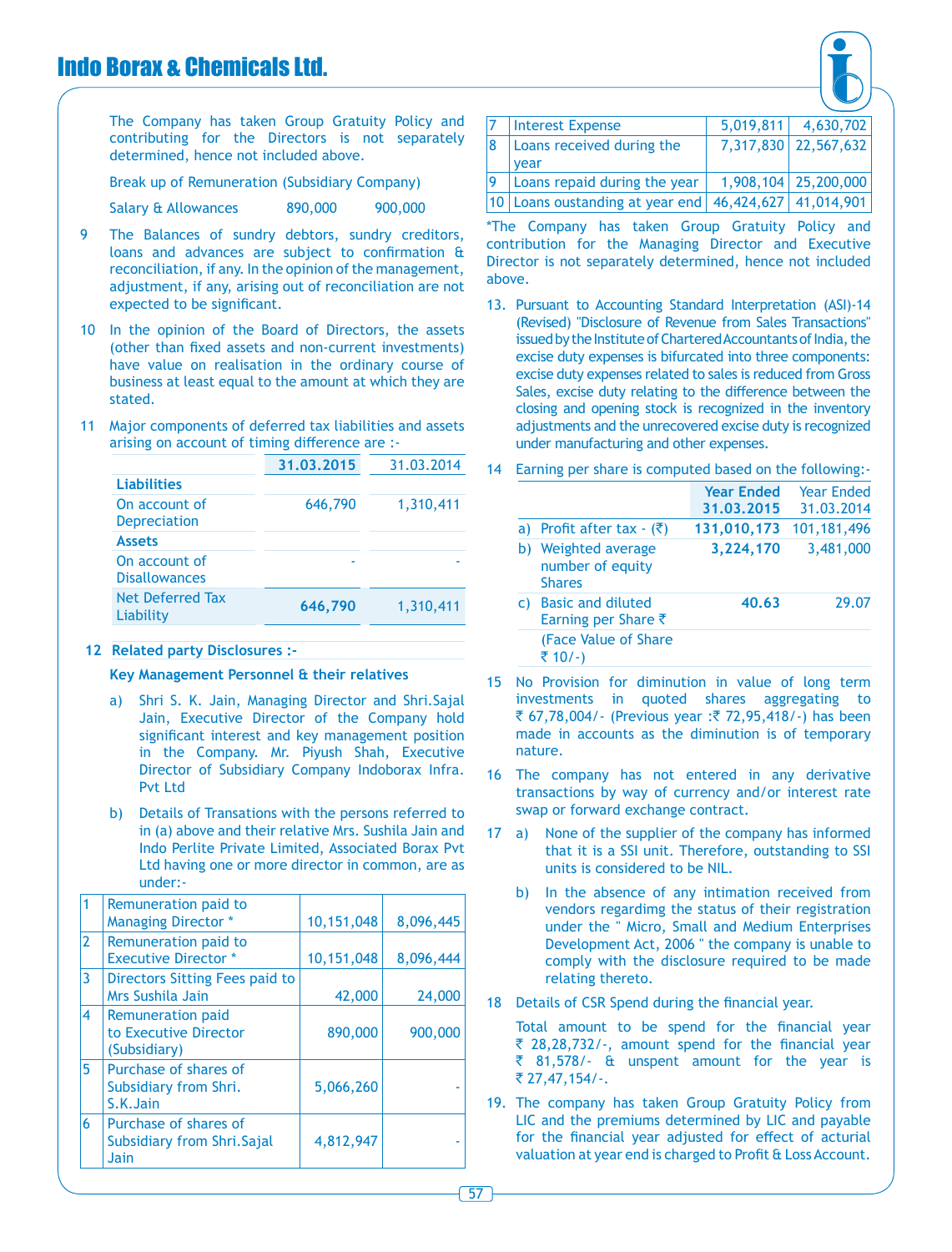

Required disclosures as per particulars received from LIC and accounts are as under:

|                |                                                              | <b>Current</b><br>Year | <b>Previous</b><br>Year                            |
|----------------|--------------------------------------------------------------|------------------------|----------------------------------------------------|
|                | a) Assumptions                                               |                        |                                                    |
|                | <b>Discount Rate</b>                                         | 8%                     | 8%                                                 |
|                | <b>Salary Escalation</b>                                     | 5%                     | 5%                                                 |
|                | Withdrawal rate 1 to 3%<br>depending on age                  |                        | <b>Withdrawal rate 1 to 3%</b><br>depending on age |
|                | <b>Mortality Rate</b>                                        | LIC<br>$(1994 - 96)$   | LIC<br>$(1994-96)$                                 |
|                |                                                              | <b>Rupees</b>          | <b>Rupees</b>                                      |
|                | b) Table showing changes in<br>present value of obligations  |                        |                                                    |
| i)             | Present value of<br>obligations - beginning<br>of the year   | 4,198,178              | 3,707,241                                          |
| $\mathbf{ii}$  | Interest cost                                                | 335,854                | 296,579                                            |
| iii)           | <b>Current Service cost</b>                                  | 203,554                | 183,677                                            |
| iv)            | <b>Benefits paid</b>                                         |                        |                                                    |
| V).            | Acturial (gain)/loss on<br>obligations                       | 236,633                | 10,682                                             |
| vi)            | Present value of<br>obligations-end of the<br>year           | 4,974,219              | 4,198,178                                          |
|                | c) Table showing changes in<br>the fair value of plan assets |                        |                                                    |
| i)             | Fair value of plan assets<br>-beginning of the year          | 4,775,738              | 4,233,295                                          |
| $\mathbf{ii}$  | Expected return on the<br>plan assets                        | 439,069                | 542,443                                            |
| iii)           | <b>Contributions</b>                                         | 483,352                |                                                    |
| iv)            | <b>Benefits paid</b>                                         |                        |                                                    |
| V)             | Acturial gain / (loss) on<br>plan assets                     |                        |                                                    |
| vi).           | Fair value of plan assets<br>-end of the year                | 5,698,159              | 4,775,738                                          |
|                | d) Amount to be recognised in<br>the balance sheet           |                        |                                                    |
| $\mathbf{i}$ ) | Fair value of plan<br>assets - end of the year               | 5,698,159              | 4,775,738                                          |
| ii)            | Present value of<br>obligations - end of the<br>vear         | 4,974,219              | 4,198,178                                          |
| iii)           | Asset /(Liability)<br>recognised                             | 723,940                | 577,560                                            |

|                |                 | e) Expenses recognised in<br>statement of profit & loss                         |               |               |
|----------------|-----------------|---------------------------------------------------------------------------------|---------------|---------------|
|                |                 | account                                                                         |               |               |
|                |                 | i) Current service cost                                                         | 203,554       | 183,677       |
|                | $\mathbf{ii}$ ) | Interest cost                                                                   | 335,854       | 296,579       |
|                | iii)            | <b>Expected return on</b><br>plan assets                                        | (439, 069)    | (542, 443)    |
|                | iv)             | Acturial (gain) / loss<br>recognised                                            |               | 10,682        |
|                | V)              | Adjustment for<br>prepaid portion / LCSA<br>premium / Renewal<br>date variation | 262,148       | 241,658       |
|                | vi) -           | Expenses recognised in<br>profit & loss account                                 | 362,487       | 190,153       |
|                |                 | 20 Segmentwise revenue, results and capital employed                            |               |               |
| 1              |                 | Segment Revenue                                                                 |               |               |
|                |                 | a) Chemicals                                                                    | 727,054,698   | 626, 171, 352 |
|                |                 | b) Consturction                                                                 | 148,426,514   | 140,773,486   |
|                | <b>Total</b>    |                                                                                 | 875,481,212   | 766,944,838   |
| $2^{\circ}$    |                 | <b>Segment Result</b>                                                           |               |               |
|                |                 | a) Chemicals                                                                    | 144,454,611   | 111,934,297   |
|                |                 | b) Consturction                                                                 | 14,031,427    | 9,671,743     |
|                | <b>Total</b>    |                                                                                 | 158,486,038   | 121,606,040   |
|                |                 | Less : Interest                                                                 | (286, 148)    | (747, 314)    |
|                |                 | Add: Other Income/<br><b>Expenses</b>                                           | 41,299,746    | 34,560,482    |
|                |                 | <b>Profit before Tax</b>                                                        | 199,499,636   | 155,419,208   |
| 3 <sup>1</sup> |                 | <b>Capital Employed</b>                                                         |               |               |
|                |                 | a) Chemicals                                                                    | 534,014,697   | 133,416,494   |
|                |                 | b) Consturction                                                                 | 95,870,126    | 163,640,085   |
|                |                 | c) Unallocated                                                                  | 198,577,650   | 419,873,725   |
|                |                 |                                                                                 | 828, 462, 473 | 716,930,304   |
|                |                 |                                                                                 |               |               |

As per our report of even date.

| For V. S. LALPURIA & COMPANY<br><b>Chartered Accountants</b> | S.K.Jain             | Chairman &<br><b>Managing Director</b> | Sushila Jain         | <b>Director</b> |
|--------------------------------------------------------------|----------------------|----------------------------------------|----------------------|-----------------|
| (Firm No. 105581W)                                           | Sajal S. Jain        | Vice Chairman &                        | Arun S.Sureka        | <b>Director</b> |
| <b>V.S.LALPURIA</b><br>Proprietor                            |                      | Executive Director, CFO                | Narendrakumar Mittal | <b>Director</b> |
| M. No. 15926<br>Mumbai, 30 <sup>th</sup> May, 2015           | <b>Pravin Chavan</b> | <b>Company Secretary</b>               | G. R. Parmar         | <b>Director</b> |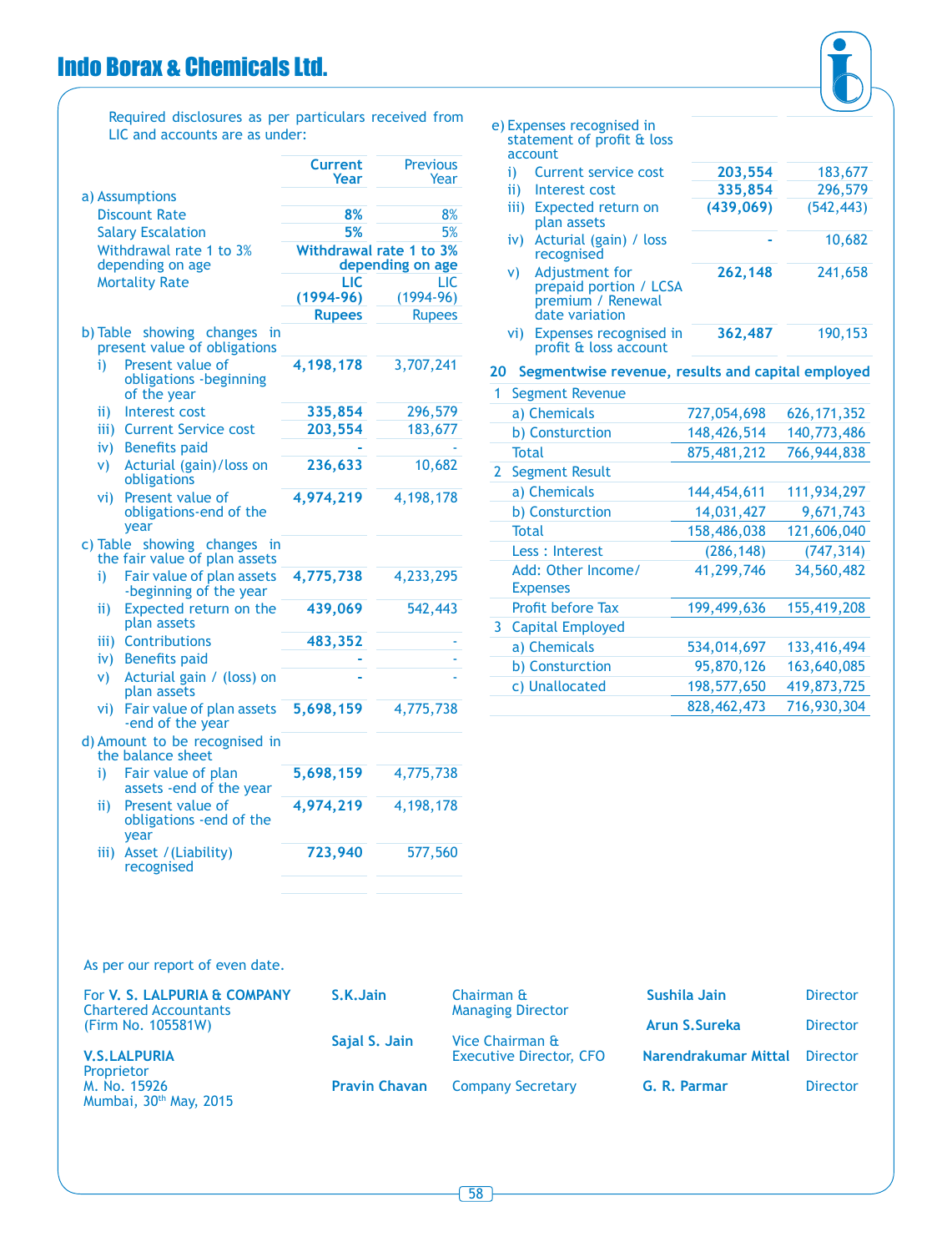

#### **DIRECTORS' REPORT**

**To The Members of Indoborax Infrastructure Private Limited,**

Your Directors have pleasure in presenting Sixth Annual Report and the Audited Statement of Accounts for the year ended on 31st March, 2015.

#### **FINANCIAL RESULTS AND OPERATIONS**

The performance of the Company for the financial year ended  $31<sup>st</sup>$  March, 2015 is summarized below:

|                                                  |                 | $(\bar{\bar{\zeta}})$ in lacs) |
|--------------------------------------------------|-----------------|--------------------------------|
| <b>Particulars</b>                               | $31 - 3 - 2015$ | 31-3-2014                      |
| Sales & other income                             | 1,513.96        | 1,409.18                       |
| <b>Profit before Depreciation &amp; Taxation</b> | 170.99          | 99.10                          |
| Less : Depreciation                              | 0.98            | 0.94                           |
| <b>Provision for Taxation</b>                    | 57.06           | 31.21                          |
| <b>Deferred Tax</b>                              | (0.51)          | $\sim$ $\sim$                  |
| <b>Profit after Depreciation &amp; Taxation</b>  | 113.46          | 66.95                          |
| <b>Balance brought forward</b>                   | 66.35           | (0.60)                         |
| <b>Balance carried to Balance Sheet</b>          | 179.81          | 66.35                          |

#### **DIVIDEND**

The Directors do not recommend dividend for the year under review.

#### **RESERVES**

During the year company has not transferred any amount to General Reserve, thus entire amount is available for appropriation is retained in profit and loss account.

#### **REVIEW OF OPERATIONS**

The residential building project of 11 units undertaken by the company is completed. Out of 11 units constructed, company has sold 9 units till 31<sup>st</sup> March, 2015. During the year under review, the company recorded turnover of ₹ 1484.26 lacs is higher by 5.44% over last year (₹ 1407.73 lacs in 2013-14) and earned profit after tax of ₹ 113.46 lacs recording a growth of 69.46% over the PAT of  $\bar{x}$  66.95 lacs in 2013-14.

#### **DEPOSITS FROM PUBLIC**

The Company has not accepted any deposits from public.

#### **RESPONSIBILITY STATEMENT**

Pursuant to the requirement under Section 134 (5) of the Companies Act, 2013, with respect to Directors' Responsibility Statement, it is hereby confirmed:

- (i) that in the preparation of the annual accounts, the applicable accounting standards have been followed and there are no material departures;
- (ii) that the Directors have selected such accounting policies and applied them consistently and made judgments and estimates that are reasonable and prudent so as to give true and fair view of the state of affairs of the Company at the end of financial year and of the profit of the Company for that period;
- (iii) that the Directors have taken proper and sufficient care for the maintenance of adequate accounting records in accordance with the provisions of the Act for safeguarding the assets of the Company and for preventing and detecting fraud and other irregularities;
- (iv) that the Directors have prepared the annual accounts on a going concern basis;
- (v) that Directors have devised proper systems to ensure compliance with the provisions of all applicable laws and that such systems were adequate and operating effectively.

#### **DETAILS OF LOAN GIVEN, INVESTMENTS MADE AND GUARANTEE GIVEN COVERED U/S 186 (4) OF THE COMPANIES ACT, 2013**

Company has not given any Loan, made investment or given guarantee covered u/s 186(4) of the Companies Act, 2013.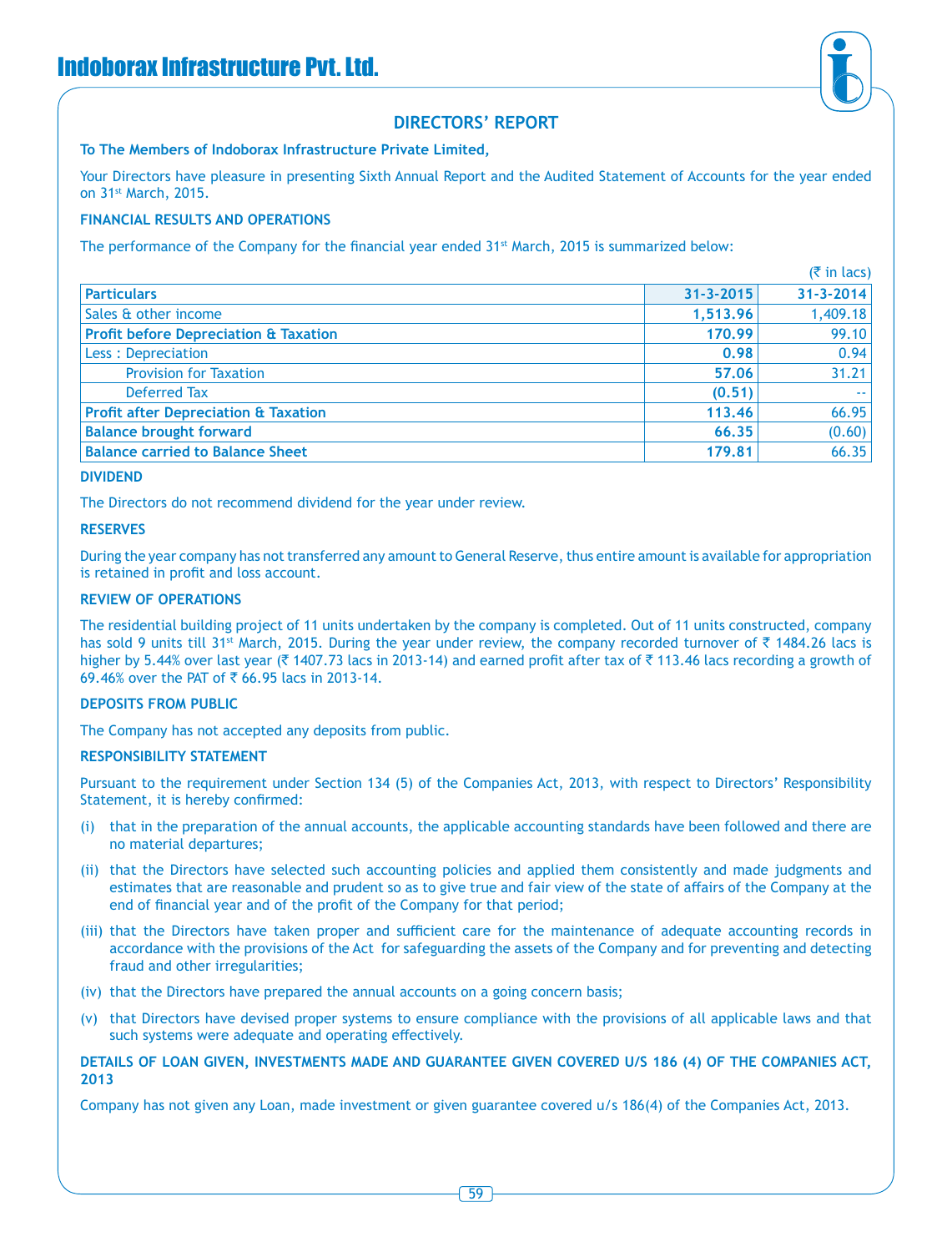



Being engaged in construction and development of properties, company exposed to varying degrees of uncertainty. Effective risk management is, therefore crucial for the company to optimize its performance. The risk identified by the management in the real estate sector are regulatory risk, project implementation risk, borrowing risk, liquidity risk, input cost risk, land related risk, credit risk, competition risk. The board of directors reviews the risks and monitors the steps to be taken to control risk and ensures that the overall risk exposure is within the risk capacity and risk appetite of the company. The board of directors of the company are also apprised of the risks faced by the Company, and of the adequate and timely risk management measures taken to mitigate them.

#### **PARTICULARS OF CONTRACTS OR ARRANGEMENTS WITH RELATED PARTIES REFERRED TO SECTION 188 (1)**

None of the transactions with related parties falls under the scope of Section 188(1) of the Act. No material related party transactions, i.e. exceeding ten percent of the annual turnover as per last audited balance sheet, were entered during the year by your company. The information on the transactions with related parties pursuant to Section 134 (3) (h) of the Act read with Rule 8(2) of the Companies (Accounts) Rules, 2014 to be given in AOC-2 are not applicable.

#### **ENERGY CONSERVATION, TECHNOLOGY ABSORPTION AND FOREIGN EXCHANGE EARNINGS AND OUTGO**

The activities of the Company is such where the particular required pursuant to section 134 (m) i.e. conservation of energy, technology absorption is not applicable.

Foreign Exchange earning & Outgo: NIL

#### **NUMBER OF MEETING OF THE BOARD**

During the financial year 2014-15 the Board of Directors met 6 times on the following dates: 30-May-2014, 12-June-2014, 26-Sept-2014, 18-Dec-2014, 12-Feb-2015 and 31-Mar-2015.

#### **DIRECTORS**

Mr. Govind Parmar, Independent Director of Indo Borax & Chemicals Ltd, was appointed as per clause 49 (V) (A) of Listing Agreement on the board w.e.f. 26<sup>th</sup> September, 2014.

#### **EXTRACT OF ANNUAL RETURN**

As provided under Section 92(3) of the Act, the extract of the annual return is given in Annexure I in the prescribed Form MGT-9, which forms part of this report.

#### **STATUTORY AUDITORS**

M/s. V. S. Lalpuria & Co, Chartered Accountants, Statutory Auditors of the Company hold office, in accordance with the provisions of the Companies Act, 2013, up to conclusion of the ensuing Annual General Meeting and are eligible for reappointment. The company has received letter from them to effect that their appointment, if made, would be within the prescribed limits under section 141(3) (g) of the Companies Act, 2013 and they are not disqualified from appointment.

#### **COMMENTS ON AUDITORS REPORT**

The Auditors Report does not contain any qualifications or adverse comments and therefore, do not call for any comment.

For and on behalf of the Board of Directors

Mumbai, S. K. Jain May 30, 2015 Chairman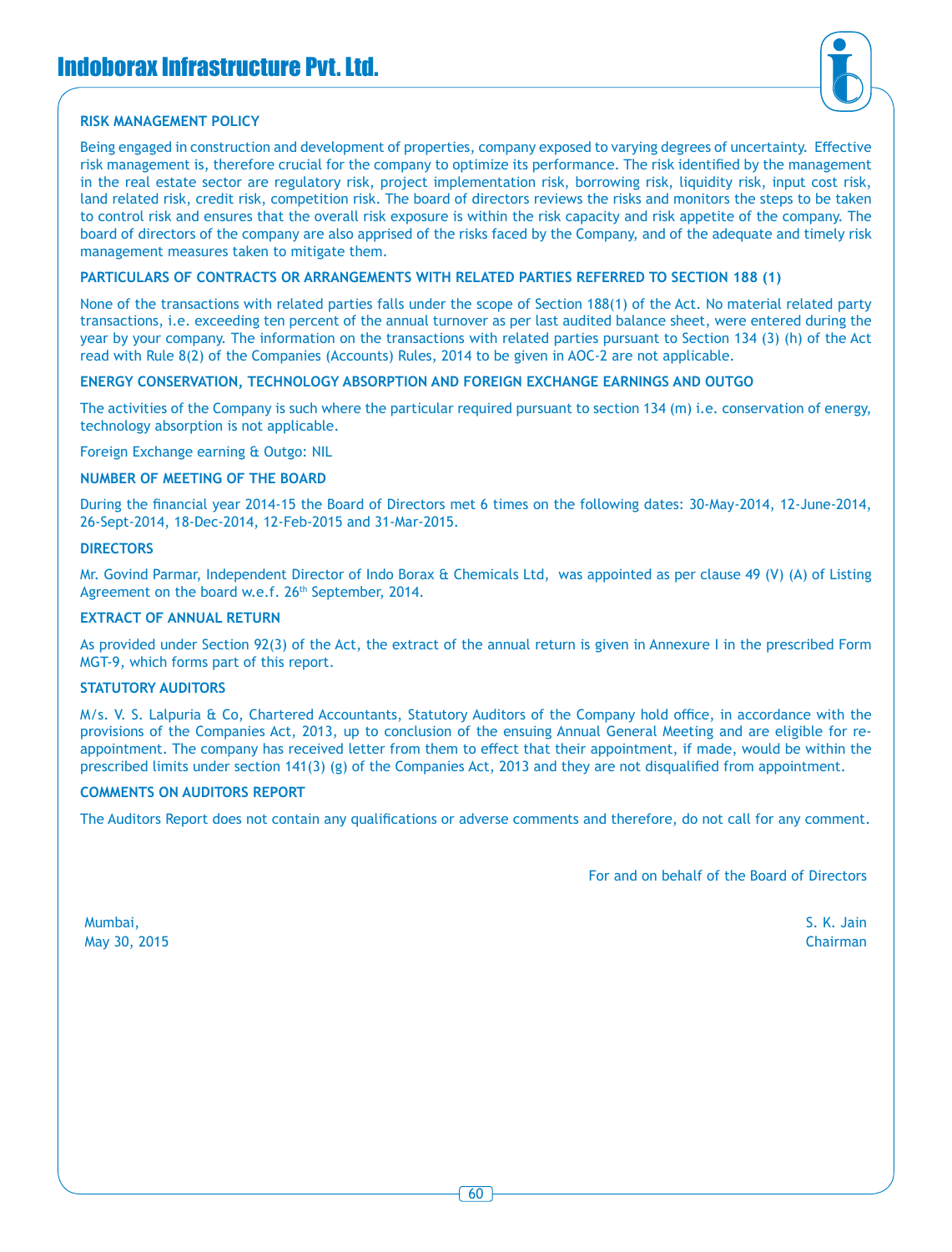

### **Annexure I Form No. MGT-9**

#### **EXTRACT OF ANNUAL RETURN**

As on financial year ended 31<sup>st</sup> March, 2015

[Pursuant to section 92(3) of the Companies Act, 2013 and rule 12(1) of the Companies (Management and Administration) Rules, 2014]

#### **I REGISTRATION AND OTHER DETAILS**

|               | <b>CIN</b>                                                                | U45400MH2009PTC197583                                                                          |
|---------------|---------------------------------------------------------------------------|------------------------------------------------------------------------------------------------|
| $\mathbf{ii}$ | <b>Registration Date</b>                                                  | 03-12-2009                                                                                     |
| iii)          | Name of the Company                                                       | Indoborax Infrastructure Private Limited                                                       |
| iv)           | Category/Sub-Category of the Company                                      | Private Limited Company/Limited by Shares                                                      |
| V)            | Address of the Registered office & Contact Details                        | 302, Link Rose, Linking Road, Santacruz (West),<br>Mumbai -400 054 Tel-2648 9142 Fax-2648 9143 |
| Vi)           | <b>Whether Listed Company</b>                                             | NO.                                                                                            |
|               | vii) Name, Address and contact details of Registrar and No Transfer Agent |                                                                                                |

Transfer Agent, if any

#### **II PRINCIPAL BUSINESS ACTIVITIES OF THE COMPANY**

All the business activities contributing 10% or more of the total turnover of the company shall be stated:

| <b>Sr.</b> Name and description | NIC Code                     | % total turnover |
|---------------------------------|------------------------------|------------------|
| No. of main products/service    | of the product/service       | of the Company   |
| <b>Housing Construction</b>     | 410-Construction of Building | 100%             |

#### **III PARTICULARS OF HOLDING, SUBSIDIARY AND ASSOCIATE COMPANIES**

| Sr.<br>No. | Name and address of the company   | CIN                   | Holding/<br>Subsidiary/<br><b>Associates</b> | % of shares   Applicable<br>held | <b>Section</b> |
|------------|-----------------------------------|-----------------------|----------------------------------------------|----------------------------------|----------------|
|            | Indo Borax & Chemicals Limited    | L24100MH1980PLC023177 | <b>Holding</b>                               | 100%                             | 2(46)          |
|            | 302, Link Rose, Linking Road,     |                       |                                              |                                  |                |
|            | Santacruz (West), Mumbai -400 054 |                       |                                              |                                  |                |

#### **IV SHAREHOLDING PATTERN (Equity share capital Breakup as percentage of Total Equity)**

#### **i) Category-wise share holding**

| <b>Category of</b><br><b>Shareholders</b> |                          | <b>No of Shares held</b><br>at the beginning of the year |                 |        |                                    | <b>No of Shares held</b><br>at the end of the year |                 |        |                                    | % change<br>during |
|-------------------------------------------|--------------------------|----------------------------------------------------------|-----------------|--------|------------------------------------|----------------------------------------------------|-----------------|--------|------------------------------------|--------------------|
|                                           |                          | Demat                                                    | <b>Physical</b> |        | Total  % of total<br><b>shares</b> | Demat                                              | <b>Physical</b> |        | Total  % of total<br><b>shares</b> | the year           |
| A                                         | <b>Promoters</b>         |                                                          |                 |        |                                    |                                                    |                 |        |                                    |                    |
|                                           | Indian                   |                                                          |                 |        |                                    |                                                    |                 |        |                                    |                    |
| a)                                        | Individuals/HUF          |                                                          | 4,000           | 4,000  | 40.00                              |                                                    |                 |        |                                    | 40.00              |
| b)                                        | Central Govt.            |                                                          |                 |        |                                    |                                                    |                 |        |                                    |                    |
| C)                                        | <b>State Govt.</b>       |                                                          |                 |        |                                    |                                                    |                 |        |                                    |                    |
| d)                                        | <b>Bodies Corporate</b>  |                                                          | 6,000           | 6,000  | 60.00                              |                                                    | 10,000          | 10,000 | 100.00                             | (40.00)            |
| e)                                        | Banks/FI                 |                                                          |                 |        |                                    |                                                    |                 |        |                                    |                    |
|                                           | Any Other (Specify)      |                                                          |                 |        |                                    |                                                    |                 |        |                                    |                    |
|                                           | Sub-Total $(A)$ $(1)$ :- | 0                                                        | 10,000          | 10,000 | 100.00                             | 01                                                 | 10000.0         | 10,000 | 100                                |                    |

61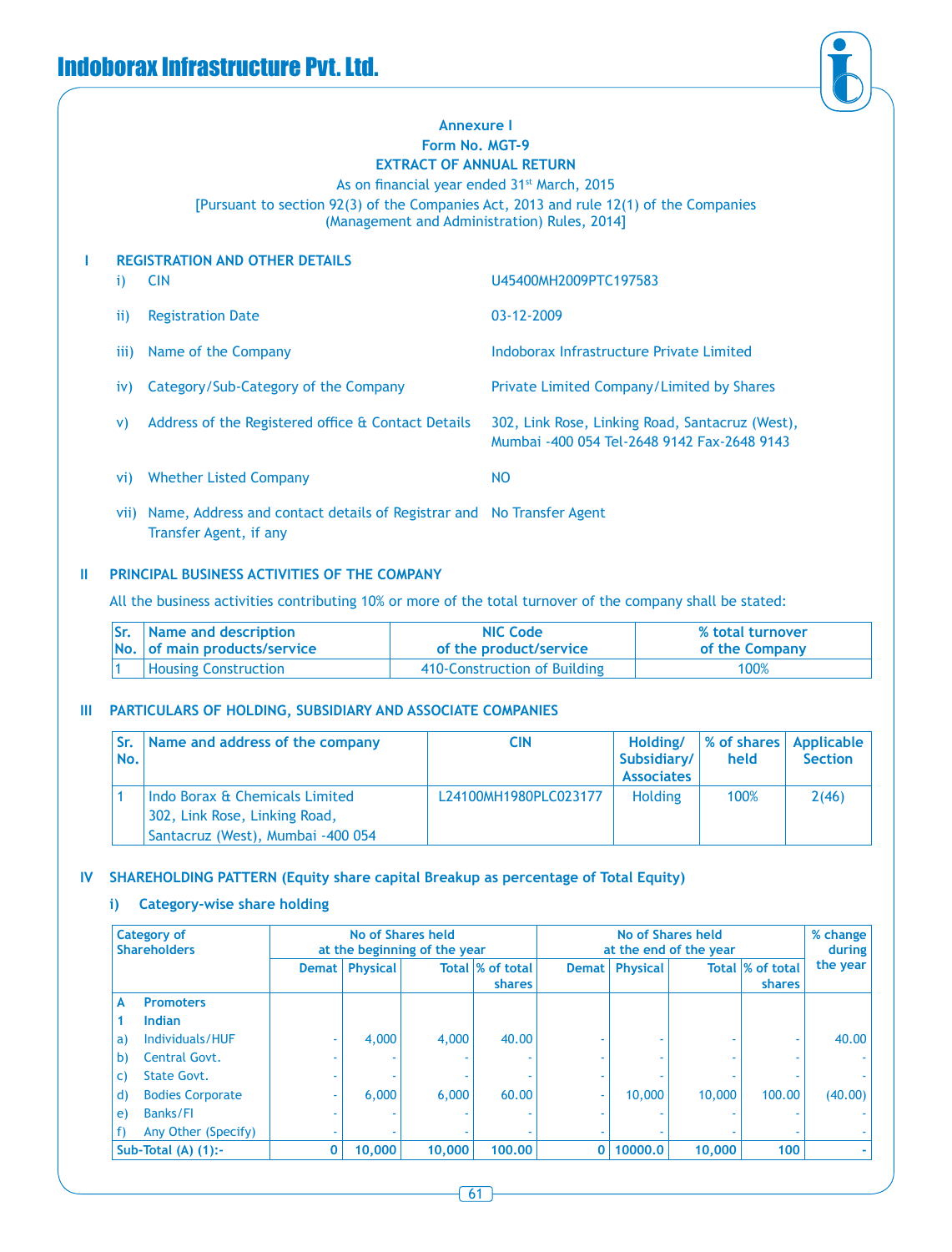## Indoborax Infrastructure Pvt. Ltd.



|                     | <b>Category of</b>                                                                          |                | No of Shares held |                              |                             |          | <b>No of Shares held</b> |                        |                             |          |
|---------------------|---------------------------------------------------------------------------------------------|----------------|-------------------|------------------------------|-----------------------------|----------|--------------------------|------------------------|-----------------------------|----------|
| <b>Shareholders</b> |                                                                                             |                |                   | at the beginning of the year |                             |          |                          | at the end of the year |                             | during   |
|                     |                                                                                             |                | Demat Physical    |                              | Total  % of total<br>shares |          | Demat Physical           |                        | Total  % of total<br>shares | the year |
| 2                   | Foreign                                                                                     |                |                   |                              |                             |          |                          |                        |                             |          |
| a)                  | NRI-Individuals                                                                             |                |                   |                              |                             |          |                          |                        |                             |          |
| b)                  | <b>Others-Individuals</b>                                                                   |                |                   |                              |                             |          |                          |                        |                             |          |
| C)                  | <b>Bodies Corporate</b>                                                                     |                |                   |                              |                             |          |                          |                        |                             |          |
| d)                  | Banks/FI                                                                                    |                |                   |                              |                             |          |                          |                        |                             |          |
| e)                  | Other (Specify)                                                                             |                |                   |                              |                             |          |                          |                        |                             |          |
|                     | Sub-Total (A) (2):-                                                                         |                |                   |                              |                             |          |                          |                        |                             |          |
|                     |                                                                                             |                |                   |                              |                             |          |                          |                        |                             |          |
|                     | <b>Total shareholding of</b><br><b>Promoter</b>                                             |                |                   |                              |                             |          |                          |                        |                             |          |
|                     | $A = A(1) + A(2)$                                                                           | ÷              | 10,000            | 10,000                       | 100,00                      | ÷        | 10,000                   | 10,000                 | 100.00                      |          |
|                     |                                                                                             |                |                   |                              |                             |          |                          |                        |                             |          |
| В                   | <b>Public Shareholding</b>                                                                  |                |                   |                              |                             |          |                          |                        |                             |          |
| 1                   | <b>Institutions</b>                                                                         |                |                   |                              |                             |          |                          |                        |                             |          |
| a)                  | <b>Mutual Funds</b>                                                                         |                |                   |                              |                             |          |                          |                        |                             |          |
| b)                  | Banks/Fl                                                                                    |                |                   |                              |                             |          |                          |                        |                             |          |
| C)                  | Central Govt.                                                                               |                |                   |                              |                             |          |                          |                        |                             |          |
| d)                  | <b>State Govt.</b>                                                                          |                |                   |                              |                             |          |                          |                        |                             |          |
| e)                  | <b>Venture Capital</b><br><b>Funds</b>                                                      |                |                   |                              |                             |          |                          |                        |                             |          |
| f)                  | <b>Insurance Companies</b>                                                                  |                |                   |                              |                             |          |                          |                        |                             |          |
| g)                  | <b>FIIs</b>                                                                                 |                |                   |                              |                             |          |                          |                        |                             |          |
| h)                  | <b>Foreign Venture</b><br><b>Capital Funds</b>                                              |                |                   |                              |                             |          |                          |                        |                             |          |
| i)                  | <b>Others (Specify)</b>                                                                     |                |                   |                              |                             |          |                          |                        |                             |          |
|                     | Sub-Total (B) (1):-                                                                         |                |                   |                              |                             |          |                          |                        |                             |          |
| 2                   | <b>Non-Institutional</b>                                                                    |                |                   |                              |                             |          |                          |                        |                             |          |
| a)                  | <b>Bodies Corporates</b>                                                                    |                |                   |                              |                             |          |                          |                        |                             |          |
| $\mathbf{i}$        | Indian                                                                                      |                |                   |                              |                             |          |                          |                        |                             |          |
| ii)                 | <b>Overseas</b>                                                                             |                |                   |                              |                             |          |                          |                        |                             |          |
| b)                  | <b>Individuals</b>                                                                          |                |                   |                              |                             |          |                          |                        |                             |          |
| i)                  | <b>Individuals</b><br>shareholders holding<br>nominal share                                 |                |                   |                              |                             |          |                          |                        |                             |          |
|                     | capital upto ₹1 Lakh                                                                        |                |                   |                              |                             |          |                          |                        |                             |          |
|                     | ii) Individuals<br>shareholders holding<br>nominal share<br>capital in excess of<br>₹1 Lakh |                |                   |                              |                             |          |                          |                        |                             |          |
| C)                  | Others (Speficy)-<br><b>Clearing Members</b>                                                |                |                   |                              |                             |          |                          |                        |                             |          |
|                     | Others (Speficy) - NRI                                                                      |                |                   |                              |                             |          |                          |                        |                             |          |
|                     | Sub-Total $(B)$ $(2)$ :-                                                                    |                |                   |                              |                             |          |                          |                        |                             |          |
|                     | <b>Total Public shareholding</b>                                                            |                |                   |                              |                             |          |                          |                        |                             |          |
|                     | $B = B(1) + B(2)$                                                                           |                |                   |                              |                             |          |                          |                        |                             |          |
| C                   | Shares held by<br>custodian for GDRs<br>& ADRs                                              |                |                   |                              |                             |          |                          |                        |                             |          |
|                     | Grand Total $(A + B + C)$                                                                   | $\mathbb{Z}^2$ | 10,000            | 10,000                       | 100.00                      | $\omega$ | 10,000                   | 10,000                 | 100.00                      |          |
|                     |                                                                                             |                |                   |                              |                             |          |                          |                        |                             |          |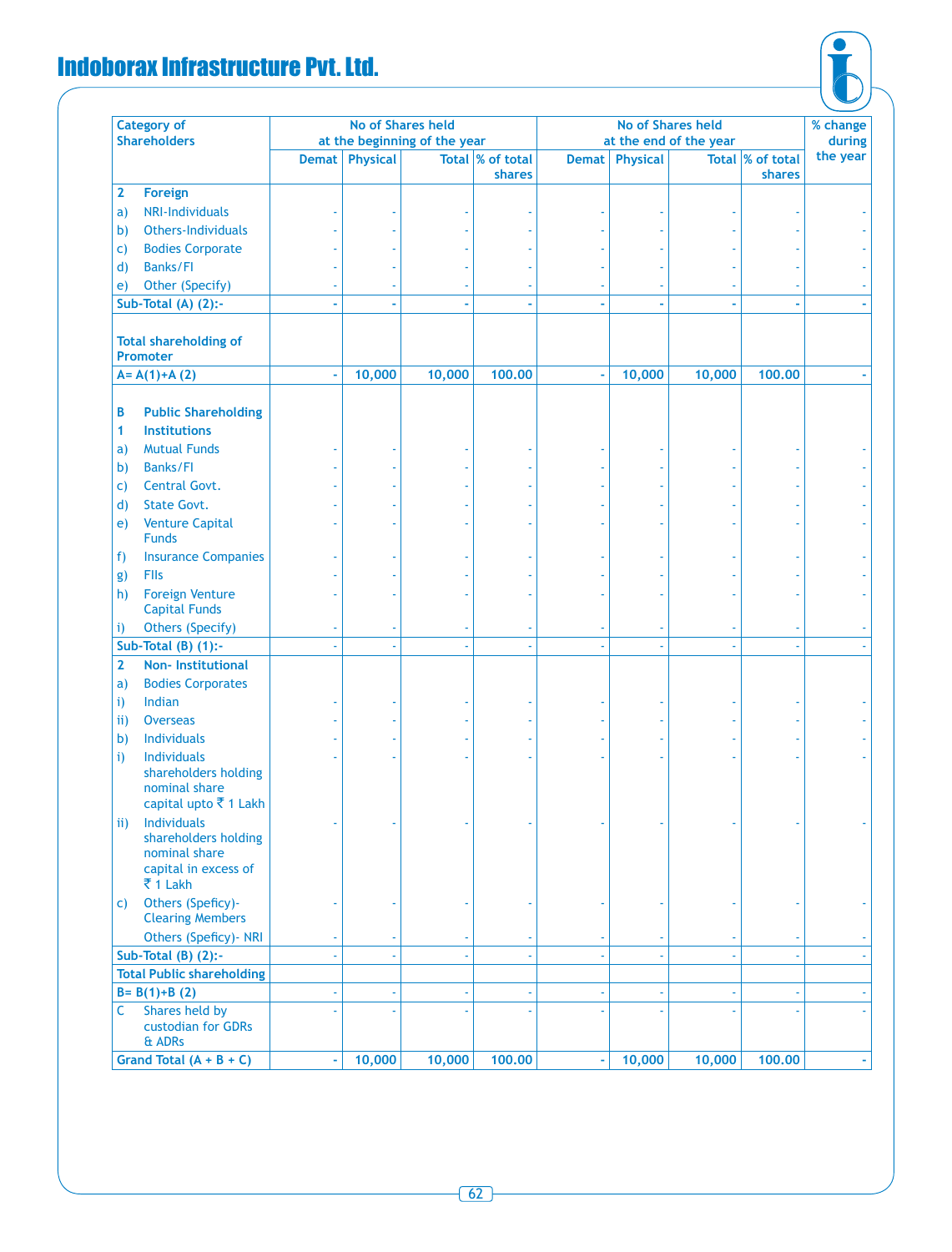

#### **ii) Shareholding of Promoters**

| Sr.          | <b>Shareholders Name</b>   | Shareholding at the                         |         | Shareholding at the |               |             | % change   |         |
|--------------|----------------------------|---------------------------------------------|---------|---------------------|---------------|-------------|------------|---------|
| No.          |                            | beginning of the year                       |         | end of the year     |               |             | during the |         |
|              |                            | % of total<br>% of shares<br>No. of $\vert$ |         | No. of $\vert$      | % of total    | % of shares | year       |         |
|              |                            | <b>Shares</b>                               | shares  | pledged/            | <b>Shares</b> | shares I    | pledged/   |         |
|              |                            |                                             | of the  | encumbered          |               | of the l    | encumbered |         |
|              |                            |                                             | company | to total            |               | company     | to total   |         |
|              |                            |                                             |         | shares              |               |             | shares     |         |
|              | Sushilkumar Naimkumar Jain | 2,000                                       | 20.00   |                     |               |             |            | (20.00) |
| $^{\circ}$ 2 | Indo Borax & Chemicals Ltd | 6,000                                       | 60.00   |                     | 10,000        | 100.00      |            | 40.00   |
| 3            | Sajal Sushilkumar Jain     | 1,900                                       | 19.00   |                     |               |             |            | (19.00) |
| 4            | Piyush Shah                | 100                                         | 1.00    |                     |               |             |            | (1.00)  |
|              | <b>Total</b>               | 10,000                                      | 100.00  |                     | 10,000        | 100.00      |            |         |

#### **iii) Change in promoters shareholding ( Please specify, if there is no change )**

| Sr.<br><b>No</b> |                                                                |               | Shareholding at the<br>beginning of the year | <b>Cumulative Shareholding</b><br>during the year |                   |  |
|------------------|----------------------------------------------------------------|---------------|----------------------------------------------|---------------------------------------------------|-------------------|--|
|                  |                                                                | No. of        | % of total shares                            | No. of                                            | % of total shares |  |
|                  |                                                                | <b>Shares</b> | of the company                               | <b>Shares</b>                                     | of the company    |  |
|                  | At the beginning of the year                                   | 10,000        | 100.00                                       |                                                   |                   |  |
|                  | Date wise increase/decrease in Promoters shareholding during   |               |                                              |                                                   |                   |  |
|                  | the year specifying the reasons for increase or decrease (e.g. |               |                                              |                                                   |                   |  |
|                  | allotment/transfer/bonus/ sweat equity etc. #                  |               |                                              |                                                   |                   |  |
|                  | At the end of the year                                         | 10,000        | 100.00                                       |                                                   |                   |  |
|                  | 그는 그 사람들은 아이들은 사람들을 하고 있다. 그는 어머니는 아이들은 사람들은 아이들이 아이들이 없었다.    |               |                                              |                                                   |                   |  |

There is no change in total Promoters shareholding except Inter-se Transfer among promoters.

#### **Inter-se Transfer among Promoters**

| Sr.            | Name                       | Shareholding  |            | Date             | Increase /  | Reason          | <b>Cummulative</b>      |            |
|----------------|----------------------------|---------------|------------|------------------|-------------|-----------------|-------------------------|------------|
| <b>No</b>      |                            | No. of        | % of total |                  | Decrease in |                 | Shareholding during the |            |
|                |                            | <b>Shares</b> | shares     |                  | Shareholing |                 | year (01/04/2014 to     |            |
|                |                            | at the        | of the     |                  |             |                 | 31/03/2015)             |            |
|                |                            | beginning     | company    |                  |             |                 | No. of                  | % of total |
|                |                            | (01/04/14)    |            |                  |             |                 | <b>Shares</b>           | shares     |
|                |                            | /End of       |            |                  |             |                 |                         | of the     |
|                |                            | the year      |            |                  |             |                 |                         | company    |
|                |                            | (31/03/15)    |            |                  |             |                 |                         |            |
|                | Sushilkumar Jain           | 2,000         | 20.00      | 01-04-2014       | 0.00        | <b>Transfer</b> |                         |            |
|                | <b>Director</b>            |               | 0.00       | 31-03-2015       | $-2000.00$  |                 |                         | 0.00       |
| $\overline{2}$ | Sajal Jain                 | 1,900         | 19.00      | 01-04-2014       | 0.00        | <b>Transfer</b> |                         |            |
|                | <b>Director</b>            |               | 0.00       | 31-03-2015       | $-1900.00$  |                 |                         | 0.00       |
| $\overline{3}$ | Piyush Shah                | 100           | 1.00       | $01 - 04 - 2014$ | 0.00        | <b>Transfer</b> |                         |            |
|                | <b>Whole Time Director</b> |               | 0.00       | 31-03-2015       | $-100.00$   |                 |                         | 0.00       |
| 4              | Indo Borax & Chemicals     | 6,000         | 60.00      | 01-04-2014       | 0.00        | <b>Transfer</b> |                         |            |
|                | Ltd                        |               |            |                  |             |                 |                         |            |
|                | <b>Holding Company</b>     | 10,000        | 0.31       | 31-03-2015       | 4000.00     |                 | 10,000                  | 100.00     |

iv) Shareholding pattern of top ten shareholders (other than directors, Promoters and holders of ADRs and GDRs) : The entire share capital is held by holding Company as on 31<sup>st</sup> March, 2015

#### **v) Shareholding of Director & Key Managerial Personnel**

| Sr.            | Name                       | Shareholding  |            | <b>Date</b>      | Increase /  | Reason          | <b>Cummulative</b> |                         |
|----------------|----------------------------|---------------|------------|------------------|-------------|-----------------|--------------------|-------------------------|
| <b>No</b>      |                            | No. of        | % of total |                  | Decrease in |                 |                    | Shareholding during the |
|                |                            | Shares at the | shares     |                  | Shareholing |                 |                    | year (01/04/2014 to     |
|                |                            | beginning     | of the     |                  |             |                 |                    | 31/03/2015)             |
|                |                            | (01/04/14)    | company    |                  |             |                 | No. of             | % of total              |
|                |                            | /End of       |            |                  |             |                 | <b>Shares</b>      | shares                  |
|                |                            | the year      |            |                  |             |                 |                    | of the                  |
|                |                            | (31/03/15)    |            |                  |             |                 |                    | company                 |
|                | Sushilkumar Jain           | 2,000         | 20.00      | 01-04-2014       | $\Omega$    | <b>Transfer</b> |                    |                         |
|                | <b>Director</b>            |               | 0.00       | 31-03-2015       | $-2000$     |                 |                    | 0.00                    |
| $\overline{2}$ | Sajal Jain                 | 1,900         | 19.00      | 01-04-2014       | 0           | <b>Tranfer</b>  |                    |                         |
|                | <b>Director</b>            |               | 0.00       | 31-03-2015       | $-1900$     |                 |                    | 0.00                    |
| $\overline{3}$ | Piyush Shah                | 100           | 1.00       | $01 - 04 - 2014$ | $\Omega$    | <b>Transfer</b> |                    |                         |
|                | <b>Whole Time Director</b> | ۰             | 0.00       | 31-03-2015       | $-100$      |                 | ٠                  | 0.00                    |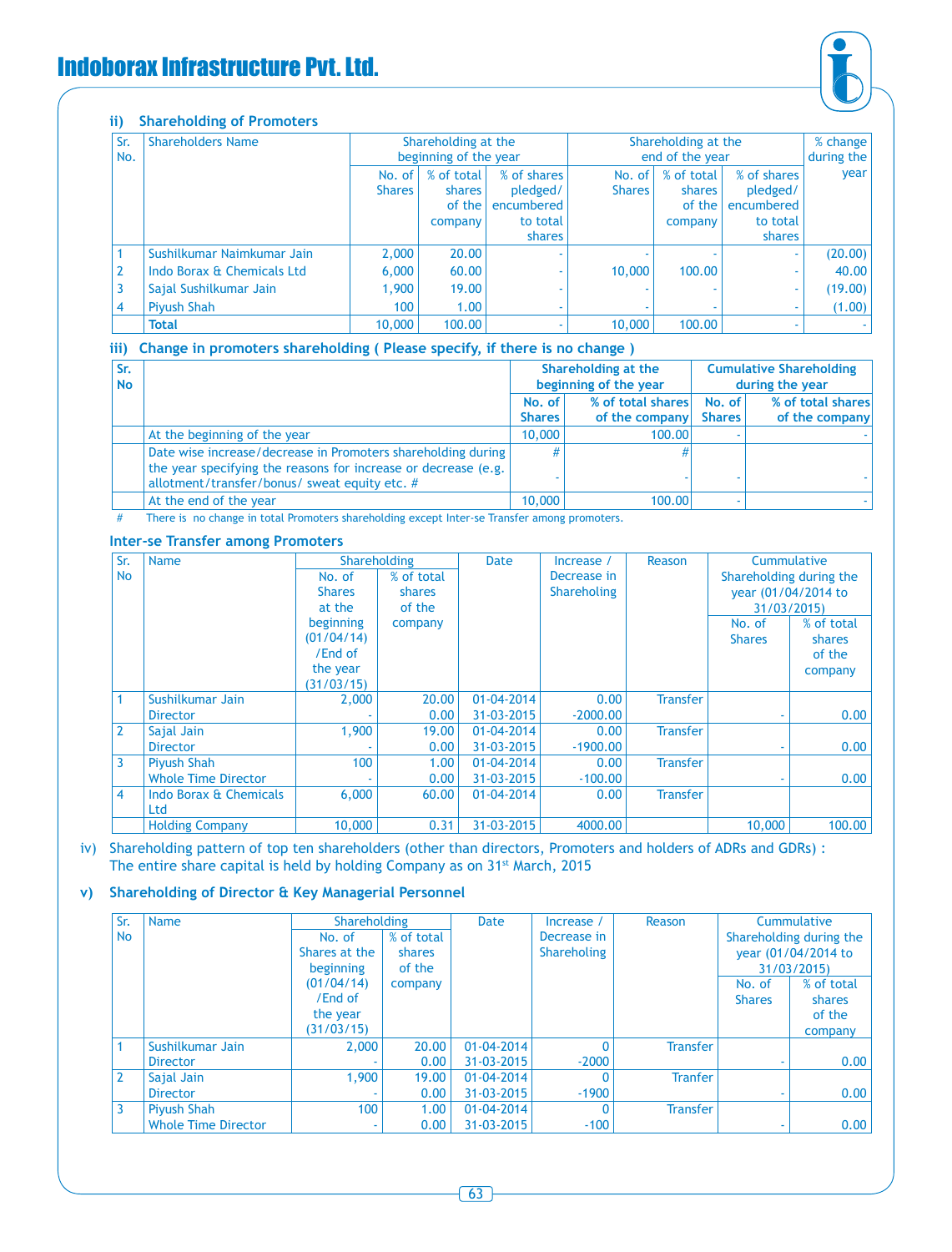

#### **V INDEBTEDNESS**

Indebtedness of the company including interest outstading/ accrued but not due for payment

|                                          |                     |                  |                 | Amount In $\bar{z}$ |
|------------------------------------------|---------------------|------------------|-----------------|---------------------|
|                                          | <b>Secured Loan</b> | <b>Unsecured</b> | <b>Deposits</b> | <b>Total</b>        |
|                                          | excluding deposit   | <b>Loans</b>     |                 | <b>Indebtedness</b> |
| Indebtedness at the beginning of         |                     |                  |                 |                     |
| the financial year $(01/04/2014)$        |                     |                  |                 |                     |
| <b>Principal Amount</b><br>i)            |                     | 142,752,491      |                 | 142,752,491         |
| Interest due but not paid<br>ii)         |                     | 14, 151, 858     |                 | 14, 151, 858        |
| Interest accrued but not due<br>iii)     |                     |                  |                 |                     |
| Total $(i + ii + iii)$                   |                     | 156,904,349      |                 | 156,904,349         |
| Change in indebtedness during the        |                     |                  |                 |                     |
| financial year                           |                     |                  |                 |                     |
| Addition                                 |                     | 18,043,694       |                 | 18,043,694          |
| <b>Deduction</b>                         |                     | 97,108,104       |                 | 97,108,104          |
| <b>Net Change</b>                        | ٠                   | (79,064,410)     |                 | (79,064,410)        |
| Indebtedness at the end of the financial |                     |                  |                 |                     |
| year (31/03/2015)                        |                     |                  |                 |                     |
| <b>Principal Amount</b><br>i)            |                     | 62,625,382       |                 | 62,625,382          |
| Interest due but not paid<br>ii)         |                     | 15,214,557       |                 | 15,214,557          |
| Interest accrued but not due<br>iii)     |                     |                  |                 |                     |
| Total $(i + ii + iii)$                   |                     | 77,839,939       |                 | 77,839,939          |

#### **VI REMUNERATION TO DIRECTORS AND KEY MANAGERIAL PERSONNEL**

**A Remuneration to Managing Director, Whole Time Director**

|                  |                                                                                      |                                | Amount in ₹                                                                                |  |  |  |
|------------------|--------------------------------------------------------------------------------------|--------------------------------|--------------------------------------------------------------------------------------------|--|--|--|
| Sr.<br><b>No</b> | <b>Particulars of Remuneration</b>                                                   | Name of the Executive Director | <b>Total Amount</b>                                                                        |  |  |  |
|                  |                                                                                      | <b>Piyush Shah</b>             |                                                                                            |  |  |  |
|                  | <b>Gross Salary</b>                                                                  |                                |                                                                                            |  |  |  |
|                  | Salary as per provisions contained in<br>a)<br>Section 17(1) of Income Tax Act, 1961 | 890,000                        | 890,000                                                                                    |  |  |  |
|                  | Value of perquisites under section<br>b)<br>17(2) of the Income Tax Act, 1961        |                                |                                                                                            |  |  |  |
|                  | Profit in liew of salary under section<br>C)<br>17(3) of the Income Tax Act, 1961    |                                |                                                                                            |  |  |  |
| 2                | <b>Stock Option</b>                                                                  |                                |                                                                                            |  |  |  |
| 3                | <b>Sweat Equity</b>                                                                  |                                |                                                                                            |  |  |  |
| 4                | Commission                                                                           |                                |                                                                                            |  |  |  |
|                  | - as % of profit                                                                     |                                |                                                                                            |  |  |  |
|                  | - others                                                                             |                                |                                                                                            |  |  |  |
| 5                | <b>Others</b>                                                                        |                                |                                                                                            |  |  |  |
|                  | Total (A)                                                                            | 890,000                        | 890,000                                                                                    |  |  |  |
|                  | Ceiling as per Act                                                                   |                                | ₹ 8,94,538/- (5% of Net Profit calculated as per section 198 of the<br>Companies Act, 2013 |  |  |  |

#### **B Remuneration to other Directors:**

Company has not paid any remuneration to other Directors

#### **C Remuneration to Key Managerial Personnel other than MD/WTD** Company has not paid any remuneration to KMP other than WTD

#### **VII PENALTIES/PUNISHMENT/COMPOUNDING OF OFFENCES**

| <b>Type</b>                                                                                                               | Section of the<br><b>Companies</b><br>Act, 2013 | <b>Brief</b><br><b>Description</b> | <b>Details of</b><br>Penalty/<br>punishments/<br>coumpounding<br>fees imposed | <b>Authority (RD/</b><br>NCLT/COURT) | Appeal made,<br>if any (give<br>details) |
|---------------------------------------------------------------------------------------------------------------------------|-------------------------------------------------|------------------------------------|-------------------------------------------------------------------------------|--------------------------------------|------------------------------------------|
| Penalty<br><b>Punishments</b><br>Compounding<br>Other officers in default<br>Penalty<br><b>Punishments</b><br>Compounding |                                                 |                                    | <b>NIL</b>                                                                    |                                      |                                          |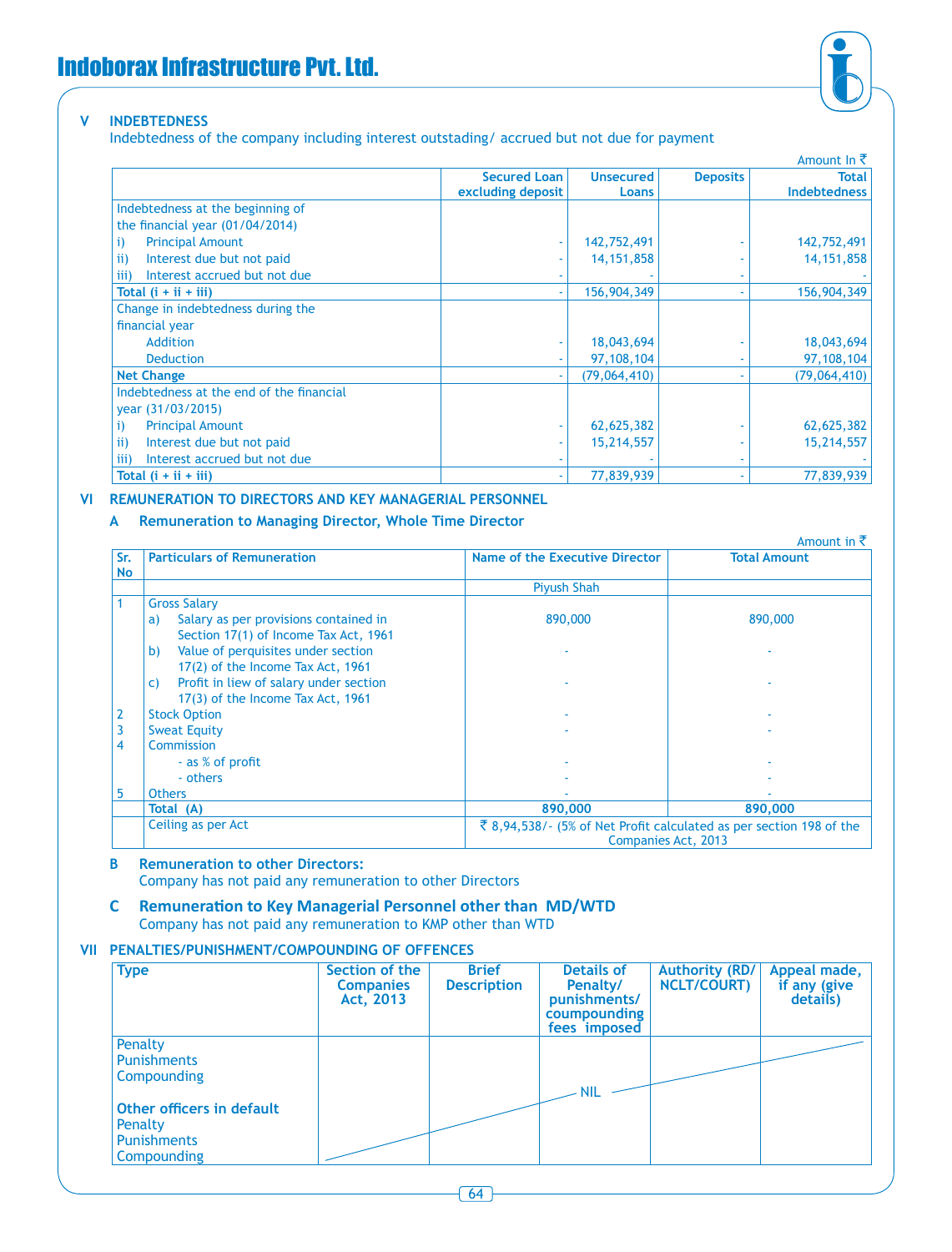

#### **Independent Auditor's REPORT ON THE STANDALONE FINANCIAL STATEMENTS**

We have audited the accompanying standalone financial statements of **INDOBORAX INFRASTRUCTURE PRIVATE LIMITED** ("the company"), which comprises the Balance Sheet as at **3**1st **March, 2015** and the statement of Profit & Loss and Cash Flow Statement for the year then ended, and a summary of significant accounting policies and other explanatory information.

#### **MANAGEMENT'S RESPONSIBILITY FOR THE STANDALONE FINANCIAL STATEMENTS**

The Company's Board of Directors is responsible for the matters stated in Section 134(5) of the Companies Act, 2013 ("the Act") with respect to preparation of these standalone financial statements that give a true and fair view of the financial position, financial performance and cash flows of the Company in accordance with the accounting principles generally accepted in India including the Accounting Standards specified under section 133 of the Act, read with Rule 7 of the Companies ( Accounts ) Rules, 2014. This responsibility also includes maintenance of adequate accounting records in accordance with the provisions of the Act for safeguarding the assets of the Company and for preventing and detecting frauds and other irregularities; selection and application of appropriate accounting policies; making judgements and estimates that are reasonable and prudent; and design, implementation and maintenance of adequate internal financial controls, that were operating effectively for ensuring the accuracy and completeness of the accounting records, relevant to the preparation and presentation of the financial statements that give a true and fair view and are free from material misstatement, whether due to fraud or error.

#### **AUDITORS RESPONSIBILITY**

Our responsibility is to express an opinion on these standalone financial statements based on our audit.

We have taken into account the provisions of the Act, the accounting and auditing standards and matters which are required to be included in the audit report under the provisions of the Act and the Rules made thereunder.

We conducted our audit in accordance with the Standards on Auditing specified under the Section 143(10) of the Act. Those Standards require that we comply with ethical requirements and plan and perform the audit to obtain reasonable assurance about whether the financial statements are free from material misstatement.

An audit involves performing procedures to obtain audit evidence about the amounts and disclosures in the financial statements. The procedures selected depend on the auditor's judgment, including the assessment of the risks of material misstatement of the financial statements, whether due to fraud or error. In making those risk assessments, the auditor considers internal financial control relevant to the Company's preparation of the financial statements that give true and fair view in order to design audit procedures that are appropriate in the circumstances, not for the purpose of expressing an opinion on whether the Company has in place an adequate internal financial controls system over reporting and operating effectiveness of such controls. An audit also includes evaluating the appropriateness of accounting policies used and the reasonableness of the accounting estimates made by the Company's directors, as well as evaluating the overall presentation of the financial statements.

We believe that the audit evidence we have obtained is sufficient and appropriate to provide a basis for our audit opinion on the standalone financial statements.

#### **OPINION**

In our opinion and to the best of our information and according to the explanations given to us, the aforesaid financial statements give the information required by the Act in the manner so required and give a true and fair view in conformity with the accounting principles generally accepted in India, of the state of affairs of the Company as at 31<sup>st</sup> March, 2015 and its profit and loss and its cash flows for the year ended on that date.

#### **REPORT ON OTHER LEGAL AND REGULATORY REQUIREMENTS**

- 1. As required by the Companies (Auditor's Report) Order, 2015 ("the Order") issued by the Central Government of India in terms of Section 143(11) of the Act, we give in the Annexure a statement of the matters specified in paragraphs 3 and 4 of the Order, to the extent applicable.
- 2. As required by section 143(3) of the Act, we report that:
	- a) we have sought and obtained all the information and explanations which to the best of our knowledge and belief were necessary for the purpose of our audit;
	- b) in our opinion, proper books of account as required by law have been kept by the Company so far as it appears from our examination of those books.
	- c) the Balance Sheet, Statement of Profit and Loss, and Cash Flow Statement dealt with this Report are in agreement with the books of account.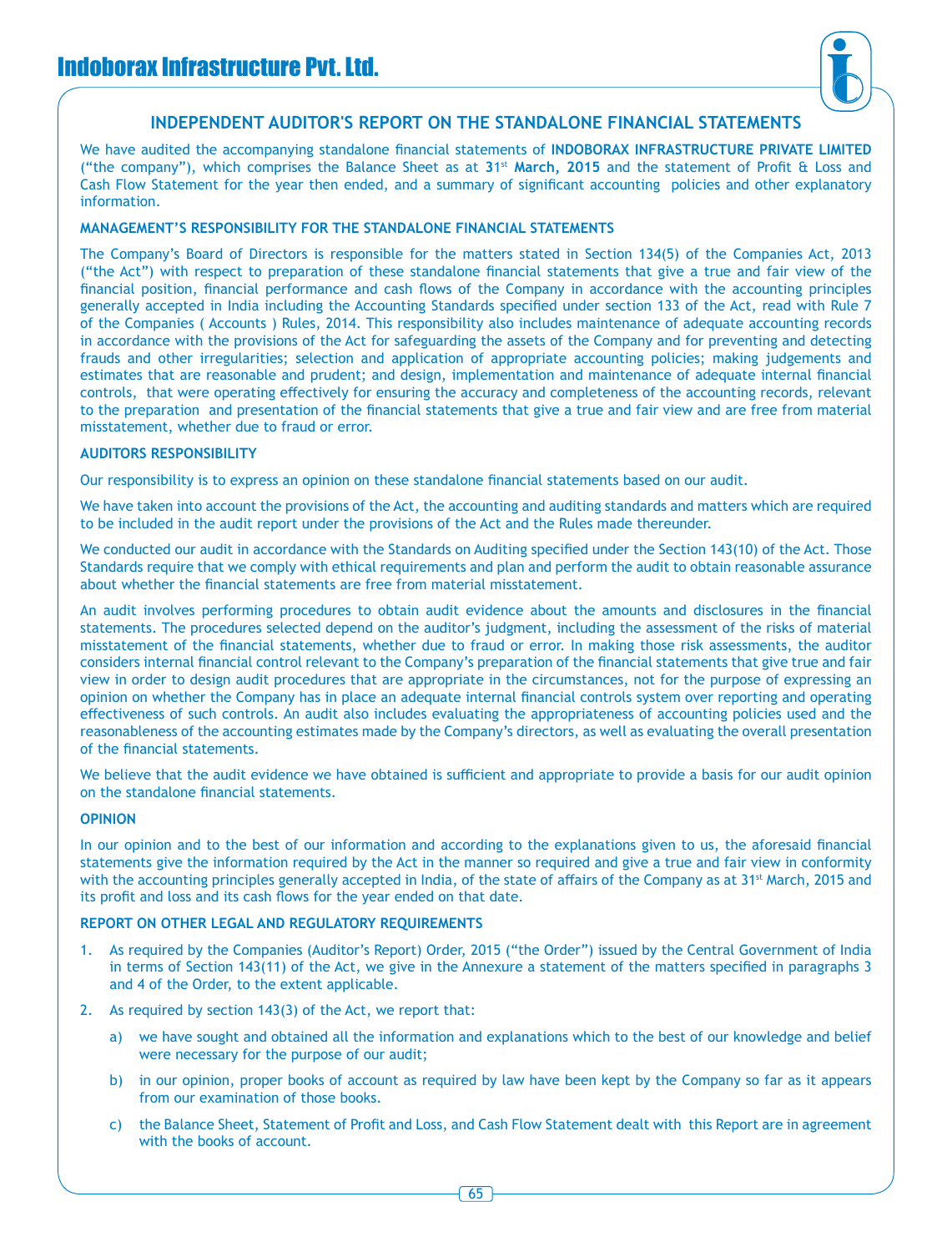

- d) in our opinion, the aforesaid standalone financial statements comply with the Accounting Standards specified under section 133 of the Act, read with Rule 7 of the Companies (Accounts) Rules 2014.
- e) on the basis of written representations received from the directors as on March 31, 2015, and taken on record by the Board of Directors, none of the directors is disqualified as on March 31, 2015, from being appointed as a director in terms of section 164 (2) of the Companies Act, 2013.
- With respect to the other matters to be included in the Auditor's Report in accordance with Rule 11 of the Companies ( Audit and Auditors') Rules, 2014, in our opinion and to the best of our information and according to the explanations given to us:
	- i) There are no pending litigation which may impact on its financial position in financial statements as of  $31<sup>st</sup>$ March, 2015:
	- ii) The company did not have any long-term contracts including derivatives contracts for which there were any material foreseeable losses;
	- iii) There is no requirement for transferring any amount to the Investors Education and Protection Fund by the company.

**For V. S. LALPURIA & COMPANY. CHARTERED ACCOUNTANTS (Firm No. 105581W)**

 **(V. S. LALPURIA) Mumbai Proprietor 30th May, 2015 Membership No. 15926**

#### **The Annexure to the Independent Auditor's Report**

**(Referred to in paragraph 1 under "Report on Other Legal and Regulatory Requirement's section of our report of even date)**

- 1. In respect of its fixed assets of the company:
	- (a) The company has maintained proper records showing full particulars, including quantitative details and situation of fixed assets.
	- (b) Fixed Assets of the Company were physically verified by the management at the year end and according to the information and explanations given to us, no material discrepancies were noticed on physical verification carried out during the financial year.
- 2. In respect of its inventories of the Company:
	- (a) As explained to us, constructed units are in inventory which are verified by the management.
	- (b) In our opinion and according to the information and explanation given to us the company has two completed constructed units which are in stocks and the legal titles are with company.
	- (c) Thus, in our opinion and according to the information and explanation given to us, the company has proper records for the two completed units.
- 3. The company has not granted any loans, secured or unsecured, to companies, firms or other parties covered in the Register maintained under section 189 of the Act.
- 4. In our opinion and according to the information and explanations given to us, there are adequate internal control systems commensurate with the size of the company and the nature of business with regard to purchase of construction material and sale of constructed units. In our opinion and according to the information and explanation given to us, there is no continuing failure and to correct major weakness in the internal control system.
- 5. The company has not accepted any deposits from the public in accordance with the provision of the sections 73 to 76 of the Act and the rules framed there under.
- 6. The section 148(1) of the Companies Act, 2013 read with the provision of Companies (Cost Records and Audit) Rules 2014 is not applicable the company.
- 7. According to the information and explanation given to us,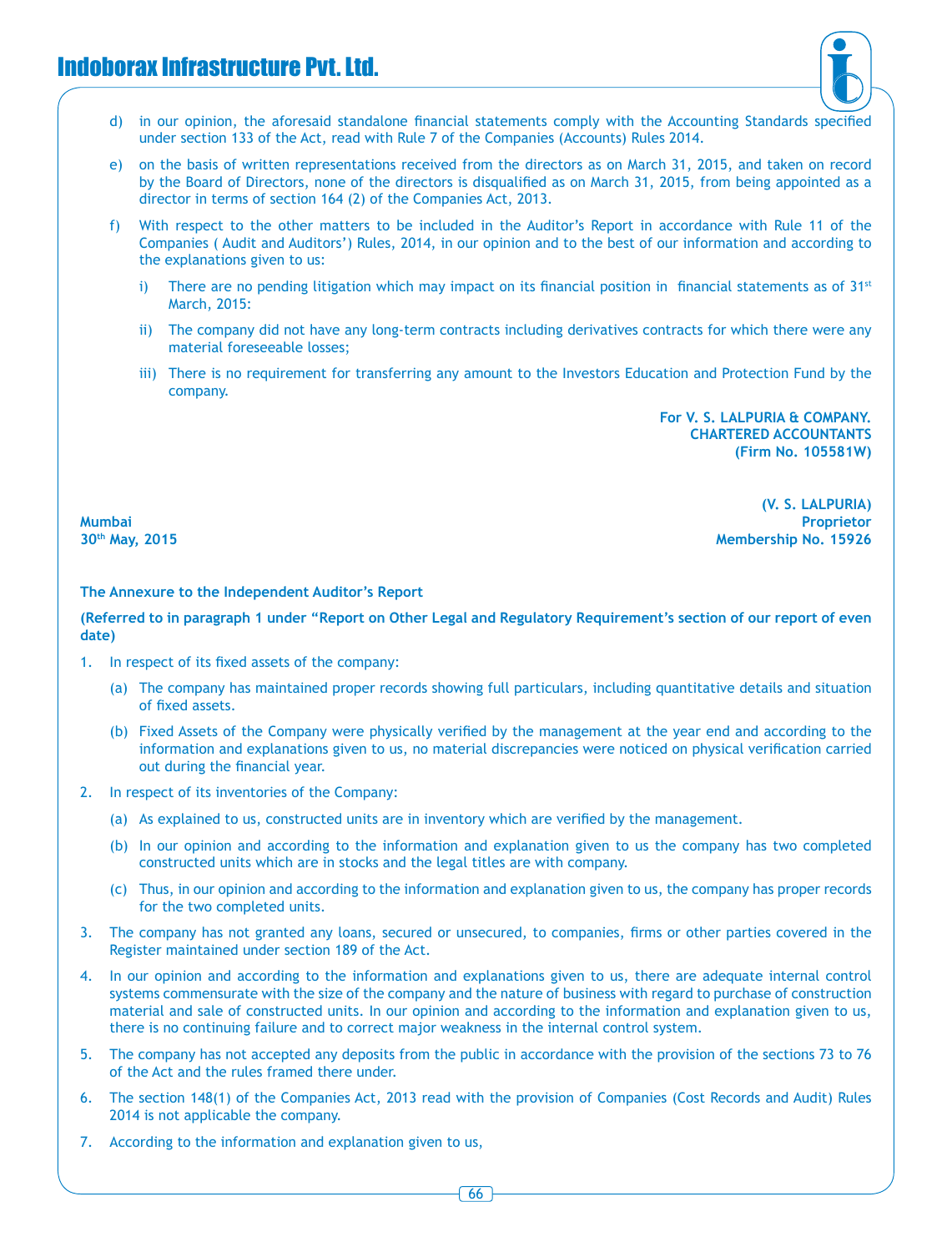### Indoborax Infrastructure Pvt. Ltd.



- a) the Company is generally regular in depositing undisputed statutory dues including income tax, sales tax, service tax, custom duty and other statutory dues applicable with the appropriate authorities. According to the information and explanations given to us no undisputed amount payable in respect of the aforesaid dues were outstanding as at 31st March 2015 for a period of more than six months from the date they become payable.
- b) According to the information and explanation given to us the records of the Company examined by us, there are no dues outstanding of income tax, service tax, value added tax, custom duty and cess which have not been deposited with appropriate authorities on account of any disputes.
- c) According to the information and explanations given to us the Investor Education and Protection Fund is not applicable to the company.
- 8. The Company does not have accumulated losses at the end of the financial year. The company has not incurred any cash loss during the financial year covered by the Audit and in the immediately preceding financial year.
- 9. In our opinion and according to the information and explanations given to us, during the year company has not taken any loans from bank and financial institutions, thus the question of any default does not arise.
- 10. According to the information and explanations given to us, the company has not given any guarantee towards loan taken by others from banks and financial institutions.
- 11. According to the information and explanation given to us, the company did not avail any term loan during the year.
- 12. During the course of our examination of the books and records of the Company, carried out in accordance with the generally accepted auditing practices in India, and according to the information and explanations given to us, we have neither come across any instance of material fraud on or by the Company, noticed or reported during the year, nor have we been informed of such case by the management.

**For V. S. LALPURIA & COMPANY. CHARTERED ACCOUNTANTS (Firm No. 105581W)**

 **(V. S. LALPURIA) Mumbai Proprietor 30th May, 2015 Membership No. 15926**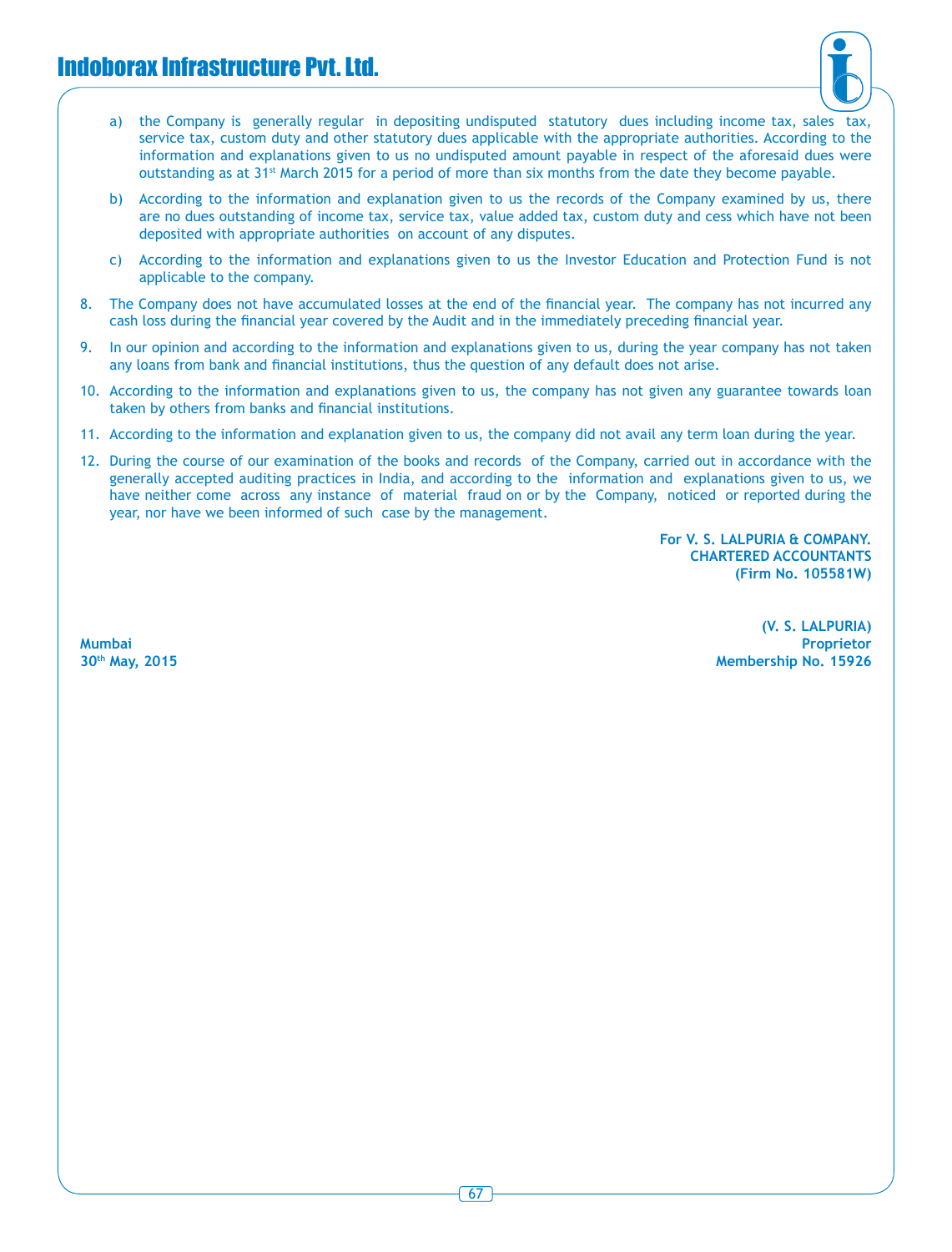### Indoborax Infrastructure Pvt. Ltd.



### **BALANCE SHEET AS AT 31ST MARCH, 2015**

|                                                    |                      |                     | <b>Rupees</b>             | <b>Rupees</b> |
|----------------------------------------------------|----------------------|---------------------|---------------------------|---------------|
| <b>EQUITY AND LIABILITIES</b>                      |                      | <b>Notes</b>        | 31-Mar-15                 | 31-Mar-14     |
| ı.                                                 |                      |                     |                           |               |
| <b>SHAREHOLDERS' FUNDS</b><br>1.                   |                      |                     |                           |               |
| <b>Share Capital</b><br>a)                         |                      | 1<br>$\overline{2}$ | 100,000                   | 100,000       |
| Reserves & Surplus<br>b)                           |                      |                     | 17,981,492                | 6,635,737     |
| <b>NON-CURRENT LIABILITIES</b><br>2.               | Total (1)            |                     | 18,081,492                | 6,735,737     |
| <b>Long Term Borrowings</b>                        |                      | 3                   | 77,839,939                | 156,904,349   |
|                                                    | Total (2)            |                     | 77,839,939                | 156,904,349   |
|                                                    |                      |                     |                           |               |
| <b>CURRENT LIABILITIES</b><br>3.                   |                      |                     |                           |               |
| <b>Trade Payables</b><br>a)                        |                      | 4                   | 2,859,962                 | 3,600,193     |
| <b>Other Current Liabilities</b><br>b)             |                      | 5                   | 2,944,288                 | 6,296,732     |
| <b>Short Term Provisions</b><br>$\mathsf{C}$       |                      | 6                   | 1,273,067                 | 2,255,492     |
|                                                    | Total (3)            |                     | 7,077,317                 | 12, 152, 417  |
|                                                    |                      |                     |                           |               |
|                                                    | <b>Total</b>         |                     | 102,998,748               | 175,792,503   |
| <b>ASSETS</b><br>Ш.                                |                      |                     |                           |               |
| <b>NON-CURRENT ASSETS</b><br>1.                    |                      |                     |                           |               |
| (a) Fixed Assets                                   |                      |                     |                           |               |
| - Tangible Assets                                  |                      | 7                   | 184,939                   | 283,226       |
| (b) Deferred Tax Assets                            |                      |                     | 51,305                    |               |
| (c) Long-term Loans & Advances                     |                      | 8                   | 168,970                   | 137,510       |
|                                                    | Total (1)            |                     | 405,214                   | 420,736       |
|                                                    |                      |                     |                           |               |
| <b>CURRENT ASSETS</b><br>2.                        |                      |                     |                           |               |
| <b>Trade Receivables</b><br>a)                     |                      | 9                   | 26,716,580                | 8,338,282     |
| Inventories<br>b)                                  |                      | 10                  | 67, 197, 029              | 142,707,363   |
| <b>Cash &amp; Cash Equivalents</b><br>$\mathsf{C}$ |                      | 11                  | 1,877,387                 | 18,633,997    |
| Short-term Loans & Advances<br>$\mathsf{d}$        |                      | 12                  | 6,802,538                 | 5,692,125     |
|                                                    | Total (2)            |                     | 102,593,534               | 175, 371, 767 |
|                                                    | <b>Total</b>         |                     | 102,998,748               | 175,792,503   |
| <b>Significant Accounting Policies</b>             |                      | 19                  |                           |               |
| Other Disclosures & Notes                          |                      | 20                  |                           |               |
|                                                    |                      |                     |                           |               |
| As per our report of even date.                    |                      |                     |                           |               |
|                                                    |                      |                     |                           |               |
| For V.S.LALPURIA & COMPANY                         | <b>Piyush Shah</b>   |                     | <b>Executive Director</b> |               |
| <b>Chartered Accountants</b>                       | S.K.Jain             |                     | <b>Director</b>           |               |
| (Firm No. 105581W)                                 |                      |                     |                           |               |
| <b>V.S.LALPURIA</b>                                | Sajal S. Jain        |                     | <b>Director</b>           |               |
| Proprietor                                         |                      |                     |                           |               |
| M. No. 15926                                       | <b>Govind Parmar</b> |                     | <b>Director</b>           |               |
|                                                    |                      |                     |                           |               |
| Mumbai, May 30, 2015                               |                      |                     |                           |               |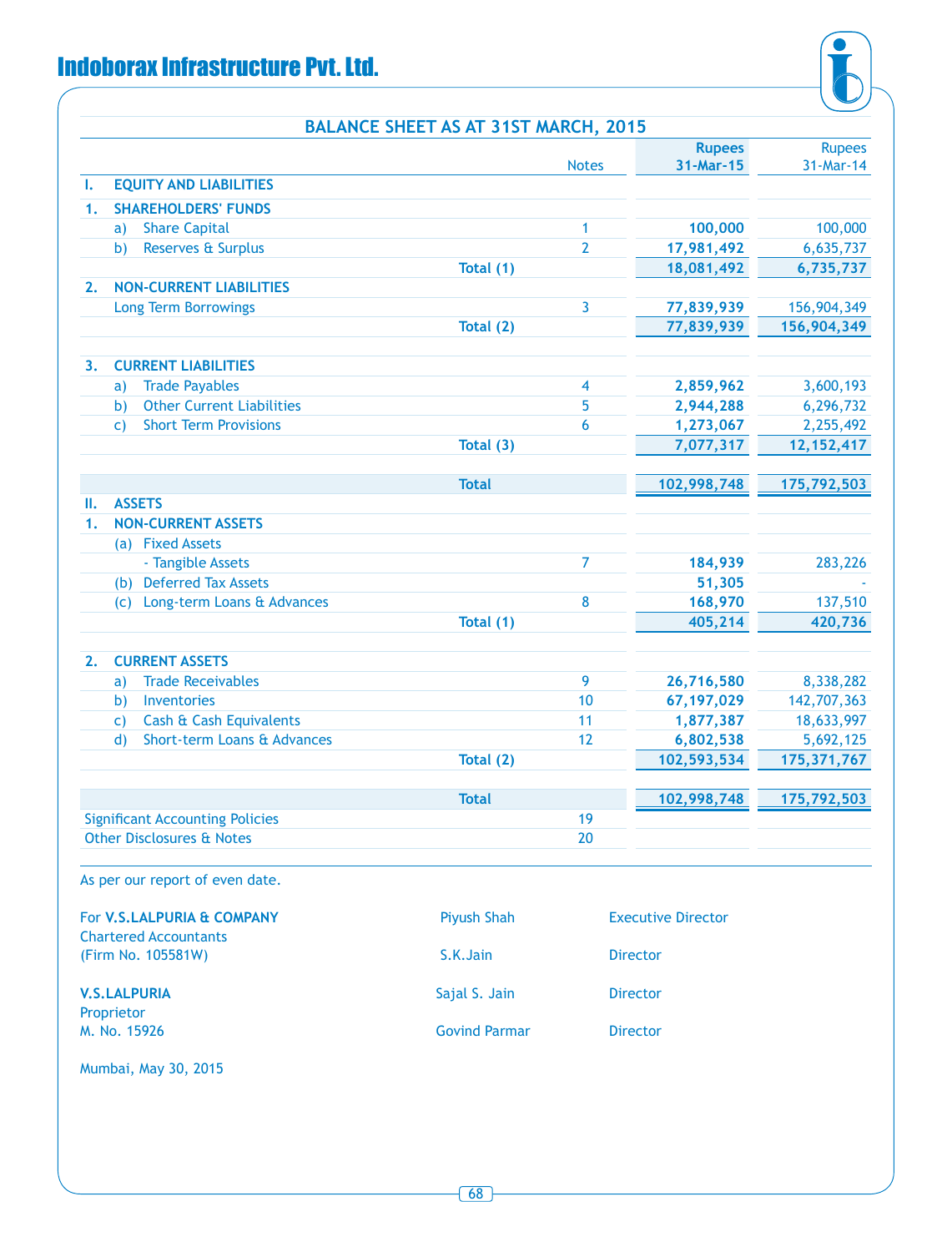

| STATEMENT OF PROFIT & LOSS FOR THE YEAR ENDED 31ST MARCH 2015 |                |               |               |
|---------------------------------------------------------------|----------------|---------------|---------------|
|                                                               |                | <b>Rupees</b> | <b>Rupees</b> |
|                                                               | <b>Note</b>    | 31-Mar-15     | 31-Mar-14     |
| <b>INCOME</b>                                                 |                |               |               |
| <b>Revenue from Operations</b>                                |                | 148,426,514   | 140,773,486   |
| Other Income                                                  | 13             | 2,969,331     | 144,912       |
| <b>Total Income</b>                                           |                | 151,395,845   | 140,918,398   |
| <b>EXPENSES</b>                                               |                |               |               |
| <b>Cost of Construction</b>                                   | 14             | 35,083,162    | 51,422,042    |
| <b>Changes in Inventory</b>                                   | 15             | 75,510,334    | 55,310,771    |
| <b>Employee Benefits Expenses</b>                             | 16             | 2,183,681     | 1,393,643     |
| <b>Finance Costs</b>                                          | 17             | 16,937,438    | 18,892,088    |
| <b>Depreciation</b>                                           | $\overline{7}$ | 98,287        | 93,823        |
| <b>Other Expenses</b>                                         | 18             | 4,582,185     | 3,972,590     |
| <b>Preliminery Expenses Amortised</b>                         |                |               | 16,786        |
|                                                               |                |               |               |
| <b>Total Expenditure</b>                                      |                | 134,395,087   | 131, 101, 743 |
| <b>PROFIT/(LOSS) BEFORE TAX</b>                               |                | 17,000,758    | 9,816,655     |
|                                                               |                |               |               |
| <b>TAX EXPENSE</b>                                            |                |               |               |
| <b>Current Tax</b>                                            |                | 5,706,308     | 3, 121, 270   |
| <b>Deferred Tax</b>                                           |                | (51, 305)     |               |
| <b>Prior Period Tax Adjustments</b>                           |                |               | $\mathbf{0}$  |
| <b>Total Tax Expenses</b>                                     |                | 5,655,003     | 3,121,270     |
|                                                               |                |               |               |
| PROFIT/(LOSS) AFTER TAX                                       |                | 11,345,755    | 6,695,385     |
| Basic and diluted earning per share. (Face Value ₹ 10/- each) |                | 1,134.58      | 669.54        |
|                                                               |                |               |               |
| <b>Significant Accounting Policies</b>                        | 19             |               |               |
| <b>Other Disclosures &amp; Notes</b>                          | 20             |               |               |

#### As per our report of even date.

| For V.S.LALPURIA & COMPANY<br><b>Chartered Accountants</b> | Piyush Shah          | <b>Executive Director</b> |
|------------------------------------------------------------|----------------------|---------------------------|
| (Firm No. 105581W)                                         | S.K.Jain             | <b>Director</b>           |
| <b>V.S.LALPURIA</b><br>Proprietor                          | Sajal S. Jain        | <b>Director</b>           |
| M. No. 15926                                               | <b>Govind Parmar</b> | <b>Director</b>           |

Mumbai, May 30, 2015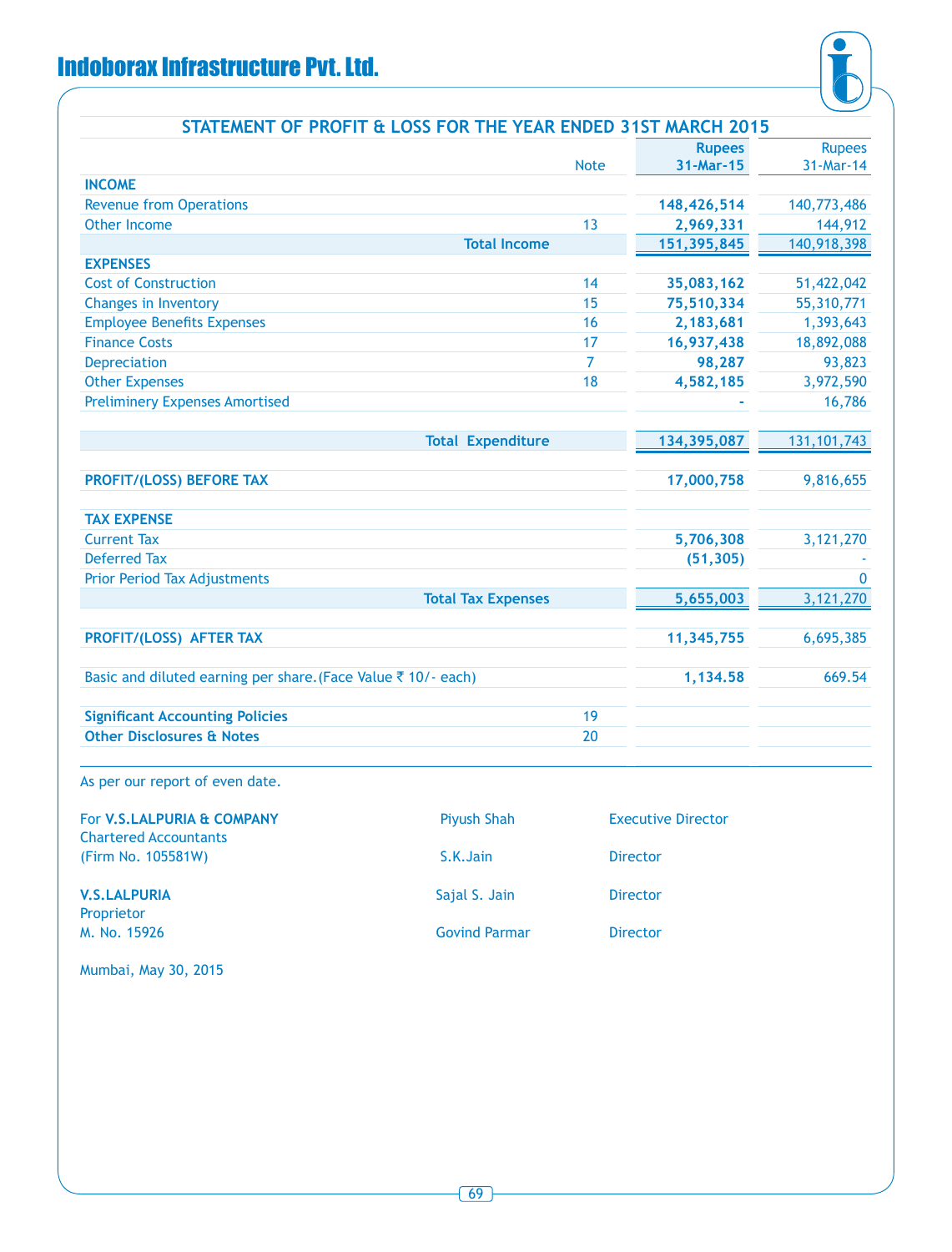### Indoborax Infrastructure Pvt. Ltd.



#### **CASH FLOW STATEMENT FOR THE PERIOD ENDED 31ST MARCH 2015**

|    |                                                            |                    |                              |                | <b>ALL FIGURES IN RUPEES</b> |
|----|------------------------------------------------------------|--------------------|------------------------------|----------------|------------------------------|
|    |                                                            |                    | <b>Year ended 31.03.2015</b> |                | Year ended 31.03.2014        |
|    | A. CASH FLOW FROM OPERATING ACTIVITIES :                   |                    |                              |                |                              |
|    | Net Profit before tax and extraordinary items adjusted.    |                    | 17,000,758                   |                | 9,816,655                    |
|    | Adjustments for:                                           |                    |                              |                |                              |
|    | <b>Depreciation</b>                                        | 98,287             |                              | 93,823         |                              |
|    | <b>Preliminary Expenses Amortised</b>                      |                    |                              | 16,786         |                              |
|    | Interest                                                   | 16,937,438         |                              | 18,892,088     |                              |
|    | Other Income                                               | (2,969,331)        |                              | (144, 912)     |                              |
|    |                                                            |                    | 14,066,394                   |                | 18,857,785                   |
|    | Operating profit before working capital changes            |                    | 31,067,152                   |                | 28,674,440                   |
|    | Adjustments for:                                           |                    |                              |                |                              |
|    | <b>Trade and other Receivables</b>                         | (18, 378, 298)     |                              | (8, 329, 316)  |                              |
|    | Inventories                                                | 75,510,334         |                              | 55,310,771     |                              |
|    | Loans & Advances                                           | (1, 141, 873)      |                              | 41,368,982     |                              |
|    | Trade and other payables                                   | (5,075,101)        |                              | (52, 424, 058) |                              |
|    |                                                            |                    | 50,915,062                   |                | 35,926,379                   |
|    | Cash generated from operations                             |                    | 81,982,214                   |                | 64,600,819                   |
|    | Interest                                                   | (16, 937, 438)     |                              | (18, 892, 088) |                              |
|    | <b>Income-Tax</b>                                          | (5,706,308)        |                              | (3, 121, 270)  |                              |
|    |                                                            |                    | (22, 643, 746)               |                | (22, 013, 358)               |
|    | Cash Flow before extraordinary items                       |                    | 59,338,468                   |                | 42,587,461                   |
|    | <b>Extraordinary items</b>                                 |                    |                              |                |                              |
|    | Net Cash Flow from Operating activities --- A              |                    | 59,338,468                   |                | 42,587,461                   |
|    | <b>B. CASH FLOW FROM INVESTING ACTIVITIES</b>              |                    |                              |                |                              |
|    | Income, gains/loss from Investments                        |                    | 2,969,331                    |                | 144,912                      |
|    | Net Cash used in Investing Activities --- B                |                    | 2,969,331                    |                | 144,912                      |
| C. | <b>CASH FLOW FROM FINANCING ACTIVITIES</b>                 |                    |                              |                |                              |
|    | Loan from Holding Co.                                      |                    | (84, 474, 135)               |                | (27, 289, 753)               |
|    | Long term borrowings                                       |                    | 5,409,726                    |                | (2,632,369)                  |
|    | Net Cash from Financing Activities --- C                   |                    | (79,064,409)                 |                | (29, 922, 122)               |
|    | Net Increase / (decrease) in Cash and Cash equivalent      |                    | (16, 756, 610)               |                | 1,28,10,251                  |
|    | Cash & Cash Equivalent at the beginning of the year        |                    | 18,633,997                   |                | 5,823,746                    |
|    | Cash & Cash Equivalent end of the year                     |                    | 1,877,387                    |                | 18,633,997                   |
|    | Note: Figures in brackets represent outflows               |                    |                              |                |                              |
|    | As per our report of even date.                            |                    |                              |                |                              |
|    | For V.S.LALPURIA & COMPANY<br><b>Chartered Accountants</b> | <b>Piyush Shah</b> | <b>Executive Director</b>    |                |                              |
|    | (Firm No. 105581W)                                         | S.K.Jain           | <b>Director</b>              |                |                              |

**V.S.LALPURIA** Director Sajal S. Jain Director Proprietor<br>M. No. 15926

Mumbai, May 30, 2015

Govind Parmar Director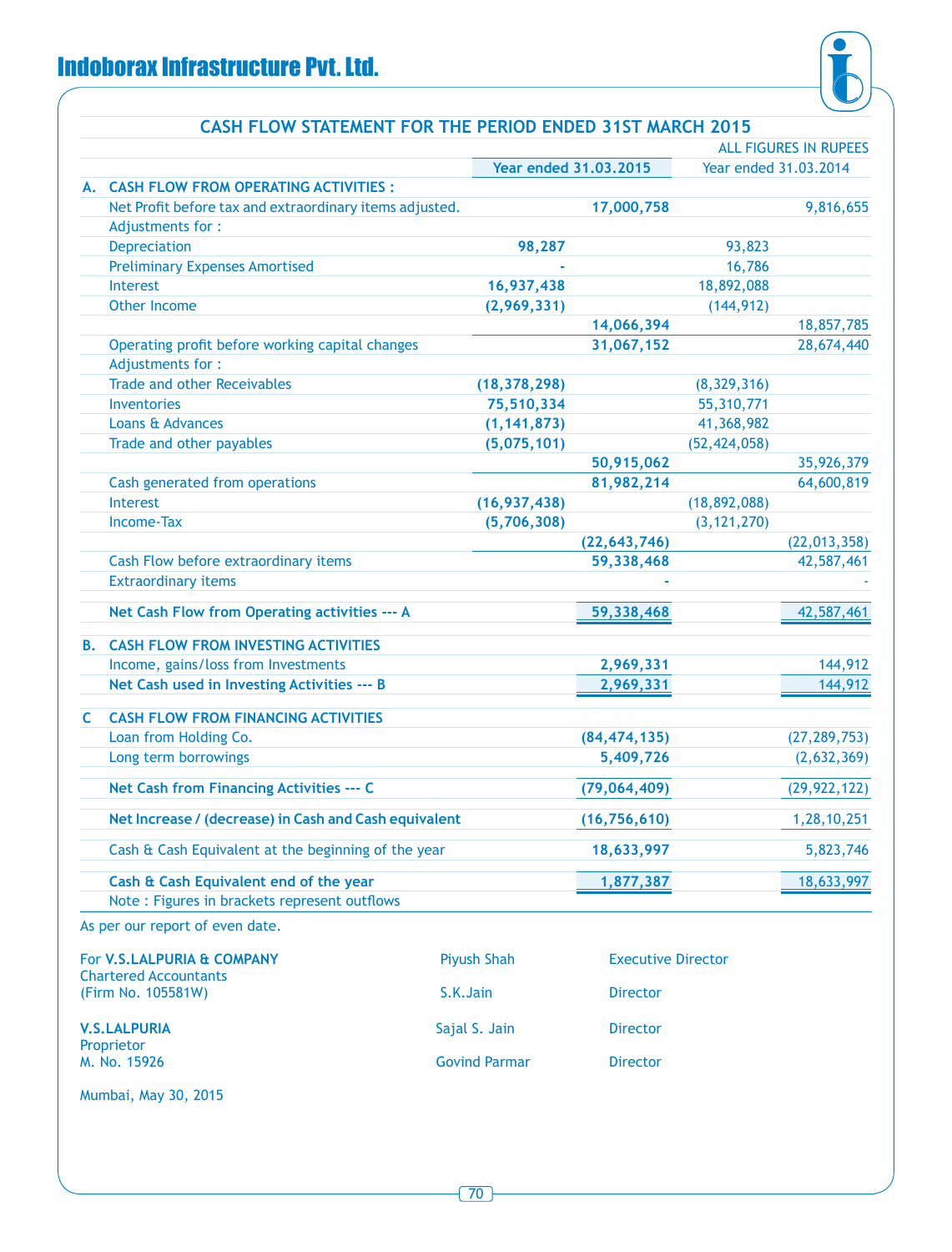

#### **NOTES TO THE BALANCE SHEET AS AT 31st MARCH, 2015**

|                                                                                                                                                                                                    | ₹          | ₹         |
|----------------------------------------------------------------------------------------------------------------------------------------------------------------------------------------------------|------------|-----------|
|                                                                                                                                                                                                    | 31-Mar-15  | 31-Mar-14 |
| NOTE - 1                                                                                                                                                                                           |            |           |
| <b>SHARE CAPITAL</b>                                                                                                                                                                               |            |           |
| <b>Authorised Capital</b>                                                                                                                                                                          |            |           |
| 2,50,000 Equity Shares of<br>₹ 10/- each                                                                                                                                                           | 2,500,000  | 2,500,000 |
| Issued & Subscribed                                                                                                                                                                                |            |           |
| 10,000 Equity Shares of<br>₹ 10/- each                                                                                                                                                             | 100,000    | 100,000   |
| Paid up                                                                                                                                                                                            |            |           |
| 10,000 Equity Shares of<br>₹ 10/- each                                                                                                                                                             | 100,000    | 100,000   |
| <b>Total</b>                                                                                                                                                                                       | 100,000    | 100,000   |
| 1) There were no changes in outstanding shares during the<br>current and preceding reporting period.<br>2) Number of shares held by persons holding more than 5%<br>of outstanding share capital : |            |           |
| Indo Borax & Chemicals Ltd *                                                                                                                                                                       | 10,000     | 6,000     |
| Shri S. K. Jain                                                                                                                                                                                    |            | 2,000     |
| Shri Sajal jain                                                                                                                                                                                    |            | 1,900     |
| (*including 1 share held by nominee shareholder)<br>3) Since inception, no shares were alloted without payment<br>being received in cash or as bonus shares or bought back.                        |            |           |
| <b>NOTE - 2</b>                                                                                                                                                                                    |            |           |
| <b>RESERVES &amp; SURPLUS</b>                                                                                                                                                                      |            |           |
| <b>Surplus</b>                                                                                                                                                                                     |            |           |
| <b>Balance Brought Forward</b>                                                                                                                                                                     | 6,635,737  | (59, 648) |
| Profit transferred from<br><b>Statement of Profit &amp; Loss</b>                                                                                                                                   | 11,345,755 | 6,695,385 |
| <b>Closing Balance</b>                                                                                                                                                                             | 17,981,492 | 6,635,737 |
| Negative values,<br>appropriations and deductions<br>are shown in bracket.                                                                                                                         |            |           |
| <b>Total</b>                                                                                                                                                                                       | 17,981,492 | 6,635,737 |
|                                                                                                                                                                                                    |            |           |

|                                                           | ₹            | ₹           |
|-----------------------------------------------------------|--------------|-------------|
|                                                           | $31$ -Mar-15 | 31-Mar-14   |
| NOTE - 3                                                  |              |             |
| <b>LONG TERM BORROWINGS</b>                               |              |             |
| <b>Unsecured</b>                                          |              |             |
| <b>Loans from Holding Company</b>                         | 31,415,312   | 115,889,448 |
| <b>Loans from Directors</b>                               | 46, 424, 627 | 40,735,934  |
| Loans from other related<br>parties                       |              | 278,967     |
| (Long term borrowing with no<br>fixed repayment schedule) |              |             |
| <b>Total</b>                                              | 77,839,939   | 156,904,349 |
|                                                           |              |             |
| NOTE - 4                                                  |              |             |
| <b>TRADE PAYABLES</b>                                     |              |             |
| Trade Payables for Service &<br><b>Expenses</b>           | 1,921,213    | 3,505,597   |
| Trade Payables for Material &<br>Labour (Net of Advances) | 938,749      | 94.596      |
| <b>Total</b>                                              | 2,859,962    | 3,600,193   |
|                                                           |              |             |
| NOTE - 5                                                  |              |             |
| <b>OTHER CURRENT LIABILTIES</b>                           |              |             |
| <b>Other Payables</b>                                     |              |             |
| -Amount Payable to Customers                              |              | 4,241,514   |
| (Refer Note 20 (3))                                       |              |             |
| -Sundry Creditors for dues                                | 2,944,288    | 2,055,218   |
| <b>Total</b>                                              | 2,944,288    | 6,296,732   |
|                                                           |              |             |
| NOTE - 6                                                  |              |             |
| <b>SHORT-TERM PROVISONS</b>                               |              |             |
| Income Tax (Net of Advances)                              | 1,273,067    | 2,255,492   |
| <b>Total</b>                                              | 1,273,067    | 2,255,492   |

#### **NOTE - 7**

**Fixed Assets** 

| Sr.            | <b>Fixed Assets</b>            |                           | <b>GROSS BLOCK</b>                |                                               |                     |                           | <b>DEPRECIATION</b>                 |                         |                                 | <b>NET BLOCK</b>          |                     |
|----------------|--------------------------------|---------------------------|-----------------------------------|-----------------------------------------------|---------------------|---------------------------|-------------------------------------|-------------------------|---------------------------------|---------------------------|---------------------|
| <b>No</b>      |                                | As at<br>$01 - 04 - 2014$ | Additions/<br>Adjustments<br>vear | Sale /<br>Transfer /<br>during the Adjustment | As at<br>31-03-2015 | Up to<br>$01 - 04 - 2014$ | <b>Depreciation</b><br>for the year | Transfer/<br>Adjustment | <b>Upto</b><br>$31 - 03 - 2015$ | As at<br>$31 - 03 - 2015$ | As at<br>31-03-2014 |
|                | <b>Tangible Assets</b>         |                           |                                   |                                               |                     |                           |                                     |                         |                                 |                           |                     |
|                | Plant & Equipment              | 36,856                    |                                   |                                               | 36,856              | 11,404                    | 6,140                               |                         | 17.544                          | 19,312                    | 25,452              |
| $\mathbf{2}$   | <b>Furniture &amp; Fixture</b> | 1,575                     |                                   |                                               | 1,575               | 806                       | 231                                 |                         | 1,037                           | 538                       | 769                 |
| 3              | <b>Office Equipments</b>       | 1,250                     |                                   |                                               | 1.250               | 521                       | 606                                 |                         | 1.127                           | 123                       | 729                 |
| $\overline{4}$ | <b>Vehicles</b>                | 724,958                   |                                   |                                               | 724,958             | 468,682                   | 91,310                              |                         | 559,992                         | 164,966                   | 256,276             |
|                | <b>TOTAL</b>                   | 764,639                   |                                   |                                               | 764,639             | 481,413                   | 98,287                              |                         | 579,700                         | 184,939                   | 283,226             |
|                | <b>Previous Year</b>           | 764,639                   |                                   |                                               | 764,639             | 387,590                   | 93,823                              |                         | 481,413                         | 283,226                   | 377,049             |

#### **LONG-TERM LOANS & ADVANCES**

| <b>Security Deposits</b> |       | 168,970 | 137,510 |
|--------------------------|-------|---------|---------|
|                          | Total | 168.970 | 137,510 |

# **TRADE RECEIVABLES**

| (Unsecured, considered good)<br>Other Debts. | 26,716,580              | 8,338,282 |
|----------------------------------------------|-------------------------|-----------|
|                                              | <b>Total 26,716,580</b> | 8,338,282 |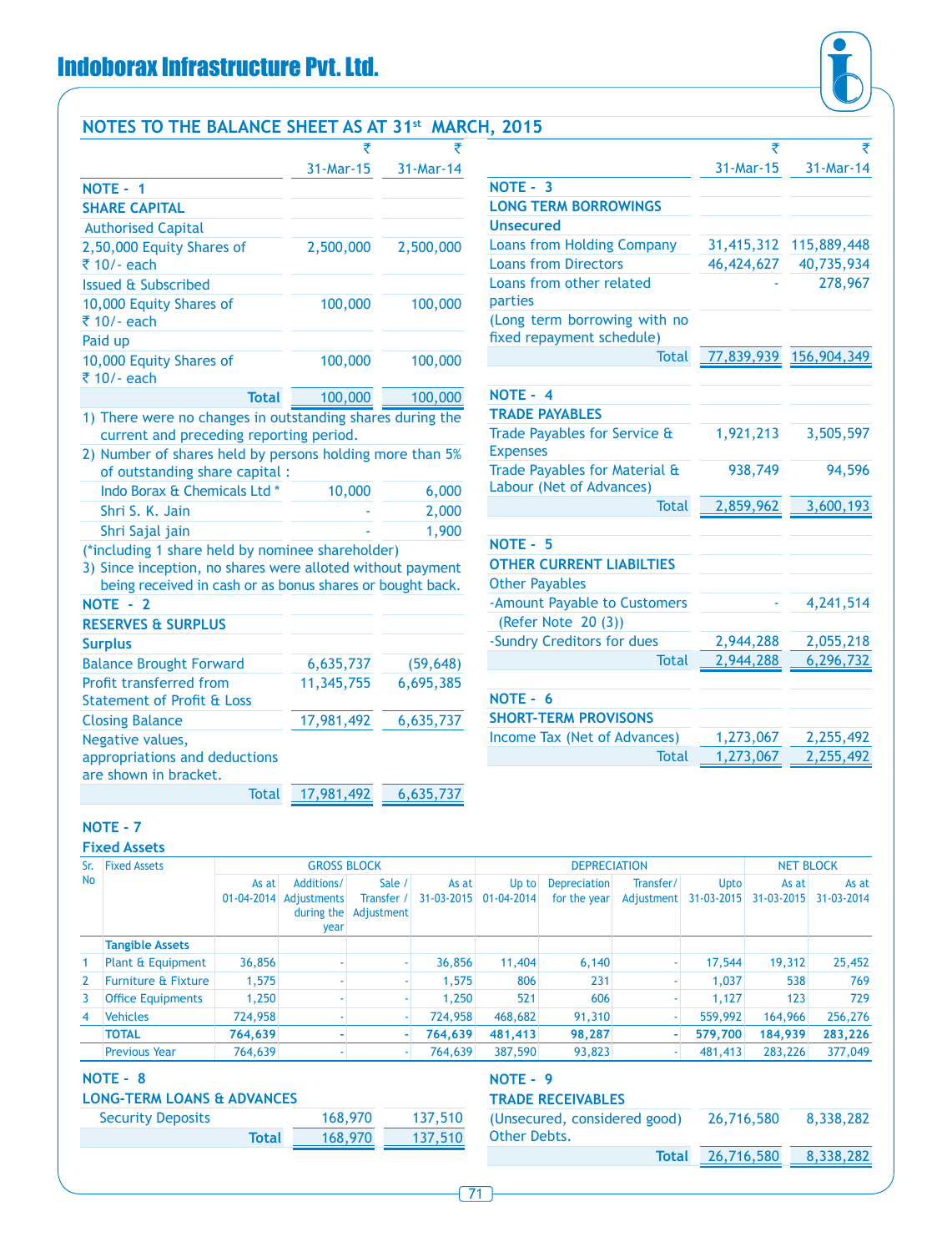

#### **NOTES TO THE BALANCE SHEET AS AT 31st MARCH, 2015**

|                                                     | ₹            | ₹           |
|-----------------------------------------------------|--------------|-------------|
|                                                     | 31-Mar-15    | 31-Mar-14   |
| <b>NOTE - 10</b>                                    |              |             |
| <b>INVENTORIES</b>                                  |              |             |
| (As taken, valued & certified<br>by the Management) |              |             |
| <b>Construction Work-in-progress</b>                |              | 142,707,363 |
| <b>Constructed Units</b>                            | 67, 197, 029 |             |
| <b>Total</b>                                        | 67, 197, 029 | 142,707,363 |
| <b>NOTE - 11</b>                                    |              |             |
| <b>CASH &amp; CASH EQUIVALENTS</b>                  |              |             |
| <b>Cash on Hand</b>                                 | 51,719       | 78,270      |
| <b>Balances with Banks</b>                          |              |             |
| - In Current Accounts                               | 1,825,668    | 18,555,727  |
| <b>Total</b>                                        | 1,877,387    | 18,633,997  |
| <b>NOTE - 12</b>                                    |              |             |
| <b>SHORT TERM LOANS &amp; ADVANCES</b>              |              |             |
| <b>OTHERS</b>                                       |              |             |
| Advances recoverable in cash<br>or in kind or       |              |             |
| for value to be received                            | 590,138      | 5,673,585   |
| Receivable from customers -<br>Refer Note 20 (3)    | 6,212,400    | 18,540      |
| <b>Total</b>                                        | 6,802,538    | 5,692,125   |

#### **NOTES TO THE STATEMENT OF PROFIT & LOSS FOR THE YEAR ENDED 31st MARCH,2015**

| <b>NOTE - 13</b>                         |                |                         |
|------------------------------------------|----------------|-------------------------|
| <b>OTHER INCOME</b>                      |                |                         |
| <b>Interest on Bank Deposit</b>          | 2,969,331      | 144,912                 |
| <b>Total</b>                             | 2,969,331      | 144,912                 |
| <b>NOTE - 14</b>                         |                |                         |
| <b>COST OF CONSTRUCTION</b>              |                |                         |
| Architect & Design Expenses              |                | 320,000                 |
| <b>Construction Contracts</b>            | 3,154,924      | 24,681,244              |
| <b>Municipal Approval Chages</b>         | 15,674,880     | 3,300                   |
| <b>Purchase of Materials</b>             | 8,623,954      | 10,038,118              |
| <b>Other Construction &amp; Site</b>     | 7,629,404      | 16,379,380              |
| <b>Expenses</b>                          |                |                         |
| <b>Total</b>                             |                | 35,083,162 51,422,042   |
| <b>NOTE - 15</b>                         |                |                         |
| <b>CHANGES IN INVENTORY</b>              |                |                         |
| <b>Opening Stock - Work-in-</b>          |                | 142,707,363 198,018,134 |
| Progress (Including cost of              |                |                         |
| Land)                                    |                |                         |
| <b>Closing Stock - Work-in-</b>          |                | (142, 707, 363)         |
| Progress (including cost of              |                |                         |
| Land)                                    |                |                         |
| <b>Closing Stock - Constructed Units</b> | (67, 197, 029) |                         |
| <b>Total</b>                             | 75,510,334     | 55,310,771              |

| <b>NOTE - 16</b>                 |            |            |
|----------------------------------|------------|------------|
| <b>EMPLOYEE BENEFITS EXPENSE</b> |            |            |
| Salaries, Wages and Bonus        | 2,105,777  | 1,325,336  |
| Workmen & Staff Welfare          | 77,904     | 68,307     |
| <b>Total</b>                     | 2,183,681  | 1,393,643  |
| <b>NOTE - 17</b>                 |            |            |
| <b>FINANCE COSTS</b>             |            |            |
| Interest                         | 16,937,438 | 18,892,088 |
| <b>Total</b>                     | 16,937,438 | 18,892,088 |
| <b>NOTE - 18</b>                 |            |            |
| <b>OTHER EXPENSES</b>            |            |            |
| Rates & Taxes                    | 5,700      | 2,500      |
| <b>Repairs - Others</b>          | 17,135     | 2,640      |
| <b>Directors Remuneration</b>    | 890,000    | 900,000    |
| <b>Payment to Auditors</b>       | 60,000     | 95,506     |
| Legal & Professional Charges     | 1,023,996  | 459,433    |
| <b>Miscellaneous Expenses</b>    | 472,511    | 674,005    |
| Brokerage & Commission           | 2,112,000  | 1,831,000  |
| <b>Bank Charges</b>              | 843        | 7,506      |
| <b>Total</b>                     | 4,582,185  | 3,972,590  |

#### **NOTE -19**

#### **SIGNIFICANT ACCOUNTING POLICIES**

#### **a) METHOD OF ACCOUNTING**

 The accounts have been prepared under the historical cost convention on an accrual basis in accordance with applicable accounting standards notified under the relevant provisions of the Companies Act, 2013.

#### **b) FIXED ASSETS**

Fixed assets are stated at cost.

#### **c) DEPRECIATION**

Depreciation is provided on assets with reference to the useful life of the respective assets specified in and in the manner prescribed in Schedule II of the Companies Act, 2013.

#### **d) INVENTORIES**

- a) Constructed units valued at proportionate of cost of land, cost of materials, construction expenses, other direct expenses and indirect expenses.
- b) Completed units are valued at lower of cost and net realisable value.

#### **e) Income Recognition**

Income from sale of units are recognised when the substaintial risks and rewards of ownership are transferred to the buyer under the terms of the contract. Revenue from sale of units covered by legally enforceable sale agreements is recognised as sale upto reporting date in accordance with ICAI's Guidance Note on Accounting for Real Estate Transacations (Revised 2012).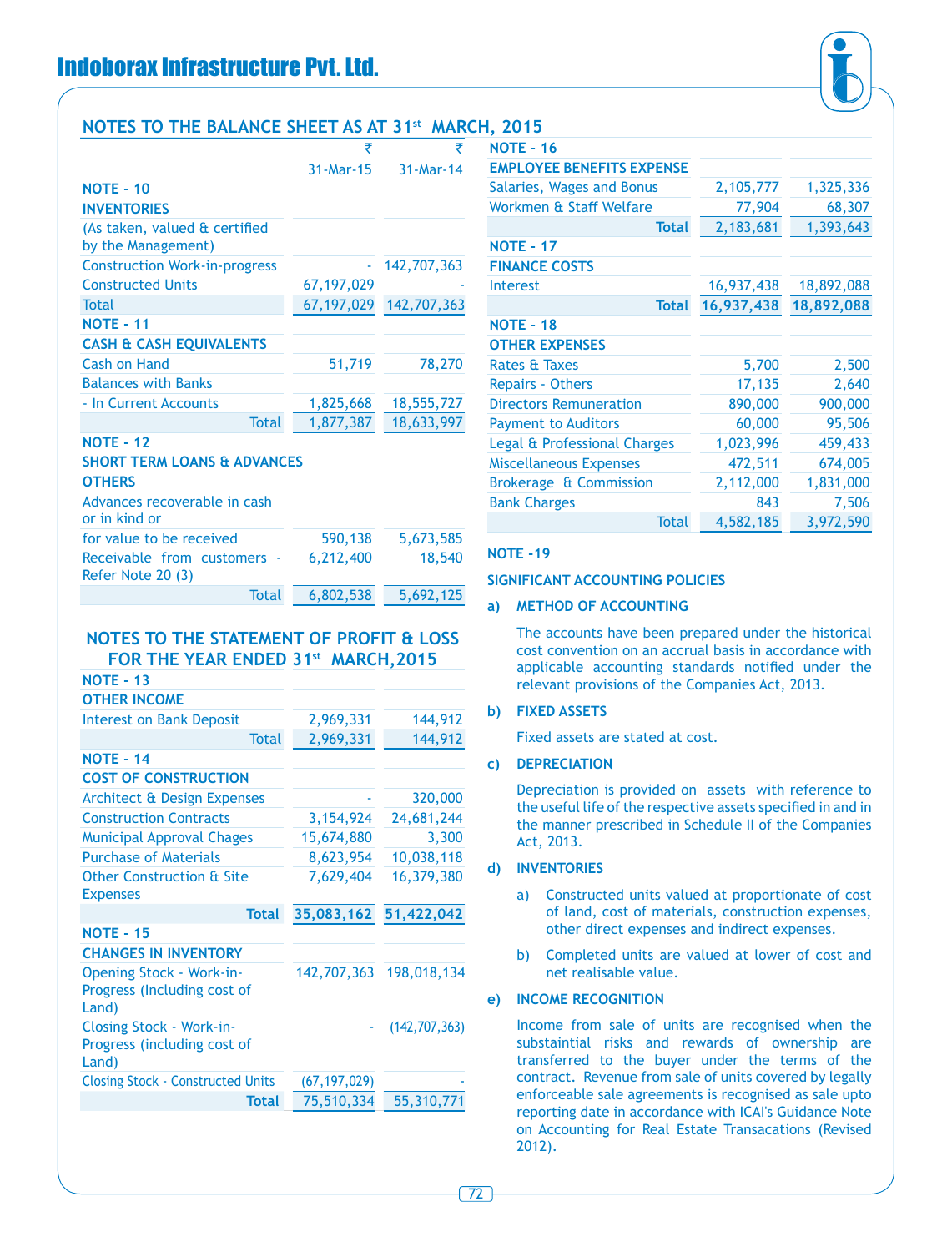#### **f) CONTINGENT LIABILITY**

 Contingent liabilities are not provided for but are disclosed by way of Notes on Accounts, if any.

### **g) DEFERRED TAXATION**

Deferred Tax resulting from timing differences between book and tax profits is accounted for under the liability method, at the current rate of tax.

## **h) SEGMENT REPORTING**

Current operations of the company fall under a single reportable segment, viz. 'Construction' within the meaning of AS-17.

#### **i) NORMAL OPERATING CYCLE**

 Normal operating cycle for the current operations of the company commence with the process of acquiring land / development rights and ends with realisation of sale proceeds of constructed units. Thus the normal operating cycle is longer than a year and differ from project to project. Assets and liabilities are classified as current or non-current accordingly on the basis of expected time of realisation of sale proceeds of constructed units.

#### **NOTE - 20**

#### **OTHER DISCLOSURES & NOTES**

- 1 Previous year figures have been rearranged/regrouped, wherever necessary, to make them comparable with current year figures.
- 2 Disclosure pursuant to Guidance Note on Accounting for Real Estate Transactions ( Revised 2012).

 Aggregate amount of cost incurred during the current reporting period

|                                                                | <b>Current Year</b> | <b>Previous Year</b> |
|----------------------------------------------------------------|---------------------|----------------------|
| Opeing work in<br>progress                                     | 142,707,363         | 198,018,134          |
| Add: Cost incurred<br>during the year                          | 58,884,753          | 75,774,187           |
|                                                                | 201,592,116         | 273,792,321          |
| Less: Closing<br><b>Constructed Units/</b><br>work in progress | 67, 197, 029        | 142,707,363          |
| Cost recognised for<br>the Units sold                          | 134,395,087         | 131,084,958          |
| Revenue<br>recognised during<br>the year                       | 148,426,514         | 140,773,486          |
| Profit from sale of<br>units                                   | 14,031,427          | 9,688,528            |

- 3 Amount (receivable from) /payable to customers reflecting difference of progressive billing raised and sales recognised as per Guidance Note on accounting for Real Estate Transactions (Revised 2012).
- 4 The Balances of sundry creditors, loans and advances are subject to confirmation & reconciliation, if any. In

the opinion of the management, adjustment, if any, arising out of reconciliation are not expected to be significant.

- 5 In the opinion of the Board of Directors, the assets (other than fixed assets) have value, if realised in the ordinary course of business, at least equal to the amount at which they are stated.
- 6 Break up of remuneration paid to the Executive **Director**

|                     | <b>Current Year Previous Year</b> |         |
|---------------------|-----------------------------------|---------|
| Salary & allowances | 890,000                           | 900,000 |
|                     | 890,000                           | 900,000 |

## 7 Related party Disclosures :- **A Where Control Exists** a) Name Indo Borax & Chemicals Ltd.

|                | Relationship Holding Company |             |
|----------------|------------------------------|-------------|
| <b>Holding</b> | 100%                         | (P. Y. 60%) |

|    |                                                             | <b>Current Year</b> | <b>Previous Year</b> |
|----|-------------------------------------------------------------|---------------------|----------------------|
| b) | Details of<br><b>Transactions</b>                           |                     |                      |
|    | <b>Outstanding</b><br>Investment in<br><b>Share Capital</b> | 100,000             | 60,000               |
|    | Laons received<br>during the year                           | 10,725,864          | 50,810,247           |
|    | Amount<br>repaid<br>during the year                         | 95,200,000          | 78,100,000           |
|    | Loans outstanding<br>at year end                            | 31,415,312          | 115,889,448          |
|    | <b>Interest Expense</b>                                     | 11,917,627          | 14,261,386           |

#### **B Key Management Personnel & their relatives**

- a) Shri Piyush Shah, Executive Director, Shri S. K. Jain, Director and Shri.Sajal Jain, Director of the Company and hold key management position in the Company.
- b) Details of Transations with the persons referred to in (a) above and having one or more director is common in Indo Perlite Private Limited, Associated Borax Pvt Ltd, are as under:-

|    |                                                         | 31.03.2015 | 31.03.2014 |
|----|---------------------------------------------------------|------------|------------|
| 1  | <b>Interest</b><br><b>Expense</b>                       | 5,019,811  | 4,630,702  |
|    | 2 Loans received<br>during the year                     | 7,317,830  | 22,567,632 |
|    | 3 Loans repaid<br>during the year                       | 1,908,104  | 25,200,000 |
| 4  | Loans<br>oustanding at<br>year end                      | 46,424,627 | 41,014,901 |
| 5. | Remuneration<br>paid to<br><b>Executive</b><br>Director | 890,000    | 900,000    |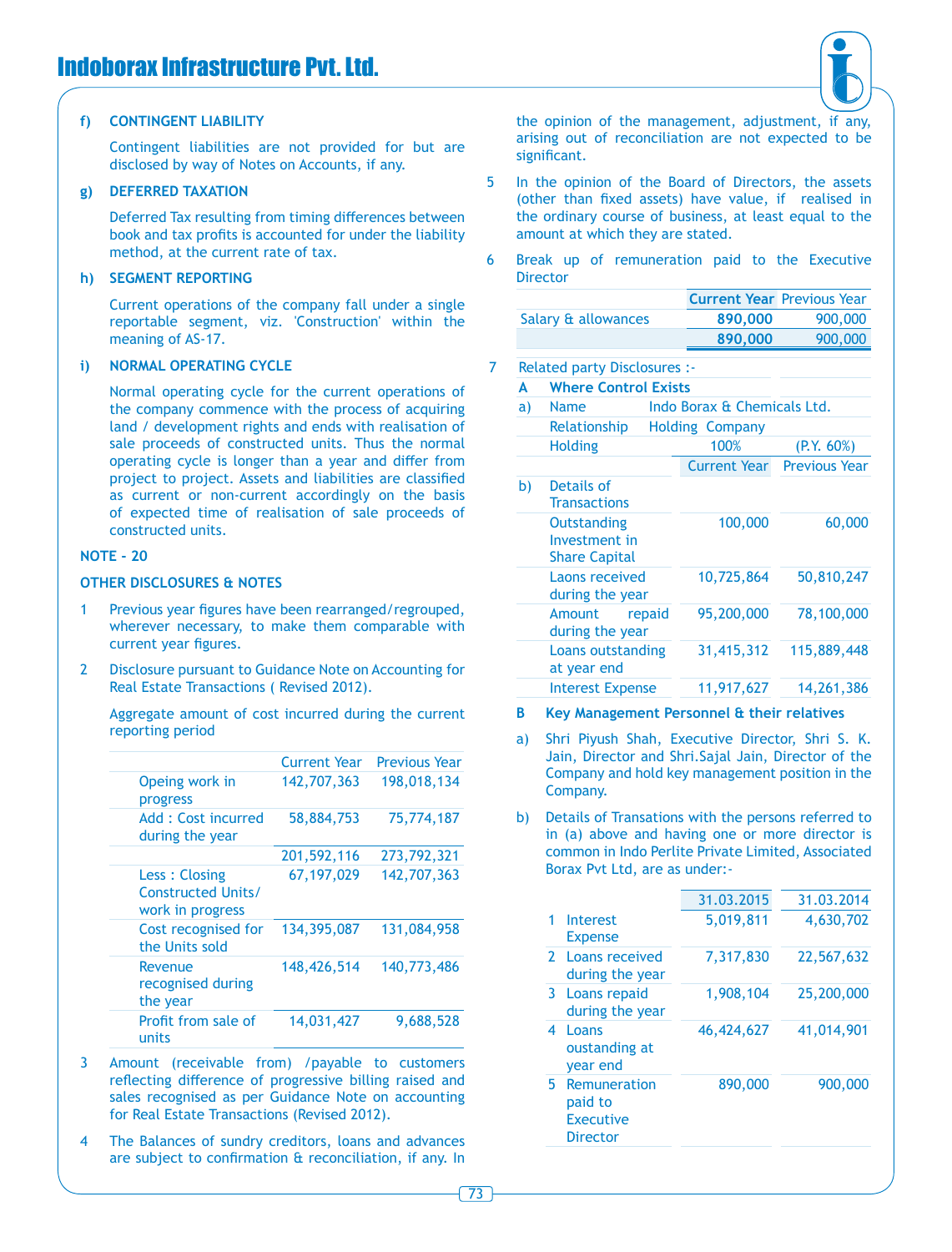## Indoborax Infrastructure Pvt. Ltd.



8 Major components of deferred tax liabilities are arising on account of timing difference are :-

|     |                                                            | 31.03.2015 | 31.03.2014 |
|-----|------------------------------------------------------------|------------|------------|
|     | <b>Liabilities</b>                                         |            |            |
|     | On account of<br><b>Depreciation</b>                       | 51,305     |            |
|     | Net Deferred Tax Assets                                    | 51,305     |            |
|     | Earning per share is computed based on the following:-     |            |            |
| a)  | Profit after tax - $(\bar{\zeta})$                         | 11,345,755 | 6,695,385  |
| b). | Weighted average<br>number of equity<br><b>Shares</b>      | 10,000     | 10,000     |
| C)  | <b>Basic and diluted</b><br>Earning per Share $\bar{\tau}$ | 1,134.58   | 669.54     |
|     | (Face Value of<br>Share ₹ 10/-)                            |            |            |
|     |                                                            |            |            |

- 10 a) None of the supplier of the company has informed that they are a SSI unit . Therefore, outstanding to SSI units is NIL.
	- b) In the absence of any intimation received from vendors regardimg the status of their registration under the " Micro, Small and Medium Enterprises Development Act, 2006 " the company is unable to comply with the disclosure required to be made relating thereto.

As per our report of even date.

| For V.S.LALPURIA & COMPANY<br><b>Chartered Accountants</b> | Piyush Shah          | <b>Executive Director</b> |
|------------------------------------------------------------|----------------------|---------------------------|
| (Firm No. 105581W)                                         | S.K.Jain             | <b>Director</b>           |
| <b>V.S.LALPURIA</b>                                        | Sajal S. Jain        | <b>Director</b>           |
| Proprietor<br>M. No. 15926                                 | <b>Govind Parmar</b> | <b>Director</b>           |

Mumbai, May 30, 2015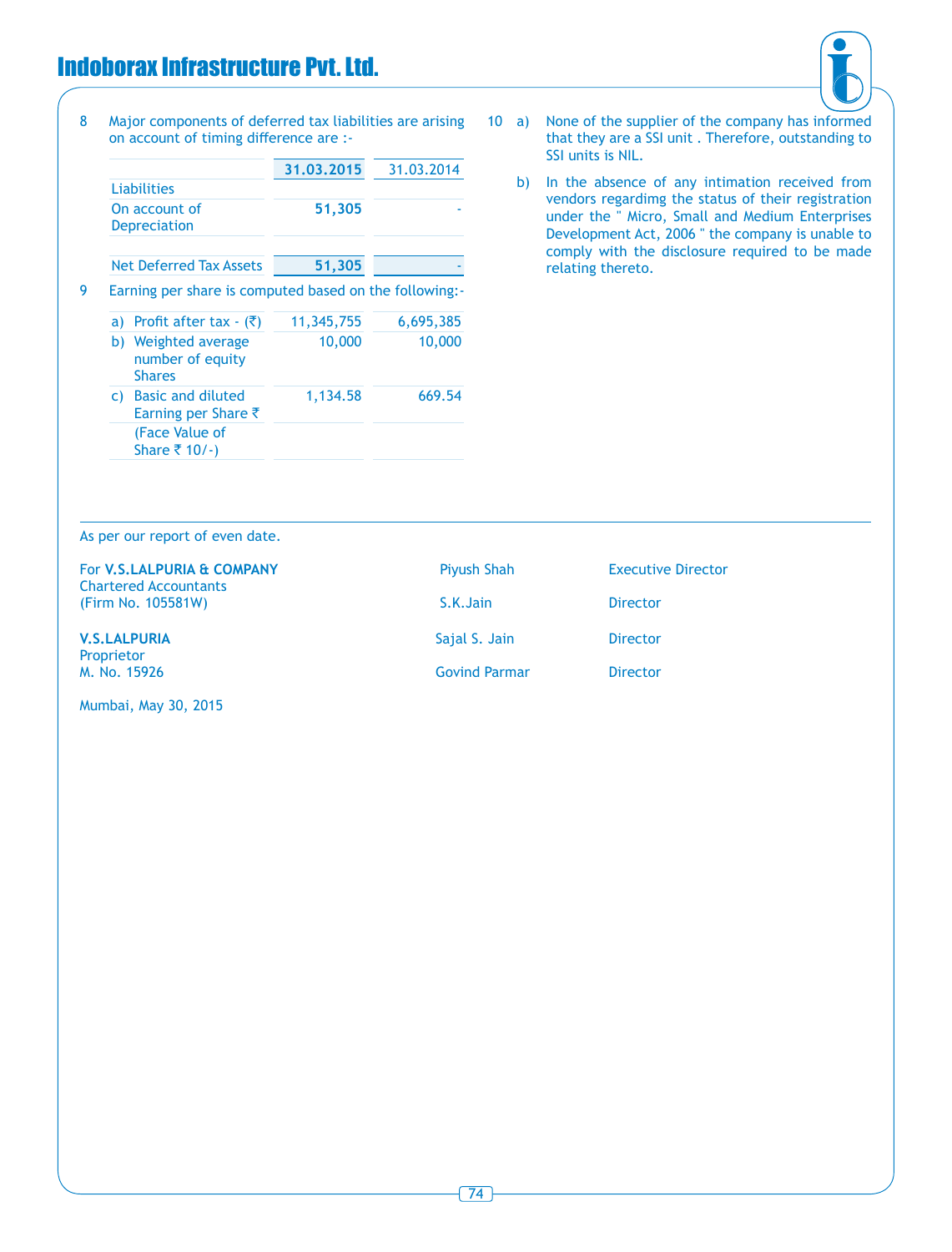**INDO BORAX & CHEMICALS LIMITED**

Regd. Off.: 302, Link Rose, Linking Road, Santacruz (W), Mumbai – 400 054. (CIN-L24100MH1980PLC023177)

## **PROXY FORM**

#### **[Pursuant to section 105(6) of the Companies Act, 2013 and Rule 19(3) of the Companies (Management and Administration) Rules, 2014]**

| Name of the Member(s)     |           |  |
|---------------------------|-----------|--|
| <b>Registered Address</b> |           |  |
| E-mail Id                 |           |  |
| Regd. Folio/Client ID No. | DP ID No. |  |

I/We being the member of Indo Borax & Chemicals Limited holding \_\_\_\_\_\_\_\_\_\_\_\_\_\_\_\_\_\_\_\_\_\_\_ shares, hereby appoint:

| Name:          | 2.Name:        | 3. Name:  |
|----------------|----------------|-----------|
| Address:       | Address:       | Address:  |
|                |                |           |
| E-mail Id      | E-mail Id      | E-mail Id |
|                |                |           |
| Or failing him | Or failing him |           |

As my/our proxy to attend and vote (on poll) for me/us and on my or our behalf at the 34<sup>th</sup> Annual General Meeting of the company, to be held on 22nd August, 2015 at 1.00 p.m. at Mini Auditorium of S.N.D.T. Women's University, Sir Vithaldas Vidya Vihar, Opp. Lido Cinema, Juhu Road, Santacruz (w), Mumbai – 400 049 and at any adjourned thereof in respect of such resolutions as are indicated below:

| Sr.<br>No. | Resolution                                                                                                                                                                                           |
|------------|------------------------------------------------------------------------------------------------------------------------------------------------------------------------------------------------------|
| 1.         | To receive, consider and adopt:                                                                                                                                                                      |
|            | the Audited Financial Statements of the Company for the financial year ended 31 <sup>st</sup> March 2015, together with the<br>a)<br>Reports of the Board of Directors and the Auditors thereon; and |
|            | the Audited Consolidated Financial Statements of the company for the financial year ended 31 <sup>st</sup> March, 2015, together<br>b)<br>with the Report of Auditors thereon.                       |
| 2.         | To declare a Final Dividend for the year 2014-15 on Equity Shares.                                                                                                                                   |
| 3.         | To appoint a Director in place of Mrs. Sushila Jain, who retires by rotation and being eligible offers herself for re-appointment.                                                                   |
| 4.         | To Re-appoint of M/s V S Lalpuria & Co, Chartered Accountants as Auditors of the company.                                                                                                            |
| 5.         | To approve remuneration of the Cost Auditor the year financial year ending 31 <sup>st</sup> March, 2016.                                                                                             |
| 6.         | To approve remuneration of the Cost Auditor the year financial year ending 31 <sup>st</sup> March, 2015.                                                                                             |
|            | Signed this<br>Affix<br>2015<br>day of                                                                                                                                                               |

Signed this \_\_\_\_\_\_\_\_\_\_\_\_\_\_\_\_\_ day of \_\_\_\_\_\_\_\_\_\_\_ 2015

Signature of Proxyholder (s) Signature of Shareholder

Revenue Stamp of  $Rs.1/$ 

#### **Note :**

- 1. This form of proxy, in order to be effective, should be duly stamped, completed and deposited at the Registered Office of the company, not less than 48 hours before the commencement of the meeting.
- 2. For the resolutions, Explanatory Statement and Notes, please refer to the Notice of the Thirty-fourth Annual General Meeting.
- 3. Please complete all the details including details of members in above box before submission.